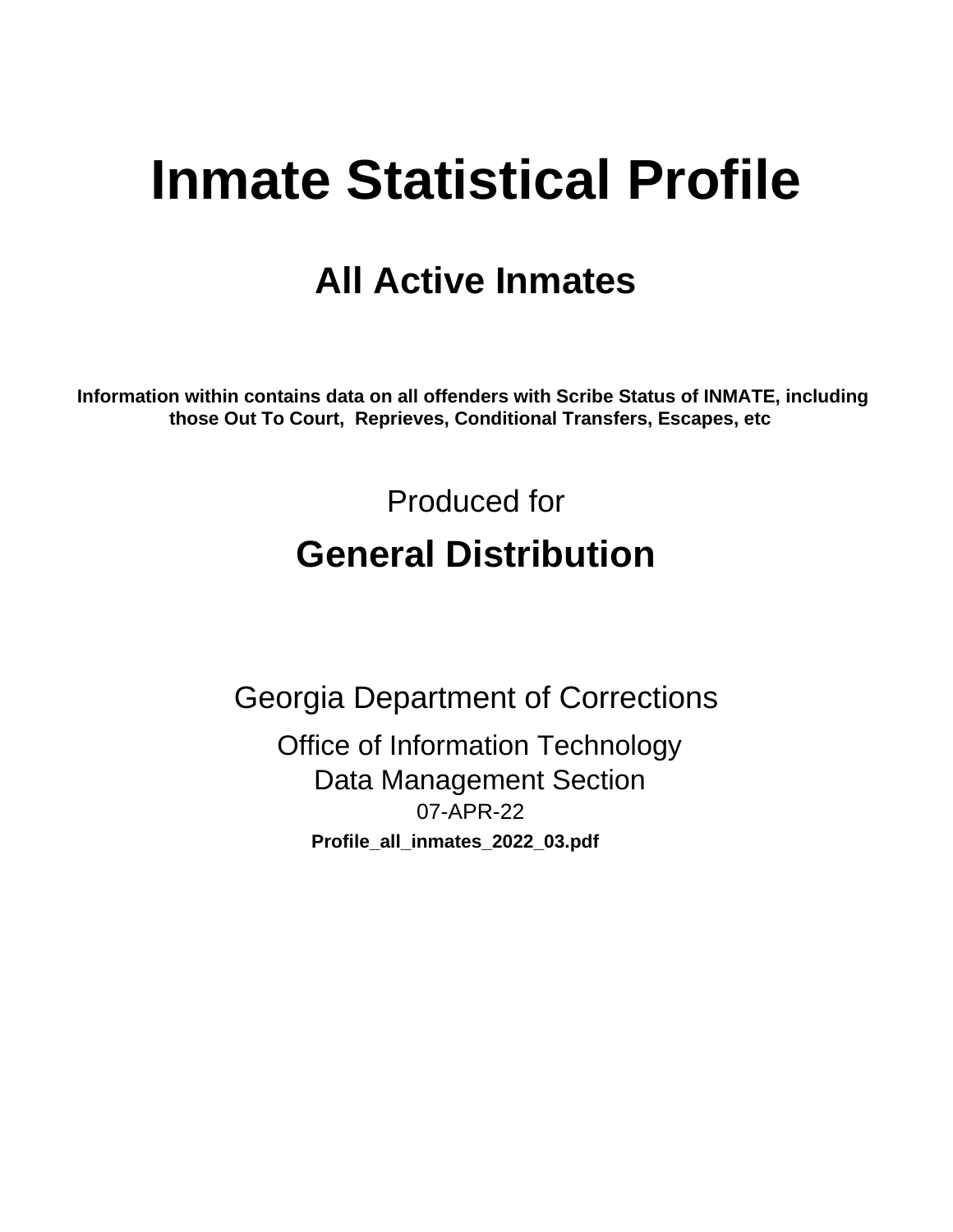# **Inmate Statistical Profile 07-APR-22**

Contents

**All Active Inmates** 

Produced for General Distribution

# **Table of Contents**

| <b>Demographic information</b>                                        |
|-----------------------------------------------------------------------|
| 4 Current age, broken out in ten year age groups                      |
| 5 Race group                                                          |
| 6 Marital status, self-reported at entry to prison                    |
| 7 Number of Inmates with Dependents, self-reported at entry to prison |
| 8 Religious affiliation, self-reported at entry to prison             |
| 9 Home county - self-reported at entry to prison                      |
| 14 Employment status before prison, self-reported at entry to prison  |
| 15 Age at admission                                                   |
| 17 Age at admission                                                   |
| 20 Height, measured at entry to prison                                |
| 22 Weight, measured at entry to prison                                |
| 23 Military service                                                   |
| <b>Correctional information</b>                                       |
| 24 Type of admission to prison                                        |
| 25 Current / last supervision level                                   |
| 26 Current / last institution type                                    |
| 27 Institution type - transitional centers                            |
| 28 Institution type - county prisons                                  |
| 30 Institution type - state prisons                                   |
| 32 Institution type - private prisons                                 |
| 33 Institution type - inmate boot camp                                |
| 34 Number of disciplinary reports                                     |
| 35 Number of transfers                                                |
| 36 Number of escapes                                                  |
| 37 Split sentence - Probation to follow                               |
| 38 Probable future release type of still active inmates               |
| 39 Time served in current (or last) institution                       |
| Educational, psychological and physical information                   |
| 40 Highest grade level attained                                       |
| 41 Culture fair IQ scores                                             |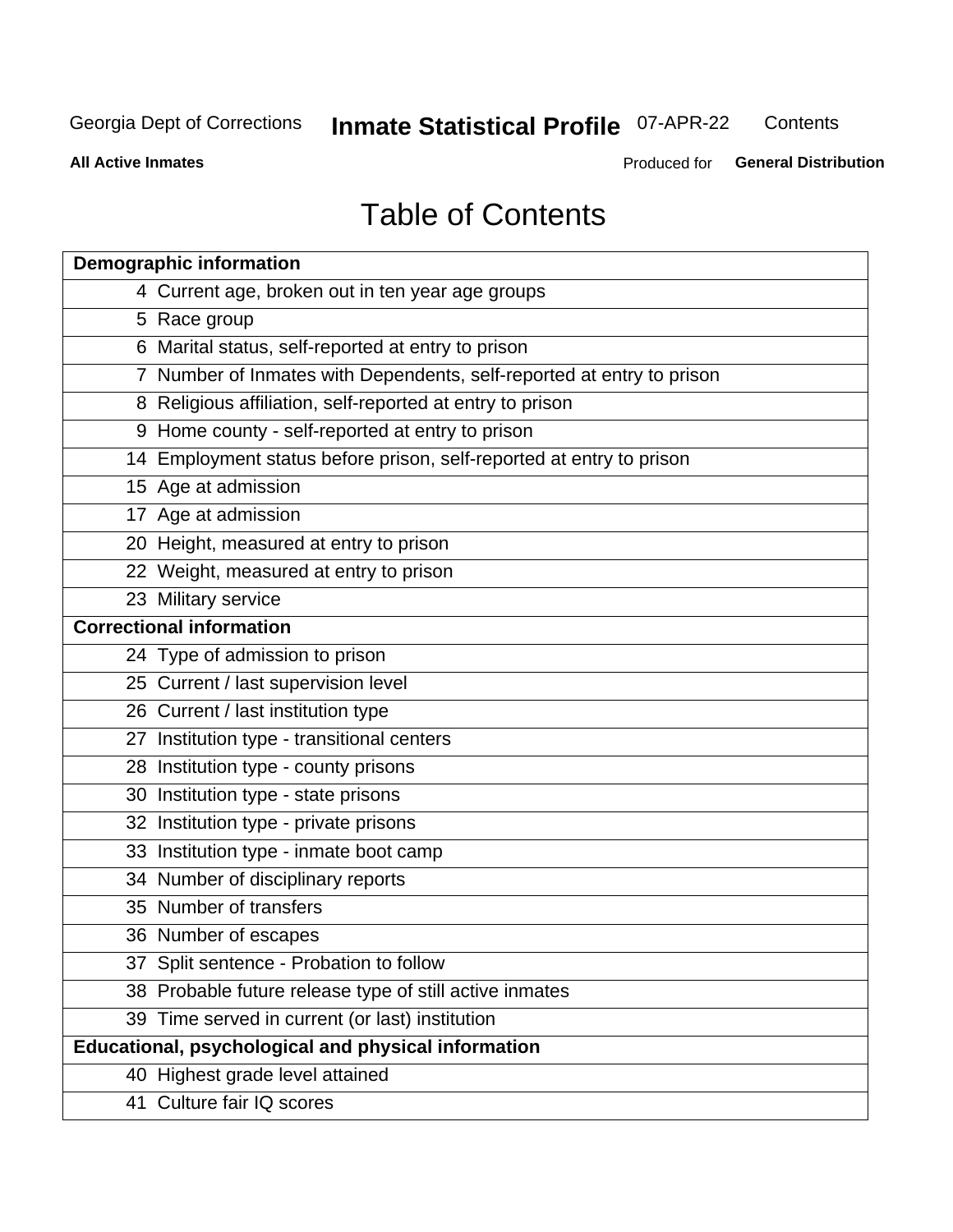# Inmate Statistical Profile 07-APR-22

Contents

**All Active Inmates** 

Produced for General Distribution

# **Table of Contents**

| Educational, psychological and physical information              |
|------------------------------------------------------------------|
| 42 Wide Range Achievement Test (WRAT) reading score              |
| 43 Wide Range Achievement Test (WRAT) math score                 |
| 44 Wide Range Achievement Test (WRAT) spelling score             |
| 45 Current / last mental health treatment level                  |
| 46 PULHESDWIT medical scale - 'P' overall condition ('P'hysical) |
| 47 PULHESDWIT medical scale - 'U' upper body                     |
| 48 PULHESDWIT medical scale - 'L' lower body                     |
| 49 PULHESDWIT medical scale - 'H' hearing                        |
| 50 PULHESDWIT medical scale - 'E' vision                         |
| 51 PULHESDWIT medical scale -'S' psychiatric                     |
| 52 PULHESDWIT medical scale - 'D' dental                         |
| 53 PULHESDWIT medical scale - 'W' work ability                   |
| 54 PULHESDWIT medical scale - 'I' impairment                     |
| 55 PULHESDWIT medical scale - 'T' transportability               |
| <b>Crimes and criminal history information</b>                   |
| 56 Number of prior Georgia incarcerations                        |
| 57 Prison sentence in years                                      |
| 58 Primary offense, broken out into felonies vs misdemeanors     |
| 59 Primary offense, broken out into six broad crime categories   |
| 60 Primary offense, detailed offense code                        |
| 68 County of conviction of primary offense                       |
| 73 Circuit of conviction of primary offense                      |
| 75 Years served (jail + prison) in this incarceration            |
| <b>Medical information</b>                                       |
| 76 Results of most recent HIV test                               |
| 77 Results of most recent tuberculosis test                      |
| 78 Results of most recent syphilis test                          |
| 79 Results of most recent Hepatitis-C test                       |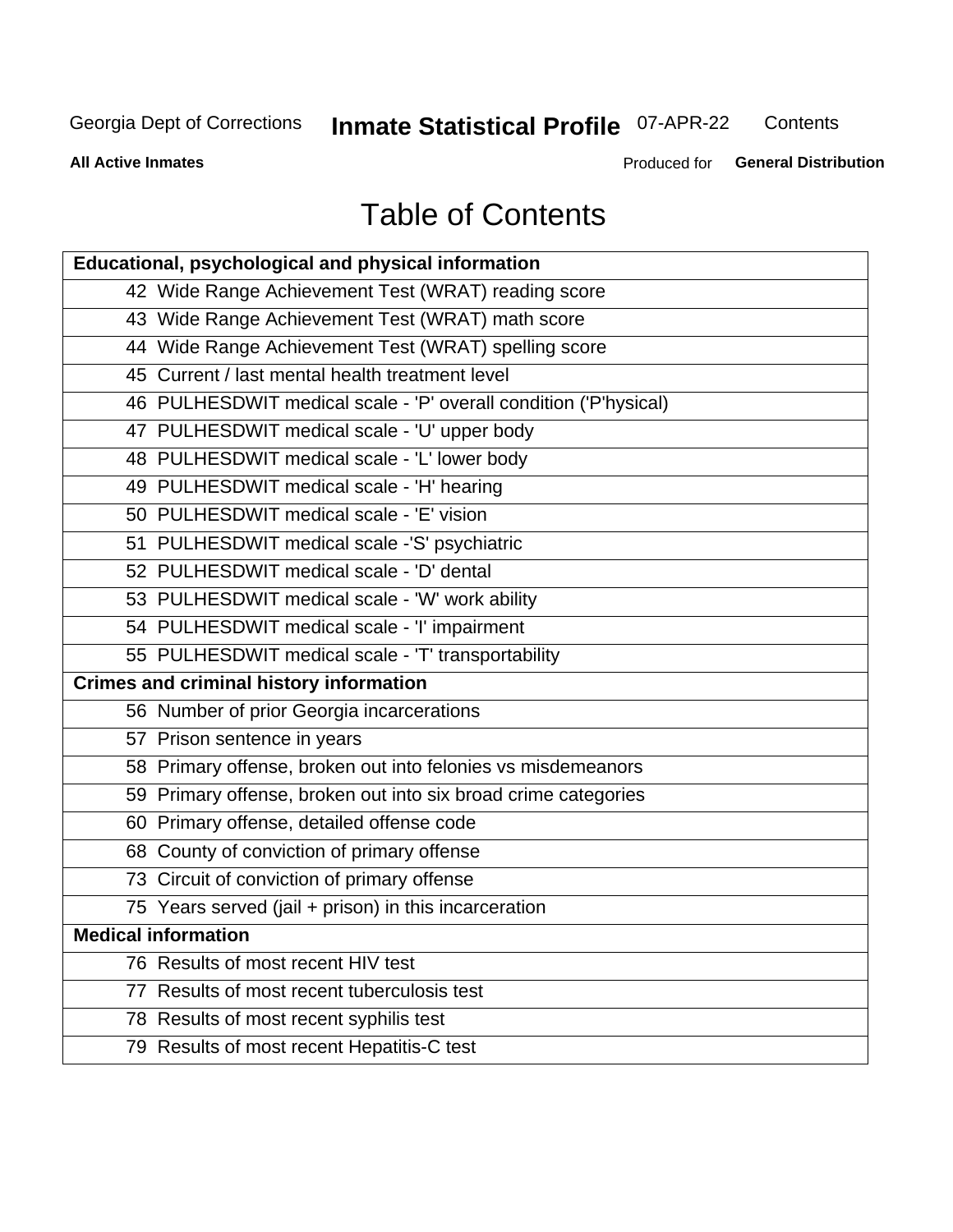#### **Inmate Statistical Profile 07-APR-22** Page 4

#### **All Active Inmates**

#### Produced for General Distribution

### Current age, broken out in ten-year age groups

COL % - percent each COUNT is of its particular column

|                          |              | <b>Male</b> |        |                 | <b>Female</b> |          |              | <b>Total</b> |
|--------------------------|--------------|-------------|--------|-----------------|---------------|----------|--------------|--------------|
| <b>Current Age</b>       | <b>Count</b> | Col %       | Row %  | <b>Count</b>    | Col %         | Row %    | <b>Total</b> | Col %        |
| <b>Teens (1-19)</b>      | 287          | $0.66\%$    | 95.67% | 13              | 0.42%         | 4.33%    | 300          | 0.64%        |
| <b>Twenties (20-29)</b>  | 9,866        | 22.64%      | 93.77% | 656             | 21.10%        | 6.23%    | 10,522       | 22.54%       |
| Thirties (30-39)         | 13,611       | 31.23%      | 92.42% | 1,116           | 35.90%        | $7.58\%$ | 14,727       | 31.54%       |
| <b>Forties (40-49)</b>   | 10,032       | 23.02%      | 92.78% | 781             | 25.12%        | 7.22%    | 10,813       | 23.16%       |
| <b>Fifties (50-59)</b>   | 6,192        | 14.21%      | 94.03% | 393             | 12.64%        | 5.97%    | 6,585        | 14.10%       |
| <b>Sixties (60-69)</b>   | 2,858        | 6.56%       | 95.62% | 131             | 4.21%         | 4.38%    | 2,989        | 6.40%        |
| Seventy + (70 and above) | 732          | 1.68%       | 97.47% | 19 <sup>1</sup> | 0.61%         | 2.53%    | 751          | 1.61%        |
| <b>Total Reported</b>    | 43,578       | 100%        | 93.34% | 3,109           | 100%          | 6.66%    | 46,687       | 100%         |

| <b>Not Repo</b><br><b>Enorted</b> | つなつ<br>JUZ |      | 363    |
|-----------------------------------|------------|------|--------|
| Total                             | 43.940     | 110, | 17,050 |

| <b>Mean</b><br>(average) | 39.80    | 38.75 | 39.73    |
|--------------------------|----------|-------|----------|
| Median (middle)          | 38       |       | 38       |
| Mode<br>(most frequent)  | n,<br>◡▴ | ◡▵    | 50<br>⊾ت |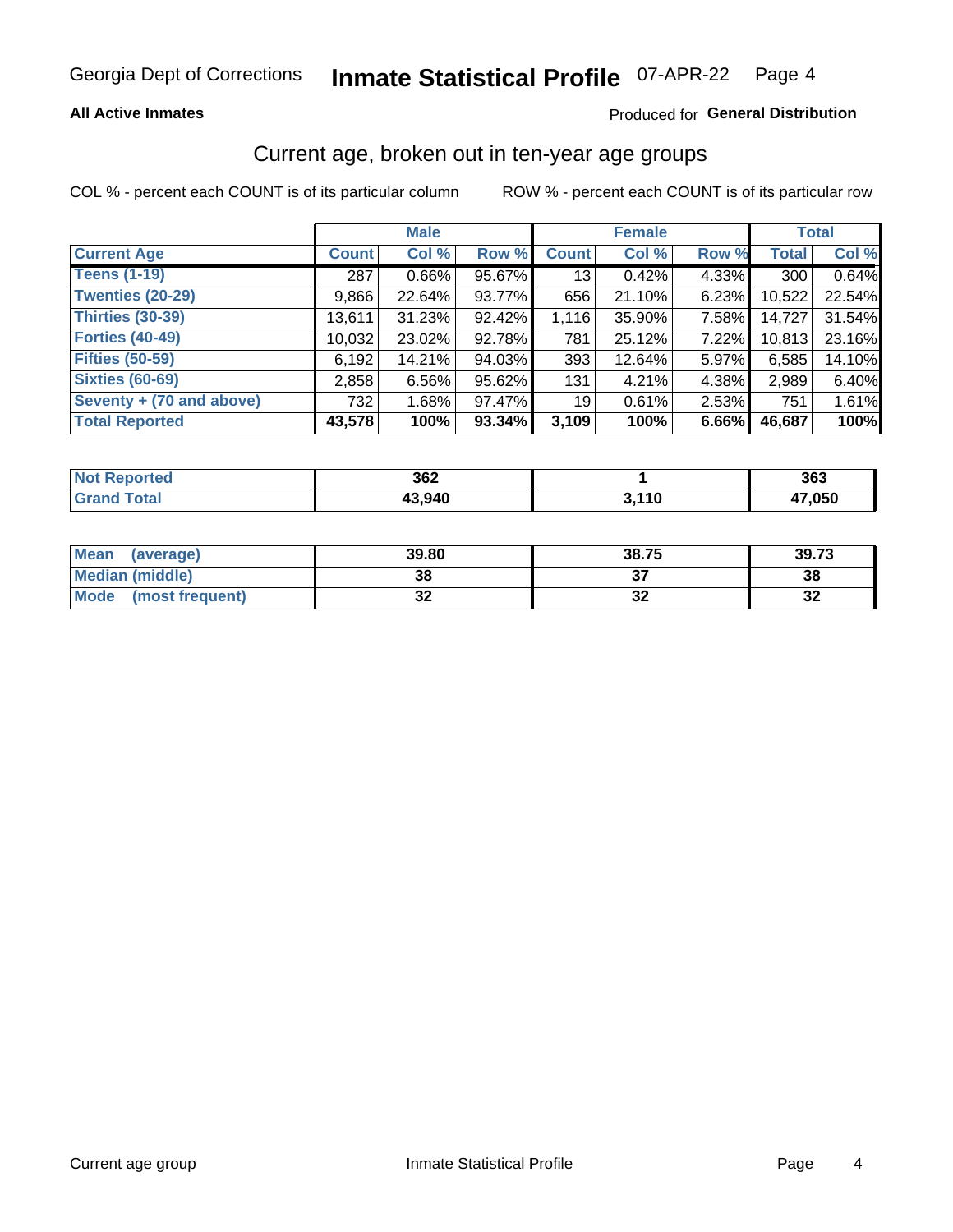#### **Inmate Statistical Profile 07-APR-22** Page 5

**All Active Inmates** 

Produced for General Distribution

#### Race group

COL % - percent each COUNT is of its particular column

|                                   |  | <b>Male</b>  |         |                    | <b>Female</b> |        |        | <b>Total</b> |        |
|-----------------------------------|--|--------------|---------|--------------------|---------------|--------|--------|--------------|--------|
| <b>Race Group</b>                 |  | <b>Count</b> | Col %   | <b>Row % Count</b> |               | Col %  | Row %  | <b>Total</b> | Col %  |
| <b>White</b>                      |  | 15,419       | 35.09%  | 89.39%             | .831          | 58.87% | 10.61% | 17,250       | 36.66% |
| <b>Black</b><br>2                 |  | 26,469       | 60.24%  | 95.59%             | 1,221         | 39.26% | 4.41%  | 27,690       | 58.85% |
| <b>Other</b><br>5.                |  |              | $.01\%$ | 100.00%            |               |        |        |              | .01%   |
| <b>Asian</b><br>6                 |  | 154          | .35%    | 93.90%             | 10            | .32%   | 6.10%  | 164          | .35%   |
| <b>Hispanic</b><br>10             |  | 1,876        | 4.27%   | 97.56%             | 47            | 1.51%  | 2.44%  | 1,923        | 4.09%  |
| <b>Native American</b><br>$12 \,$ |  | 21           | $.05\%$ | 95.45%             |               | .03%   | 4.55%  | 22           | .05%   |
| <b>Total Reported</b>             |  | 43,940       | 100%    | 93.39%             | 3,110         | 100%   | 6.61%  | 47,050       | 100%   |

| <b>Not</b><br>Reported |        |       |              |
|------------------------|--------|-------|--------------|
| <b>Total</b><br>'Grano | 43,940 | 3,110 | 47,050<br>4. |

|  |  | Mo | <b>Black</b> | (8/16i+<br><b>AAIIIG</b> | <b>Black</b> |
|--|--|----|--------------|--------------------------|--------------|
|--|--|----|--------------|--------------------------|--------------|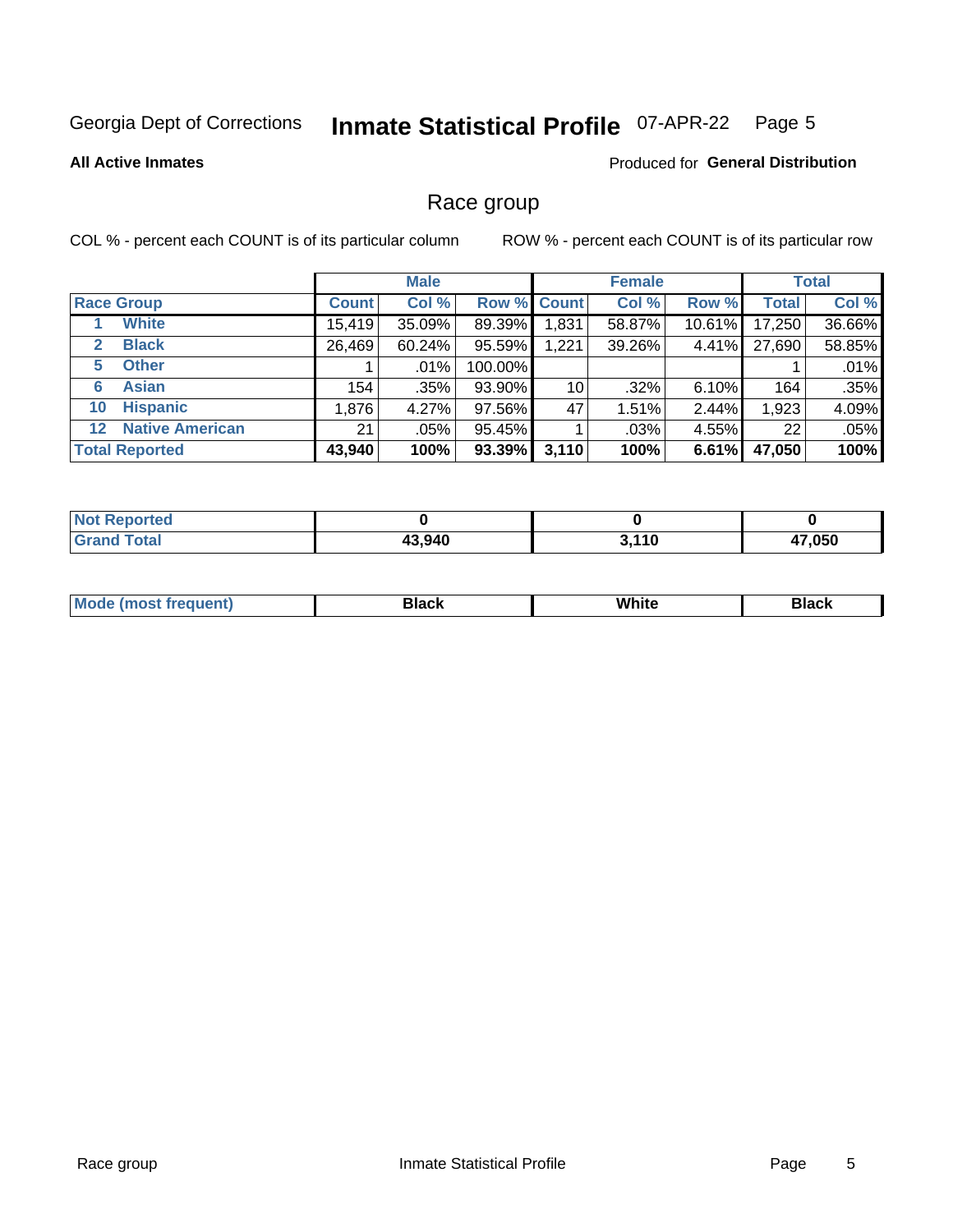#### **Inmate Statistical Profile 07-APR-22** Page 6

**All Active Inmates** 

#### Produced for General Distribution

### Marital status, self-reported at entry to prison

COL % - percent each COUNT is of its particular column

|                            |              | <b>Male</b> |        |              | <b>Female</b> |          |              | <b>Total</b> |
|----------------------------|--------------|-------------|--------|--------------|---------------|----------|--------------|--------------|
| <b>Marital Status</b>      | <b>Count</b> | Col %       | Row %  | <b>Count</b> | Col %         | Row %    | <b>Total</b> | Col %        |
| <b>Unknown</b><br>$\bf{0}$ | 2,519        | 5.73%       | 96.04% | 104          | 3.34%         | 3.96%    | 2,623        | 5.57%        |
| <b>Divorced</b><br>D       | 3,953        | $9.00\%$    | 89.43% | 467          | 15.02%        | 10.57%   | 4,420        | 9.39%        |
| <b>Married</b><br>М        | 5,520        | 12.56%      | 90.39% | 587          | 18.87%        | 9.61%    | 6,107        | 12.98%       |
| <b>S</b> Separated         | 1,296        | 2.95%       | 92.51% | 105          | $3.38\%$      | 7.49%    | 1,401        | 2.98%        |
| <b>Unmarried</b><br>U      | 30,163       | 68.65%      | 94.63% | 1,713        | 55.08%        | $5.37\%$ | 31,876       | 67.75%       |
| <b>Widow</b><br>W          | 489          | 1.11%       | 78.49% | 134          | 4.31%         | 21.51%   | 623          | 1.32%        |
| <b>Total Reported</b>      | 43,940       | 100%        | 93.39% | 3,110        | 100%          | 6.61%    | 47,050       | 100%         |

| <b>Not Reported</b> |       |                    |        |
|---------------------|-------|--------------------|--------|
| Total               | 3.940 | $-44C$<br>J. I I V | 17.050 |

|--|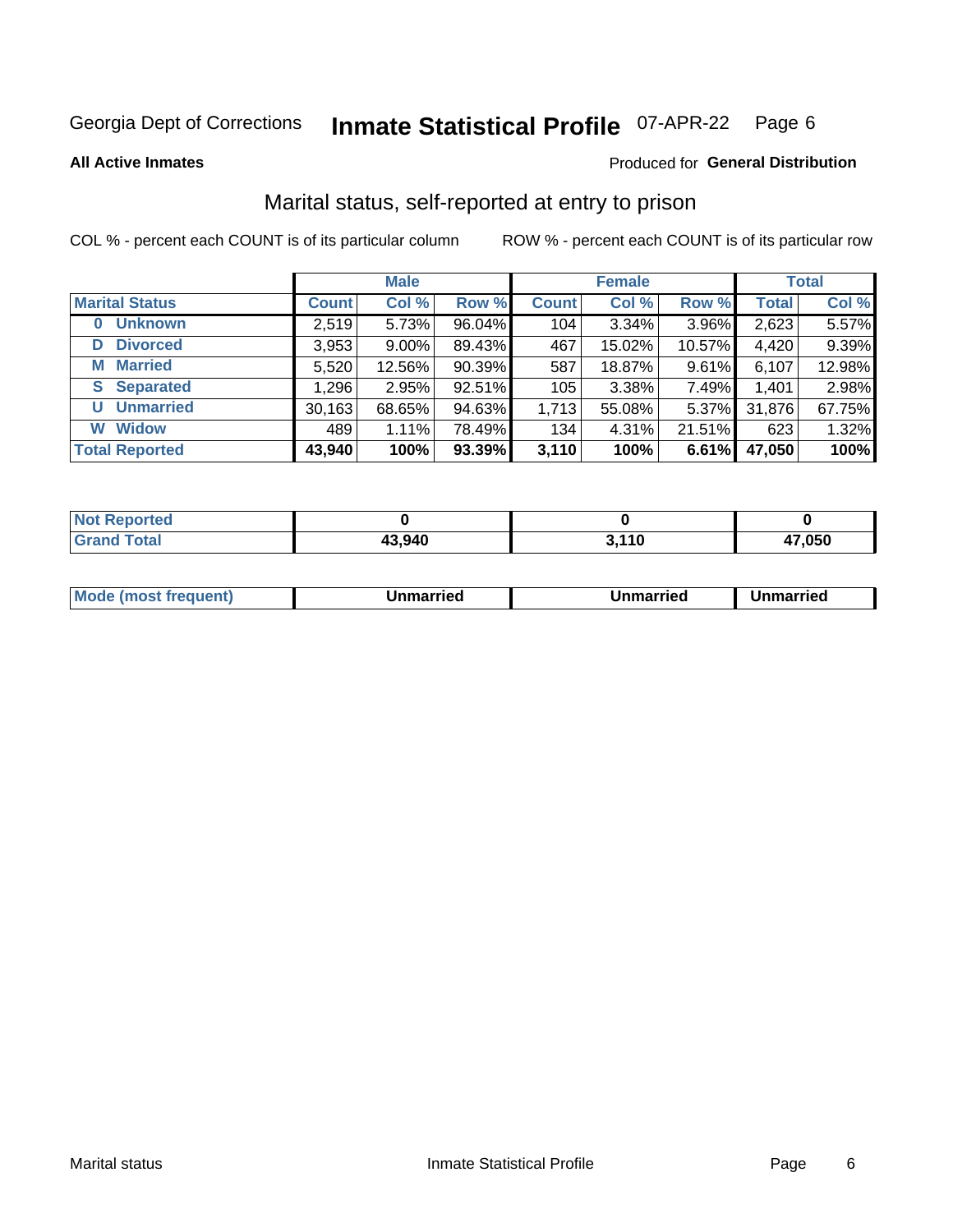#### **Inmate Statistical Profile 07-APR-22** Page 7

#### **All Active Inmates**

#### Produced for General Distribution

### Number of Inmates with Dependents, Self-Reported at Entry to Prison

COL % - percent each COUNT is of its particular column

|                             |              | <b>Male</b> |         |              | <b>Female</b> |       |              | <b>Total</b> |
|-----------------------------|--------------|-------------|---------|--------------|---------------|-------|--------------|--------------|
| <b>Number of dependents</b> | <b>Count</b> | Col %       | Row %   | <b>Count</b> | Col %         | Row % | <b>Total</b> | Col %        |
| l 0                         | 13,143       | 36.49%      | 90.85%  | 1,324        | 47.51%        | 9.15% | 14,467       | 37.28%       |
|                             | 8,308        | 23.07%      | 94.49%  | 484          | 17.37%        | 5.51% | 8,792        | 22.66%       |
| $\overline{2}$              | 6,395        | 17.76%      | 93.81%  | 422          | 15.14%        | 6.19% | 6,817        | 17.57%       |
| $\overline{3}$              | 3,793        | 10.53%      | 92.72%  | 298          | 10.69%        | 7.28% | 4,091        | 10.54%       |
| 4                           | 2,095        | 5.82%       | 93.32%  | 150          | 5.38%         | 6.68% | 2,245        | 5.79%        |
| 5                           | 1,036        | 2.88%       | 93.93%  | 67           | 2.40%         | 6.07% | 1,103        | 2.84%        |
| 6                           | 553          | 1.54%       | 96.34%  | 21           | 0.75%         | 3.66% | 574          | 1.48%        |
| 7                           | 270          | 0.75%       | 96.43%  | 10           | 0.36%         | 3.57% | 280          | 0.72%        |
| 8                           | 174          | 0.48%       | 96.67%  | 6            | 0.22%         | 3.33% | 180          | 0.46%        |
| 9                           | 82           | 0.23%       | 98.80%  |              | 0.04%         | 1.20% | 83           | 0.21%        |
| 10                          | 65           | 0.18%       | 94.20%  | 4            | 0.14%         | 5.80% | 69           | 0.18%        |
| Over 10                     | 103          | 0.29%       | 100.00% |              |               |       | 103          | 0.27%        |
| <b>Total Reported</b>       | 36,017       | 100%        | 92.82%  | 2,787        | 100%          | 7.18% | 38,804       | 100%         |

| 7,923  | 323  | 8,246  |
|--------|------|--------|
| 13.940 | .110 | 17,050 |

| Mean (average)       | 1.54 | .24 | 1.52 |
|----------------------|------|-----|------|
| Median (middle)      |      |     |      |
| Mode (most frequent) |      |     |      |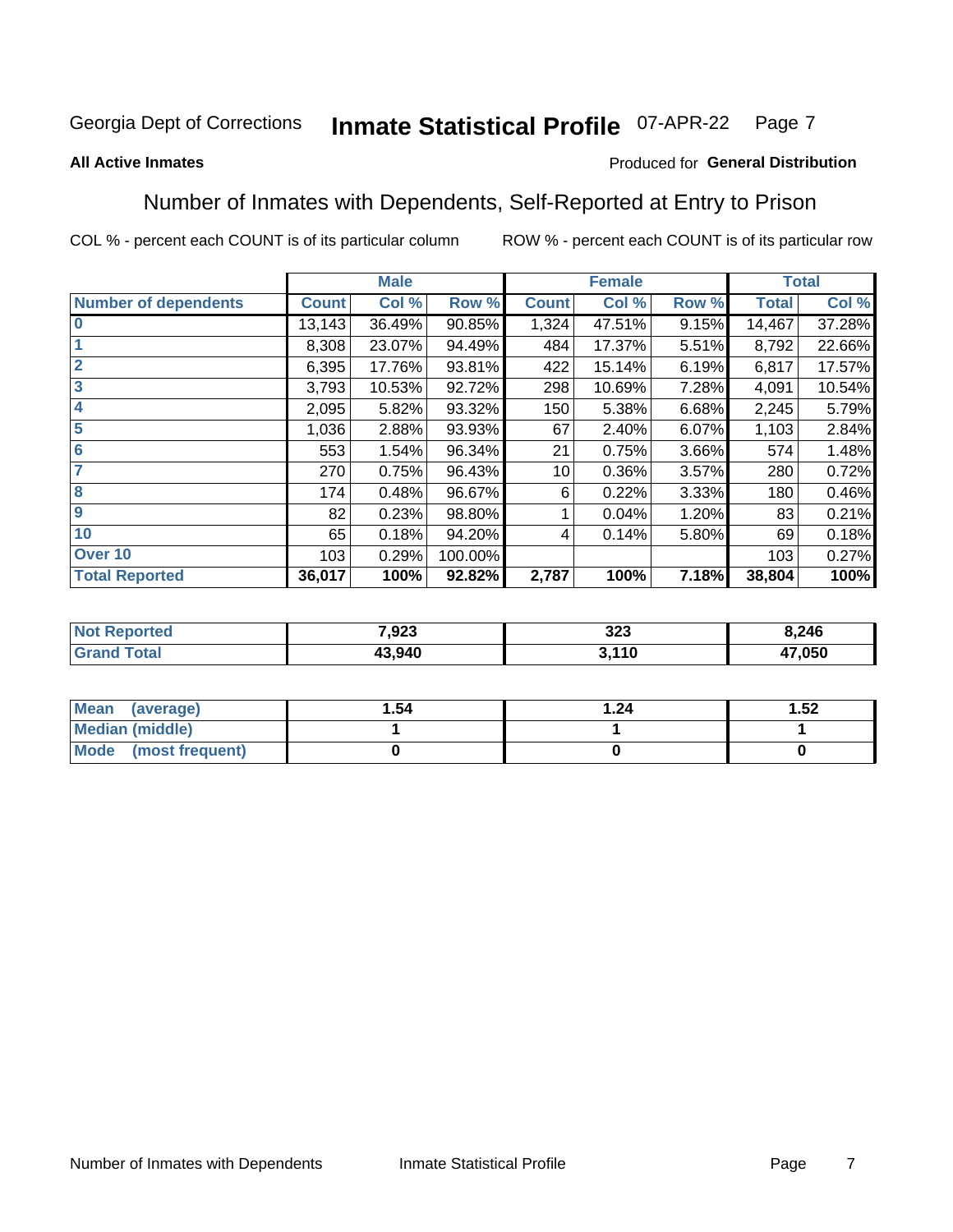#### **Inmate Statistical Profile 07-APR-22** Page 8

#### **All Active Inmates**

#### Produced for General Distribution

### Religious affiliation, self-reported at entry to prison

COL % - percent each COUNT is of its particular column

|                         |                              |                 | <b>Male</b> |         |                  | <b>Female</b> |                  |                 | <b>Total</b> |
|-------------------------|------------------------------|-----------------|-------------|---------|------------------|---------------|------------------|-----------------|--------------|
|                         | <b>Religious Affiliation</b> | <b>Count</b>    | Col %       | Row %   | <b>Count</b>     | Col %         | Row <sup>%</sup> | <b>Total</b>    | Col %        |
| 1                       | <b>Islam</b>                 | 1,889           | 8.19%       | 94.83%  | 103              | 3.81%         | 5.17%            | 1,992           | 7.73%        |
| $\overline{\mathbf{2}}$ | <b>Catholic</b>              | 1,054           | 4.57%       | 89.78%  | 120              | 4.44%         | 10.22%           | 1,174           | 4.55%        |
| 3                       | <b>Baptist</b>               | 9,838           | 42.63%      | 90.99%  | 974              | 36.06%        | 9.01%            | 10,812          | 41.94%       |
| 4                       | <b>Methodist</b>             | 285             | 1.23%       | 90.76%  | 29               | 1.07%         | 9.24%            | 314             | 1.22%        |
| 5                       | <b>Episcopal</b>             | 33              | .14%        | 94.29%  | $\boldsymbol{2}$ | .07%          | 5.71%            | 35              | .14%         |
| $\overline{6}$          | <b>Presbyterian</b>          | 55              | .24%        | 94.83%  | $\overline{3}$   | .11%          | 5.17%            | 58              | .22%         |
| 7                       | <b>Church Of God</b>         | 294             | 1.27%       | 91.02%  | 29               | 1.07%         | 8.98%            | 323             | 1.25%        |
| 8                       | <b>Holiness</b>              | 386             | 1.67%       | 89.15%  | 47               | 1.74%         | 10.85%           | 433             | 1.68%        |
| $\overline{9}$          | <b>Jewish</b>                | 79              | .34%        | 77.45%  | 23               | .85%          | 22.55%           | 102             | .40%         |
| 10                      | <b>Anglican</b>              | 20              | .09%        | 90.91%  | $\mathbf 2$      | .07%          | 9.09%            | 22              | .09%         |
| 11                      | <b>Greek Orthodox</b>        | $\overline{5}$  | .02%        | 71.43%  | $\overline{2}$   | .07%          | 28.57%           | $\overline{7}$  | .03%         |
| 12                      | <b>Hindu</b>                 | 14              | .06%        | 93.33%  | $\mathbf{1}$     | .04%          | 6.67%            | 15              | .06%         |
| 13                      | <b>Buddhist</b>              | 51              | .22%        | 87.93%  | $\overline{7}$   | .26%          | 12.07%           | 58              | .22%         |
| $\overline{14}$         | <b>Taoist</b>                | $\overline{4}$  | .02%        | 100.00% |                  |               |                  | 4               | .02%         |
| 15                      | <b>Shintoist</b>             | $\overline{2}$  | .01%        | 100.00% |                  |               |                  | $\overline{2}$  | .01%         |
| 16                      | <b>Seventh Day Adventist</b> | 76              | .33%        | 80.00%  | 19               | .70%          | 20.00%           | $\overline{95}$ | .37%         |
| 17                      | <b>Jehovah Witness</b>       | 239             | 1.04%       | 89.18%  | 29               | 1.07%         | 10.82%           | 268             | 1.04%        |
| 18                      | <b>Latter Day Saints</b>     | 30              | .13%        | 88.24%  | 4                | .15%          | 11.76%           | 34              | .13%         |
| 19                      | Quaker                       | $\overline{2}$  | .01%        | 100.00% |                  |               |                  | $\overline{2}$  | .01%         |
| 20                      | <b>Other Prot</b>            | 1,137           | 4.93%       | 98.44%  | 18               | .67%          | 1.56%            | 1,155           | 4.48%        |
| 21                      | <b>Messianic Judaism</b>     | 66              | .29%        | 30.99%  | 147              | 5.44%         | 69.01%           | 213             | .83%         |
| 22                      | <b>Asatru-Odinism</b>        | $\overline{5}$  | .02%        | 100.00% |                  |               |                  | 5               | .02%         |
| 23                      | <b>Hebrew Israelite</b>      | $\overline{77}$ | .33%        | 92.77%  | 6                | .22%          | 7.23%            | 83              | .32%         |
| 24                      | <b>Nation Of Islam</b>       | 42              | .18%        | 85.71%  | $\overline{7}$   | .26%          | 14.29%           | 49              | .19%         |
| 25                      | <b>Native American</b>       | 22              | .10%        | 91.67%  | $\overline{c}$   | .07%          | 8.33%            | 24              | .09%         |
| 26                      | Pagan                        | 13              | .06%        | 76.47%  | 4                | .15%          | 23.53%           | 17              | .07%         |
| 27                      | <b>Pentecostal</b>           | 82              | .36%        | 66.67%  | 41               | 1.52%         | 33.33%           | 123             | .48%         |
| 28                      | <b>Rastafari</b>             | 11              | .05%        | 57.89%  | 8                | .30%          | 42.11%           | 19              | .07%         |
| 29                      | <b>Wiccan</b>                | $\overline{42}$ | .18%        | 80.77%  | 10               | .37%          | 19.23%           | $\overline{52}$ | .20%         |
| 30                      | <b>No Religion</b>           | 1,553           | 6.73%       | 87.79%  | $\overline{2}16$ | 8.00%         | 12.21%           | 1,769           | 6.86%        |
| 31                      | Christian -                  | 4,513           | 19.56%      | 84.20%  | 847              | 31.36%        | 15.80%           | 5,360           | 20.79%       |
|                         | <b>Unspecified</b>           |                 |             |         |                  |               |                  |                 |              |
| 96                      | <b>None</b>                  | 1,159           | 5.02%       | 99.91%  | 1                | .04%          | .09%             | 1,160           | 4.50%        |
|                         | <b>Total Reported</b>        | 23,078          | 100%        | 89.52%  | 2,701            | 100%          | 10.48%           | 25,779          | 100%         |

| 'rrer. | 20,862 | 409                   | <b>24.274</b>          |
|--------|--------|-----------------------|------------------------|
|        | 43,940 | <b>2440</b><br><br>J. | 47.050<br>$\mathbf{r}$ |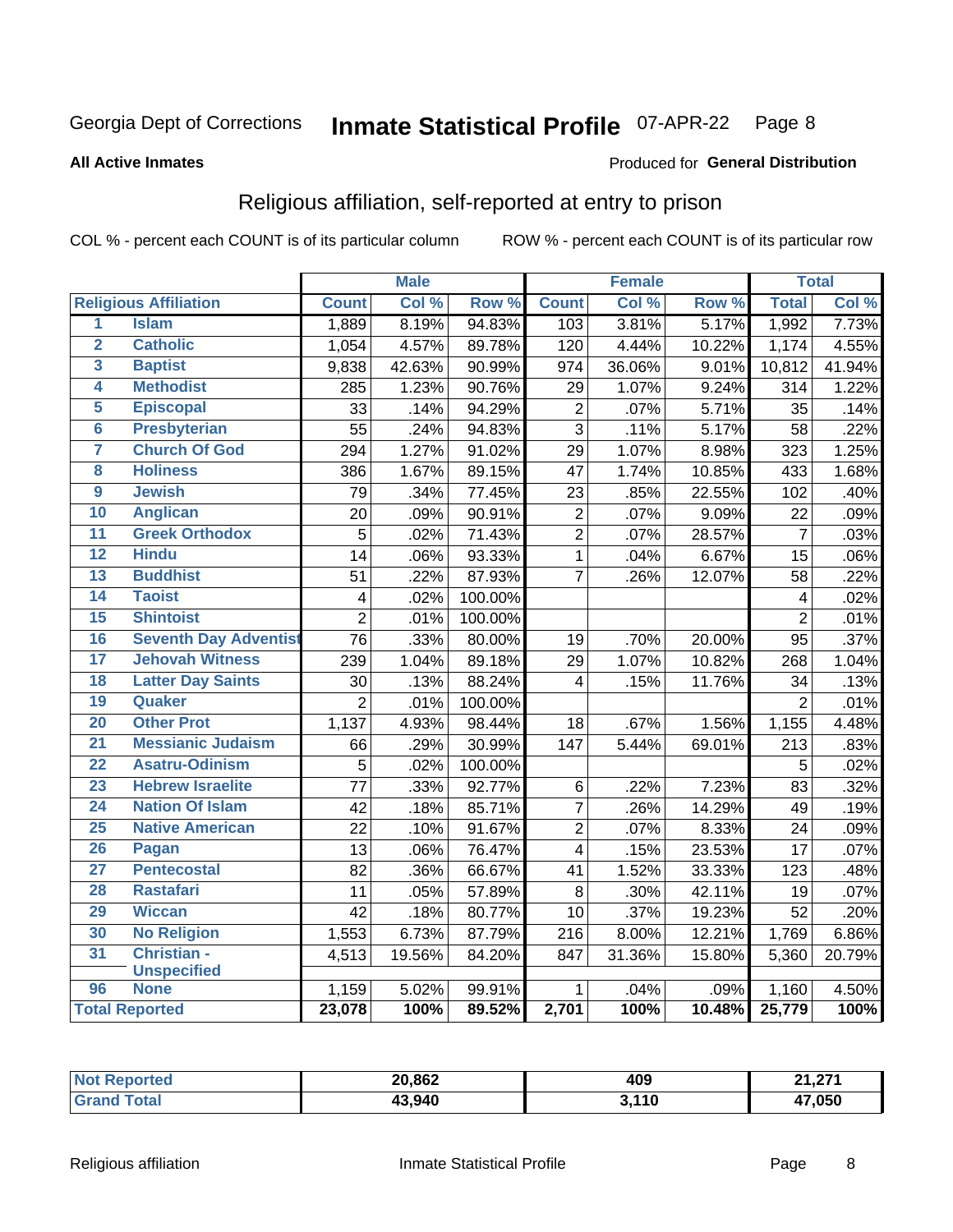#### **Inmate Statistical Profile 07-APR-22** Georgia Dept of Corrections Page 9

#### **All Active Inmates**

#### Produced for General Distribution

### Religious affiliation, self-reported at entry to prison

COL % - percent each COUNT is of its particular column ROW % - percent each COUNT is of its particular row

| <b>Mode (most frequent)</b> | Baptist | aptist | Baptist |
|-----------------------------|---------|--------|---------|
|-----------------------------|---------|--------|---------|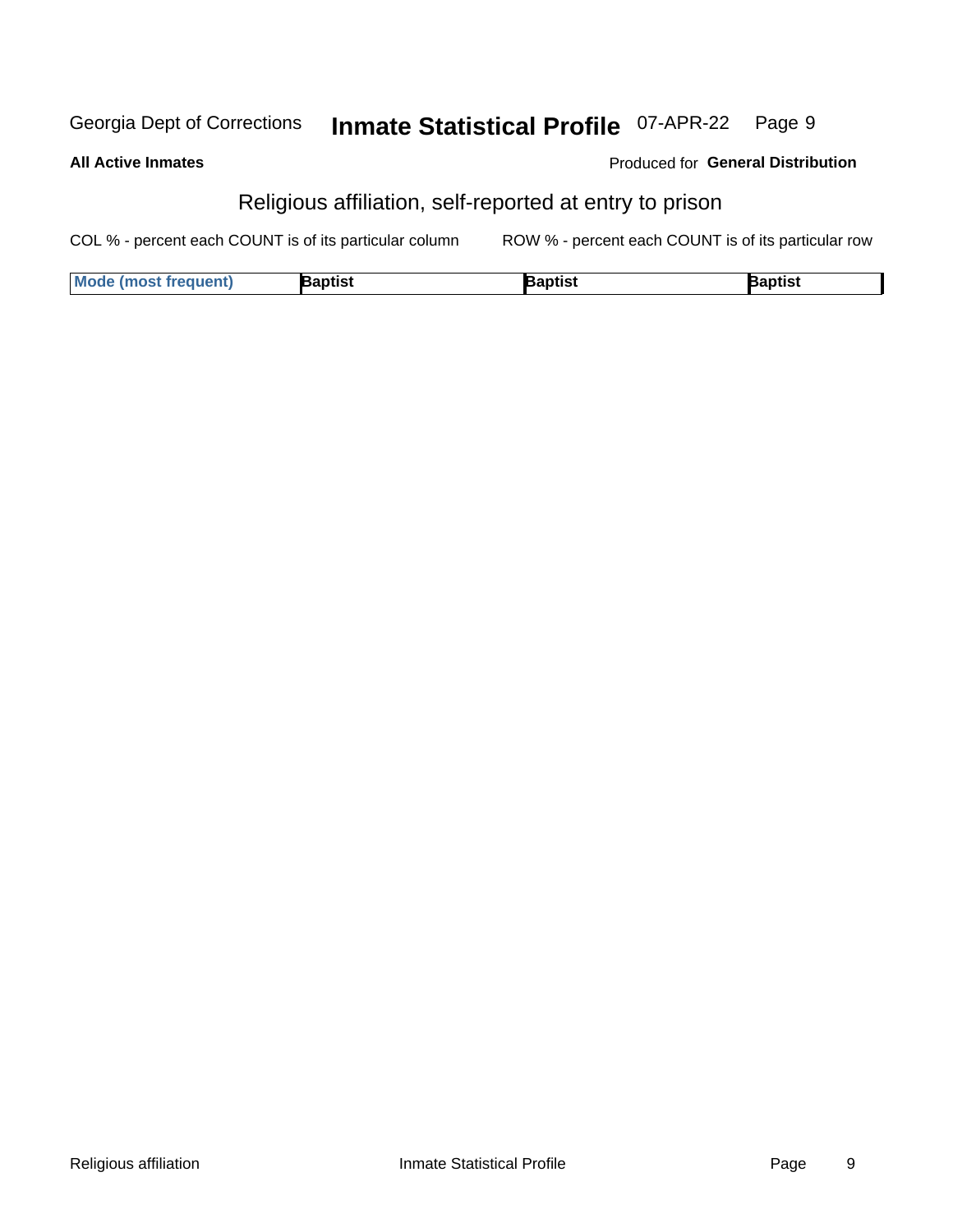#### **Inmate Statistical Profile 07-APR-22** Page 9

#### **All Active Inmates**

#### Produced for General Distribution

### Home county, self-reported at entry to prison

COL % - percent each COUNT is of its particular column

|     |                             |              | <b>Male</b> |         |                  | <b>Female</b> |        | <b>Total</b> |        |
|-----|-----------------------------|--------------|-------------|---------|------------------|---------------|--------|--------------|--------|
|     | <b>Home County</b>          | <b>Count</b> | Col %       | Row %   | <b>Count</b>     | Col %         | Row %  | <b>Total</b> | Col %  |
| 000 | <b>Unknown</b>              | 7,731        | 17.59%      | 93.55%  | 533              | 17.14%        | 6.45%  | 8,264        | 17.56% |
| 001 | <b>Appling County</b>       | 105          | .24%        | 99.06%  | 1                | .03%          | .94%   | 106          | .23%   |
| 002 | <b>Atkinson County</b>      | 38           | .09%        | 97.44%  | 1                | .03%          | 2.56%  | 39           | .08%   |
| 003 | <b>Bacon County</b>         | 91           | .21%        | 95.79%  | 4                | .13%          | 4.21%  | 95           | .20%   |
| 004 | <b>Baker County</b>         | 17           | .04%        | 94.44%  | 1                | .03%          | 5.56%  | 18           | .04%   |
| 005 | <b>Baldwin County</b>       | 256          | .58%        | 91.43%  | 24               | .77%          | 8.57%  | 280          | .60%   |
| 006 | <b>Banks County</b>         | 74           | .17%        | 94.87%  | 4                | .13%          | 5.13%  | 78           | .17%   |
| 007 | <b>Barrow County</b>        | 293          | .67%        | 91.56%  | 27               | .87%          | 8.44%  | 320          | .68%   |
| 008 | <b>Bartow County</b>        | 455          | 1.04%       | 90.10%  | 50               | 1.61%         | 9.90%  | 505          | 1.07%  |
| 009 | <b>Ben Hill County</b>      | 174          | .40%        | 91.58%  | 16               | .51%          | 8.42%  | 190          | .40%   |
| 010 | <b>Berrien County</b>       | 84           | .19%        | 96.55%  | 3                | .10%          | 3.45%  | 87           | .18%   |
| 011 | <b>Bibb County</b>          | 985          | 2.24%       | 95.72%  | 44               | 1.41%         | 4.28%  | 1,029        | 2.19%  |
| 012 | <b>Bleckley County</b>      | 55           | .13%        | 91.67%  | 5                | .16%          | 8.33%  | 60           | .13%   |
| 013 | <b>Brantley County</b>      | 72           | .16%        | 86.75%  | 11               | .35%          | 13.25% | 83           | .18%   |
| 014 | <b>Brooks County</b>        | 166          | .38%        | 99.40%  | 1                | .03%          | .60%   | 167          | .35%   |
| 015 | <b>Bryan County</b>         | 61           | .14%        | 89.71%  | $\overline{7}$   | .23%          | 10.29% | 68           | .14%   |
| 016 | <b>Bulloch County</b>       | 286          | .65%        | 93.77%  | 19               | .61%          | 6.23%  | 305          | .65%   |
| 017 | <b>Burke County</b>         | 164          | .37%        | 97.04%  | 5                | .16%          | 2.96%  | 169          | .36%   |
| 018 | <b>Butts County</b>         | 124          | .28%        | 90.51%  | 13               | .42%          | 9.49%  | 137          | .29%   |
| 019 | <b>Calhoun County</b>       | 66           | .15%        | 91.67%  | $\,6$            | .19%          | 8.33%  | 72           | .15%   |
| 020 | <b>Camden County</b>        | 114          | .26%        | 94.21%  | 7                | .23%          | 5.79%  | 121          | .26%   |
| 021 | <b>Candler County</b>       | 74           | .17%        | 94.87%  | 4                | .13%          | 5.13%  | 78           | .17%   |
| 022 | <b>Carroll County</b>       | 467          | 1.06%       | 91.93%  | 41               | 1.32%         | 8.07%  | 508          | 1.08%  |
| 023 | <b>Catoosa County</b>       | 186          | .42%        | 92.08%  | 16               | .51%          | 7.92%  | 202          | .43%   |
| 024 | <b>Charlton County</b>      | 28           | .06%        | 82.35%  | 6                | .19%          | 17.65% | 34           | .07%   |
| 025 | <b>Chatham County</b>       | 1,240        | 2.82%       | 96.42%  | 46               | 1.48%         | 3.58%  | 1,286        | 2.73%  |
| 026 | <b>Chattahoochee County</b> | 12           | .03%        | 100.00% |                  |               |        | 12           | .03%   |
| 027 | <b>Chattooga County</b>     | 146          | .33%        | 84.88%  | 26               | .84%          | 15.12% | 172          | .37%   |
| 028 | <b>Cherokee County</b>      | 324          | .74%        | 89.26%  | 39               | 1.25%         | 10.74% | 363          | .77%   |
| 029 | <b>Clarke County</b>        | 408          | .93%        | 93.15%  | 30               | .96%          | 6.85%  | 438          | .93%   |
| 030 | <b>Clay County</b>          | 24           | .05%        | 100.00% |                  |               |        | 24           | .05%   |
| 031 | <b>Clayton County</b>       | 1,171        | 2.66%       | 93.98%  | 75               | 2.41%         | 6.02%  | 1,246        | 2.65%  |
| 032 | <b>Clinch County</b>        | 30           | .07%        | 93.75%  | $\overline{2}$   | .06%          | 6.25%  | 32           | .07%   |
| 033 | <b>Cobb County</b>          | 1,298        | 2.95%       | 93.85%  | 85               | 2.73%         | 6.15%  | 1,383        | 2.94%  |
| 034 | <b>Coffee County</b>        | 319          | .73%        | 95.51%  | 15               | .48%          | 4.49%  | 334          | .71%   |
| 035 | <b>Colquitt County</b>      | 211          | .48%        | 95.05%  | 11               | .35%          | 4.95%  | 222          | .47%   |
| 036 | <b>Columbia County</b>      | 257          | .58%        | 90.49%  | 27               | .87%          | 9.51%  | 284          | .60%   |
| 037 | <b>Cook County</b>          | 112          | .25%        | 92.56%  | $\boldsymbol{9}$ | .29%          | 7.44%  | 121          | .26%   |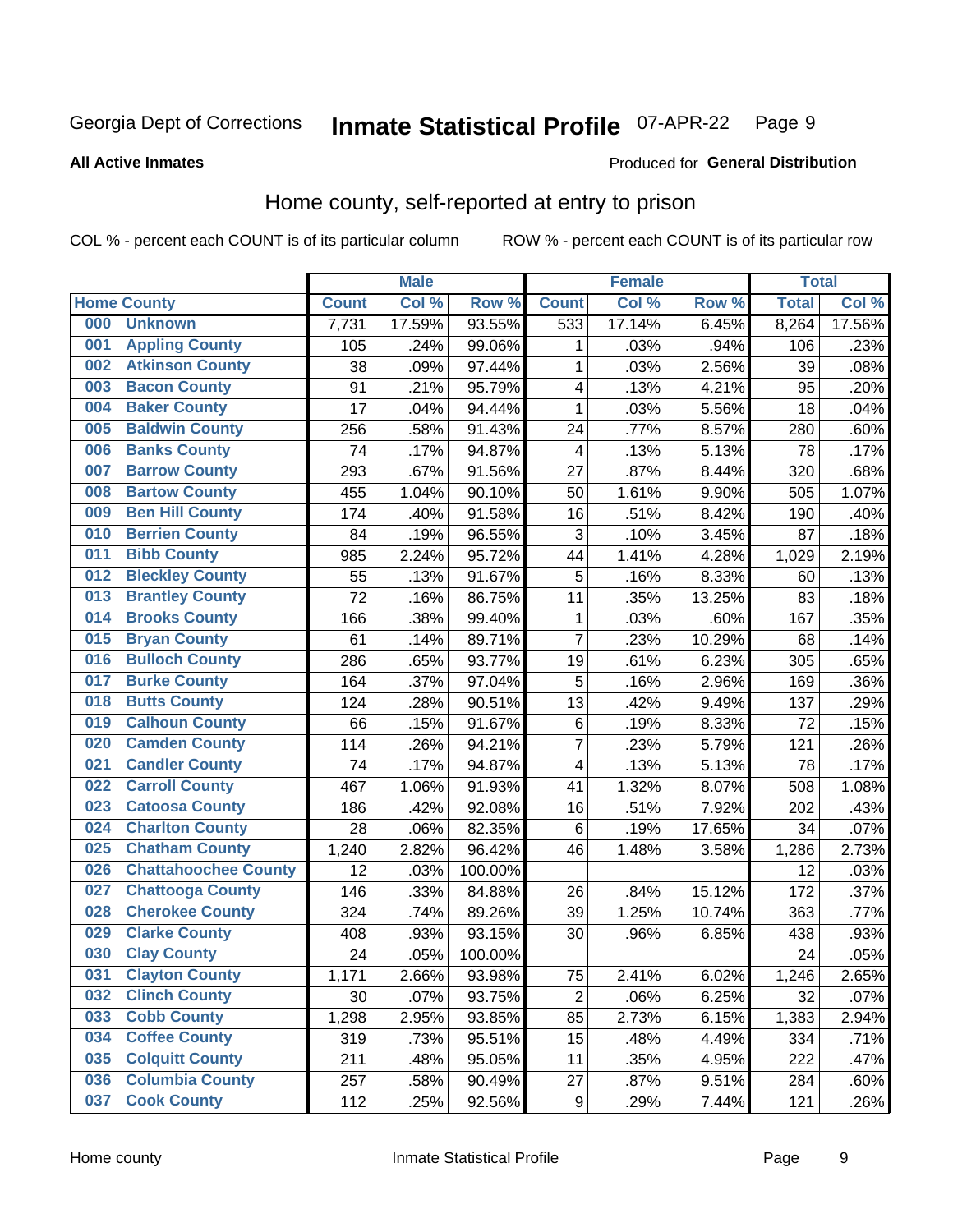#### **Inmate Statistical Profile 07-APR-22** Page 10

**All Active Inmates** 

#### Produced for General Distribution

#### Home county, self-reported at entry to prison

COL % - percent each COUNT is of its particular column

|     |                         |                  | <b>Male</b> |         |                 | <b>Female</b> |        | <b>Total</b>   |       |
|-----|-------------------------|------------------|-------------|---------|-----------------|---------------|--------|----------------|-------|
|     | <b>Home County</b>      | <b>Count</b>     | Col %       | Row %   | <b>Count</b>    | Col %         | Row %  | <b>Total</b>   | Col % |
| 038 | <b>Coweta County</b>    | $\overline{379}$ | .86%        | 94.75%  | $\overline{21}$ | .68%          | 5.25%  | 400            | .85%  |
| 039 | <b>Crawford County</b>  | 36               | .08%        | 90.00%  | 4               | .13%          | 10.00% | 40             | .09%  |
| 040 | <b>Crisp County</b>     | 223              | .51%        | 93.70%  | 15              | .48%          | 6.30%  | 238            | .51%  |
| 041 | <b>Dade County</b>      | 53               | .12%        | 81.54%  | 12              | .39%          | 18.46% | 65             | .14%  |
| 042 | <b>Dawson County</b>    | 78               | .18%        | 86.67%  | 12              | .39%          | 13.33% | 90             | .19%  |
| 043 | <b>Decatur County</b>   | 214              | .49%        | 95.11%  | 11              | .35%          | 4.89%  | 225            | .48%  |
| 044 | <b>Dekalb County</b>    | 2,213            | 5.04%       | 95.55%  | 103             | 3.31%         | 4.45%  | 2,316          | 4.92% |
| 045 | <b>Dodge County</b>     | 86               | .20%        | 89.58%  | 10              | .32%          | 10.42% | 96             | .20%  |
| 046 | <b>Dooly County</b>     | 125              | .28%        | 96.90%  | 4               | .13%          | 3.10%  | 129            | .27%  |
| 047 | <b>Dougherty County</b> | 596              | 1.36%       | 95.51%  | 28              | .90%          | 4.49%  | 624            | 1.33% |
| 048 | <b>Douglas County</b>   | 488              | 1.11%       | 93.85%  | 32              | 1.03%         | 6.15%  | 520            | 1.11% |
| 049 | <b>Early County</b>     | 45               | .10%        | 91.84%  | 4               | .13%          | 8.16%  | 49             | .10%  |
| 050 | <b>Echols County</b>    | 10               | .02%        | 100.00% |                 |               |        | 10             | .02%  |
| 051 | <b>Effingham County</b> | 165              | .38%        | 90.66%  | 17              | .55%          | 9.34%  | 182            | .39%  |
| 052 | <b>Elbert County</b>    | 97               | .22%        | 92.38%  | $\bf 8$         | .26%          | 7.62%  | 105            | .22%  |
| 053 | <b>Emanuel County</b>   | 156              | .36%        | 95.12%  | 8               | .26%          | 4.88%  | 164            | .35%  |
| 054 | <b>Evans County</b>     | 61               | .14%        | 85.92%  | 10              | .32%          | 14.08% | 71             | .15%  |
| 055 | <b>Fannin County</b>    | 82               | .19%        | 91.11%  | 8               | .26%          | 8.89%  | 90             | .19%  |
| 056 | <b>Fayette County</b>   | 129              | .29%        | 86.58%  | 20              | .64%          | 13.42% | 149            | .32%  |
| 057 | <b>Floyd County</b>     | 581              | 1.32%       | 88.57%  | 75              | 2.41%         | 11.43% | 656            | 1.39% |
| 058 | <b>Forsyth County</b>   | 173              | .39%        | 92.51%  | 14              | .45%          | 7.49%  | 187            | .40%  |
| 059 | <b>Franklin County</b>  | 100              | .23%        | 91.74%  | 9               | .29%          | 8.26%  | 109            | .23%  |
| 060 | <b>Fulton County</b>    | 3,751            | 8.54%       | 95.59%  | 173             | 5.56%         | 4.41%  | 3,924          | 8.34% |
| 061 | <b>Gilmer County</b>    | 86               | .20%        | 86.00%  | 14              | .45%          | 14.00% | 100            | .21%  |
| 062 | <b>Glascock County</b>  | 6                | .01%        | 85.71%  | 1               | .03%          | 14.29% | $\overline{7}$ | .01%  |
| 063 | <b>Glynn County</b>     | 321              | .73%        | 94.13%  | 20              | .64%          | 5.87%  | 341            | .72%  |
| 064 | <b>Gordon County</b>    | 243              | .55%        | 88.69%  | 31              | 1.00%         | 11.31% | 274            | .58%  |
| 065 | <b>Grady County</b>     | 106              | .24%        | 92.98%  | 8               | .26%          | 7.02%  | 114            | .24%  |
| 066 | <b>Greene County</b>    | 77               | .18%        | 92.77%  | $\,6$           | .19%          | 7.23%  | 83             | .18%  |
| 067 | <b>Gwinnett County</b>  | 1,449            | 3.30%       | 93.79%  | 96              | 3.09%         | 6.21%  | 1,545          | 3.28% |
| 068 | <b>Habersham County</b> | 80               | .18%        | 80.00%  | 20              | .64%          | 20.00% | 100            | .21%  |
| 069 | <b>Hall County</b>      | 502              | 1.14%       | 92.96%  | 38              | 1.22%         | 7.04%  | 540            | 1.15% |
| 070 | <b>Hancock County</b>   | 46               | .10%        | 92.00%  | 4               | .13%          | 8.00%  | 50             | .11%  |
| 071 | <b>Haralson County</b>  | 111              | .25%        | 93.28%  | $\bf 8$         | .26%          | 6.72%  | 119            | .25%  |
| 072 | <b>Harris County</b>    | 84               | .19%        | 94.38%  | 5               | .16%          | 5.62%  | 89             | .19%  |
| 073 | <b>Hart County</b>      | 125              | .28%        | 89.93%  | 14              | .45%          | 10.07% | 139            | .30%  |
| 074 | <b>Heard County</b>     | 44               | .10%        | 97.78%  | 1               | .03%          | 2.22%  | 45             | .10%  |
| 075 | <b>Henry County</b>     | 575              | 1.31%       | 93.80%  | 38              | 1.22%         | 6.20%  | 613            | 1.30% |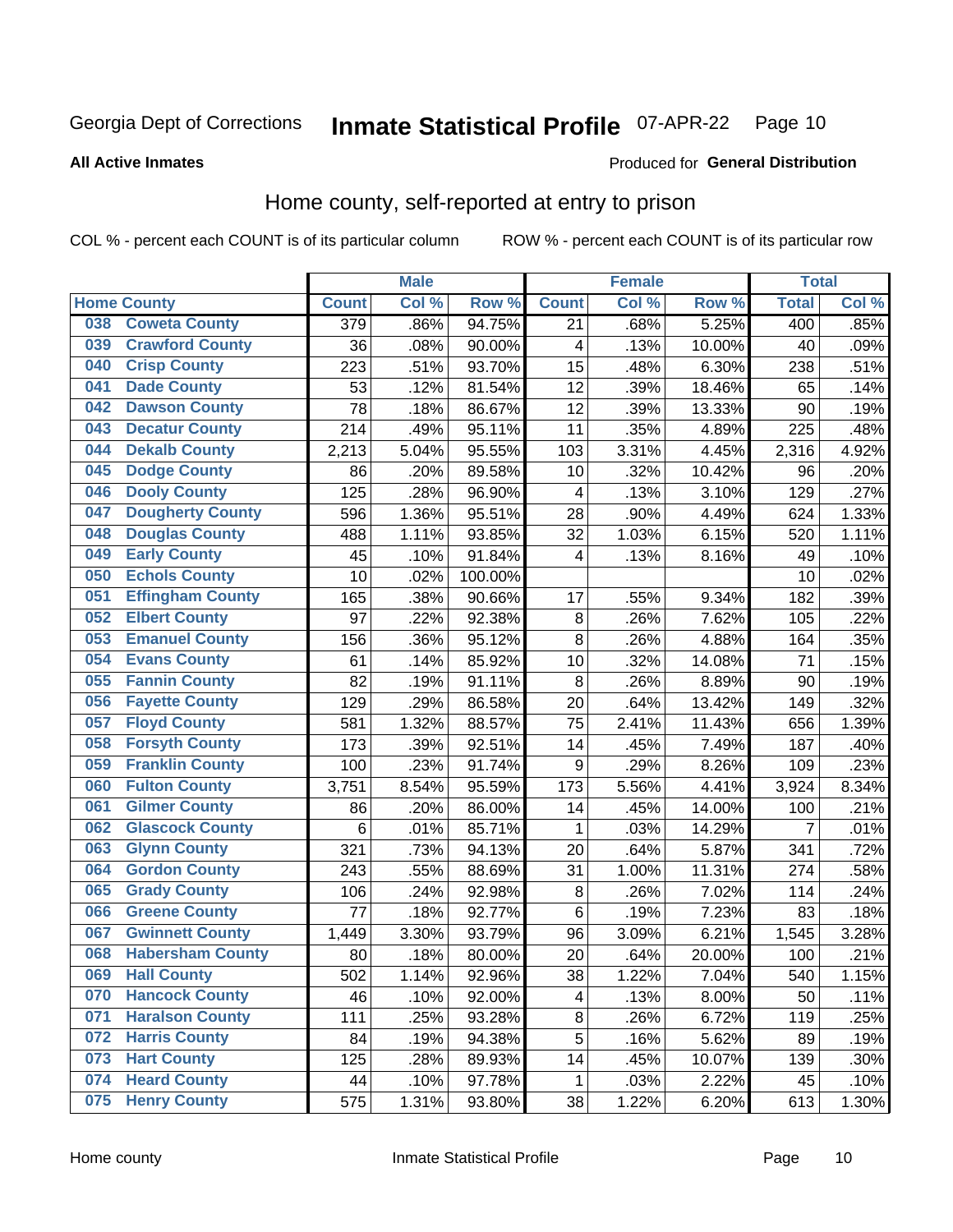#### **Inmate Statistical Profile 07-APR-22** Page 11

#### **All Active Inmates**

#### Produced for General Distribution

#### Home county, self-reported at entry to prison

COL % - percent each COUNT is of its particular column

|       |                          |                  | <b>Male</b> |        |                         | <b>Female</b> |        | <b>Total</b> |       |
|-------|--------------------------|------------------|-------------|--------|-------------------------|---------------|--------|--------------|-------|
|       | <b>Home County</b>       | <b>Count</b>     | Col %       | Row %  | <b>Count</b>            | Col %         | Row %  | <b>Total</b> | Col % |
| 076   | <b>Houston County</b>    | $\overline{514}$ | 1.17%       | 90.65% | $\overline{53}$         | 1.70%         | 9.35%  | 567          | 1.21% |
| 077   | <b>Irwin County</b>      | 54               | .12%        | 93.10% | 4                       | .13%          | 6.90%  | 58           | .12%  |
| 078   | <b>Jackson County</b>    | 193              | .44%        | 87.73% | 27                      | .87%          | 12.27% | 220          | .47%  |
| 079   | <b>Jasper County</b>     | 68               | .15%        | 93.15% | 5                       | .16%          | 6.85%  | 73           | .16%  |
| 080   | <b>Jeff Davis County</b> | 65               | .15%        | 89.04% | 8                       | .26%          | 10.96% | 73           | .16%  |
| 081   | <b>Jefferson County</b>  | 152              | .35%        | 92.68% | 12                      | .39%          | 7.32%  | 164          | .35%  |
| 082   | <b>Jenkins County</b>    | 73               | .17%        | 94.81% | $\overline{\mathbf{4}}$ | .13%          | 5.19%  | 77           | .16%  |
| 083   | <b>Johnson County</b>    | 36               | .08%        | 92.31% | 3                       | .10%          | 7.69%  | 39           | .08%  |
| 084   | <b>Jones County</b>      | 77               | .18%        | 88.51% | 10                      | .32%          | 11.49% | 87           | .18%  |
| 085   | <b>Lamar County</b>      | 61               | .14%        | 88.41% | 8                       | .26%          | 11.59% | 69           | .15%  |
| 086   | <b>Lanier County</b>     | 78               | .18%        | 96.30% | $\overline{3}$          | .10%          | 3.70%  | 81           | .17%  |
| 087   | <b>Laurens County</b>    | 239              | .54%        | 91.57% | 22                      | .71%          | 8.43%  | 261          | .55%  |
| 088   | <b>Lee County</b>        | 95               | .22%        | 91.35% | 9                       | .29%          | 8.65%  | 104          | .22%  |
| 089   | <b>Liberty County</b>    | 167              | .38%        | 92.78% | 13                      | .42%          | 7.22%  | 180          | .38%  |
| 090   | <b>Lincoln County</b>    | 34               | .08%        | 87.18% | $\overline{5}$          | .16%          | 12.82% | 39           | .08%  |
| 091   | <b>Long County</b>       | 41               | .09%        | 89.13% | 5                       | .16%          | 10.87% | 46           | .10%  |
| 092   | <b>Lowndes County</b>    | 356              | .81%        | 95.70% | 16                      | .51%          | 4.30%  | 372          | .79%  |
| 093   | <b>Lumpkin County</b>    | 66               | .15%        | 84.62% | 12                      | .39%          | 15.38% | 78           | .17%  |
| 094   | <b>Macon County</b>      | 54               | .12%        | 84.38% | 10                      | .32%          | 15.63% | 64           | .14%  |
| 095   | <b>Madison County</b>    | 160              | .36%        | 93.02% | 12                      | .39%          | 6.98%  | 172          | .37%  |
| 096   | <b>Marion County</b>     | 47               | .11%        | 90.38% | 5                       | .16%          | 9.62%  | 52           | .11%  |
| 097   | <b>Mcduffie County</b>   | 125              | .28%        | 93.28% | 9                       | .29%          | 6.72%  | 134          | .28%  |
| 098   | <b>Mcintosh County</b>   | 50               | .11%        | 92.59% | $\overline{\mathbf{4}}$ | .13%          | 7.41%  | 54           | .11%  |
| 099   | <b>Meriwether County</b> | 148              | .34%        | 93.08% | 11                      | .35%          | 6.92%  | 159          | .34%  |
| 100   | <b>Miller County</b>     | 21               | .05%        | 91.30% | $\overline{2}$          | .06%          | 8.70%  | 23           | .05%  |
| 101   | <b>Mitchell County</b>   | 136              | .31%        | 93.15% | 10                      | .32%          | 6.85%  | 146          | .31%  |
| 102   | <b>Monroe County</b>     | 108              | .25%        | 93.91% | $\overline{7}$          | .23%          | 6.09%  | 115          | .24%  |
| 103   | <b>Montgomery County</b> | 76               | .17%        | 90.48% | 8                       | .26%          | 9.52%  | 84           | .18%  |
| 104   | <b>Morgan County</b>     | 94               | .21%        | 92.16% | 8                       | .26%          | 7.84%  | 102          | .22%  |
| 105   | <b>Murray County</b>     | 193              | .44%        | 88.13% | 26                      | .84%          | 11.87% | 219          | .47%  |
| 106   | <b>Muscogee County</b>   | 745              | 1.70%       | 94.90% | 40                      | 1.29%         | 5.10%  | 785          | 1.67% |
| 107   | <b>Newton County</b>     | 496              | 1.13%       | 93.94% | 32                      | 1.03%         | 6.06%  | 528          | 1.12% |
| 108   | <b>Oconee County</b>     | 45               | .10%        | 84.91% | 8                       | .26%          | 15.09% | 53           | .11%  |
| 109   | <b>Oglethorpe County</b> | 60               | .14%        | 96.77% | $\overline{2}$          | .06%          | 3.23%  | 62           | .13%  |
| 110   | <b>Paulding County</b>   | 284              | .65%        | 89.59% | 33                      | 1.06%         | 10.41% | 317          | .67%  |
| 111   | <b>Peach County</b>      | 86               | .20%        | 94.51% | 5                       | .16%          | 5.49%  | 91           | .19%  |
| 112   | <b>Pickens County</b>    | 106              | .24%        | 89.83% | 12                      | .39%          | 10.17% | 118          | .25%  |
| $113$ | <b>Pierce County</b>     | 78               | .18%        | 89.66% | $\boldsymbol{9}$        | .29%          | 10.34% | 87           | .18%  |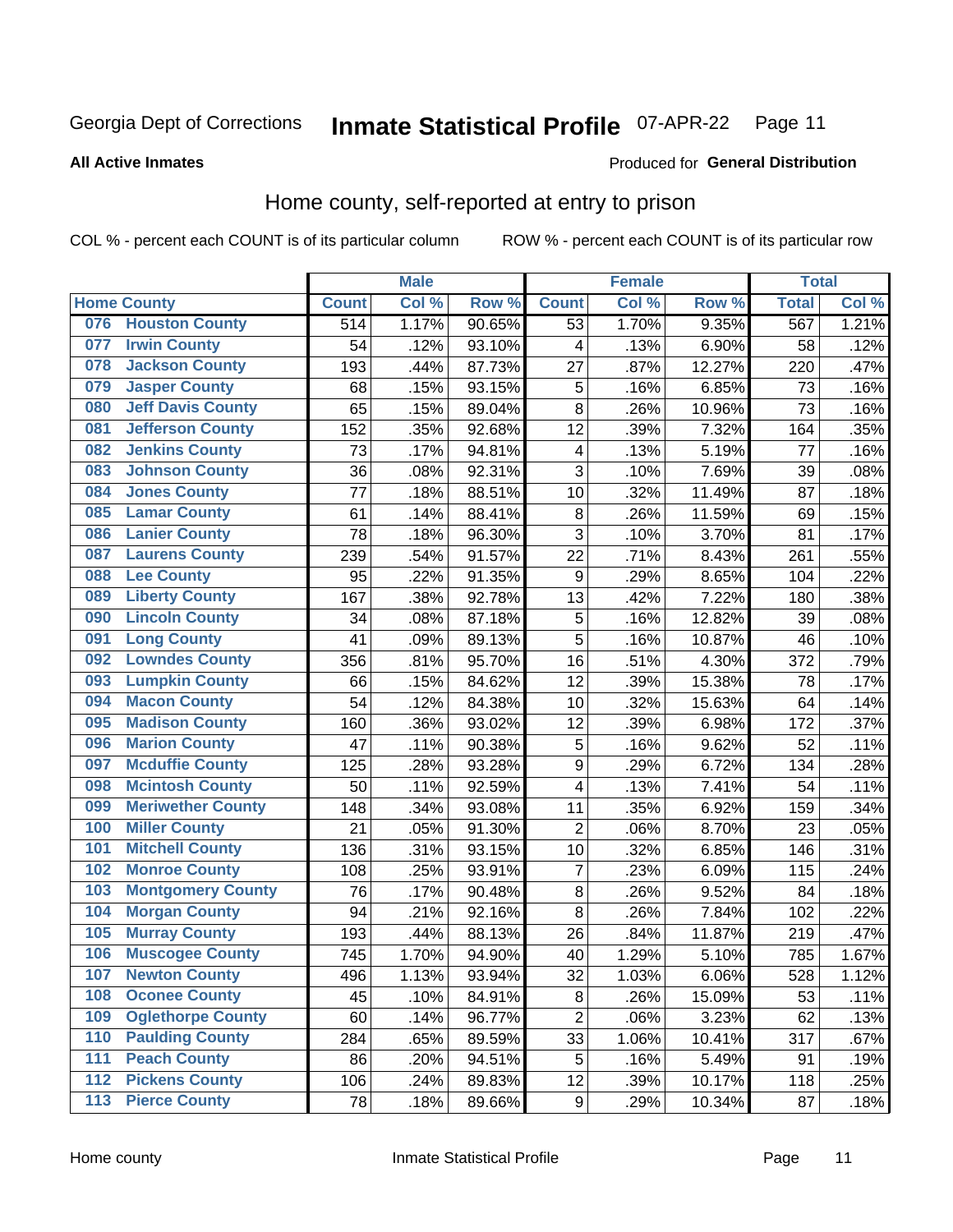# Inmate Statistical Profile 07-APR-22 Page 12

Produced for General Distribution

#### **All Active Inmates**

# Home county, self-reported at entry to prison

COL % - percent each COUNT is of its particular column

|                  |                          |                | <b>Male</b> |         |                  | <b>Female</b> |        | <b>Total</b>    |       |
|------------------|--------------------------|----------------|-------------|---------|------------------|---------------|--------|-----------------|-------|
|                  | <b>Home County</b>       | <b>Count</b>   | Col %       | Row %   | <b>Count</b>     | Col %         | Row %  | <b>Total</b>    | Col % |
| 114              | <b>Pike County</b>       | 31             | .07%        | 88.57%  | 4                | .13%          | 11.43% | $\overline{35}$ | .07%  |
| 115              | <b>Polk County</b>       | 200            | .46%        | 89.69%  | 23               | .74%          | 10.31% | 223             | .47%  |
| 116              | <b>Pulaski County</b>    | 46             | .10%        | 85.19%  | 8                | .26%          | 14.81% | 54              | .11%  |
| 117              | <b>Putnam County</b>     | 125            | .28%        | 92.59%  | 10               | .32%          | 7.41%  | 135             | .29%  |
| 118              | <b>Quitman County</b>    | $\overline{7}$ | .02%        | 100.00% |                  |               |        | $\overline{7}$  | .01%  |
| 119              | <b>Rabun County</b>      | 36             | .08%        | 81.82%  | 8                | .26%          | 18.18% | 44              | .09%  |
| 120              | <b>Randolph County</b>   | 45             | .10%        | 86.54%  | $\overline{7}$   | .23%          | 13.46% | 52              | .11%  |
| $\overline{121}$ | <b>Richmond County</b>   | 1,291          | 2.94%       | 94.93%  | 69               | 2.22%         | 5.07%  | 1,360           | 2.89% |
| 122              | <b>Rockdale County</b>   | 300            | .68%        | 94.04%  | 19               | .61%          | 5.96%  | 319             | .68%  |
| 123              | <b>Schley County</b>     | 13             | .03%        | 92.86%  | $\mathbf 1$      | .03%          | 7.14%  | 14              | .03%  |
| 124              | <b>Screven County</b>    | 91             | .21%        | 94.79%  | 5                | .16%          | 5.21%  | 96              | .20%  |
| 125              | <b>Seminole County</b>   | 57             | .13%        | 86.36%  | $\boldsymbol{9}$ | .29%          | 13.64% | 66              | .14%  |
| 126              | <b>Spalding County</b>   | 333            | .76%        | 95.69%  | 15               | .48%          | 4.31%  | 348             | .74%  |
| 127              | <b>Stephens County</b>   | 106            | .24%        | 92.17%  | $\boldsymbol{9}$ | .29%          | 7.83%  | 115             | .24%  |
| 128              | <b>Stewart County</b>    | 21             | .05%        | 100.00% |                  |               |        | 21              | .04%  |
| 129              | <b>Sumter County</b>     | 170            | .39%        | 95.51%  | 8                | .26%          | 4.49%  | 178             | .38%  |
| 130              | <b>Talbot County</b>     | 33             | .08%        | 100.00% |                  |               |        | 33              | .07%  |
| 131              | <b>Taliaferro County</b> | 7              | .02%        | 100.00% |                  |               |        | $\overline{7}$  | .01%  |
| 132              | <b>Tattnall County</b>   | 177            | .40%        | 94.65%  | 10               | .32%          | 5.35%  | 187             | .40%  |
| 133              | <b>Taylor County</b>     | 38             | .09%        | 92.68%  | 3                | .10%          | 7.32%  | 41              | .09%  |
| 134              | <b>Telfair County</b>    | 81             | .18%        | 95.29%  | 4                | .13%          | 4.71%  | 85              | .18%  |
| 135              | <b>Terrell County</b>    | 63             | .14%        | 100.00% |                  |               |        | 63              | .13%  |
| 136              | <b>Thomas County</b>     | 176            | .40%        | 97.24%  | 5                | .16%          | 2.76%  | 181             | .38%  |
| 137              | <b>Tift County</b>       | 239            | .54%        | 97.55%  | 6                | .19%          | 2.45%  | 245             | .52%  |
| 138              | <b>Toombs County</b>     | 218            | .50%        | 92.77%  | 17               | .55%          | 7.23%  | 235             | .50%  |
| 139              | <b>Towns County</b>      | 17             | .04%        | 62.96%  | 10               | .32%          | 37.04% | 27              | .06%  |
| 140              | <b>Treutlen County</b>   | 45             | .10%        | 95.74%  | $\overline{c}$   | .06%          | 4.26%  | 47              | .10%  |
| 141              | <b>Troup County</b>      | 431            | .98%        | 93.70%  | 29               | .93%          | 6.30%  | 460             | .98%  |
| $\overline{142}$ | <b>Turner County</b>     | 63             | .14%        | 92.65%  | 5                | .16%          | 7.35%  | 68              | .14%  |
| 143              | <b>Twiggs County</b>     | 31             | .07%        | 91.18%  | 3                | .10%          | 8.82%  | 34              | .07%  |
| 144              | <b>Union County</b>      | 75             | .17%        | 88.24%  | 10               | .32%          | 11.76% | 85              | .18%  |
| 145              | <b>Upson County</b>      | 141            | .32%        | 96.58%  | 5                | .16%          | 3.42%  | 146             | .31%  |
| 146              | <b>Walker County</b>     | 323            | .74%        | 91.76%  | 29               | .93%          | 8.24%  | 352             | .75%  |
| 147              | <b>Walton County</b>     | 405            | .92%        | 91.42%  | 38               | 1.22%         | 8.58%  | 443             | .94%  |
| 148              | <b>Ware County</b>       | 210            | .48%        | 92.11%  | 18               | .58%          | 7.89%  | 228             | .48%  |
| 149              | <b>Warren County</b>     | 28             | .06%        | 96.55%  | $\mathbf{1}$     | .03%          | 3.45%  | 29              | .06%  |
| 150              | <b>Washington County</b> | 153            | .35%        | 90.00%  | 17               | .55%          | 10.00% | 170             | .36%  |
| 151              | <b>Wayne County</b>      | 165            | .38%        | 87.77%  | 23               | .74%          | 12.23% | 188             | .40%  |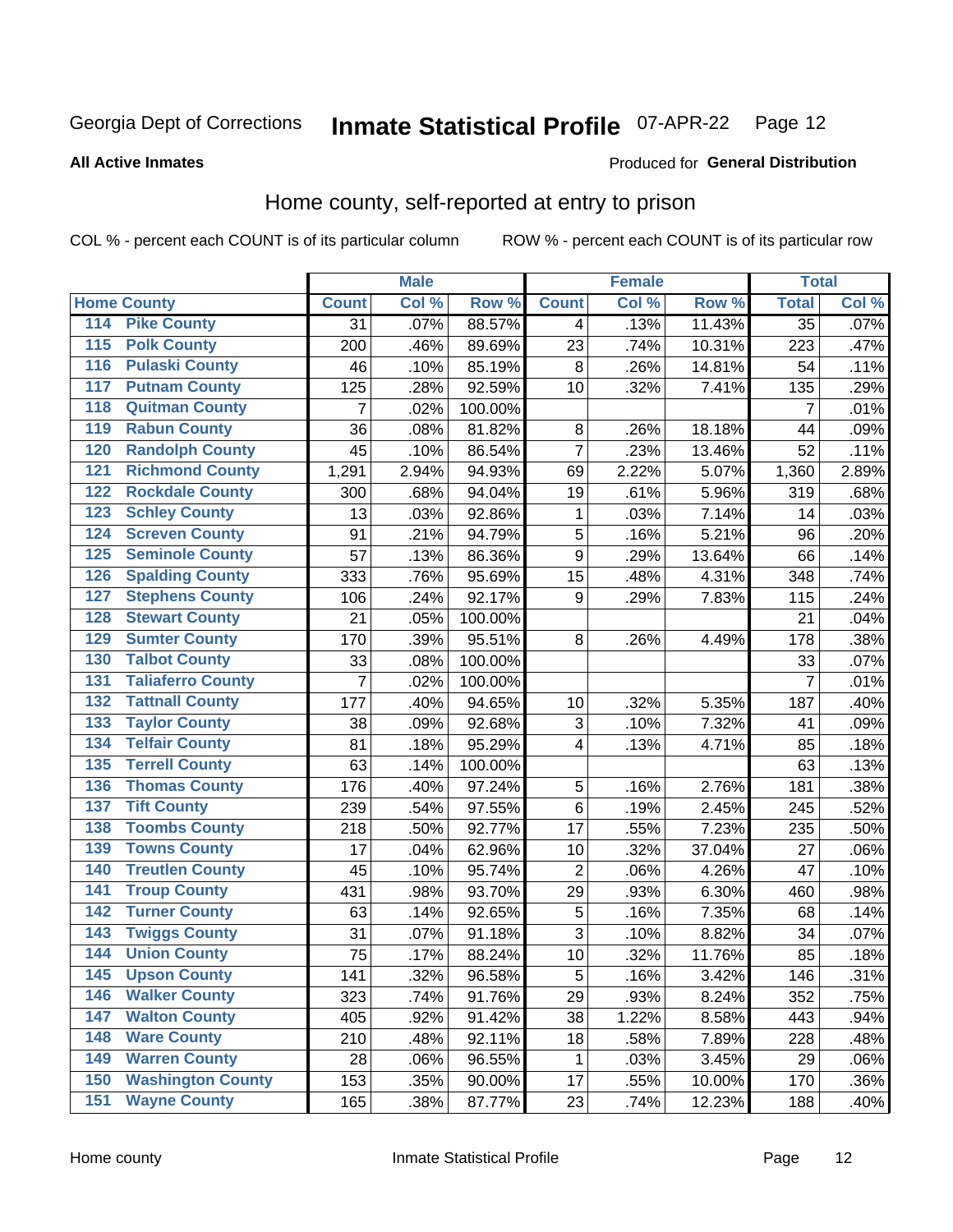#### **Inmate Statistical Profile 07-APR-22** Page 13

**All Active Inmates** 

#### Produced for General Distribution

#### Home county, self-reported at entry to prison

COL % - percent each COUNT is of its particular column

|     |                             |              | <b>Male</b> |        |                | <b>Female</b> |        | <b>Total</b> |       |
|-----|-----------------------------|--------------|-------------|--------|----------------|---------------|--------|--------------|-------|
|     | <b>Home County</b>          | <b>Count</b> | Col %       | Row %  | <b>Count</b>   | Col %         | Row %  | <b>Total</b> | Col % |
| 152 | <b>Webster County</b>       | 4            | .01%        | 80.00% |                | .03%          | 20.00% | 5            | .01%  |
| 153 | <b>Wheeler County</b>       | 84           | .19%        | 97.67% | 2              | .06%          | 2.33%  | 86           | .18%  |
| 154 | <b>White County</b>         | 65           | .15%        | 94.20% | 4              | .13%          | 5.80%  | 69           | .15%  |
| 155 | <b>Whitfield County</b>     | 533          | 1.21%       | 89.13% | 65             | 2.09%         | 10.87% | 598          | 1.27% |
| 156 | <b>Wilcox County</b>        | 60           | .14%        | 93.75% | 4              | .13%          | 6.25%  | 64           | .14%  |
| 157 | <b>Wilkes County</b>        | 65           | .15%        | 92.86% | 5              | .16%          | 7.14%  | 70           | .15%  |
| 158 | <b>Wilkinson County</b>     | 29           | $.07\%$     | 93.55% | $\overline{2}$ | .06%          | 6.45%  | 31           | .07%  |
| 159 | <b>Worth County</b>         | 98           | .22%        | 93.33% | 7              | .23%          | 6.67%  | 105          | .22%  |
| 999 | <b>Other Custody/Out Of</b> | 116          | .26%        | 98.31% | $\overline{2}$ | .06%          | 1.69%  | 118          | .25%  |
|     | <b>State</b>                |              |             |        |                |               |        |              |       |
|     | <b>Total Rported</b>        | 43,940       | 100%        | 93.39% | 3,110          | 100%          | 6.61%  | 47,050       | 100%  |

| <b>Not</b><br><b>Reported</b> |        |                |        |
|-------------------------------|--------|----------------|--------|
| <b>Total</b>                  | 43,940 | 2 11N<br>- I V | 47,050 |

| Mode (most frequent) | <b>Fulton County</b> | <b>Fulton County</b> | <b>Fulton County</b> |
|----------------------|----------------------|----------------------|----------------------|
|                      |                      |                      |                      |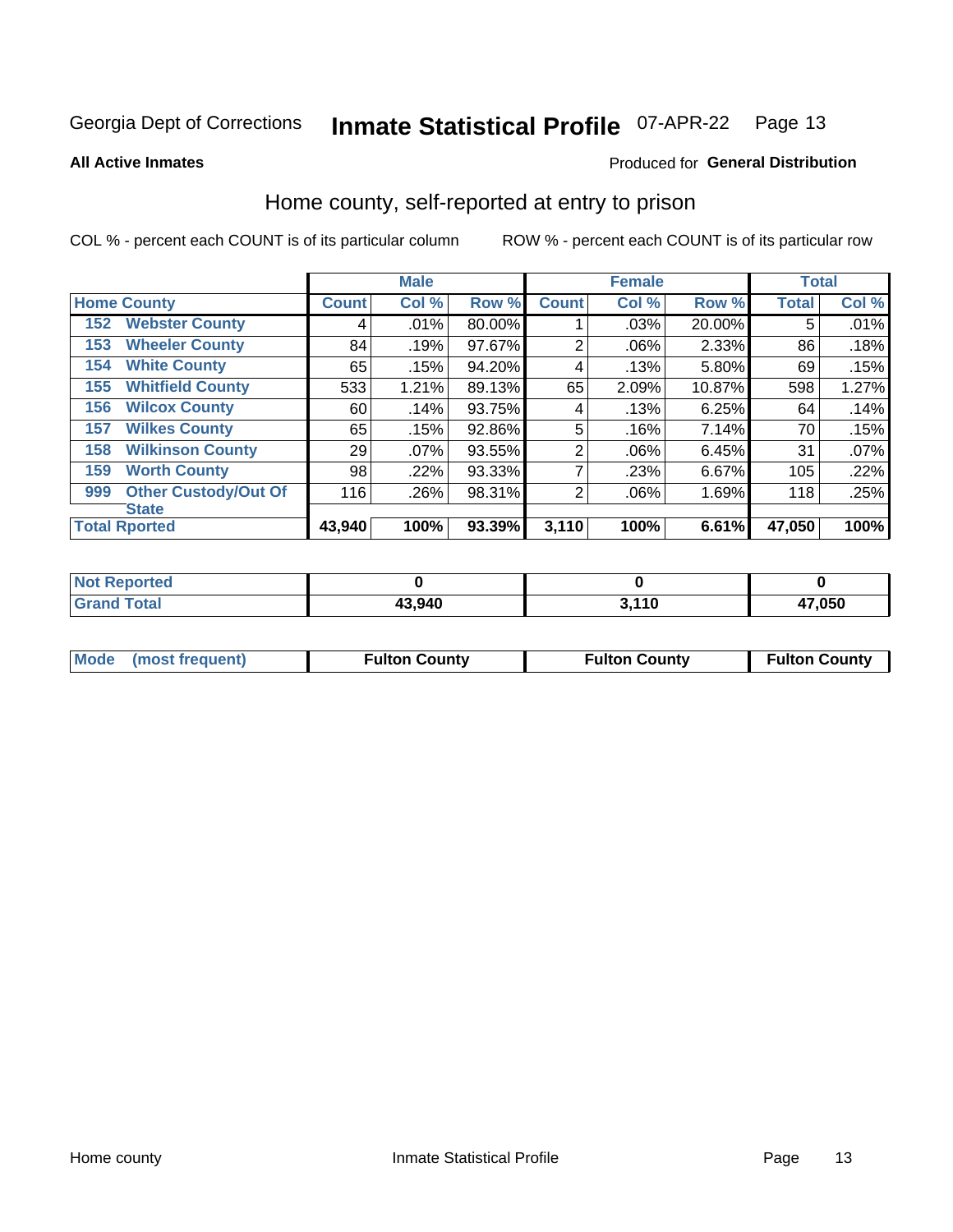#### **Inmate Statistical Profile 07-APR-22** Page 14

#### **All Active Inmates**

#### Produced for General Distribution

### Employment status before prison, self-reported at entry to prison

COL % - percent each COUNT is of its particular column

|                           |              | <b>Male</b> |        |              | <b>Female</b> |        |              | <b>Total</b> |
|---------------------------|--------------|-------------|--------|--------------|---------------|--------|--------------|--------------|
| <b>Employment Status</b>  | <b>Count</b> | Col %       | Row %  | <b>Count</b> | Col %         | Row %  | <b>Total</b> | Col %        |
| <b>Full Time</b><br>01    | 11,039       | 45.05%      | 95.83% | 480          | 33.85%        | 4.17%  | 11,519       | 44.44%       |
| <b>Part Time</b><br>02    | 1,726        | $7.04\%$    | 93.75% | 115          | 8.11%         | 6.25%  | 1,841        | 7.10%        |
| Unempl $<$ 6M<br>03       | .604         | 6.55%       | 98.34% | 27           | $1.90\%$      | 1.66%  | 1,631        | 6.29%        |
| Unempl > 6M<br>04         | 5,785        | 23.61%      | 92.40% | 476          | 33.57%        | 7.60%  | 6,261        | 24.16%       |
| <b>Never Worked</b><br>05 | 2,715        | 11.08%      | 95.73% | 121          | 8.53%         | 4.27%  | 2,836        | 10.94%       |
| <b>Student</b><br>06      | 660          | 2.69%       | 95.79% | 29           | 2.05%         | 4.21%  | 689          | 2.66%        |
| <b>Incapable</b><br>07    | 973          | $3.97\%$    | 85.13% | 170          | 11.99%        | 14.87% | 1,143        | 4.41%        |
| <b>Total Reported</b>     | 24,502       | 100%        | 94.53% | 1,418        | 100%          | 5.47%  | 25,920       | 100%         |

| <b>Not</b><br><b>Poorted</b>      | 19,438 | ,692  | ,130<br>O4. |
|-----------------------------------|--------|-------|-------------|
| <b>Total</b><br>Gran <sub>(</sub> | 43,940 | 3,110 | 17,050      |

| Mc | ∙u∥<br>----<br>ıme | ίuΙ<br>Πmε |
|----|--------------------|------------|
|    |                    |            |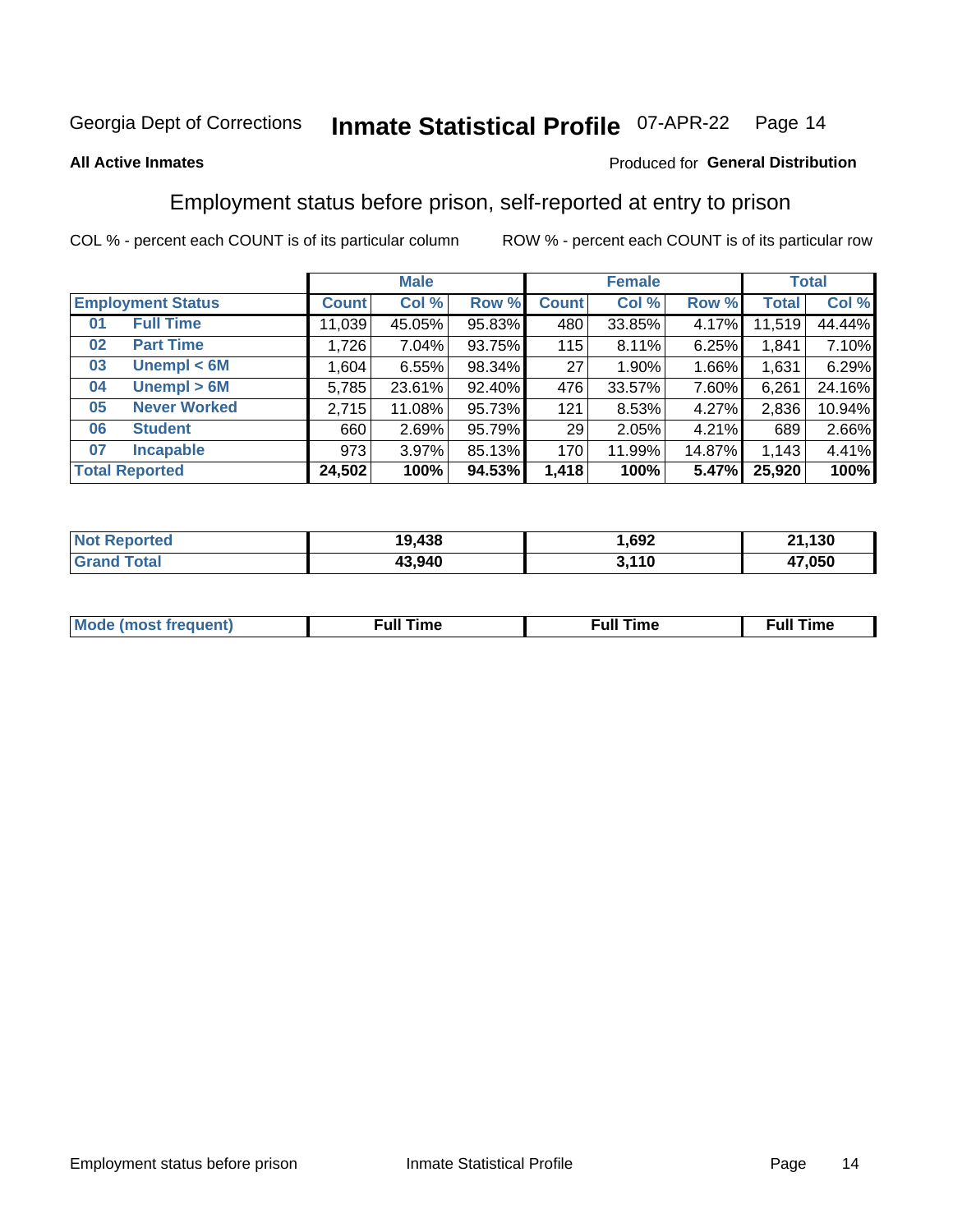#### **Inmate Statistical Profile 07-APR-22** Page 15

#### **All Active Inmates**

Produced for General Distribution

#### Age at admission

COL % - percent each COUNT is of its particular column

|                         |                    | <b>Male</b> |         |                | <b>Female</b> |       |              | <b>Total</b> |
|-------------------------|--------------------|-------------|---------|----------------|---------------|-------|--------------|--------------|
| <b>Age At Admission</b> | <b>Count</b>       | Col %       | Row %   | <b>Count</b>   | Col %         | Row % | <b>Total</b> | Col %        |
| 13                      | 1.                 | 0.01%       | 100.00% |                |               |       | 1            | 0.01%        |
| $\overline{14}$         | 5                  | 0.01%       | 100.00% |                |               |       | 5            | 0.01%        |
| 15                      | 28                 | 0.06%       | 100.00% |                |               |       | 28           | 0.06%        |
| 16                      | 97                 | 0.22%       | 97.98%  | $\overline{2}$ | 0.06%         | 2.02% | 99           | 0.21%        |
| $\overline{17}$         | 483                | 1.10%       | 94.89%  | 26             | 0.84%         | 5.11% | 509          | 1.08%        |
| 18                      | 1,063              | 2.42%       | 96.99%  | 33             | 1.06%         | 3.01% | 1,096        | 2.33%        |
| 19                      | 1,495              | 3.40%       | 96.70%  | 51             | 1.64%         | 3.30% | 1,546        | 3.29%        |
| 20                      | 1,686              | 3.84%       | 95.80%  | 74             | 2.38%         | 4.20% | 1,760        | 3.74%        |
| $\overline{21}$         | $\overline{1,746}$ | 3.97%       | 95.88%  | 75             | 2.41%         | 4.12% | 1,821        | 3.87%        |
| $\overline{22}$         | 1,746              | 3.97%       | 95.25%  | 87             | 2.80%         | 4.75% | 1,833        | 3.90%        |
| 23                      | 1,720              | 3.91%       | 94.77%  | 95             | 3.05%         | 5.23% | 1,815        | 3.86%        |
| $\overline{24}$         | 1,603              | 3.65%       | 93.14%  | 118            | 3.79%         | 6.86% | 1,721        | 3.66%        |
| $\overline{25}$         | 1,571              | 3.58%       | 93.40%  | 111            | 3.57%         | 6.60% | 1,682        | 3.57%        |
| $\overline{26}$         | 1,611              | 3.67%       | 94.16%  | 100            | 3.22%         | 5.84% | 1,711        | 3.64%        |
| $\overline{27}$         | 1,610              | 3.66%       | 94.15%  | 100            | 3.22%         | 5.85% | 1,710        | 3.63%        |
| 28                      | 1,544              | 3.51%       | 93.63%  | 105            | 3.38%         | 6.37% | 1,649        | 3.50%        |
| 29                      | 1,541              | 3.51%       | 93.91%  | 100            | 3.22%         | 6.09% | 1,641        | 3.49%        |
| 30                      | 1,503              | 3.42%       | 92.66%  | 119            | 3.83%         | 7.34% | 1,622        | 3.45%        |
| 31                      | 1,407              | 3.20%       | 92.14%  | 120            | 3.86%         | 7.86% | 1,527        | 3.25%        |
| 32                      | 1,339              | 3.05%       | 91.71%  | 121            | 3.89%         | 8.29% | 1,460        | 3.10%        |
| 33                      | 1,333              | 3.03%       | 91.49%  | 124            | 3.99%         | 8.51% | 1,457        | 3.10%        |
| 34                      | 1,287              | 2.93%       | 91.15%  | 125            | 4.02%         | 8.85% | 1,412        | 3.00%        |
| 35                      | 1,236              | 2.81%       | 92.86%  | 95             | 3.05%         | 7.14% | 1,331        | 2.83%        |
| 36                      | 1,191              | 2.71%       | 92.18%  | 101            | 3.25%         | 7.82% | 1,292        | 2.75%        |
| $\overline{37}$         | 1,151              | 2.62%       | 92.38%  | 95             | 3.05%         | 7.62% | 1,246        | 2.65%        |
| 38                      | 1,066              | 2.43%       | 91.82%  | 95             | 3.05%         | 8.18% | 1,161        | 2.47%        |
| 39                      | 1,017              | 2.31%       | 92.29%  | 85             | 2.73%         | 7.71% | 1,102        | 2.34%        |
| 40                      | 1,010              | 2.30%       | 90.83%  | 102            | 3.28%         | 9.17% | 1,112        | 2.36%        |
| 41                      | 1,000              | 2.28%       | 92.34%  | 83             | 2.67%         | 7.66% | 1,083        | 2.30%        |
| 42                      | 822                | 1.87%       | 92.67%  | 65             | 2.09%         | 7.33% | 887          | 1.89%        |
| 43                      | 783                | 1.78%       | 93.21%  | 57             | 1.83%         | 6.79% | 840          | 1.79%        |
| 44                      | 686                | 1.56%       | 90.38%  | 73             | 2.35%         | 9.62% | 759          | 1.61%        |
| 45                      | 685                | 1.56%       | 92.94%  | 52             | 1.67%         | 7.06% | 737          | 1.57%        |
| 46                      | 621                | 1.41%       | 92.69%  | 49             | 1.58%         | 7.31% | 670          | 1.42%        |
| 47                      | 572                | 1.30%       | 90.94%  | 57             | 1.83%         | 9.06% | 629          | 1.34%        |
| 48                      | 590                | 1.34%       | 92.91%  | 45             | 1.45%         | 7.09% | 635          | 1.35%        |
| 49                      | 507                | 1.15%       | 92.35%  | 42             | 1.35%         | 7.65% | 549          | 1.17%        |
| 50                      | 485                | 1.10%       | 91.51%  | 45             | 1.45%         | 8.49% | 530          | 1.13%        |
| 51                      | 450                | 1.02%       | 92.78%  | 35             | 1.13%         | 7.22% | 485          | 1.03%        |
| 52                      | 422                | 0.96%       | 92.95%  | 32             | 1.03%         | 7.05% | 454          | 0.96%        |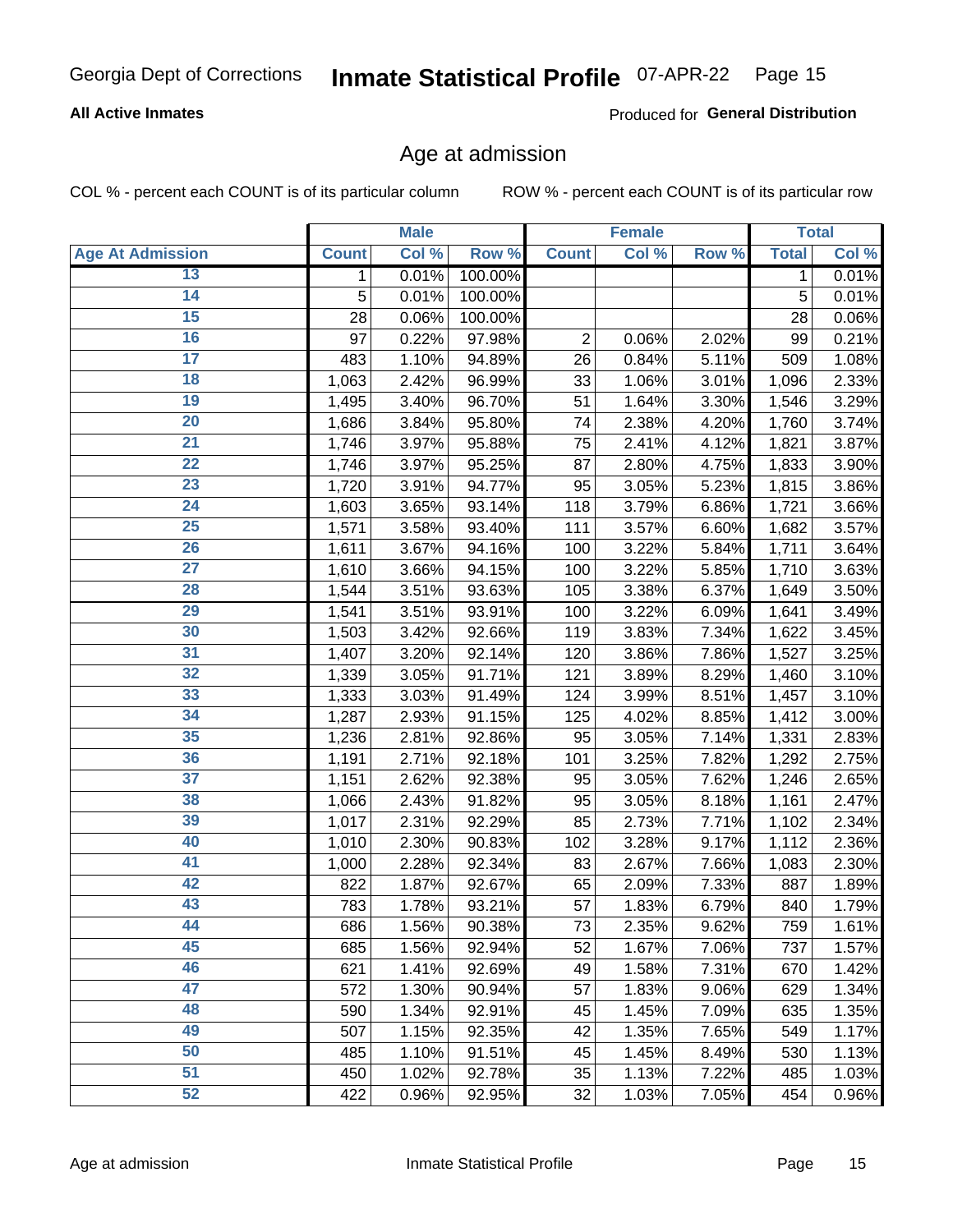#### **Inmate Statistical Profile 07-APR-22** Page 16

#### **All Active Inmates**

Produced for General Distribution

#### Age at admission

COL % - percent each COUNT is of its particular column

|                         |                | <b>Male</b> |         |                 | <b>Female</b> |       |                 | <b>Total</b> |
|-------------------------|----------------|-------------|---------|-----------------|---------------|-------|-----------------|--------------|
| <b>Age At Admission</b> | <b>Count</b>   | Col %       | Row %   | <b>Count</b>    | Col %         | Row % | <b>Total</b>    | Col %        |
| 53                      | 399            | 0.91%       | 92.36%  | 33              | 1.06%         | 7.64% | 432             | 0.92%        |
| 54                      | 341            | 0.78%       | 94.72%  | 19              | 0.61%         | 5.28% | 360             | 0.77%        |
| 55                      | 327            | 0.74%       | 93.97%  | 21              | 0.68%         | 6.03% | 348             | 0.74%        |
| 56                      | 278            | 0.63%       | 92.67%  | 22              | 0.71%         | 7.33% | 300             | 0.64%        |
| 57                      | 282            | 0.64%       | 92.46%  | 23              | 0.74%         | 7.54% | 305             | 0.65%        |
| 58                      | 260            | 0.59%       | 93.19%  | 19              | 0.61%         | 6.81% | 279             | 0.59%        |
| 59                      | 222            | 0.51%       | 90.98%  | 22              | 0.71%         | 9.02% | 244             | 0.52%        |
| 60                      | 187            | 0.43%       | 93.50%  | 13              | 0.42%         | 6.50% | 200             | 0.43%        |
| 61                      | 162            | 0.37%       | 92.57%  | $\overline{13}$ | 0.42%         | 7.43% | 175             | 0.37%        |
| 62                      | 153            | 0.35%       | 95.03%  | 8               | 0.26%         | 4.97% | 161             | 0.34%        |
| 63                      | 104            | 0.24%       | 95.41%  | 5               | 0.16%         | 4.59% | 109             | 0.23%        |
| 64                      | 93             | 0.21%       | 97.89%  | $\overline{c}$  | 0.06%         | 2.11% | 95              | 0.20%        |
| 65                      | 89             | 0.20%       | 97.80%  | $\overline{2}$  | 0.06%         | 2.20% | 91              | 0.19%        |
| 66                      | 54             | 0.12%       | 94.74%  | $\overline{3}$  | 0.10%         | 5.26% | 57              | 0.12%        |
| 67                      | 41             | 0.09%       | 93.18%  | $\overline{3}$  | 0.10%         | 6.82% | 44              | 0.09%        |
| 68                      | 46             | 0.10%       | 93.88%  | 3               | 0.10%         | 6.12% | 49              | 0.10%        |
| 69                      | 43             | 0.10%       | 97.73%  | $\mathbf{1}$    | 0.03%         | 2.27% | 44              | 0.09%        |
| 70                      | 30             | 0.07%       | 100.00% |                 |               |       | 30              | 0.06%        |
| $\overline{71}$         | 20             | 0.05%       | 90.91%  | $\overline{2}$  | 0.06%         | 9.09% | 22              | 0.05%        |
| $\overline{72}$         | 17             | 0.04%       | 94.44%  | $\mathbf{1}$    | 0.03%         | 5.56% | 18              | 0.04%        |
| 73                      | 13             | 0.03%       | 100.00% |                 |               |       | 13              | 0.03%        |
| 74                      | 11             | 0.03%       | 91.67%  | $\mathbf{1}$    | 0.03%         | 8.33% | $\overline{12}$ | 0.03%        |
| $\overline{75}$         | 13             | 0.03%       | 100.00% |                 |               |       | 13              | 0.03%        |
| 76                      | $\overline{7}$ | 0.02%       | 100.00% |                 |               |       | $\overline{7}$  | 0.01%        |
| $\overline{77}$         | $\overline{5}$ | 0.01%       | 100.00% |                 |               |       | $\overline{5}$  | 0.01%        |
| 78                      | $\overline{6}$ | 0.01%       | 100.00% |                 |               |       | $\overline{6}$  | 0.01%        |
| 79                      | $\overline{2}$ | 0.01%       | 100.00% |                 |               |       | $\overline{2}$  | 0.01%        |
| 80                      | $\overline{6}$ | 0.01%       | 100.00% |                 |               |       | $\,6$           | 0.01%        |
| 81                      | 6              | 0.01%       | 100.00% |                 |               |       | 6               | 0.01%        |
| $\overline{82}$         | 4              | 0.01%       | 100.00% |                 |               |       | 4               | 0.01%        |
| 83                      | 3              | 0.01%       | 100.00% |                 |               |       | 3               | 0.01%        |
| 86                      | $\mathbf{1}$   | 0.01%       | 100.00% |                 |               |       | 1               | 0.01%        |
| 87                      | $\mathbf{1}$   | 0.01%       | 100.00% |                 |               |       | $\mathbf{1}$    | 0.01%        |
| <b>Total Reported</b>   | 43,939         | 100%        | 93.39%  | 3,110           | 100%          | 6.61% | 47,049          | 100%         |

| тес |        |       |        |
|-----|--------|-------|--------|
|     | 43,940 | 3,110 | 47,050 |

|  | <b>Mear</b><br>чане. | 33.30 | 34.85 | 3.40 |
|--|----------------------|-------|-------|------|
|--|----------------------|-------|-------|------|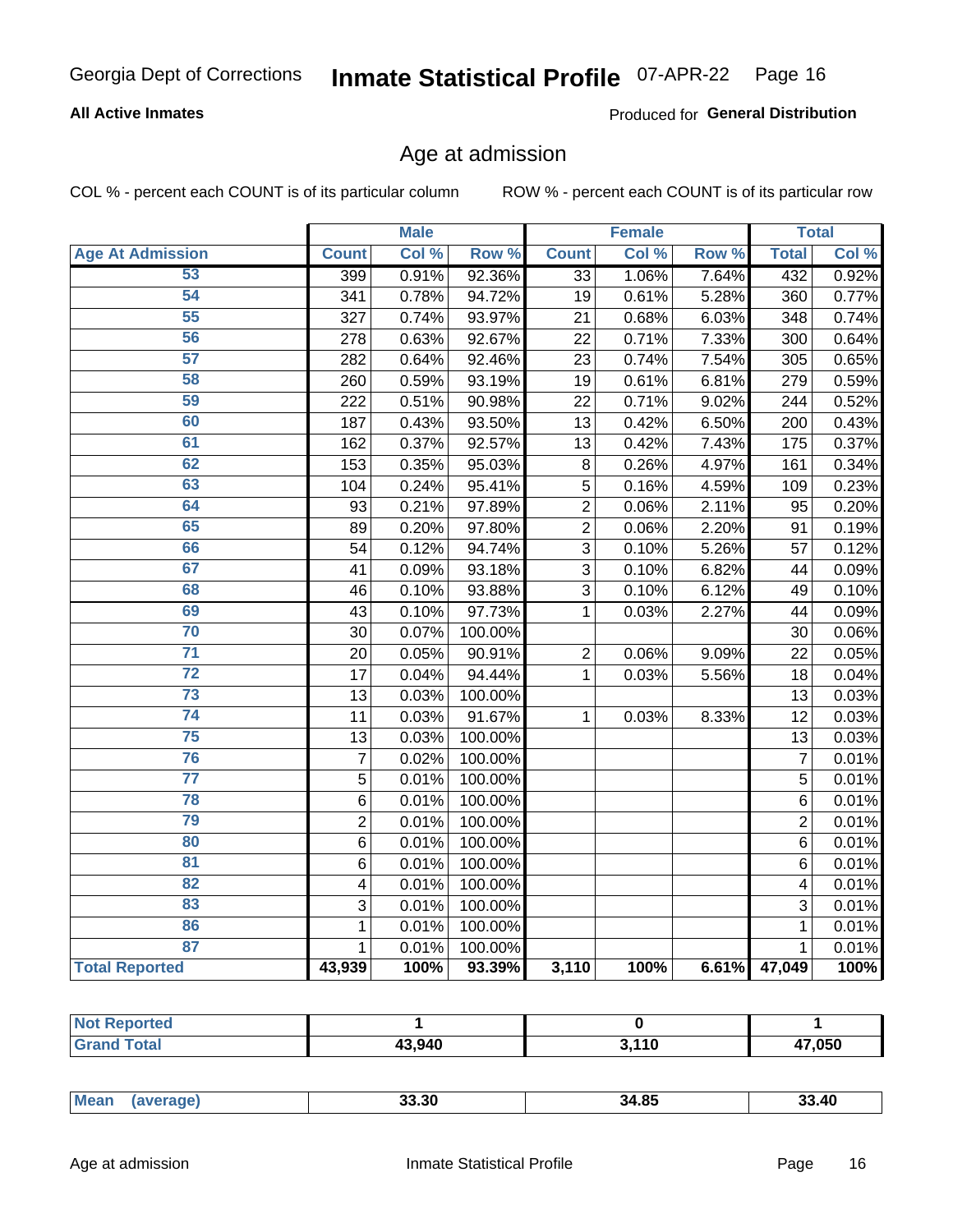**All Active Inmates** 

# Inmate Statistical Profile 07-APR-22 Page 17

### Age at admission

COL % - percent each COUNT is of its particular column

ROW % - percent each COUNT is of its particular row

Produced for General Distribution

|                                  | <b>Male</b> | <b>Female</b> | <b>Total</b> |
|----------------------------------|-------------|---------------|--------------|
| MetiRep(anicidig)                |             | 33            | 31           |
| <b>Micaded Tonadst frequent)</b> |             | 34            | 22           |
|                                  |             |               |              |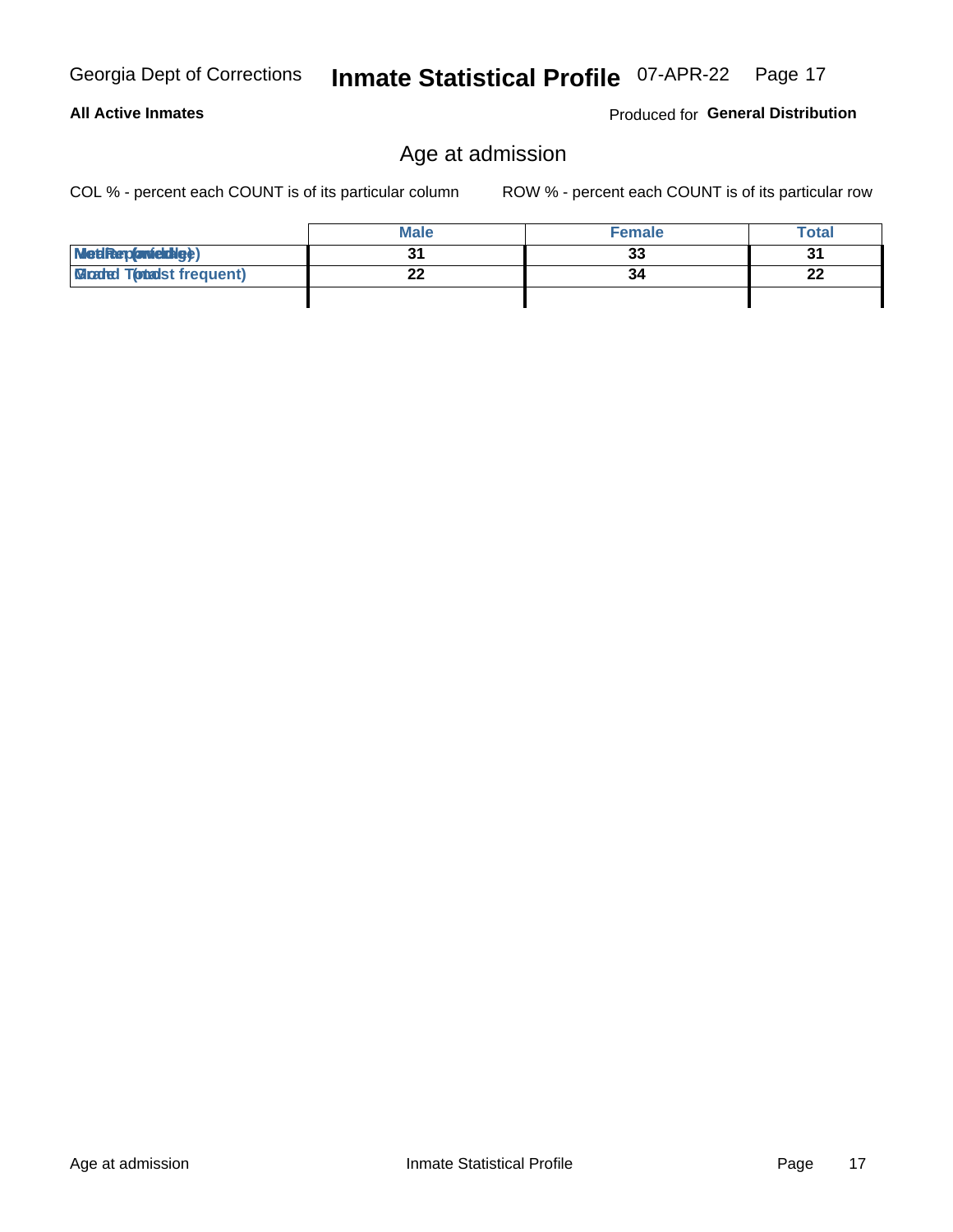#### Inmate Statistical Profile 07-APR-22 Page 20

#### **All Active Inmates**

#### Produced for General Distribution

#### Height, measured at entry to prison

COL % - percent each COUNT is of its particular column

|                       |                | <b>Male</b> |         |                | <b>Female</b> |        |                           | <b>Total</b> |
|-----------------------|----------------|-------------|---------|----------------|---------------|--------|---------------------------|--------------|
| <b>Height</b>         | <b>Count</b>   | Col %       | Row %   | <b>Count</b>   | Col %         | Row %  | <b>Total</b>              | Col %        |
| $\bf{0}$              | 578            | 1.32%       | 96.01%  | 24             | 0.77%         | 3.99%  | 602                       | 1.28%        |
| 4'02''                | 1              | 0.01%       | 100.00% |                |               |        | 1                         | 0.01%        |
| 4'03''                | 1              | 0.01%       | 100.00% |                |               |        | 1                         | 0.01%        |
| 4'04"                 | 1              | 0.01%       | 100.00% |                |               |        | 1                         | 0.01%        |
| 4'05"                 | $\overline{2}$ | 0.01%       | 100.00% |                |               |        | $\overline{2}$            | 0.01%        |
| 4'06"                 | 5              | 0.01%       | 83.33%  | 1              | 0.03%         | 16.67% | 6                         | 0.01%        |
| 4'07"                 | $\mathbf{1}$   | 0.01%       | 50.00%  | $\mathbf{1}$   | 0.03%         | 50.00% | $\overline{2}$            | 0.01%        |
| 4'08"                 | $\overline{7}$ | 0.02%       | 63.64%  | 4              | 0.13%         | 36.36% | 11                        | 0.02%        |
| 4'09"                 | 5              | 0.01%       | 27.78%  | 13             | 0.42%         | 72.22% | 18                        | 0.04%        |
| 4'10"                 | 10             | 0.02%       | 41.67%  | 14             | 0.45%         | 58.33% | 24                        | 0.05%        |
| 4'11''                | 23             | 0.05%       | 28.40%  | 58             | 1.86%         | 71.60% | 81                        | 0.17%        |
| 5'00''                | 115            | 0.26%       | 49.15%  | 119            | 3.83%         | 50.85% | 234                       | 0.50%        |
| 5'01"                 | 104            | 0.24%       | 37.55%  | 173            | 5.56%         | 62.45% | 277                       | 0.59%        |
| 5'02"                 | 237            | 0.54%       | 43.17%  | 312            | 10.03%        | 56.83% | 549                       | 1.17%        |
| 5'03''                | 434            | 0.99%       | 52.61%  | 391            | 12.57%        | 47.39% | 825                       | 1.75%        |
| 5'04"                 | 844            | 1.92%       | 65.22%  | 450            | 14.47%        | 34.78% | 1,294                     | 2.75%        |
| 5'05"                 | 1,547          | 3.52%       | 79.74%  | 393            | 12.64%        | 20.26% | 1,940                     | 4.12%        |
| 5'06''                | 3,097          | 7.05%       | 88.97%  | 384            | 12.35%        | 11.03% | 3,481                     | 7.40%        |
| 5'07"                 | 3,506          | 7.98%       | 91.85%  | 311            | 10.00%        | 8.15%  | 3,817                     | 8.11%        |
| 5'08''                | 4,185          | 9.52%       | 95.48%  | 198            | 6.37%         | 4.52%  | 4,383                     | 9.32%        |
| 5'09''                | 5,641          | 12.84%      | 97.51%  | 144            | 4.63%         | 2.49%  | 5,785                     | 12.30%       |
| 5'10''                | 4,689          | 10.67%      | 98.65%  | 64             | 2.06%         | 1.35%  | 4,753                     | 10.10%       |
| 5'11''                | 4,931          | 11.22%      | 99.54%  | 23             | 0.74%         | 0.46%  | 4,954                     | 10.53%       |
| 6'00''                | 4,877          | 11.10%      | 99.69%  | 15             | 0.48%         | 0.31%  | 4,892                     | 10.40%       |
| 6'01''                | 3,537          | 8.05%       | 99.66%  | 12             | 0.39%         | 0.34%  | 3,549                     | 7.54%        |
| 6'02"                 | 2,620          | 5.96%       | 99.85%  | 4              | 0.13%         | 0.15%  | 2,624                     | 5.58%        |
| 6'03''                | 1,471          | 3.35%       | 99.86%  | $\overline{2}$ | 0.06%         | 0.14%  | 1,473                     | 3.13%        |
| 6'04"                 | 799            | 1.82%       | 100.00% |                |               |        | 799                       | 1.70%        |
| 6'05"                 | 352            | 0.80%       | 100.00% |                |               |        | 352                       | 0.75%        |
| 6'06''                | 179            | 0.41%       | 100.00% |                |               |        | 179                       | 0.38%        |
| 6'07''                | 54             | 0.12%       | 100.00% |                |               |        | 54                        | 0.11%        |
| 6'08"                 | 36             | 0.08%       | 100.00% |                |               |        | 36                        | 0.08%        |
| 6'09''                | 30             | 0.07%       | 100.00% |                |               |        | 30                        | 0.06%        |
| 6'10''                | 10             | 0.02%       | 100.00% |                |               |        | 10                        | 0.02%        |
| 6'11''                | 7              | 0.02%       | 100.00% |                |               |        | $\overline{7}$            | 0.01%        |
| 7'00"                 | 3              | 0.01%       | 100.00% |                |               |        | $\ensuremath{\mathsf{3}}$ | 0.01%        |
| 7'01''                | 1              | 0.01%       | 100.00% |                |               |        | 1                         | 0.01%        |
| <b>Total Reported</b> | 43,940         | 100%        | 93.39%  | 3,110          | 100%          | 6.61%  | 47,050                    | 100%         |

| والمستحدث والمسترد<br>ported<br> |  |  |
|----------------------------------|--|--|
|                                  |  |  |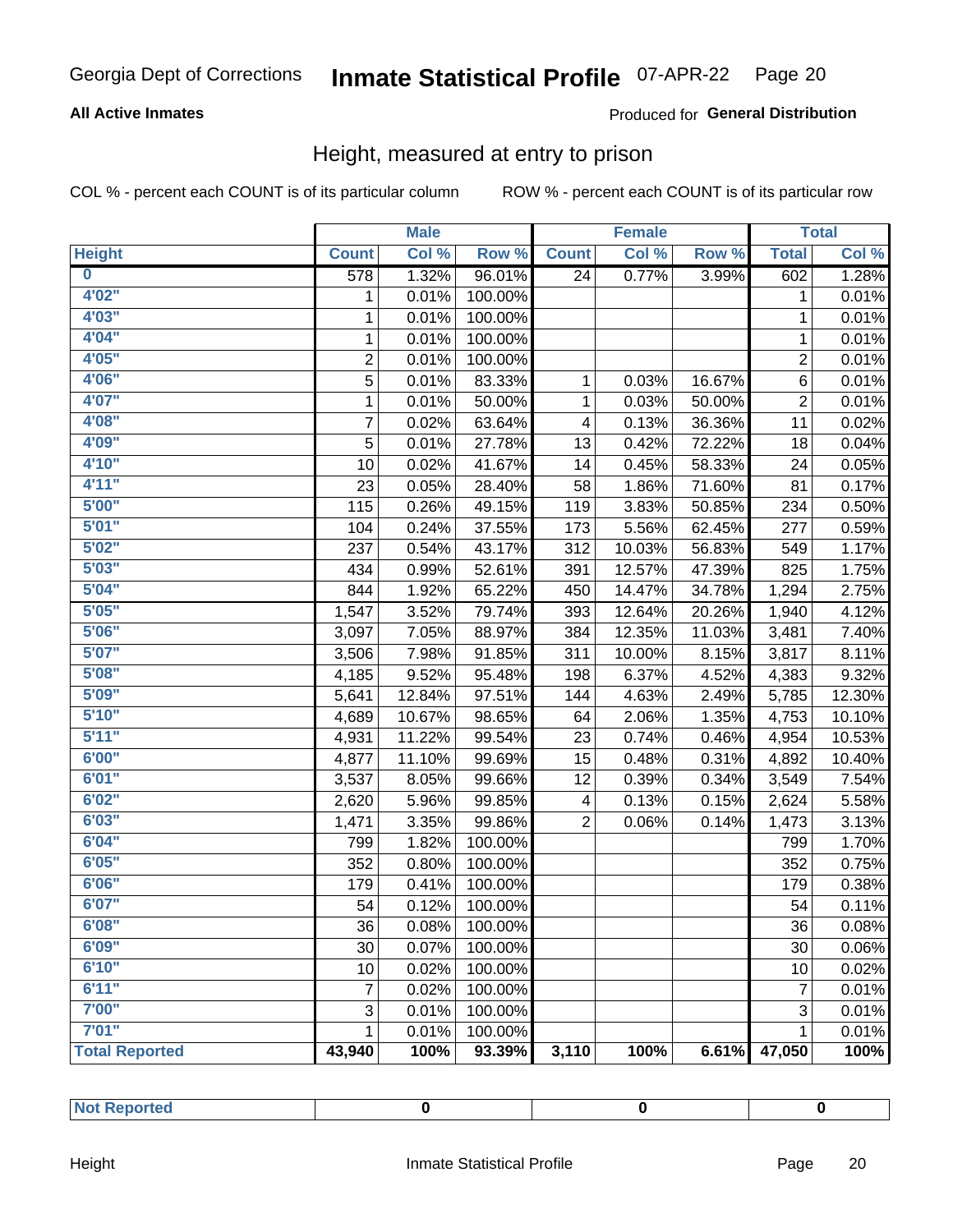## Inmate Statistical Profile 07-APR-22 Page 21

#### **All Active Inmates**

Produced for General Distribution

#### Height, measured at entry to prison

COL % - percent each COUNT is of its particular column

|                    | <b>Male</b> | <b>Female</b> | <b>Total</b> |
|--------------------|-------------|---------------|--------------|
| <b>Grand Total</b> | 43,940      | 3,110         | 47,050       |
|                    |             |               |              |
|                    |             |               |              |

| <b>Mean</b> | average)           | <b>EIA AIL</b><br>טוי | 5'05" | 5'10" |
|-------------|--------------------|-----------------------|-------|-------|
|             |                    |                       |       |       |
| <b>Mo</b>   | freauent)<br>.net. | 5'09"                 | 5'04" | 5'09" |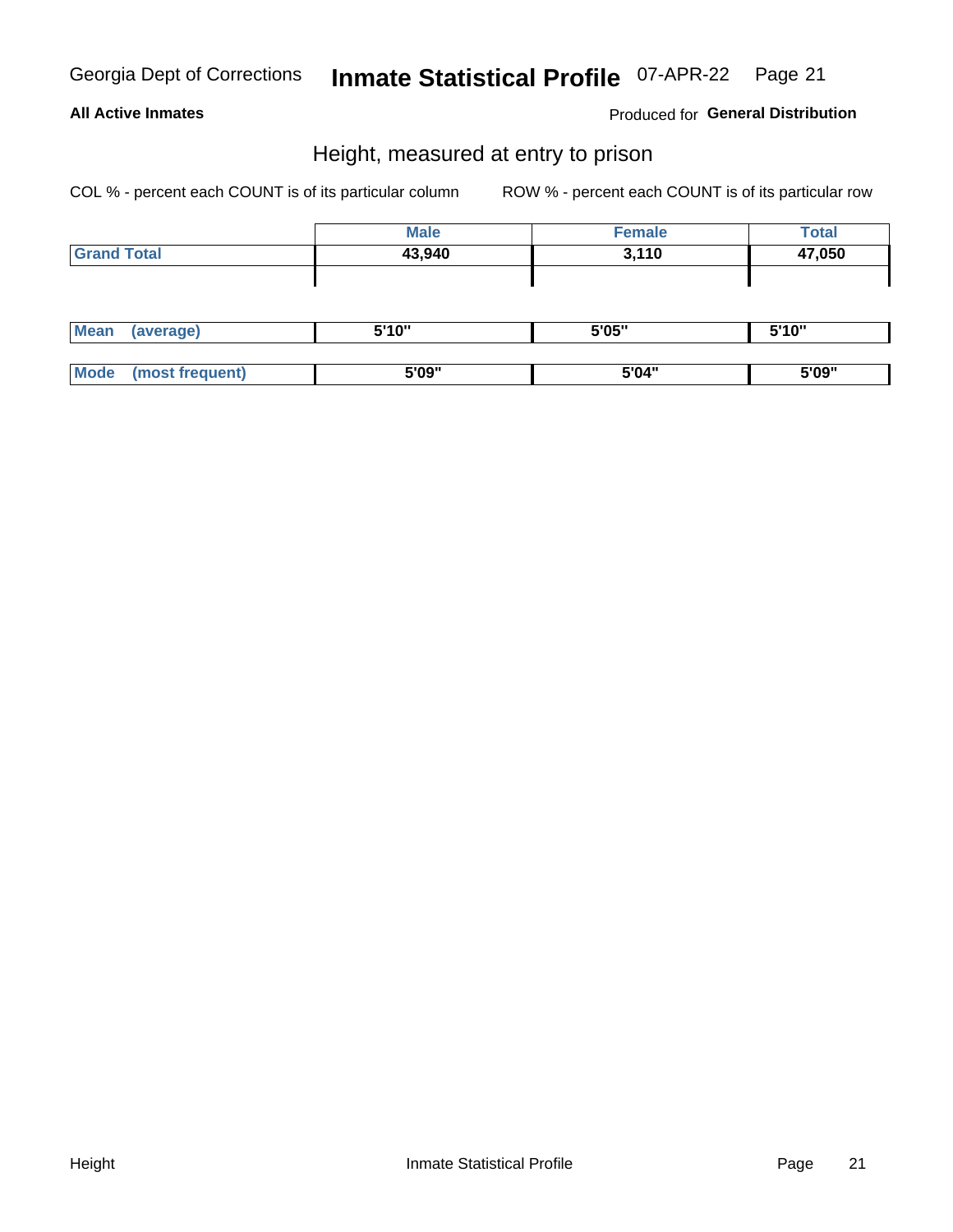#### **Inmate Statistical Profile 07-APR-22** Page 22

**All Active Inmates** 

Produced for General Distribution

### Weight, measured at entry to prison

COL % - percent each COUNT is of its particular column

|                          |                | <b>Male</b>      |         |                  | <b>Female</b>    |        |              | <b>Total</b> |
|--------------------------|----------------|------------------|---------|------------------|------------------|--------|--------------|--------------|
| Weight                   | <b>Count</b>   | Col %            | Row %   | <b>Count</b>     | Col %            | Row %  | <b>Total</b> | Col %        |
| <b>Under 80 pounds</b>   | 10             | 0.02%            | 100.00% |                  |                  |        | 10           | 0.02%        |
| 80 - 89 pounds           | 1              | 0.01%            | 100.00% |                  |                  |        | 1            | 0.01%        |
| 90 - 99 pounds           | $\overline{2}$ | 0.01%            | 33.33%  | 4                | 0.13%            | 66.67% | 6            | 0.01%        |
| 100 - 109 pounds         | 34             | 0.08%            | 53.97%  | 29               | 0.94%            | 46.03% | 63           | 0.14%        |
| 110 - 119 pounds         | 117            | 0.27%            | 62.57%  | 70               | 2.27%            | 37.43% | 187          | 0.40%        |
| 120 - 129 pounds         | 473            | 1.09%            | 78.57%  | 129              | 4.18%            | 21.43% | 602          | 1.30%        |
| 130 - 139 pounds         | 1,385          | 3.19%            | 87.00%  | 207              | 6.71%            | 13.00% | 1,592        | 3.43%        |
| 140 - 149 pounds         | 2,720          | 6.27%            | 91.52%  | 252              | 8.17%            | 8.48%  | 2,972        | 6.40%        |
| 150 - 159 pounds         | 4,184          | 9.65%            | 92.75%  | 327              | 10.60%           | 7.25%  | 4,511        | 9.71%        |
| 160 - 169 pounds         | 5,464          | 12.60%           | 94.52%  | 317              | 10.28%           | 5.48%  | 5,781        | 12.44%       |
| 170 - 179 pounds         | 5,288          | 12.19%           | 94.72%  | 295              | 9.56%            | 5.28%  | 5,583        | 12.02%       |
| 180 - 189 pounds         | 5,526          | 12.74%           | 95.31%  | 272              | 8.82%            | 4.69%  | 5,798        | 12.48%       |
| 190 - 199 pounds         | 3,729          | 8.60%            | 94.00%  | 238              | 7.71%            | 6.00%  | 3,967        | 8.54%        |
| 200 - 209 pounds         | 3,566          | 8.22%            | 94.11%  | 223              | 7.23%            | 5.89%  | 3,789        | 8.16%        |
| 210 - 219 pounds         | 2,684          | 6.19%            | 95.04%  | 140              | 4.54%            | 4.96%  | 2,824        | 6.08%        |
| 220 - 229 pounds         | 2,318          | 5.34%            | 94.96%  | 123              | 3.99%            | 5.04%  | 2,441        | 5.25%        |
| 230 - 239 pounds         | 1,589          | 3.66%            | 92.98%  | 120              | 3.89%            | 7.02%  | 1,709        | 3.68%        |
| 240 - 249 pounds         | 1,207          | 2.78%            | 93.57%  | 83               | 2.69%            | 6.43%  | 1,290        | 2.78%        |
| 250 - 259 pounds         | 956            | 2.20%            | 92.64%  | 76               | 2.46%            | 7.36%  | 1,032        | 2.22%        |
| 260 - 269 pounds         | 610            | 1.41%            | 91.32%  | 58               | 1.88%            | 8.68%  | 668          | 1.44%        |
| 270 - 279 pounds         | 423            | 0.98%            | 92.56%  | 34               | 1.10%            | 7.44%  | 457          | 0.98%        |
| 280 - 289 pounds         | 336            | 0.77%            | 94.65%  | 19               | 0.62%            | 5.35%  | 355          | 0.76%        |
| 290 - 299 pounds         | 178            | 0.41%            | 91.75%  | 16               | 0.52%            | 8.25%  | 194          | 0.42%        |
| 300 - 309 pounds         | 200            | 0.46%            | 88.89%  | 25               | 0.81%            | 11.11% | 225          | 0.48%        |
| 310 - 319 pounds         | 70             | 0.16%            | 88.61%  | $\boldsymbol{9}$ | 0.29%            | 11.39% | 79           | 0.17%        |
| 320 - 329 pounds         | 90             | 0.21%            | 94.74%  | 5                | 0.16%            | 5.26%  | 95           | 0.20%        |
| 330 - 339 pounds         | 41             | 0.09%            | 87.23%  | $\,6$            | 0.19%            | 12.77% | 47           | 0.10%        |
| 340 - 349 pounds         | 43             | 0.10%            | 95.56%  | $\overline{2}$   | 0.06%            | 4.44%  | 45           | 0.10%        |
| 350 - 359 pounds         | 45             | 0.10%            | 100.00% |                  |                  |        | 45           | 0.10%        |
| 360 - 369 pounds         | 20             | 0.05%            | 95.24%  | 1                | 0.03%            | 4.76%  | 21           | 0.05%        |
| 370 - 379 pounds         | 10             | 0.02%            | 83.33%  | $\overline{2}$   | 0.06%            | 16.67% | 12           | 0.03%        |
| 380 - 389 pounds         | 15             | 0.03%            | 88.24%  | $\overline{2}$   | 0.06%            | 11.76% | 17           | 0.04%        |
| 390 - 399 pounds         | 9              | 0.02%            | 90.00%  | 1                | 0.03%            | 10.00% | 10           | 0.02%        |
| 400 pounds and over      | 26             | 0.06%            | 100.00% |                  |                  |        | 26           | 0.06%        |
| <b>Total Reported</b>    | 43,369         | 100%             | 93.36%  | 3,085            | 100%             | 6.64%  | 46,454       | 100.0%       |
|                          |                |                  |         |                  |                  |        |              |              |
| <b>Not Reported</b>      |                | $\overline{571}$ |         |                  | $\overline{25}$  |        |              | 596          |
| <b>Grand Total</b>       |                | 43,940           |         |                  | 3,110            |        |              | 47,050       |
|                          |                |                  |         |                  |                  |        |              |              |
| <b>Mean</b><br>(average) |                | 188              |         |                  | 182              |        |              | 187          |
| <b>Median (middle)</b>   |                | 180              |         |                  | $\overline{175}$ |        |              | 180          |
| Mode (most frequent)     |                | 180              |         |                  | 150              |        |              | 180          |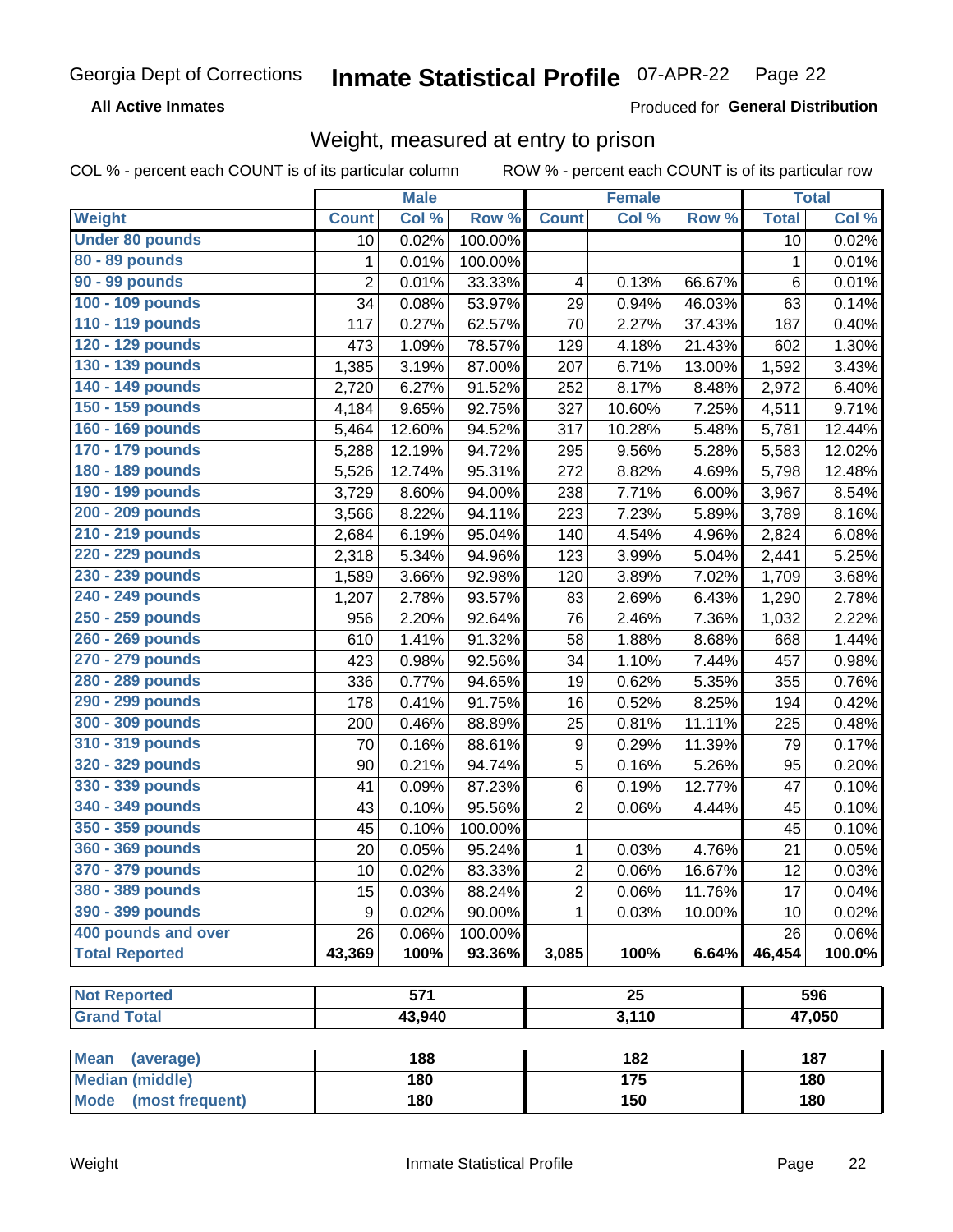#### **Inmate Statistical Profile 07-APR-22** Page 23

**All Active Inmates** 

#### Produced for General Distribution

### Veterans validated by Veteran's Administration

COL % - percent each COUNT is of its particular column

|                             |                 | <b>Male</b> |        |                    | <b>Female</b> |       |              | <b>Total</b> |
|-----------------------------|-----------------|-------------|--------|--------------------|---------------|-------|--------------|--------------|
| <b>Military service</b>     | <b>Count</b>    | Col %       |        | <b>Row % Count</b> | Col %         | Row % | <b>Total</b> | Col %        |
| <b>Others</b><br>0          | 697             | 33.05%      | 97.08% | 21                 | 48.84%        | 2.92% | 718          | 33.36%       |
| <b>Air Force</b>            | 815             | 38.64%      | 98.07% | 16                 | 37.21%        | 1.93% | 831          | 38.62%       |
| <b>Army</b><br>$\mathbf{2}$ | 119             | 5.64%       | 99.17% |                    | 2.33%         | .83%  | 120          | 5.58%        |
| <b>Navy</b><br>3            | 272             | 12.90%      | 99.63% |                    | 2.33%         | .37%  | 273          | 12.69%       |
| <b>Marines</b><br>4         | 12 <sup>2</sup> | $.57\%$     | 92.31% |                    | 2.33%         | 7.69% | 13           | .60%         |
| <b>Coast Guard</b><br>5.    | 194             | 9.20%       | 98.48% | 3                  | 6.98%         | 1.52% | 197          | 9.15%        |
| <b>Total Reported</b>       | 2,109           | 100%        | 98.00% | 43                 | 100%          | 2.00% | 2,152        | 100%         |

| <b>Not</b><br>Reported | 11,831 | 3,067 | 4,898  |
|------------------------|--------|-------|--------|
| ⊺otal                  | 43,940 | 3,110 | 17,050 |

|  |  | <b>Mode (most frequent)</b> | <b>Force</b><br>Aır | วthers | orce |
|--|--|-----------------------------|---------------------|--------|------|
|--|--|-----------------------------|---------------------|--------|------|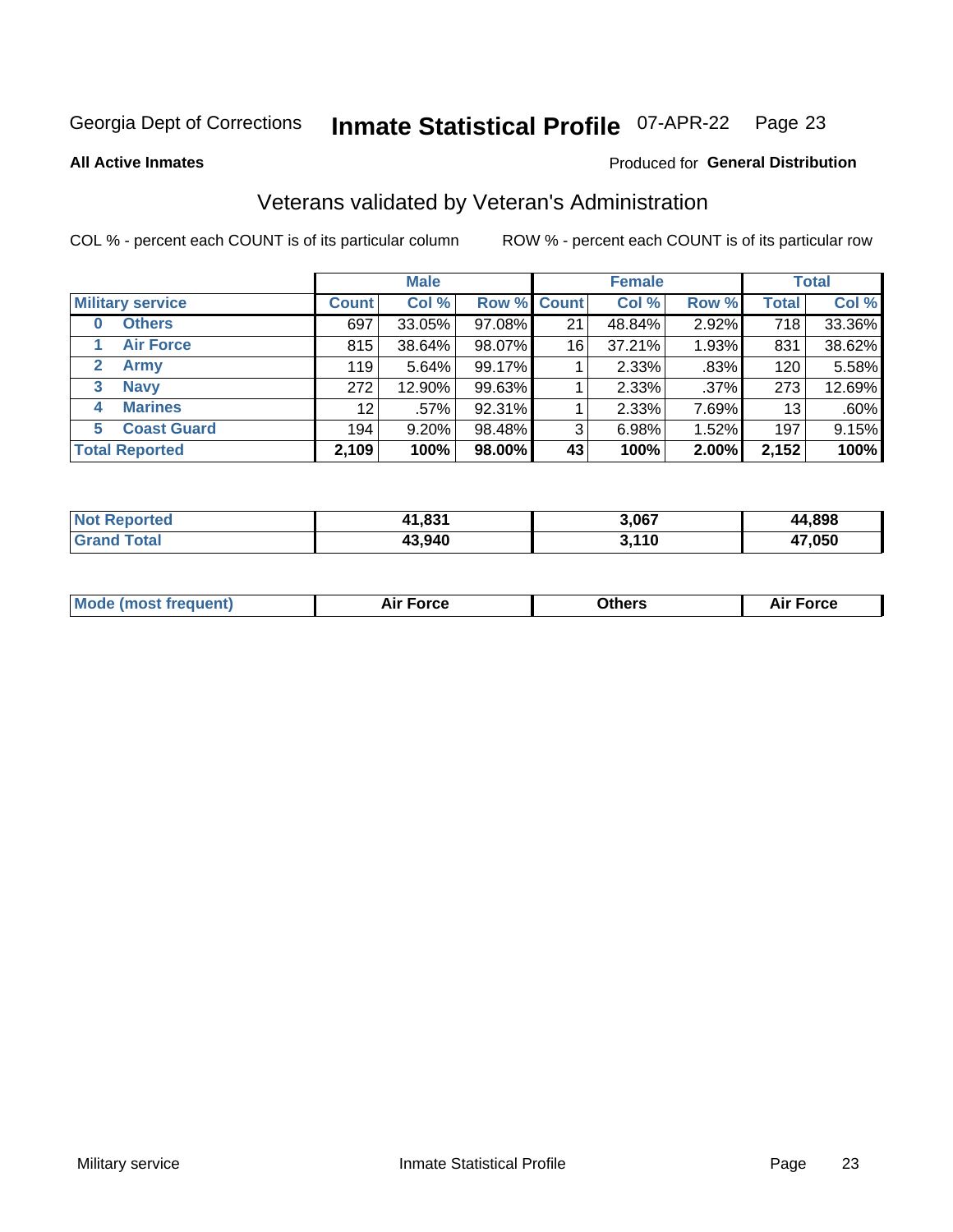#### **Inmate Statistical Profile 07-APR-22** Page 24

**All Active Inmates** 

#### Produced for General Distribution

### Type of admission to prison

COL % - percent each COUNT is of its particular column

|    |                                  |                | <b>Male</b> |                    |       | <b>Female</b> |       |                | <b>Total</b> |
|----|----------------------------------|----------------|-------------|--------------------|-------|---------------|-------|----------------|--------------|
|    | <b>Type of Admission</b>         | <b>Count</b>   | Col %       | <b>Row % Count</b> |       | Col %         | Row % | <b>Total</b>   | Col %        |
| 16 | <b>Population Redistribution</b> | 3              | .01%        | 100.00%            |       |               |       | 3              | .01%         |
| 27 | <b>Boot Camp Plus</b>            |                | .01%        | 100.00%            |       |               |       |                | .01%         |
| 28 | <b>Initial Assignment</b>        |                | .02%        | 100.00%            |       |               |       |                | .01%         |
| 52 | <b>New Sentence</b>              | 35,211         | 80.59%      | 93.48%             | 2,457 | 79.18%        | 6.52% | 37,668         | 80.49%       |
| 53 | <b>Probation Rev Partial</b>     | 1,887          | 4.32%       | 91.34%             | 179   | 5.77%         | 8.66% | 2,066          | 4.41%        |
| 54 | <b>Probation Rev Remainder</b>   | 2,889          | 6.61%       | 91.60%             | 265   | 8.54%         | 8.40% | 3,154          | 6.74%        |
| 55 | <b>Parole Rev New Sentence</b>   | 2,293          | 5.25%       | 94.32%             | 138   | 4.45%         | 5.68% | 2,431          | 5.19%        |
| 56 | <b>Parole Rev No New</b>         | 1,350          | 3.09%       | 95.47%             | 64    | 2.06%         | 4.53% | 1,414          | 3.02%        |
|    | <b>Sentence</b>                  |                |             |                    |       |               |       |                |              |
| 57 | <b>Released In Error</b>         | 9              | .02%        | 100.00%            |       |               |       | 9              | .02%         |
| 65 | <b>Return Appeal/Bond</b>        | $\overline{2}$ | .01%        | 100.00%            |       |               |       | $\overline{2}$ | .01%         |
| 67 | <b>Admit Fm Other Cust</b>       | 3              | .01%        | 100.00%            |       |               |       | 3              | .01%         |
| 69 | <b>New Sent/Par Rev Pnd</b>      |                | .01%        | 100.00%            |       |               |       |                | .01%         |
| 70 | <b>Life W/O Parole</b>           | 12             | .03%        | 100.00%            |       |               |       | 12             | .03%         |
| 72 | <b>Par Rev/Rsn Unknown</b>       | 23             | .05%        | 100.00%            |       |               |       | 23             | .05%         |
| 76 | <b>Par Rev/Revoc Center</b>      |                | .01%        | 100.00%            |       |               |       |                | .01%         |
| 82 | <b>Unknown</b>                   |                | .01%        | 100.00%            |       |               |       |                | .01%         |
|    | <b>Total Reported</b>            | 43,693         | 100%        | 93.37%             | 3,103 | 100%          | 6.63% | 46,796         | 100%         |

| <b>Not Reported</b> | 247    |                     | 254    |
|---------------------|--------|---------------------|--------|
| Total<br>Grar       | 43.940 | <b>440</b><br>J.IIV | 17.050 |

| <b>Mode (most frequent)</b> | <b>New Sentence</b> | <b>New Sentence</b> | <b>New Sentence</b> |
|-----------------------------|---------------------|---------------------|---------------------|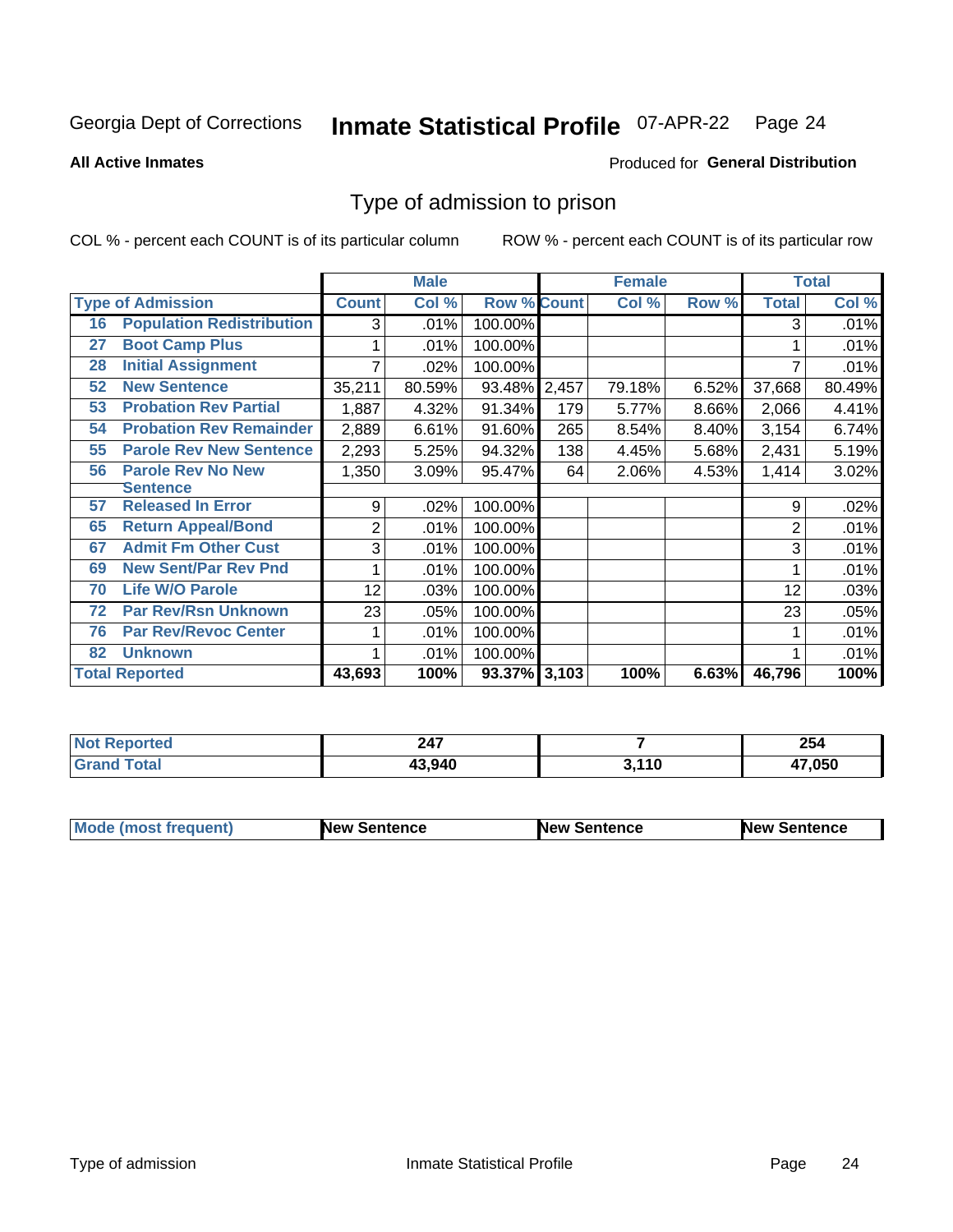# Inmate Statistical Profile 07-APR-22 Page 25

**All Active Inmates** 

#### Produced for General Distribution

### Current / last supervision level

COL % - percent each COUNT is of its particular column

|                        |              | <b>Male</b> |                    |       | <b>Female</b> |          |              | <b>Total</b> |
|------------------------|--------------|-------------|--------------------|-------|---------------|----------|--------------|--------------|
| <b>Security Status</b> | <b>Count</b> | Col %       | <b>Row % Count</b> |       | Col %         | Row %    | <b>Total</b> | Col %        |
| 3 Minimum              | 5.003        | $11.39\%$   | 80.34%             | 1,224 | 39.36%        | 19.66%   | 6,227        | $13.24\%$    |
| 4 Medium               | 28.734       | $65.41\%$   | 94.36%             | 1,717 | 55.21%        | $5.64\%$ | 30,451       | 64.73%       |
| 5 Close                | 10.194       | 23.20%      | 98.37%             | 169   | 5.43%         | 1.63%    | 10,363       | 22.03%       |
| <b>Total Reported</b>  | 43,931       | 100%        | $93.39\%$ 3,110    |       | 100%          | $6.61\%$ | 47,041       | 100%         |

| <b>Still being diagnosed</b> |        |       |        |
|------------------------------|--------|-------|--------|
| <b>Not Reported</b>          |        |       |        |
| <b>Grand Total</b>           | 43,940 | 3,110 | 47,050 |

| $M_{\Omega}$ | Me<br>edium<br>____ | Мє<br>dium<br>_____ | Medium<br> |
|--------------|---------------------|---------------------|------------|
|              |                     |                     |            |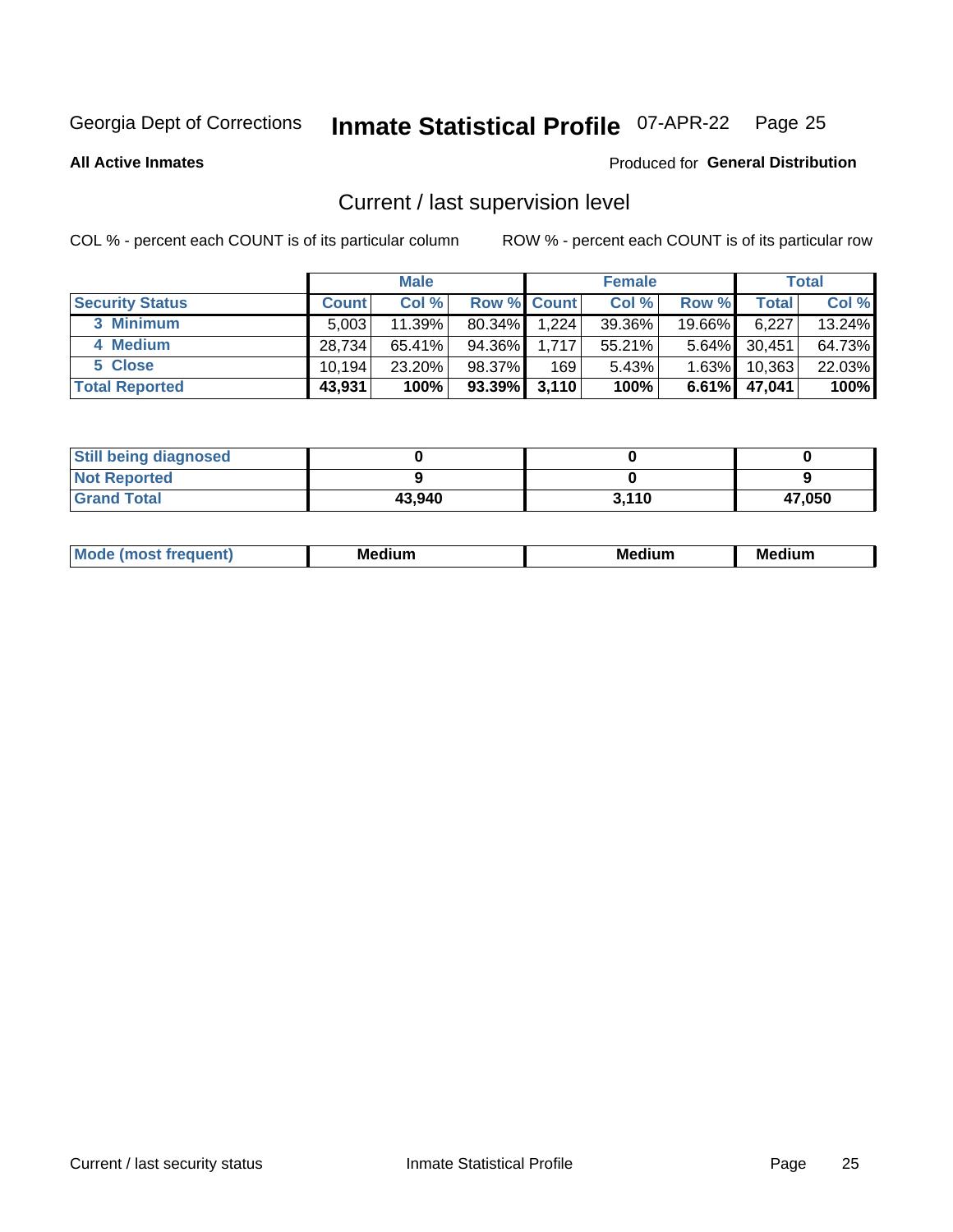# Inmate Statistical Profile 07-APR-22 Page 26

#### **All Active Inmates**

### Produced for General Distribution

### Current / last type of institution

COL % - percent each COUNT is of its particular column

|                                   |                | <b>Male</b> |             |       | <b>Female</b> |        |              | <b>Total</b> |
|-----------------------------------|----------------|-------------|-------------|-------|---------------|--------|--------------|--------------|
| <b>Type of Institution</b>        | <b>Count</b>   | Col %       | Row % Count |       | Col %         | Row %  | <b>Total</b> | Col %        |
| <b>County Ci</b>                  | 4,652          | 10.67%      | 99.98%      |       | .03%          | .02%   | 4,653        | 9.96%        |
| <b>Probation Detention Center</b> |                | .01%        | 100.00%     |       |               |        |              | .01%         |
| <b>State Prison</b>               | 29,632         | 67.98%      | 91.42%      | 2,780 | 89.42%        | 8.58%  | 32,412       | 69.41%       |
| <b>Transitional Center</b>        | 1,924          | 4.41%       | 85.47%      | 327   | 10.52%        | 14.53% | 2,251        | 4.82%        |
| <b>Private Prison</b>             | 7,370          | 16.91%      | 100.00%     |       |               |        | 7,370        | 15.78%       |
| <b>County Jail</b>                | 5              | .01%        | 100.00%     |       |               |        | 5            | .01%         |
| <b>Rsat - Center</b>              |                | $.01\%$     | 100.00%     |       |               |        |              | .01%         |
| <b>State Hospital</b>             | $\overline{2}$ | $.01\%$     | 66.67%      |       | .03%          | 33.33% | 3            | .01%         |
| <b>Total Reported</b>             | 43,587         | 100%        | $93.34\%$   | 3,109 | 100%          | 6.66%  | 46,696       | 100%         |

| <b>Not</b><br>Reported |        |       |        |
|------------------------|--------|-------|--------|
| <b>Total</b>           | 43,587 | 3,109 | 46.696 |

| <b>Mode (most frequent)</b> | <b>State Prison</b> | <b>State Prison</b> | <b>State Prisonl</b> |
|-----------------------------|---------------------|---------------------|----------------------|
|                             |                     |                     |                      |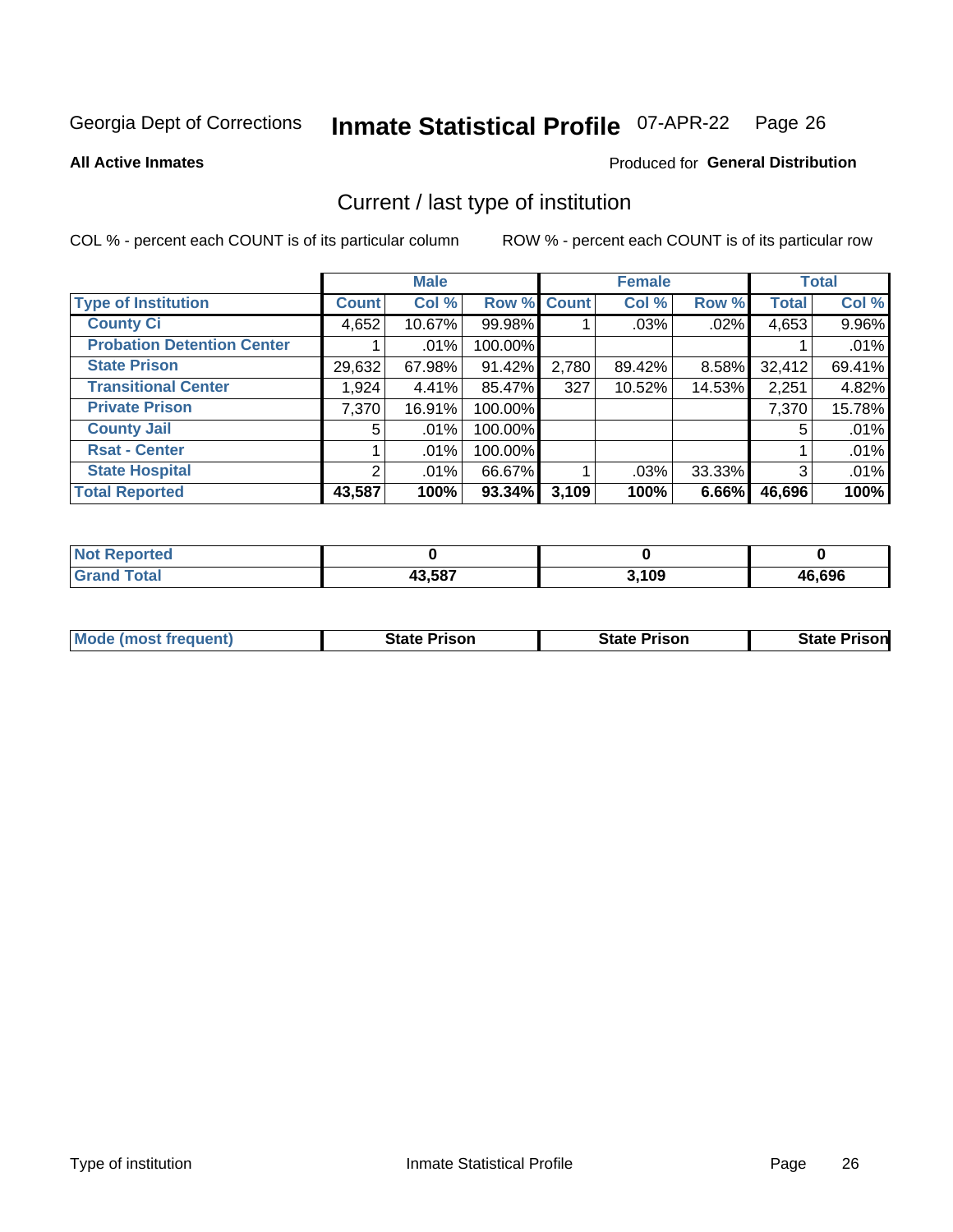#### **Inmate Statistical Profile 07-APR-22** Page 27

Produced for General Distribution

#### **All Active Inmates**

### Institution type - transitional centers

COL % - percent each COUNT is of its particular column

|                                          |              | <b>Male</b> |         |              | <b>Female</b> |         |              | <b>Total</b> |
|------------------------------------------|--------------|-------------|---------|--------------|---------------|---------|--------------|--------------|
| <b>Institution Type - Trans. Centers</b> | <b>Count</b> | Col %       | Row %   | <b>Count</b> | Col %         | Row %   | <b>Total</b> | Col %        |
| <b>Albany Tc</b>                         |              | .05%        | 100.00% |              |               |         |              | .04%         |
| <b>Arrendale Tc</b>                      |              |             |         | 129          | 39.45%        | 100.00% | 129          | 5.73%        |
| <b>Atlanta Tc</b>                        | 267          | 13.88%      | 100.00% |              |               |         | 267          | 11.86%       |
| <b>Augusta Tc</b>                        | 220          | 11.43%      | 100.00% |              |               |         | 220          | 9.77%        |
| <b>Bacon Tc</b>                          | 48           | 2.49%       | 100.00% |              |               |         | 48           | 2.13%        |
| <b>Charles D. Hudson Tc</b>              | 152          | 7.90%       | 100.00% |              |               |         | 152          | 6.75%        |
| <b>Clayton Tc</b>                        | 370          | 19.23%      | 100.00% |              |               |         | 370          | 16.44%       |
| <b>Coastal Tc</b>                        |              | .05%        | 100.00% |              |               |         |              | .04%         |
| <b>Columbus Tc</b>                       | 141          | 7.33%       | 100.00% |              |               |         | 141          | 6.26%        |
| <b>Macon Tc</b>                          | 156          | 8.11%       | 100.00% |              |               |         | 156          | 6.93%        |
| <b>Macon Womens Tc</b>                   |              |             |         | 2            | .61%          | 100.00% | 2            | .09%         |
| <b>Metro Tc</b>                          |              |             |         | 196          | 59.94%        | 100.00% | 196          | 8.71%        |
| <b>Phillips Tc</b>                       | 200          | 10.40%      | 100.00% |              |               |         | 200          | 8.88%        |
| <b>Savannah Mens Tc</b>                  |              | .05%        | 100.00% |              |               |         |              | .04%         |
| <b>Smith Tc</b>                          | 206          | 10.71%      | 100.00% |              |               |         | 206          | 9.15%        |
| <b>Valdosta Tc</b>                       | 161          | 8.37%       | 100.00% |              |               |         | 161          | 7.15%        |
| <b>Total Reported</b>                    | 1,924        | 100%        | 85.47%  | 327          | 100%          | 14.53%  | 2,251        | 100%         |

| <b>Reported</b><br>' NOT |      |             |                 |
|--------------------------|------|-------------|-----------------|
| ™otal                    | ,924 | 227<br>JZ 1 | ) 751<br>2,2J I |

| Mode (most frequent) | <b>Clayton Tc</b> | Metro Tc | <b>Clayton Tc</b> |
|----------------------|-------------------|----------|-------------------|
|                      |                   |          |                   |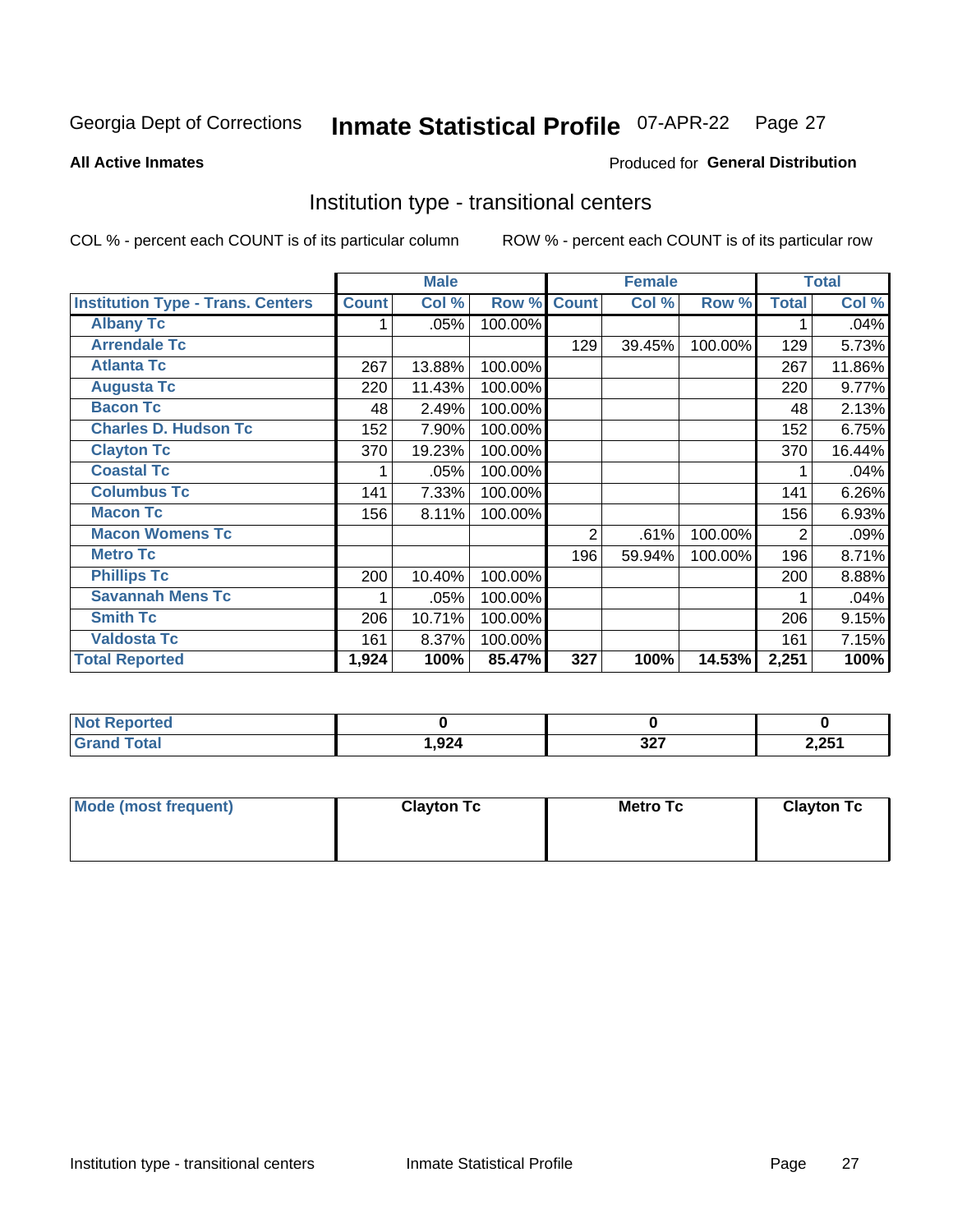# Inmate Statistical Profile 07-APR-22 Page 28

#### **All Active Inmates**

#### Produced for General Distribution

#### Institution type - county prisons

COL % - percent each COUNT is of its particular column

|                                          |                | <b>Male</b> |         |              | <b>Female</b> |       |                | <b>Total</b> |
|------------------------------------------|----------------|-------------|---------|--------------|---------------|-------|----------------|--------------|
| <b>Institution Type - County Prisons</b> | <b>Count</b>   | Col %       | Row %   | <b>Count</b> | Col %         | Row % | <b>Total</b>   | Col %        |
| <b>Bulloch County Ci</b>                 | 146            | 3.14%       | 100.00% |              |               |       | 146            | 3.14%        |
| <b>Calhoun County Ci</b>                 | 1              | .02%        | 100.00% |              |               |       | 1              | .02%         |
| <b>Carroll County Ci</b>                 | 240            | 5.16%       | 100.00% |              |               |       | 240            | 5.16%        |
| <b>Chattooga County Ci</b>               | 1              | .02%        | 100.00% |              |               |       | 1              | .02%         |
| <b>Clarke County Ci</b>                  | 158            | 3.40%       | 100.00% |              |               |       | 158            | 3.40%        |
| <b>Clayton County Ci</b>                 | 232            | 4.99%       | 100.00% |              |               |       | 232            | 4.99%        |
| <b>Colquitt County Ci</b>                | 177            | 3.80%       | 100.00% |              |               |       | 177            | 3.80%        |
| <b>Coweta County Ci</b>                  | 228            | 4.90%       | 100.00% |              |               |       | 228            | 4.90%        |
| <b>Decatur County Ci</b>                 | 173            | 3.72%       | 100.00% |              |               |       | 173            | 3.72%        |
| <b>Effingham County Ci</b>               | 179            | 3.85%       | 100.00% |              |               |       | 179            | 3.85%        |
| <b>Fayette County Ci</b>                 | 1              | .02%        | 100.00% |              |               |       | 1              | .02%         |
| <b>Floyd County Ci</b>                   | 347            | 7.46%       | 100.00% |              |               |       | 347            | 7.46%        |
| <b>Fulton County Ci</b>                  | 7              | .15%        | 100.00% |              |               |       | $\overline{7}$ | .15%         |
| <b>Gilmer County Ci</b>                  | 1              | .02%        | 100.00% |              |               |       | 1              | .02%         |
| <b>Grady County Ci</b>                   | $\overline{2}$ | .04%        | 100.00% |              |               |       | $\overline{2}$ | .04%         |
| <b>Gwinnett County Ci</b>                | 202            | 4.34%       | 100.00% |              |               |       | 202            | 4.34%        |
| <b>Hall County Ci</b>                    | 206            | 4.43%       | 100.00% |              |               |       | 206            | 4.43%        |
| <b>Hancock County Ci</b>                 | 1              | .02%        | 100.00% |              |               |       | 1              | .02%         |
| <b>Harris County Ci</b>                  | 155            | 3.33%       | 100.00% |              |               |       | 155            | 3.33%        |
| <b>Hart County Ci</b>                    | 4              | .09%        | 100.00% |              |               |       | 4              | .09%         |
| <b>Henry County Ci</b>                   | 1              | .02%        | 100.00% |              |               |       | 1              | .02%         |
| Jackson County Ci                        | 141            | 3.03%       | 100.00% |              |               |       | 141            | 3.03%        |
| <b>Jefferson County Ci</b>               | 189            | 4.06%       | 100.00% |              |               |       | 189            | 4.06%        |
| <b>Meriwether County Ci</b>              | 1              | .02%        | 100.00% |              |               |       | 1              | .02%         |
| <b>Miller County Ci</b>                  | 1              | .02%        | 100.00% |              |               |       | $\mathbf{1}$   | .02%         |
| <b>Mitchell County Ci</b>                | 135            | 2.90%       | 100.00% |              |               |       | 135            | 2.90%        |
| <b>Morgan County Ci</b>                  | 1              | .02%        | 100.00% |              |               |       | 1              | .02%         |
| <b>Muscogee County Ci</b>                | 511            | 10.98%      | 100.00% |              |               |       | 511            | 10.98%       |
| <b>Richmond County Ci</b>                | 228            | 4.90%       | 100.00% |              |               |       | 228            | 4.90%        |
| <b>Screven County Ci</b>                 | 147            | 3.16%       | 100.00% |              |               |       | 147            | 3.16%        |
| <b>Spalding County Ci</b>                | 352            | 7.57%       | 100.00% |              |               |       | 352            | 7.57%        |
| <b>Stewart County Ci</b>                 | $\mathbf{1}$   | .02%        | 100.00% |              |               |       | 1              | .02%         |
| <b>Sumter County Ci</b>                  | 339            | 7.29%       | 100.00% |              |               |       | 339            | 7.29%        |
| <b>Terrell County Ci</b>                 | 131            | 2.82%       | 100.00% |              |               |       | 131            | 2.82%        |
| <b>Thomas County Ci</b>                  | 3              | .06%        | 100.00% |              |               |       | 3              | .06%         |
| <b>Tift County Ci</b>                    | $\overline{2}$ | .04%        | 100.00% |              |               |       | $\overline{2}$ | .04%         |
| <b>Upson County Ci</b>                   | 1              | .02%        | 100.00% |              |               |       | $\mathbf 1$    | .02%         |
| <b>Walker County Ci</b>                  | 3              | .06%        | 100.00% |              |               |       | 3              | .06%         |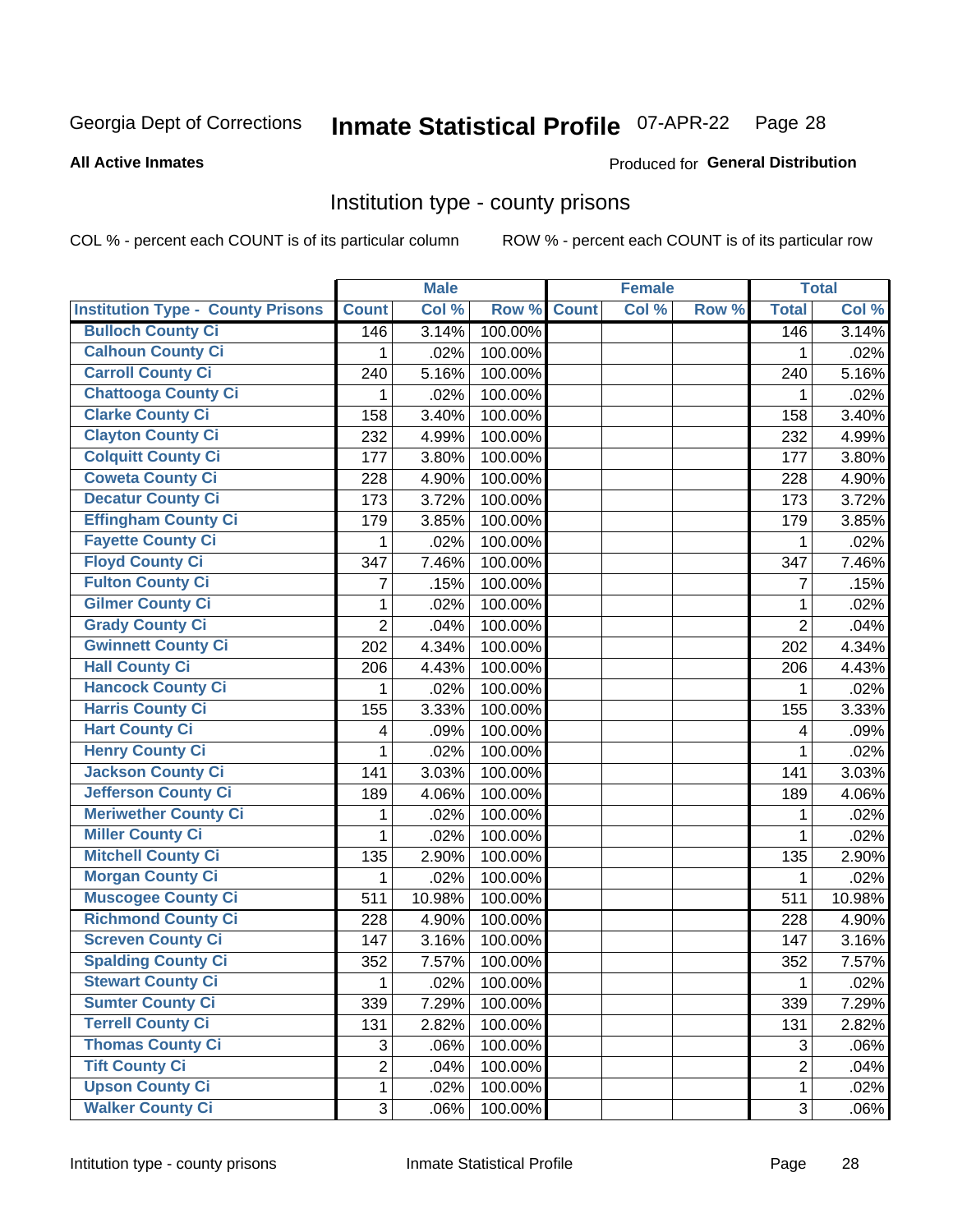# Inmate Statistical Profile 07-APR-22 Page 29

**All Active Inmates** 

#### Produced for General Distribution

#### Institution type - county prisons

COL % - percent each COUNT is of its particular column

|                                          |              | <b>Male</b> |                    | <b>Female</b> |         |       | Total |
|------------------------------------------|--------------|-------------|--------------------|---------------|---------|-------|-------|
| <b>Institution Type - County Prisons</b> | <b>Count</b> | Col%        | <b>Row % Count</b> | Col%          | Row %   | Total | Col % |
| <b>Walton County Ci</b>                  | ⌒            | $.04\%$     | 100.00%            |               |         |       | .04%  |
| <b>Wilkes County Ci</b>                  | ⌒            | $.04\%$     | 100.00%            |               |         |       | .04%  |
| <b>Womens Ci</b>                         |              |             |                    | 100.00%       | 100.00% |       | .02%  |
| <b>Total Reported</b>                    | 4,652        | 100%        | $99.98\%$          | 100%          | .02%    | 4,653 | 100%  |

| <b>NI</b><br>τeα |               |      |
|------------------|---------------|------|
| _____            | L GEO<br>,∪JZ | ,653 |

| Mode (most frequent) | <b>Muscogee County Ci</b> | <b>Womens CilMuscogee County</b> |
|----------------------|---------------------------|----------------------------------|
|----------------------|---------------------------|----------------------------------|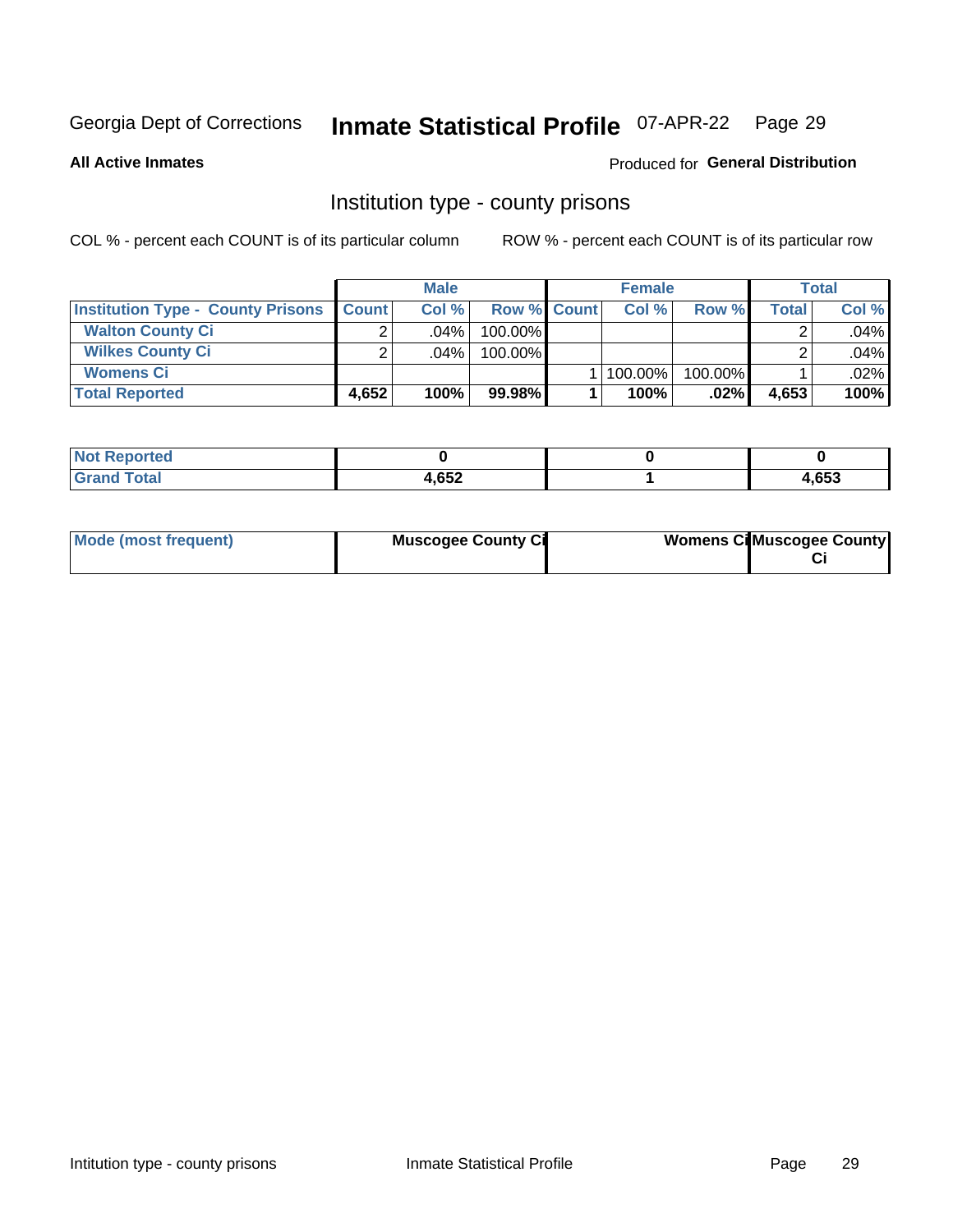# Inmate Statistical Profile 07-APR-22 Page 30

**All Active Inmates** 

#### Produced for General Distribution

#### Institution type - state prisons

COL % - percent each COUNT is of its particular column

|                                         |                | <b>Male</b>    |         |              | <b>Female</b> |         | <b>Total</b>   |                     |
|-----------------------------------------|----------------|----------------|---------|--------------|---------------|---------|----------------|---------------------|
| <b>Institution Type - State Prisons</b> | <b>Count</b>   | Col %          | Row %   | <b>Count</b> | Col %         | Row %   | <b>Total</b>   | Col %               |
| <b>Arrendale State Prison</b>           |                |                |         | 801          | 28.81%        | 100.00% | 801            | 2.47%               |
| <b>Augusta State Med. Prison</b>        | 1,145          | 3.86%          | 100.00% |              |               |         | 1,145          | 3.53%               |
| <b>Autry State Prison</b>               | 810            | 2.73%          | 100.00% |              |               |         | 810            | 2.50%               |
| <b>Baldwin State Prison</b>             | 811            | 2.74%          | 100.00% |              |               |         | 811            | 2.50%               |
| <b>Burruss Correctional Training</b>    | 659            | 2.22%          | 100.00% |              |               |         | 659            | 2.03%               |
| <b>Ctr</b>                              |                |                |         |              |               |         |                |                     |
| <b>Calhoun State Prison</b>             | 1,548          | 5.22%          | 100.00% |              |               |         | 1,548          | 4.78%               |
| <b>Central State Prison</b>             | 875            | 2.95%          | 100.00% |              |               |         | 875            | 2.70%               |
| <b>Chatham State Prison</b>             | 6              | .02%           | 100.00% |              |               |         | 6              | .02%                |
| <b>Coastal State Prison</b>             | 1,388          | 4.68%          | 100.00% |              |               |         | 1,388          | 4.28%               |
| <b>Dodge State Prison</b>               | 1,236          | 4.17%          | 100.00% |              |               |         | 1,236          | 3.81%               |
| <b>Dooly State Prison</b>               | 1,435          | 4.84%          | 100.00% |              |               |         | 1,435          | 4.43%               |
| <b>Emanuel Womens Facility</b>          |                |                |         | 394          | 14.17%        | 100.00% | 394            | 1.22%               |
| <b>Ga Diag Class Prison</b>             | 2,970          | 10.02%         | 100.00% |              |               |         | 2,970          | 9.16%               |
| <b>Ga State Prison</b>                  | 10             | .03%           | 100.00% |              |               |         | 10             | .03%                |
| <b>Hancock State Prison</b>             | 927            | 3.13%          | 100.00% |              |               |         | 927            | 2.86%               |
| <b>Hays State Prison</b>                | 1,059          | 3.57%          | 100.00% |              |               |         | 1,059          | 3.27%               |
| <b>Helms Facility</b>                   | 7              | .02%           | 41.18%  | 10           | .36%          | 58.82%  | 17             | .05%                |
| <b>Johnson State Prison</b>             | 1,445          | 4.88%          | 100.00% |              |               |         | 1,445          | 4.46%               |
| <b>Lee State Prison</b>                 | 420            | 1.42%          | 100.00% |              |               |         | 420            | $\overline{1.30\%}$ |
| <b>Long Unit</b>                        | 157            | .53%           | 100.00% |              |               |         | 157            | .48%                |
| <b>Lowndes Unit</b>                     | $\overline{7}$ | .02%           | 100.00% |              |               |         | $\overline{7}$ | .02%                |
| <b>Macon State Prison</b>               | 1,554          | 5.24%          | 100.00% |              |               |         | 1,554          | 4.79%               |
| <b>Metro Reentry Facility</b>           | 151            | .51%           | 100.00% |              |               |         | 151            | .47%                |
| <b>Metro State Prison (W)</b>           |                |                |         | 1            | .04%          | 100.00% | 1              | .01%                |
| <b>Montgomery State Prison</b>          | 363            | 1.23%          | 100.00% |              |               |         | 363            | 1.12%               |
| <b>Phillips State Prison</b>            | 758            | 2.56%          | 100.00% |              |               |         | 758            | 2.34%               |
| <b>Pulaski State Prison</b>             |                |                |         | 1,132        | 40.72%        | 100.00% | 1,132          | 3.49%               |
| <b>Putnam State Prison</b>              | 1              | .01%           | 100.00% |              |               |         | 1              | .01%                |
| <b>Rogers State Prison</b>              | 1,221          | 4.12%          | 100.00% |              |               |         | 1,221          | 3.77%               |
| <b>Rutledge State Prison</b>            | 595            | 2.01%          | 100.00% |              |               |         | 595            | 1.84%               |
| <b>Smith State Prison</b>               | 1,253          | $4.23\sqrt{6}$ | 100.00% |              |               |         | 1,253          | 3.87%               |
| <b>Special Management Unit</b>          | 180            | .61%           | 100.00% |              |               |         | 180            | .56%                |
| <b>Telfair State Prison</b>             | 1,228          | 4.14%          | 100.00% |              |               |         | 1,228          | 3.79%               |
| <b>Valdosta State Prison</b>            | 797            | 2.69%          | 100.00% |              |               |         | 797            | 2.46%               |
| <b>Walker State Prison</b>              | 399            | 1.35%          | 100.00% |              |               |         | 399            | 1.23%               |
| <b>Ware State Prison</b>                | 1,079          | 3.64%          | 100.00% |              |               |         | 1,079          | 3.33%               |
| <b>Washington State Prison</b>          | 1,516          | 5.12%          | 100.00% |              |               |         | 1,516          | 4.68%               |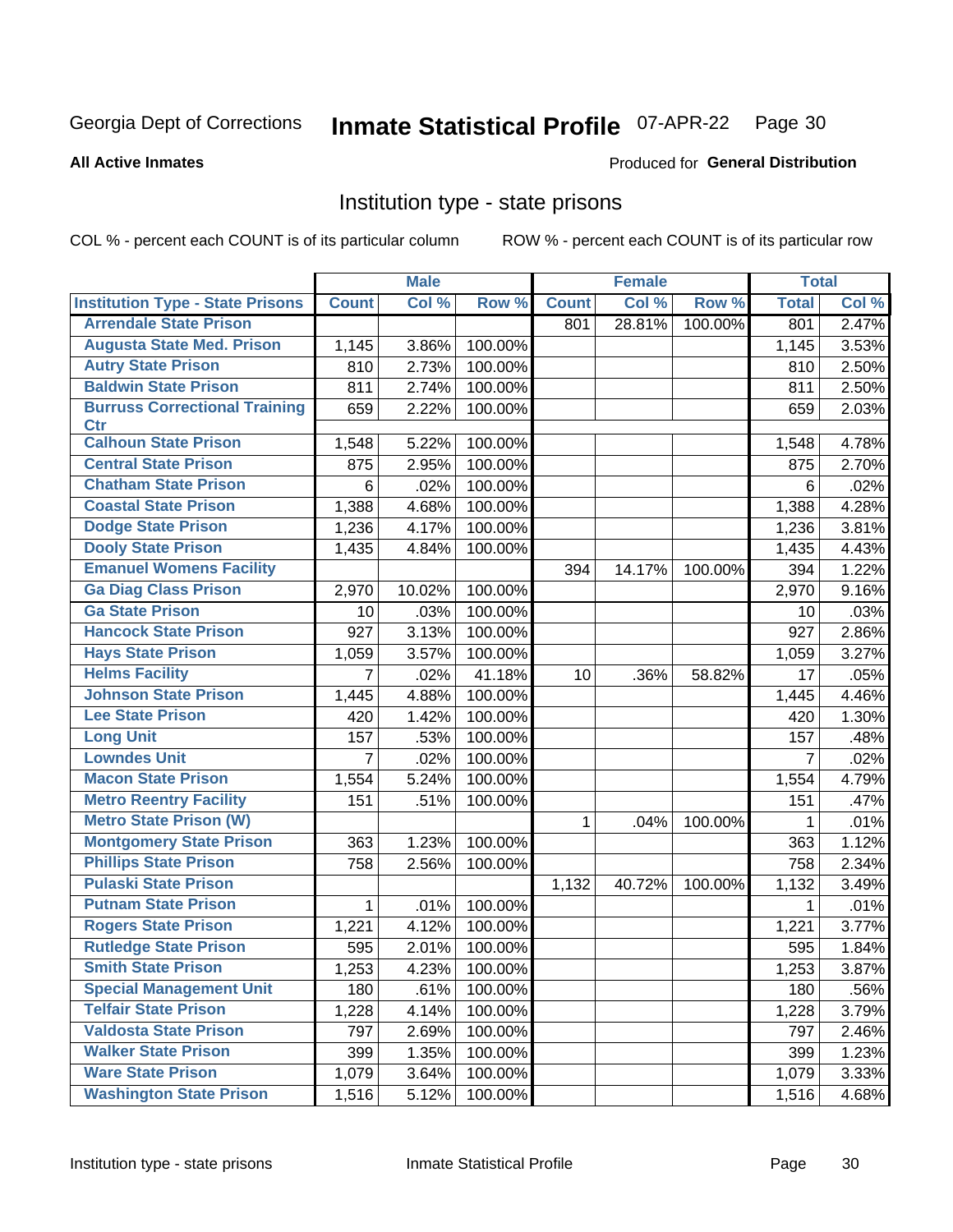#### Inmate Statistical Profile 07-APR-22 Page 31

**All Active Inmates** 

#### Produced for General Distribution

### Institution type - state prisons

COL % - percent each COUNT is of its particular column

|                                         |              | <b>Male</b> |            |              | <b>Female</b> |         | Total        |          |
|-----------------------------------------|--------------|-------------|------------|--------------|---------------|---------|--------------|----------|
| <b>Institution Type - State Prisons</b> | <b>Count</b> | Col %       | Row %I     | <b>Count</b> | Col %         | Row %   | <b>Total</b> | Col %    |
| <b>Wayne State Prison</b>               |              | $.01\%$     | $100.00\%$ |              |               |         |              | $.01\%$  |
| <b>Whitworth Women'S Facility</b>       |              |             |            | 442          | 15.90%        | 100.00% | 442          | 1.36%    |
| <b>Wilcox State Prison</b>              | .621         | $5.47\%$    | $100.00\%$ |              |               |         | 1,621        | $5.00\%$ |
| <b>Total Reported</b>                   | 29,632       | 100%        | $91.42\%$  | 2.780        | 100%          | 8.58%   | 32,412       | 100%     |

| <b>Not Reported</b>  |                             |                             |                                       |
|----------------------|-----------------------------|-----------------------------|---------------------------------------|
| <b>Grand Total</b>   | 29,632                      | 2,780                       | 32.412                                |
| Mode (most frequent) | <b>Ga Diag Class Prison</b> | <b>Pulaski State Prison</b> | <b>Ga Diag Class</b><br><b>Prison</b> |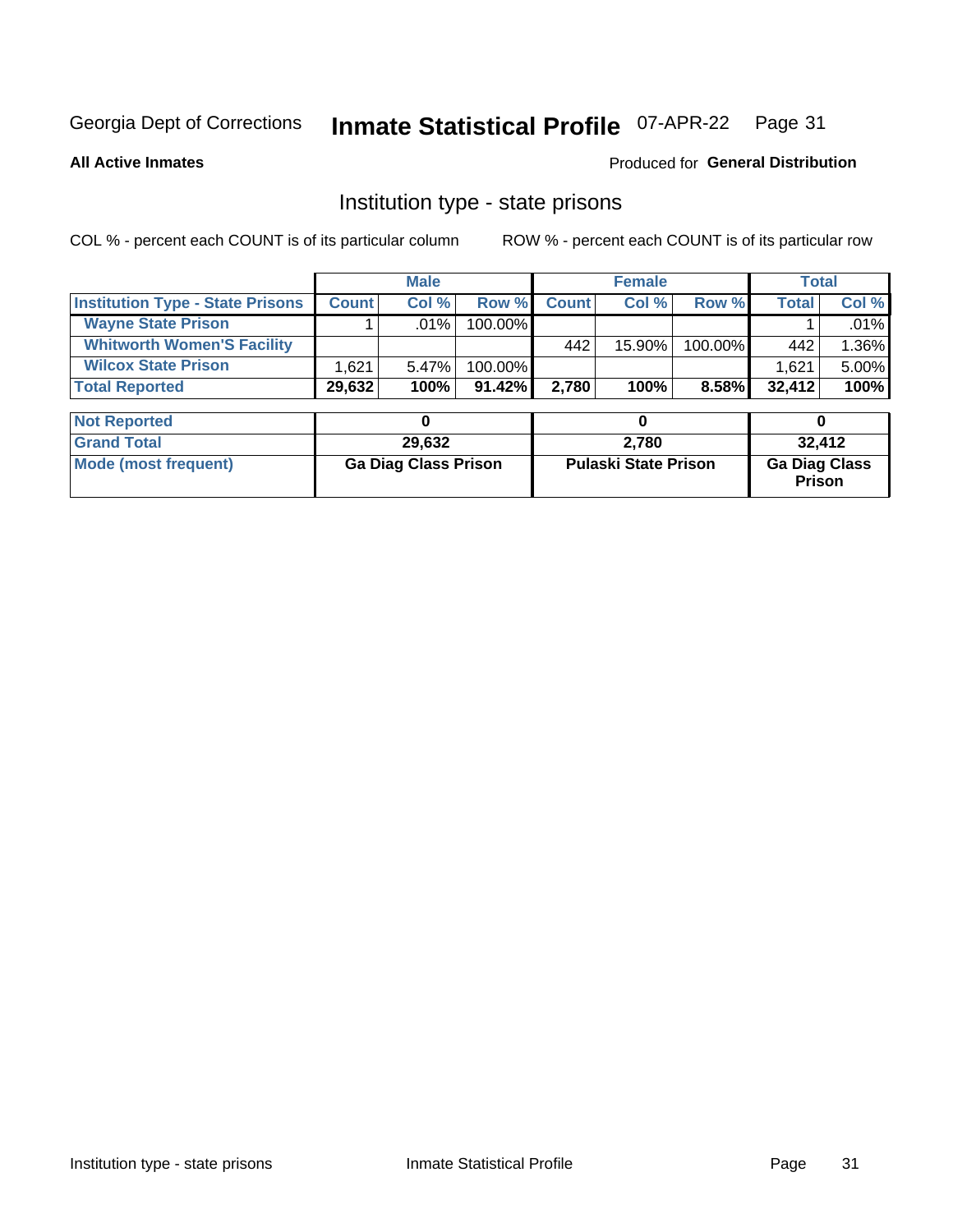# Inmate Statistical Profile 07-APR-22 Page 32

Produced for General Distribution

#### **All Active Inmates**

# Institution type - private prisons

COL % - percent each COUNT is of its particular column

|                                           |                                     | <b>Male</b> |                    | <b>Female</b> |       |       | <b>Total</b> |
|-------------------------------------------|-------------------------------------|-------------|--------------------|---------------|-------|-------|--------------|
| <b>Institution Type - Private Prisons</b> | <b>Count</b>                        | Col %       | <b>Row % Count</b> | Col %         | Row % | Total | Col %        |
| <b>Coffee Corr Facility</b>               | 2,363                               | 32.06%      | 100.00%            |               |       | 2,363 | 32.06%       |
| <b>Jenkins Corr Facility</b>              | $1,160$ <sup><math>\pm</math></sup> | $15.74\%$   | 100.00%            |               |       | 1,160 | 15.74%       |
| <b>Riverbend Corr Facility</b>            | .509                                | 20.47%      | 100.00%            |               |       | 1,509 | 20.47%       |
| <b>Wheeler Corr Facility</b>              | 2,338                               | 31.72%      | 100.00%            |               |       | 2,338 | 31.72%       |
| <b>Total Reported</b>                     | 7,370                               | 100%        | $100\%$            |               | %I    | 7,370 | 100%         |

| oorted<br><b>NI</b> |       |       |
|---------------------|-------|-------|
| int                 | 7,370 | 7,370 |

| Mode (most frequent) | <b>Coffee Corr Facility</b> | <b>Null</b> | <b>Coffee Corr</b><br><b>Facility</b> |
|----------------------|-----------------------------|-------------|---------------------------------------|
|----------------------|-----------------------------|-------------|---------------------------------------|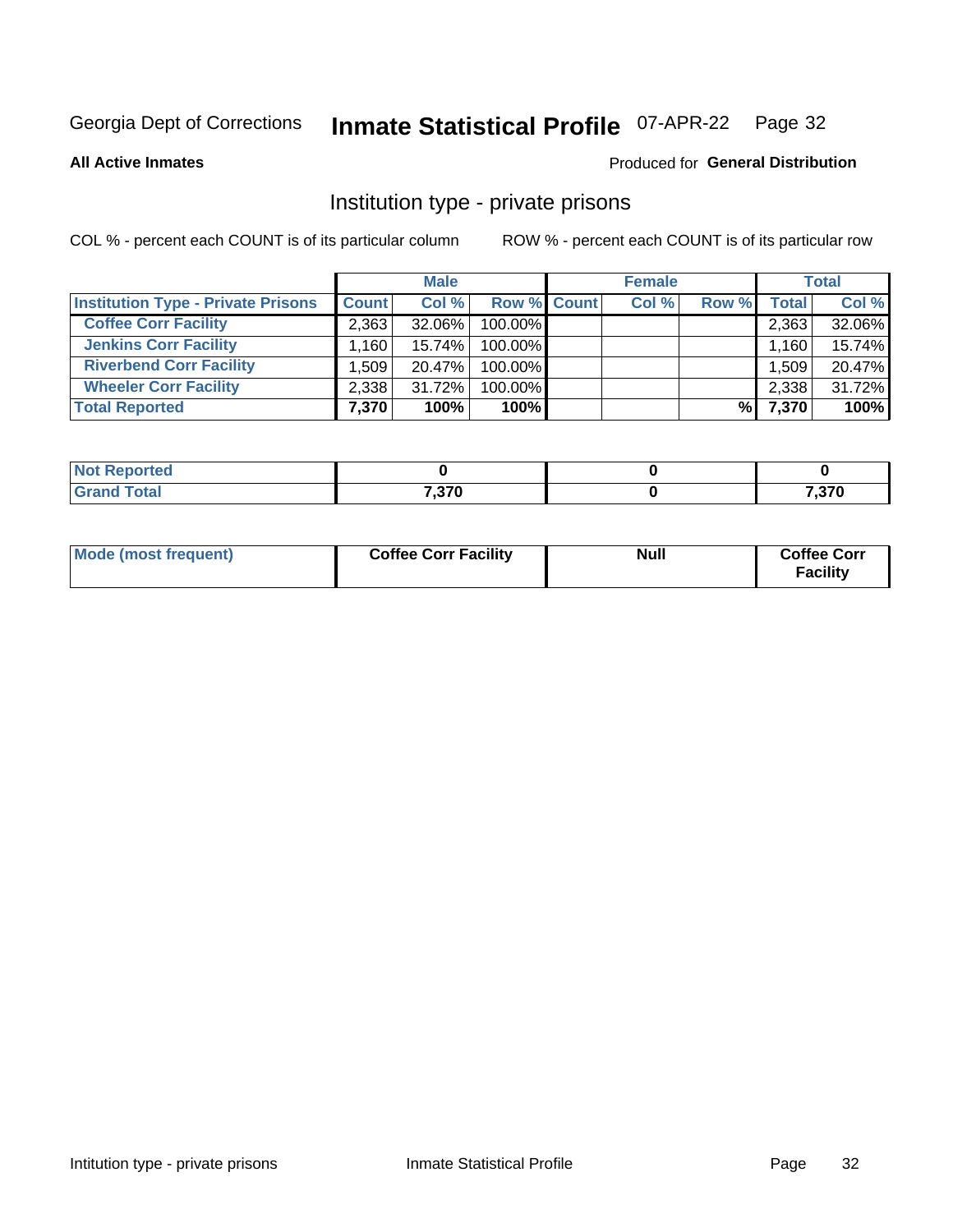# Inmate Statistical Profile 07-APR-22 Page 33

**All Active Inmates** 

#### Produced for General Distribution

### Institution type - inmate boot camp

COL % - percent each COUNT is of its particular column

|                                      | <b>Male</b>      |       |              | <b>Female</b> |       |             | <b>Total</b> |       |
|--------------------------------------|------------------|-------|--------------|---------------|-------|-------------|--------------|-------|
| <b>Institution Type - Boot Camps</b> | <b>I</b> Count I | Col % | <b>Row %</b> | <b>Count</b>  | Col % | Row % Total |              | Col % |
| <b>Total Rported</b>                 |                  |       |              |               |       |             |              |       |

| <b>Not Reported</b> |  |  |
|---------------------|--|--|
| <b>Total</b><br>Cro |  |  |

| Mod<br>uamo | Nul.<br>$- - - - - -$ | <b>Null</b> | . .<br>uu.<br>------ |
|-------------|-----------------------|-------------|----------------------|
|             |                       |             |                      |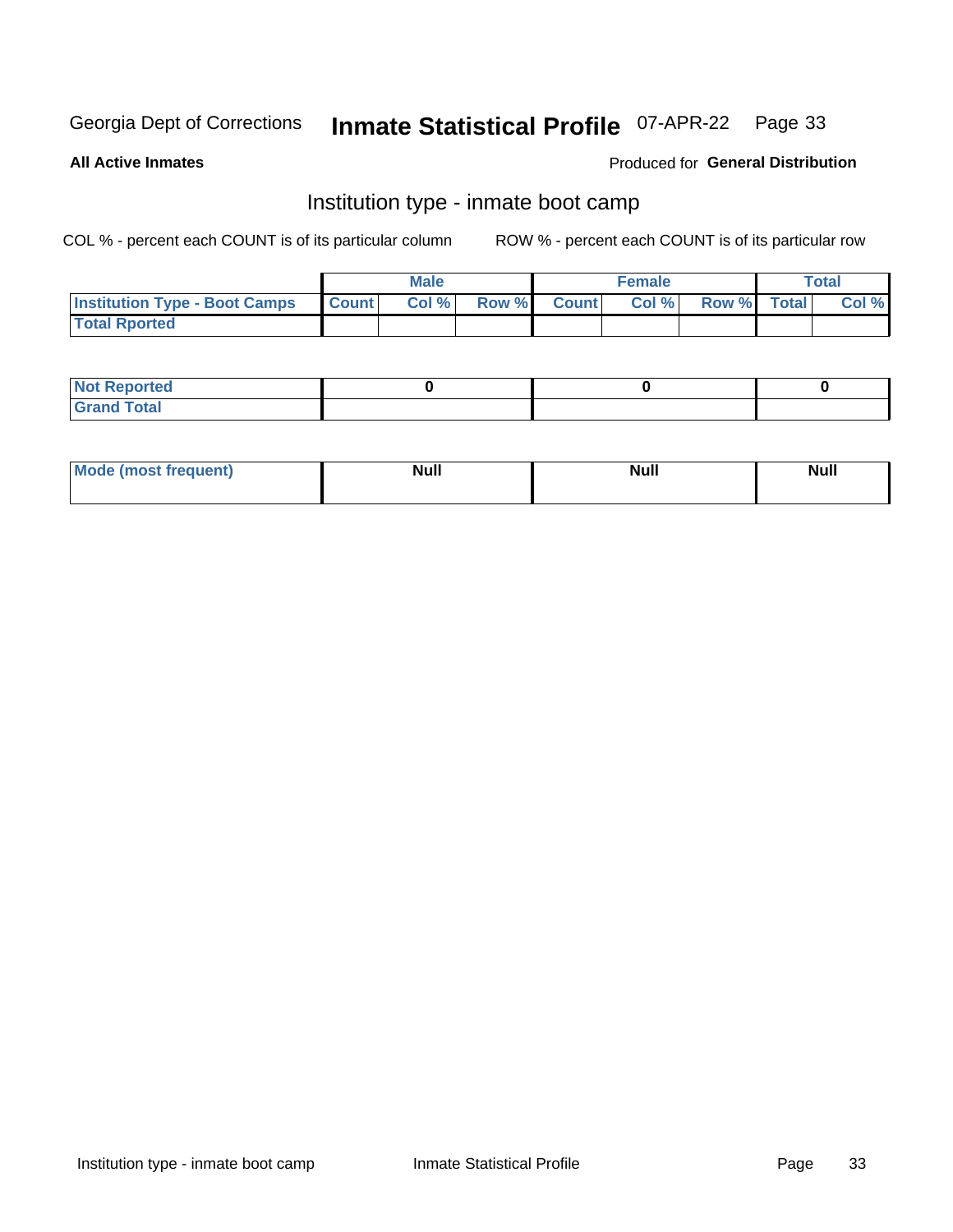# Inmate Statistical Profile 07-APR-22 Page 34

**All Active Inmates** 

#### **Produced for General Distribution**

### Number of disciplinary reports

COL % - percent each COUNT is of its particular column

|                                       |              | <b>Male</b> |             |       | <b>Female</b> |       |        | <b>Total</b> |
|---------------------------------------|--------------|-------------|-------------|-------|---------------|-------|--------|--------------|
| <b>Number of Disciplinary Reports</b> | <b>Count</b> | Col %       | Row % Count |       | Col %         | Row % | Total  | Col %        |
|                                       | 20,823       | 47.39%      | $90.80\%$   | 2,111 | 67.88%        | 9.20% | 22,934 | 48.74%       |
|                                       | 5,286        | 12.03%      | 93.69%      | 356   | 11.45%        | 6.31% | 5,642  | 11.99%       |
| $\mathbf{2}$                          | 3,092        | 7.04%       | 94.73%      | 172   | 5.53%         | 5.27% | 3,264  | 6.94%        |
| 3                                     | 2,236        | 5.09%       | 95.56%      | 104   | 3.34%         | 4.44% | 2,340  | 4.97%        |
|                                       | 1.709        | 3.89%       | 96.55%      | 61    | 1.96%         | 3.45% | 1,770  | 3.76%        |
| 5                                     | 1,356        | 3.09%       | 96.51%      | 49    | 1.58%         | 3.49% | 1,405  | 2.99%        |
| <b>More Than 5</b>                    | 9,438        | 21.48%      | 97.35%      | 257   | 8.26%         | 2.65% | 9,695  | 20.61%       |
| <b>Total Reported</b>                 | 43,940       | 100%        | 93.39%      | 3,110 | 100%          | 6.61% | 47,050 | 100%         |

| <b>Not Reported</b> |        |       |        |
|---------------------|--------|-------|--------|
| <b>Total</b>        | 13.940 | 2.110 | 17,050 |

| Mean (average)       | 4.72 | 1.95 | 4.54 |
|----------------------|------|------|------|
| Median (middle)      |      |      |      |
| Mode (most frequent) |      |      |      |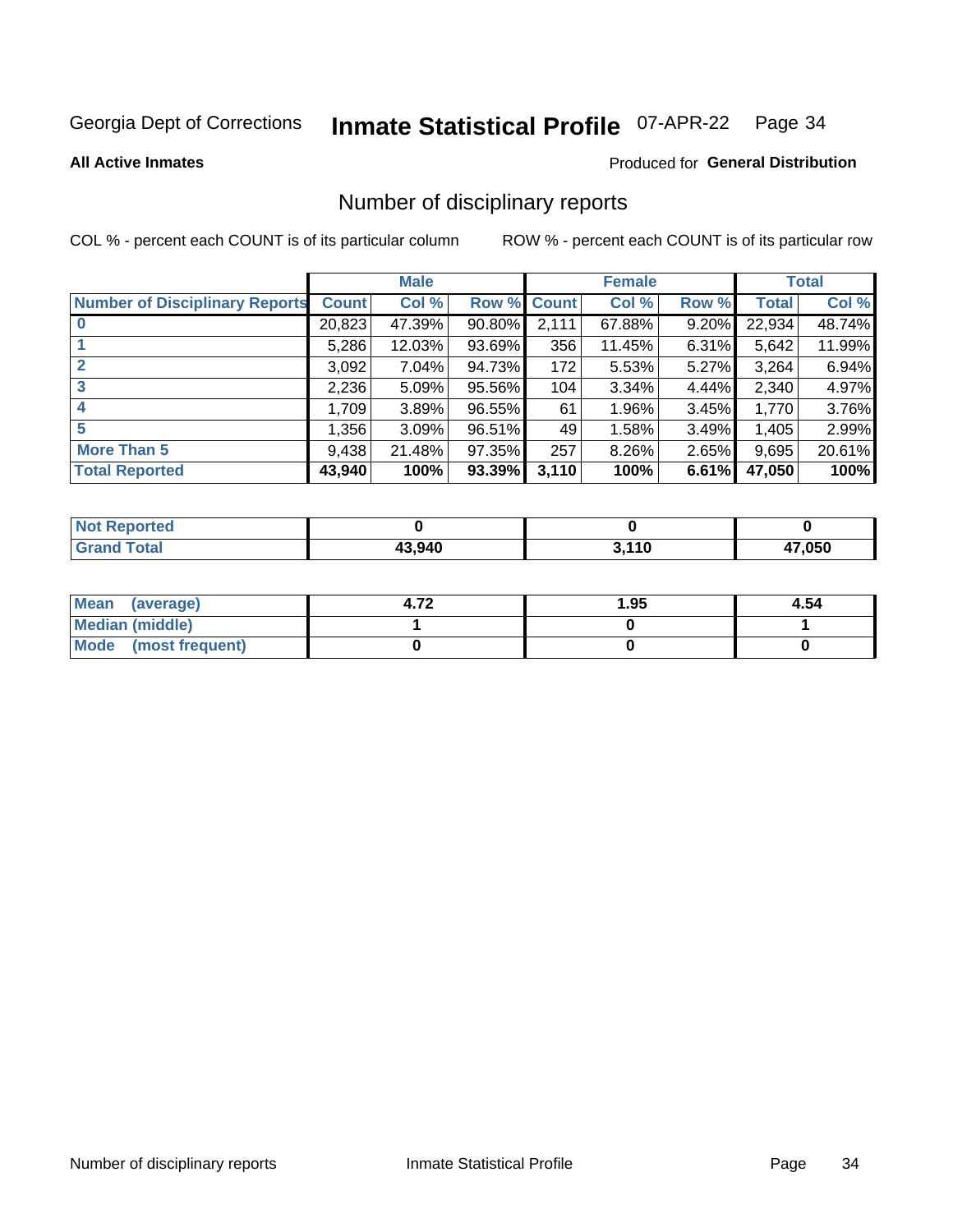# Inmate Statistical Profile 07-APR-22 Page 35

#### **All Active Inmates**

#### **Produced for General Distribution**

### Number of transfers

COL % - percent each COUNT is of its particular column

|                            |              | <b>Male</b> |        |              | <b>Female</b> |           |              | <b>Total</b> |
|----------------------------|--------------|-------------|--------|--------------|---------------|-----------|--------------|--------------|
| <b>Number of Transfers</b> | <b>Count</b> | Col %       | Row %  | <b>Count</b> | Col %         | Row %     | <b>Total</b> | Col %        |
|                            | 3,369        | 7.67%       | 88.54% | 436          | 14.02%        | 11.46%    | 3,805        | 8.09%        |
|                            | 13,535       | 30.80%      | 89.60% | 1,571        | 50.51%        | $10.40\%$ | 15,106       | 32.11%       |
| $\mathbf{2}$               | 7,182        | 16.35%      | 93.36% | 511          | 16.43%        | 6.64%     | 7,693        | 16.35%       |
| 3                          | 4,751        | 10.81%      | 95.34% | 232          | 7.46%         | 4.66%     | 4,983        | 10.59%       |
| 4                          | 3.034        | $6.90\%$    | 95.92% | 129          | 4.15%         | $4.08\%$  | 3,163        | 6.72%        |
| 5                          | 2,228        | $5.07\%$    | 96.74% | 75           | 2.41%         | $3.26\%$  | 2,303        | 4.89%        |
| <b>More Than 5</b>         | 9,841        | 22.40%      | 98.44% | 156          | 5.02%         | $1.56\%$  | 9,997        | 21.25%       |
| <b>Total Reported</b>      | 43,940       | 100%        | 93.39% | 3,110        | 100%          | 6.61%     | 47,050       | 100%         |

| <b>Not Reported</b> |        |       |       |
|---------------------|--------|-------|-------|
| Total               | 43,940 | 3,110 | 7,050 |

| Mean (average)         | 4.26 | 1.78 | 4.09 |
|------------------------|------|------|------|
| <b>Median (middle)</b> |      |      |      |
| Mode (most frequent)   |      |      |      |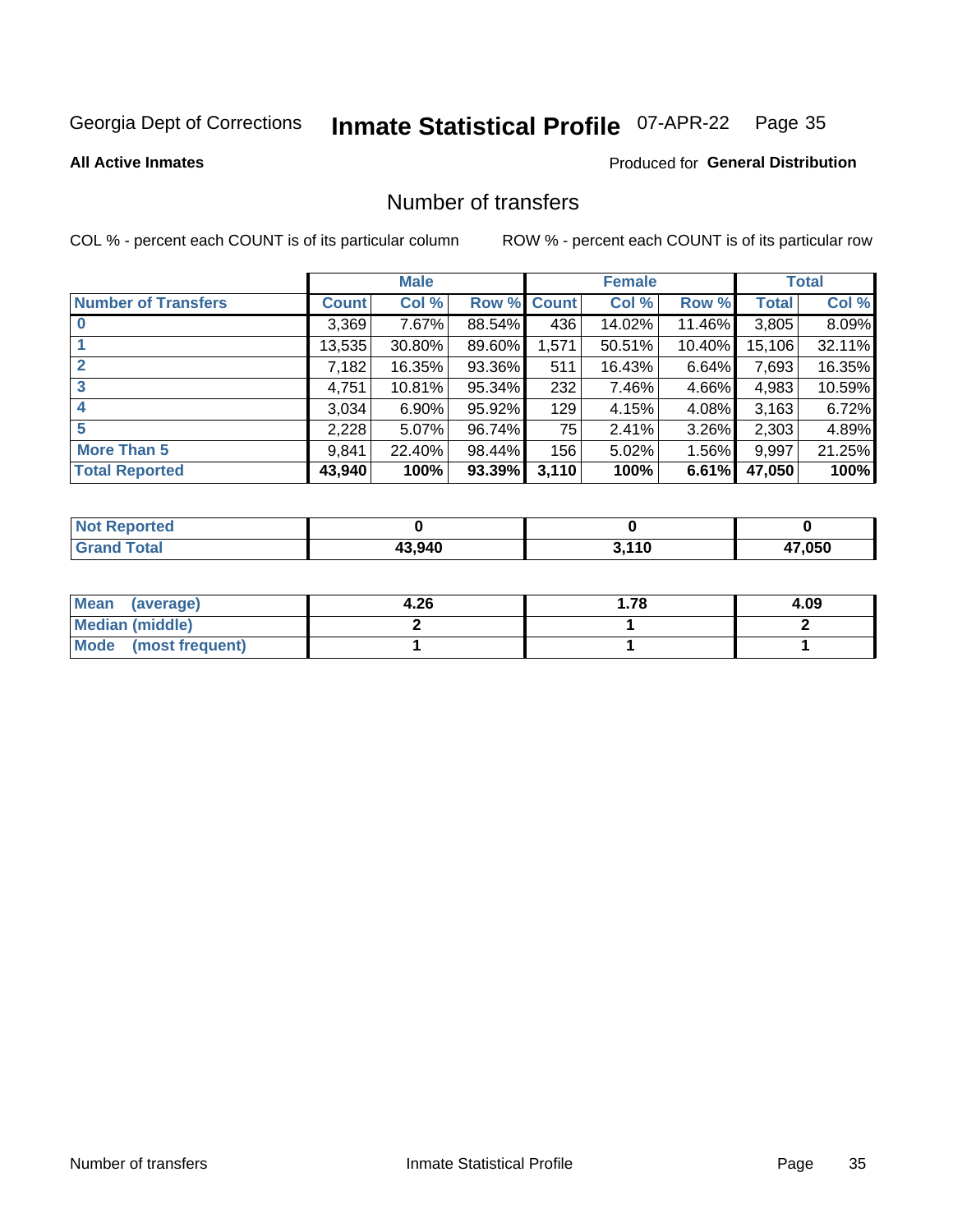# Inmate Statistical Profile 07-APR-22 Page 36

#### **All Active Inmates**

#### **Produced for General Distribution**

### Number of escapes

COL % - percent each COUNT is of its particular column

|                          |              | <b>Male</b> |             |       | <b>Female</b> |          |        | <b>Total</b> |
|--------------------------|--------------|-------------|-------------|-------|---------------|----------|--------|--------------|
| <b>Number of Escapes</b> | <b>Count</b> | Col %       | Row % Count |       | Col %         | Row %    | Total  | Col %        |
|                          | 43,354       | 98.67%      | 93.33%      | 3,097 | 99.58%        | $6.67\%$ | 46,451 | 98.73%       |
|                          | 561          | 1.28%       | 97.74%      | 13    | 0.42%         | 2.26%    | 574    | 1.22%        |
|                          | 21           | 0.05%       | 100.00%     |       |               |          | 21     | 0.04%        |
|                          | 3            | 0.01%       | $100.00\%$  |       |               |          | 3      | 0.01%        |
|                          |              | 0.01%       | 100.00%     |       |               |          |        | 0.01%        |
| <b>Total Reported</b>    | 43,940       | 100%        | $93.39\%$   | 3,110 | 100%          | 6.61%    | 47,050 | 100.0%       |

| <b>Not Reported</b>         |        |                |        |
|-----------------------------|--------|----------------|--------|
| Total<br>Grand <sup>-</sup> | 43.940 | , 440<br>. . v | 17,050 |

| Mean (average)         |  | .0 <sup>4</sup> |
|------------------------|--|-----------------|
| <b>Median (middle)</b> |  |                 |
| Mode (most frequent)   |  |                 |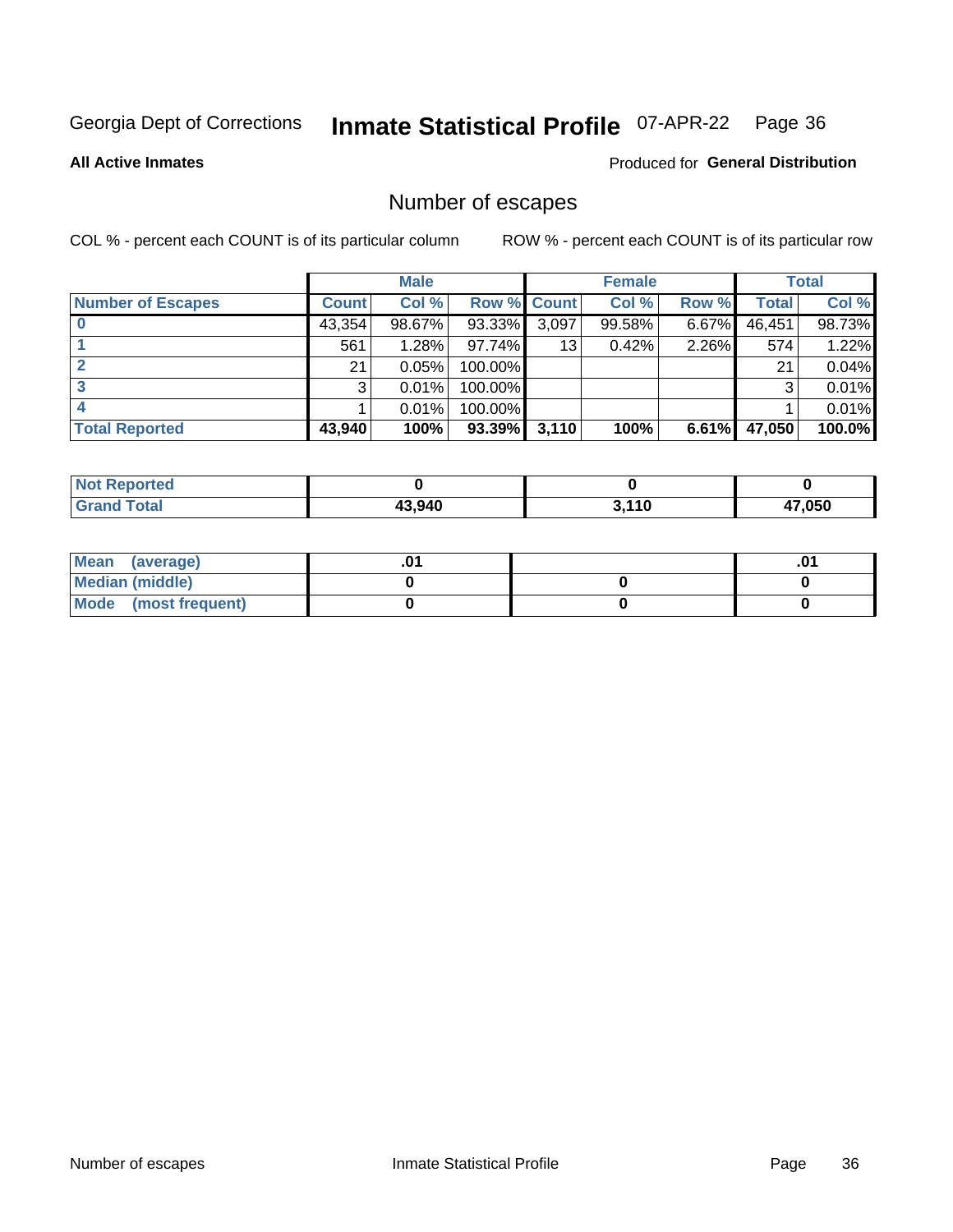#### **Inmate Statistical Profile 07-APR-22** Page 37

**All Active Inmates** 

#### Produced for General Distribution

### Split sentences - Probation to follow

COL % - percent each COUNT is of its particular column

|                            |              | <b>Male</b> |                    |     | <b>Female</b> |          |                 | <b>Total</b> |
|----------------------------|--------------|-------------|--------------------|-----|---------------|----------|-----------------|--------------|
| <b>Probation to follow</b> | <b>Count</b> | Col%        | <b>Row % Count</b> |     | Col %         | Row %    | Total           | Col %        |
| <b>Yes</b>                 | 32.719       | 74.46%      | $93.27\%$ 2,362    |     | 75.95%        |          | 6.73% 35,081    | 74.56%       |
| <b>No</b>                  | 11.221       | 25.54%      | 93.75%             | 748 | 24.05%        | $6.25\%$ | 11.969          | 25.44%       |
| <b>Total Reported</b>      | 43,940       | 100%        | $93.39\%$ 3,110    |     | 100%          |          | $6.61\%$ 47,050 | 100%         |

| 43.940 | 47.050 |
|--------|--------|
|        |        |

| <b>Mode</b><br>reauent)<br>Yes<br>v.c<br>0٥<br>.<br>. .<br>$\sim$ |
|-------------------------------------------------------------------|
|-------------------------------------------------------------------|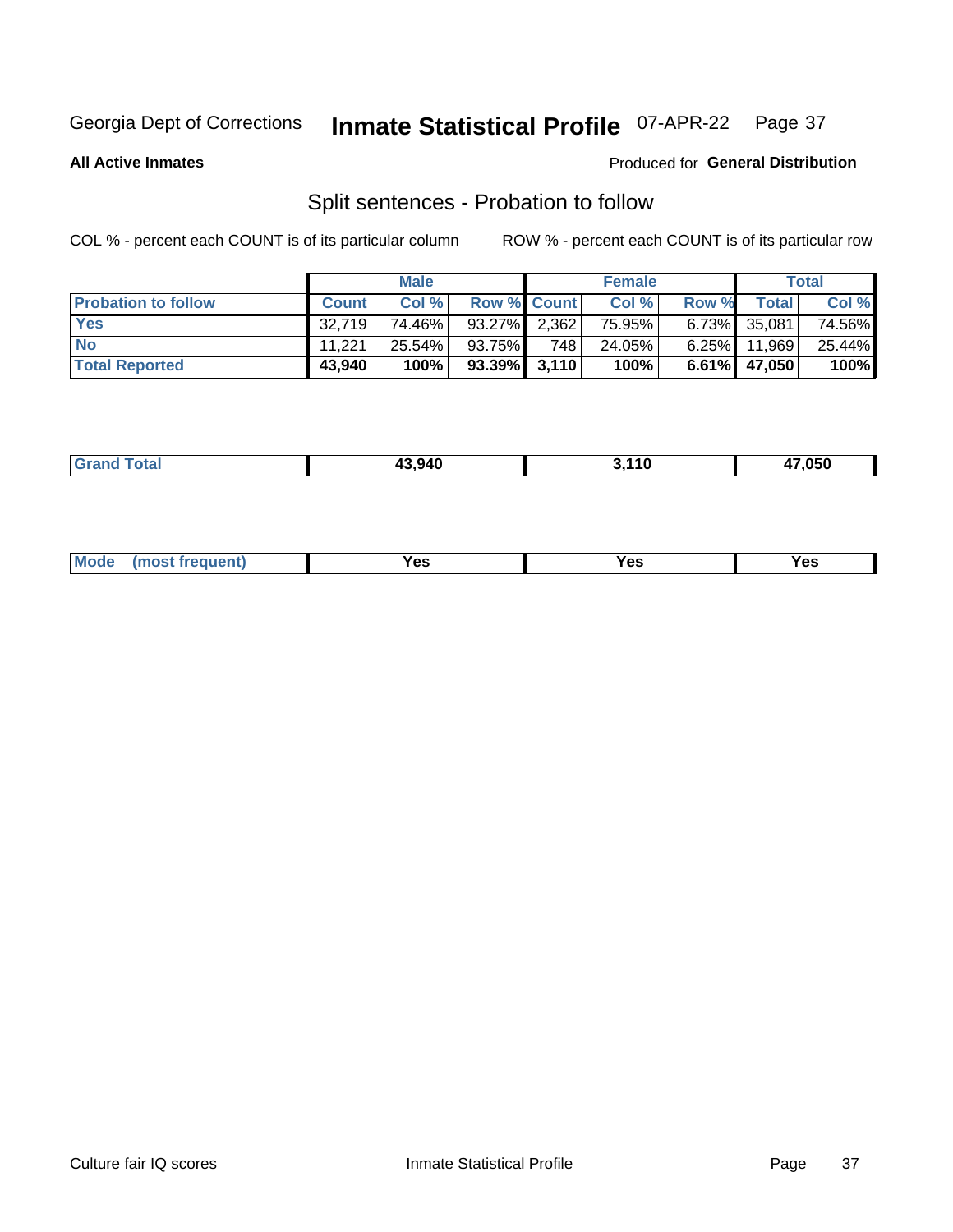#### **Inmate Statistical Profile 07-APR-22** Page 38

**All Active Inmates** 

### Produced for General Distribution

## Probable future release type of still active inmates

COL % - percent each COUNT is of its particular column

|                                        |              | <b>Male</b> |                 |                  | <b>Female</b> |          | <b>Total</b> |        |
|----------------------------------------|--------------|-------------|-----------------|------------------|---------------|----------|--------------|--------|
| <b>Probable Future Release Type</b>    | <b>Count</b> | Col %       | Row % Count     |                  | Col %         | Row %    | <b>Total</b> | Col %  |
| Paroled with probation to follow       | 17,652       | 41.20%      | 92.37% 1.       | .459             | 48.31%        | 7.63%    | 19,111       | 41.66% |
| Paroled w/o probation to follow        | 4.959        | 11.57%      | 91.94%          | 435              | 14.40%        | 8.06%    | 5,394        | 11.76% |
| <b>Maxout with probation to follow</b> | 12,935       | 30.19%      | 94.17%          | 801              | 26.52%        | 5.83%    | 13,736       | 29.95% |
| <b>Maxout w/o probation to follow</b>  | 1,683        | 3.93%       | 93.92%          | 109 <sup>1</sup> | 3.61%         | 6.08%    | 1,792        | 3.91%  |
| Life, LWOP or death sentence           | 5,620        | 13.12%      | 96.30%          | 216              | 7.15%         | $3.70\%$ | 5,836        | 12.72% |
| <b>Total Reported</b>                  | 42,849       | 100%        | $93.42\%$ 3,020 |                  | 100%          | 6.58%    | 45,869       | 100%   |

| eleased       |        |       |        |
|---------------|--------|-------|--------|
| <i>i</i> otal | 42,849 | 3,020 | 45,869 |

| <b>Mode (most frequent)</b> | <b>PAR with PROB follow</b> | <b>PAR with PROB follow</b> | <b>PAR with PROB</b> |
|-----------------------------|-----------------------------|-----------------------------|----------------------|
|                             |                             |                             | follow               |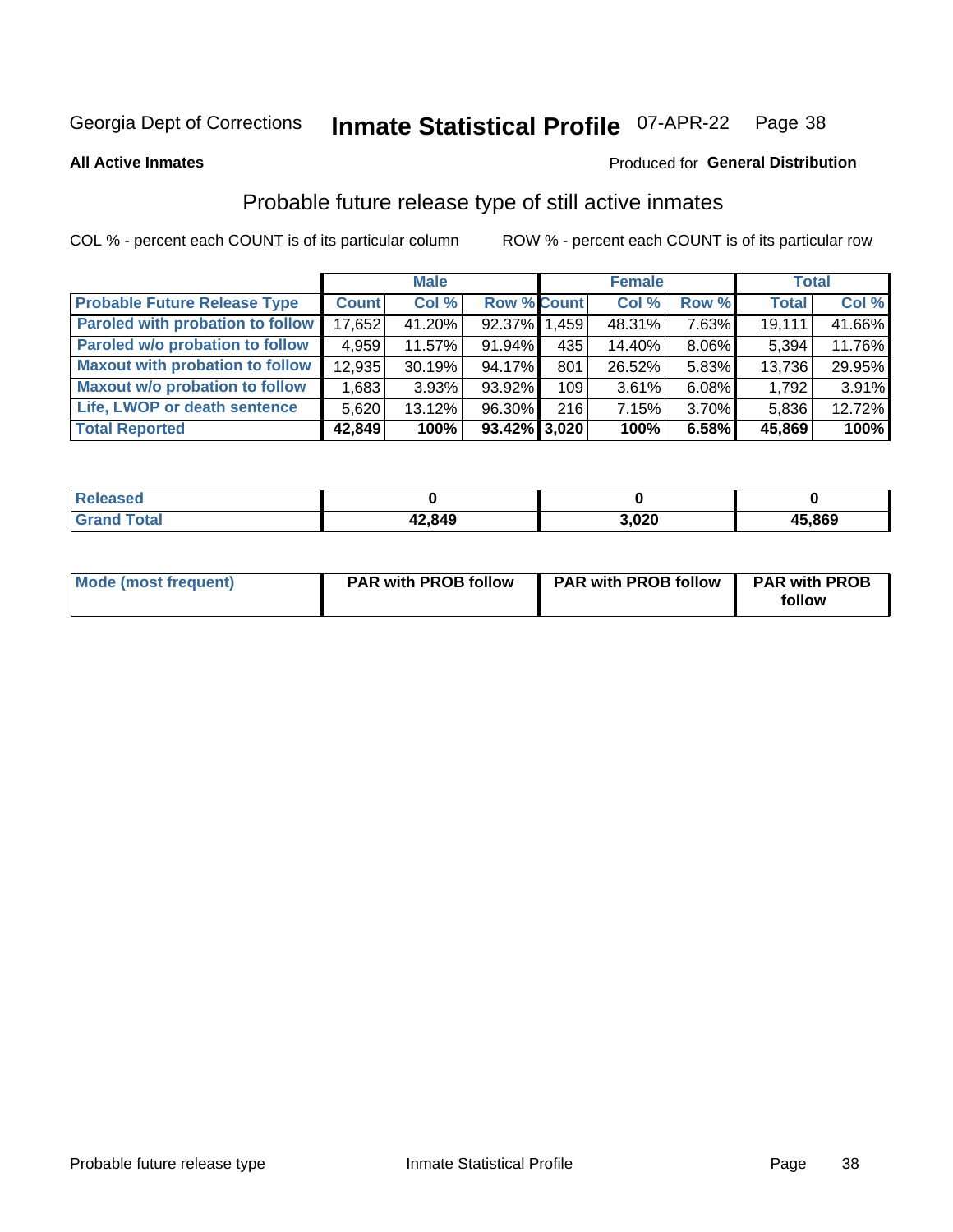## **All Active Inmates**

## **Produced for General Distribution**

## Time served in current (or last) institution

COL % - percent each COUNT is of its particular column

|                            |              | <b>Male</b> |        |              | <b>Female</b> |        |              | <b>Total</b> |
|----------------------------|--------------|-------------|--------|--------------|---------------|--------|--------------|--------------|
| <b>Time In Institution</b> | <b>Count</b> | Col %       | Row %  | <b>Count</b> | Col %         | Row %  | <b>Total</b> | Col %        |
| 0 to 3 months              | 9,743        | 22.17%      | 92.42% | 799          | 25.69%        | 7.58%  | 10,542       | 22.41%       |
| 3.01 to 6 months           | 6,337        | 14.42%      | 89.62% | 734          | 23.60%        | 10.38% | 7,071        | 15.03%       |
| 6.01 to 9 months           | 4,240        | 9.65%       | 92.80% | 329          | 10.58%        | 7.20%  | 4,569        | 9.71%        |
| 9.01 to 12 months          | 2,660        | 6.05%       | 95.89% | 114          | 3.67%         | 4.11%  | 2,774        | 5.90%        |
| 12.01 to 18 months         | 2,582        | 5.88%       | 95.77% | 114          | 3.67%         | 4.23%  | 2,696        | 5.73%        |
| <b>18.01 to 24 months</b>  | 1,696        | 3.86%       | 94.70% | 95           | 3.05%         | 5.30%  | 1,791        | 3.81%        |
| $2.01$ to 3 years          | 5,524        | 12.57%      | 95.72% | 247          | 7.94%         | 4.28%  | 5,771        | 12.27%       |
| $3.01$ to 4 years          | 3,671        | 8.35%       | 95.18% | 186          | 5.98%         | 4.82%  | 3,857        | 8.20%        |
| 4.01 to 5 years            | 2,181        | 4.96%       | 95.03% | 114          | 3.67%         | 4.97%  | 2,295        | 4.88%        |
| 5.01 to 6 years            | 1,344        | 3.06%       | 95.05% | 70           | 2.25%         | 4.95%  | 1,414        | 3.01%        |
| 6.01 to 7 years            | 1,139        | 2.59%       | 94.60% | 65           | 2.09%         | 5.40%  | 1,204        | 2.56%        |
| 7.01 to 8 years            | 772          | 1.76%       | 94.72% | 43           | 1.38%         | 5.28%  | 815          | 1.73%        |
| $8.01$ to 9 years          | 468          | 1.07%       | 93.60% | 32           | 1.03%         | 6.40%  | 500          | 1.06%        |
| 9.01 to 10 years           | 304          | 0.69%       | 88.63% | 39           | 1.25%         | 11.37% | 343          | 0.73%        |
| Over 10 years              | 1,279        | 2.91%       | 90.84% | 129          | 4.15%         | 9.16%  | 1,408        | 2.99%        |
| <b>Total Reported</b>      | 43,940       | 100%        | 93.39% | 3,110        | 100%          | 6.61%  | 47,050       | 100.0%       |

| prteo<br>I NOT  |        |            |        |
|-----------------|--------|------------|--------|
| $int^{\bullet}$ | 43,940 | 110<br>. . | 47,050 |

| <b>Mean</b><br>(average) | 33 months | 25 months | 33 months |  |
|--------------------------|-----------|-----------|-----------|--|
| Median (middle)          | 11 months | 6 months  | 10 months |  |
| Mode<br>(most frequent)  | 0 months  | months    | ∣ months  |  |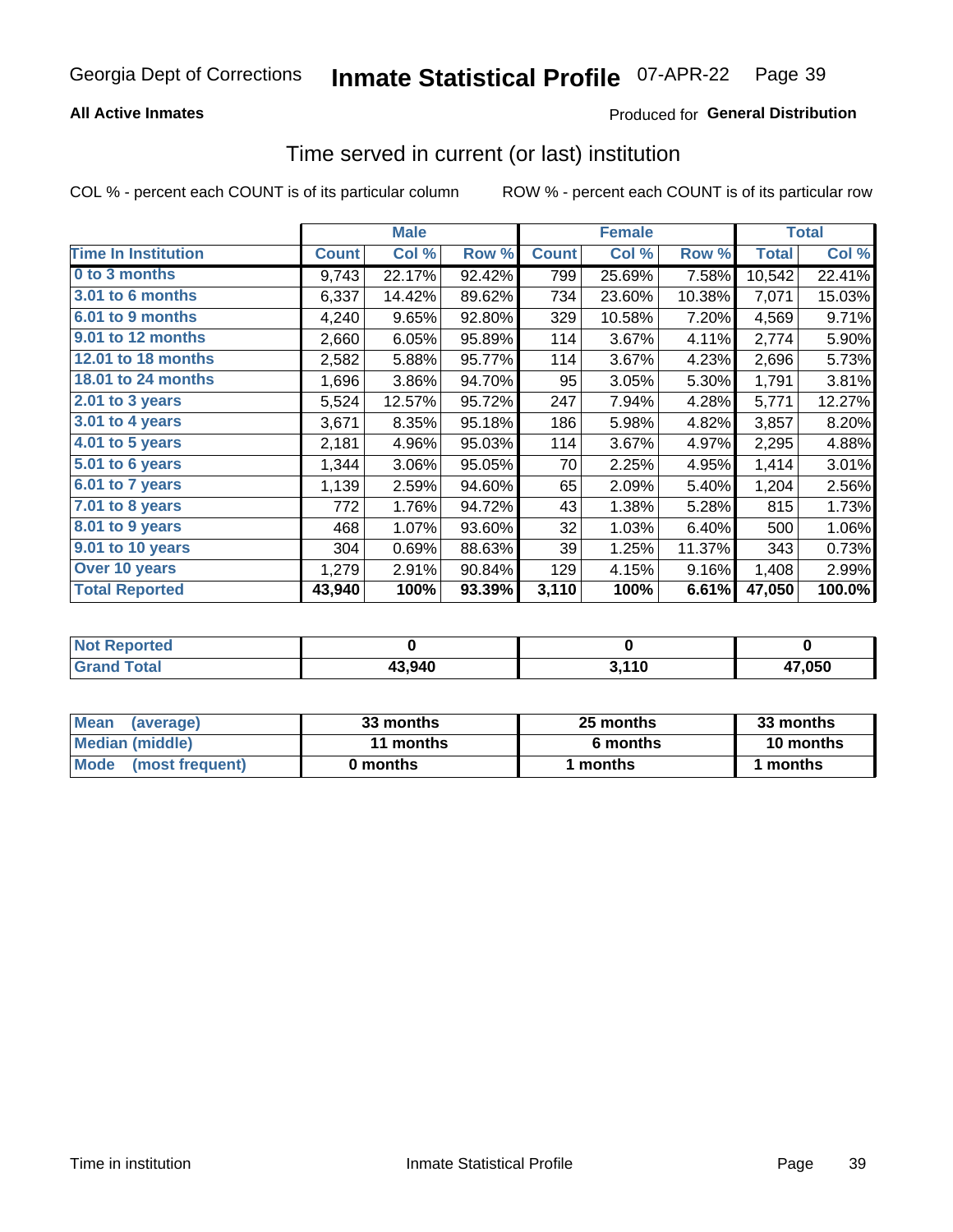#### Inmate Statistical Profile 07-APR-22 Page 40

### **All Active Inmates**

### Produced for General Distribution

## Highest grade level attained

COL % - percent each COUNT is of its particular column

|                              |                | <b>Male</b> |         |                | <b>Female</b> |         |                | <b>Total</b> |
|------------------------------|----------------|-------------|---------|----------------|---------------|---------|----------------|--------------|
| <b>Grade Level</b>           | <b>Count</b>   | Col %       | Row %   | <b>Count</b>   | Col%          | Row %   | <b>Total</b>   | Col %        |
| No school at all             | 9              | 0.03%       | 100.00% |                |               |         | $\overline{9}$ | 0.03%        |
| <b>Grade 1</b>               | 13             | 0.04%       | 100.00% |                |               |         | 13             | 0.04%        |
| <b>Grade 2</b>               | 23             | 0.08%       | 100.00% |                |               |         | 23             | 0.08%        |
| Grade 3                      | 44             | 0.15%       | 95.65%  | $\overline{2}$ | 0.13%         | 4.35%   | 46             | 0.15%        |
| <b>Grade 4</b>               | 56             | 0.19%       | 94.92%  | 3              | 0.19%         | 5.08%   | 59             | 0.19%        |
| Grade 5                      | 74             | 0.25%       | 94.87%  | 4              | 0.25%         | 5.13%   | 78             | 0.25%        |
| Grade 6                      | 254            | 0.87%       | 97.32%  | $\overline{7}$ | 0.44%         | 2.68%   | 261            | 0.85%        |
| <b>Grade 7</b>               | 511            | 1.76%       | 95.34%  | 25             | 1.58%         | 4.66%   | 536            | 1.75%        |
| Grade 8                      | 1,881          | 6.48%       | 95.24%  | 94             | 5.93%         | 4.76%   | 1,975          | 6.45%        |
| Grade 9                      | 3,581          | 12.33%      | 96.50%  | 130            | 8.20%         | 3.50%   | 3,711          | 12.11%       |
| Grade 10                     | 4,793          | 16.50%      | 96.57%  | 170            | 10.72%        | 3.43%   | 4,963          | 16.20%       |
| Grade 11                     | 4,670          | 16.08%      | 95.70%  | 210            | 13.24%        | 4.30%   | 4,880          | 15.93%       |
| <b>Grade 12 or GED</b>       | 10,469         | 36.04%      | 94.23%  | 641            | 40.42%        | 5.77%   | 11,110         | 36.27%       |
| <b>Some tech school</b>      | 198            | 0.68%       | 83.54%  | 39             | 2.46%         | 16.46%  | 237            | 0.77%        |
| <b>Completed tech school</b> | 206            | 0.71%       | 84.77%  | 37             | 2.33%         | 15.23%  | 243            | 0.79%        |
| College, 1 year              | 823            | 2.83%       | 92.37%  | 68             | 4.29%         | 7.63%   | 891            | 2.91%        |
| College, 2 year              | 883            | 3.04%       | 90.75%  | 90             | 5.67%         | 9.25%   | 973            | 3.18%        |
| College, 3 year              | 220            | 0.76%       | 87.30%  | 32             | 2.02%         | 12.70%  | 252            | 0.82%        |
| <b>Bachelor's degree</b>     | 263            | 0.91%       | 91.32%  | 25             | 1.58%         | 8.68%   | 288            | 0.94%        |
| <b>Master's degree</b>       | 56             | 0.19%       | 90.32%  | $\,6$          | 0.38%         | 9.68%   | 62             | 0.20%        |
| Ph.D. degree                 | 4              | 0.01%       | 80.00%  | $\mathbf 1$    | 0.06%         | 20.00%  | 5              | 0.02%        |
| Law degree                   | 10             | 0.03%       | 90.91%  | 1              | 0.06%         | 9.09%   | 11             | 0.04%        |
| <b>Some medical school</b>   |                |             |         | 1              | 0.06%         | 100.00% | 1              | 0.01%        |
| <b>Medical degree</b>        | $6\phantom{1}$ | 0.02%       | 100.00% |                |               |         | $\,6$          | 0.02%        |
|                              | $\mathbf 1$    | 0.01%       | 100.00% |                |               |         | 1              | 0.01%        |
| <b>Total Reported</b>        | 29,048         | 100%        | 94.82%  | 1,586          | 100.0%        | 5.18%   | 30,634         | 100.0%       |

| 4,892  | 524.، | .416  |
|--------|-------|-------|
| 13.940 | 2440  | 7,050 |

| <b>Mean</b><br>(average) | 10.86           | 11.41           | 10.89           |
|--------------------------|-----------------|-----------------|-----------------|
| Median (middle)          | Grade 11        | Grade 12 or GED | Grade 11        |
| Mode<br>(most frequent)  | Grade 12 or GED | Grade 12 or GED | Grade 12 or GED |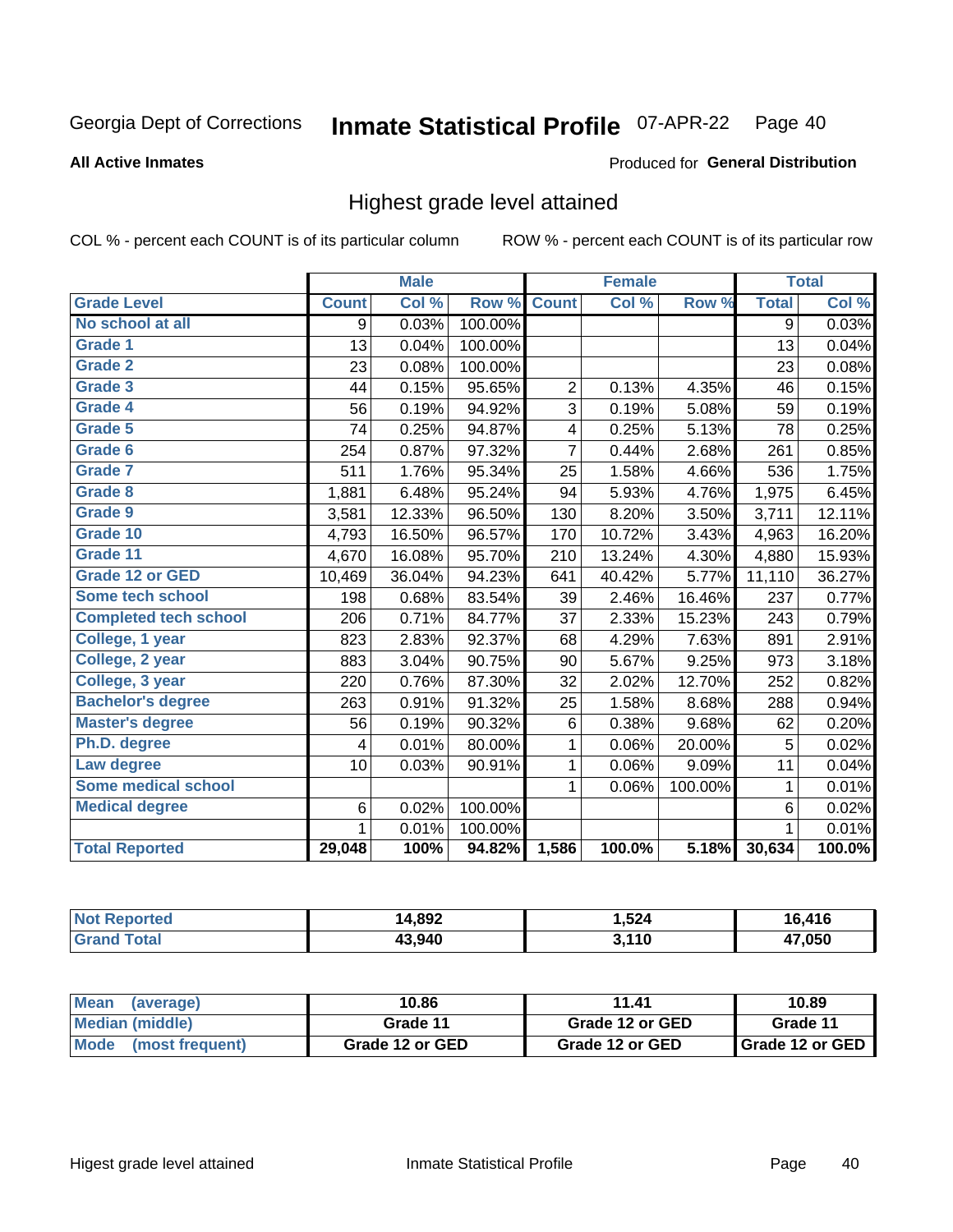## Inmate Statistical Profile 07-APR-22 Page 41

**All Active Inmates** 

### **Produced for General Distribution**

## Culture fair IQ scores

COL % - percent each COUNT is of its particular column

|                       |                 | <b>Male</b> |             |                 | <b>Female</b> |        |              | <b>Total</b> |
|-----------------------|-----------------|-------------|-------------|-----------------|---------------|--------|--------------|--------------|
| <b>IQ Scores</b>      | <b>Count</b>    | Col %       | Row % Count |                 | Col %         | Row %  | <b>Total</b> | Col %        |
| $60 - 69$             | 915             | 2.41%       | 93.46%      | 64              | 2.38%         | 6.54%  | 979          | 2.41%        |
| $70 - 79$             | 2,611           | 6.89%       | 93.55%      | 180             | 6.68%         | 6.45%  | 2,791        | 6.87%        |
| $80 - 89$             | 5,552           | 14.64%      | 88.79%      | 701             | 26.02%        | 11.21% | 6,253        | 15.40%       |
| $90 - 99$             | 10,410          | 27.45%      | 91.07%      | 1,021           | 37.90%        | 8.93%  | 11,431       | 28.15%       |
| $100 - 109$           | 10,455          | 27.57%      | 96.04%      | 431             | 16.00%        | 3.96%  | 10,886       | 26.80%       |
| $110 - 119$           | 6,540           | 17.25%      | 97.42%      | 173             | 6.42%         | 2.58%  | 6,713        | 16.53%       |
| $120 - 129$           | 1,376           | 3.63%       | 94.31%      | 83              | 3.08%         | 5.69%  | 1,459        | 3.59%        |
| $130 - 139$           | 59 <sub>1</sub> | 0.16%       | 66.29%      | 30 <sup>°</sup> | 1.11%         | 33.71% | 89           | 0.22%        |
| 140 & Up              |                 | 0.01%       | 8.33%       | 11              | 0.41%         | 91.67% | 12           | 0.03%        |
| <b>Total Reported</b> | 37,919          | 100%        | 93.37%      | 2,694           | 100%          | 6.63%  | 40,613       | 100%         |

| <b>Not Reported</b>         | 5,378  | 267   | 5,645  |
|-----------------------------|--------|-------|--------|
| <b>Not Valid (under 60)</b> | 643    | 149   | 792    |
| <b>Grand Total</b>          | 43,940 | 3,110 | 47,050 |

| <b>Mean</b><br>(average) | 98  | 95 | 98 |
|--------------------------|-----|----|----|
| <b>Median (middle)</b>   | 99  | 94 | 99 |
| Mode<br>(most frequent)  | 103 | 92 | 99 |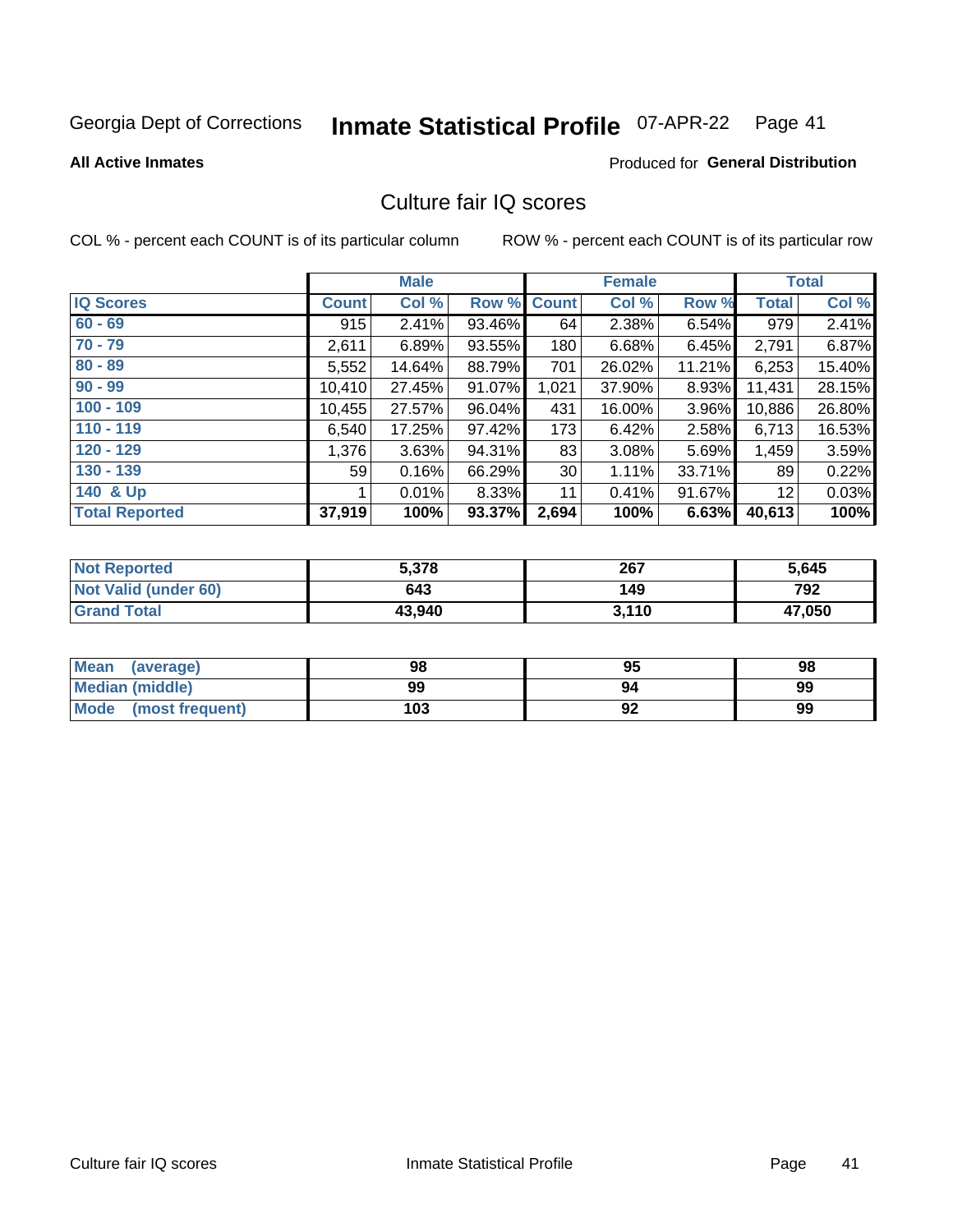#### **Inmate Statistical Profile 07-APR-22** Page 42

**All Active Inmates** 

### Produced for General Distribution

## Wide Range Achievement Test (WRAT) reading score

COL % - percent each COUNT is of its particular column

|                           |              | <b>Male</b> |        |              | <b>Female</b> |        |              | <b>Total</b> |
|---------------------------|--------------|-------------|--------|--------------|---------------|--------|--------------|--------------|
| <b>WRAT Reading Score</b> | <b>Count</b> | Col %       | Row %  | <b>Count</b> | Col %         | Row %  | <b>Total</b> | Col %        |
| $0.1$ to $0.9$            | 728          | 1.81%       | 99.18% | 6            | 0.21%         | 0.82%  | 734          | 1.71%        |
| 1.0 to 1.9                | 753          | 1.88%       | 98.56% | 11           | 0.39%         | 1.44%  | 764          | 1.78%        |
| 2.0 to 2.9                | 1,385        | 3.45%       | 98.02% | 28           | 0.99%         | 1.98%  | 1,413        | 3.29%        |
| 3.0 to 3.9                | 2,432        | 6.06%       | 96.16% | 97           | 3.41%         | 3.84%  | 2,529        | 5.89%        |
| 4.0 to 4.9                | 2,794        | 6.96%       | 93.92% | 181          | 6.37%         | 6.08%  | 2,975        | 6.92%        |
| 5.0 to 5.9                | 3,320        | 8.27%       | 95.21% | 167          | 5.88%         | 4.79%  | 3,487        | 8.11%        |
| 6.0 to 6.9                | 3,489        | 8.69%       | 94.32% | 210          | 7.39%         | 5.68%  | 3,699        | 8.61%        |
| 7.0 to 7.9                | 2,009        | 5.01%       | 95.39% | 97           | 3.41%         | 4.61%  | 2,106        | 4.90%        |
| 8.0 to 8.9                | 3,436        | 8.56%       | 95.05% | 179          | 6.30%         | 4.95%  | 3,615        | 8.41%        |
| 9.0 to 9.9                | 1,689        | 4.21%       | 93.57% | 116          | 4.08%         | 6.43%  | 1,805        | 4.20%        |
| 10.0 to 10.9              | 2,527        | 6.30%       | 92.16% | 215          | 7.57%         | 7.84%  | 2,742        | 6.38%        |
| 11.0 to 11.9              | 2,592        | 6.46%       | 89.16% | 315          | 11.08%        | 10.84% | 2,907        | 6.76%        |
| 12.0 to 12.9              | 12,531       | 31.23%      | 91.51% | 1,162        | 40.89%        | 8.49%  | 13,693       | 31.86%       |
| 13                        | 445          | 1.11%       | 88.47% | 58           | 2.04%         | 11.53% | 503          | 1.17%        |
| <b>Total Reported</b>     | 40,130       | 100%        | 93.39% | 2,842        | 100.0%        | 6.61%  | 42,972       | 100%         |

| <b>Not Reported</b>          | 3,810  | 268   | 078.ا       |
|------------------------------|--------|-------|-------------|
| <b>Total</b><br><b>Grand</b> | 43,940 | 3,110 | 17,050<br>4 |

| Mean<br>(average)       | 8.69 | 9.97 | 077<br>- 6.7 . |
|-------------------------|------|------|----------------|
| <b>Median (middle)</b>  | 8.9  | 11.6 | 9.2            |
| Mode<br>(most frequent) | 12.9 | 12.9 | 12.9           |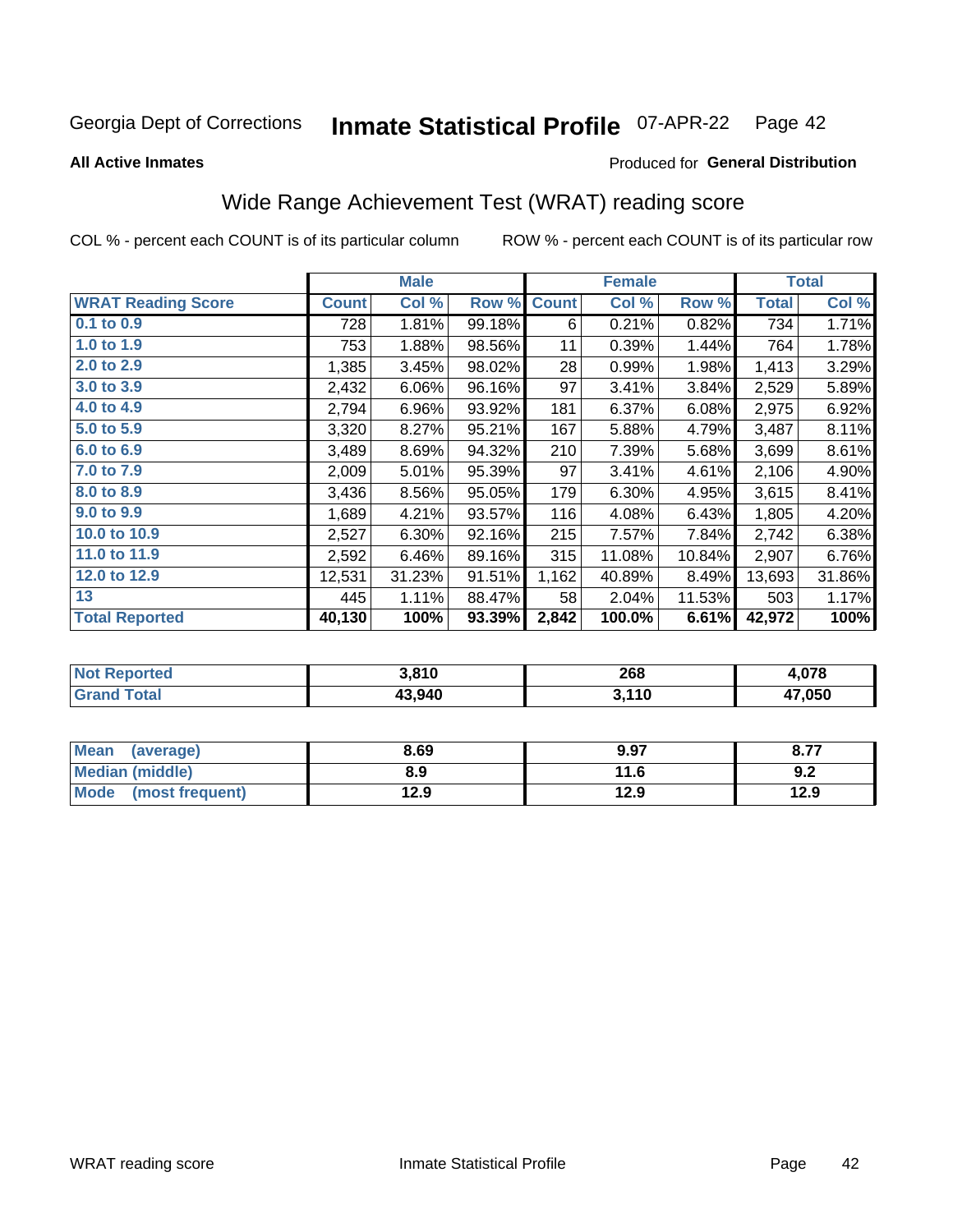#### **Inmate Statistical Profile 07-APR-22** Page 43

**All Active Inmates** 

### Produced for General Distribution

## Wide Range Achievement Test (WRAT) math score

COL % - percent each COUNT is of its particular column

|                              |              | <b>Male</b> |        |                 | <b>Female</b> |        |              | <b>Total</b> |
|------------------------------|--------------|-------------|--------|-----------------|---------------|--------|--------------|--------------|
| <b>WRAT Mathematic Score</b> | <b>Count</b> | Col %       | Row %  | <b>Count</b>    | Col %         | Row %  | <b>Total</b> | Col %        |
| 0.1 to 0.9                   | 218          | 0.54%       | 99.54% | 1               | 0.04%         | 0.46%  | 219          | 0.51%        |
| 1.0 to 1.9                   | 423          | 1.05%       | 97.24% | 12              | 0.42%         | 2.76%  | 435          | 1.01%        |
| 2.0 to 2.9                   | 1,109        | 2.76%       | 95.85% | 48              | 1.69%         | 4.15%  | 1,157        | 2.69%        |
| 3.0 to 3.9                   | 3,033        | 7.55%       | 97.12% | 90              | 3.17%         | 2.88%  | 3,123        | 7.26%        |
| 4.0 to 4.9                   | 5,329        | 13.27%      | 93.82% | 351             | 12.35%        | 6.18%  | 5,680        | 13.21%       |
| 5.0 to 5.9                   | 6,830        | 17.01%      | 92.94% | 519             | 18.26%        | 7.06%  | 7,349        | 17.10%       |
| 6.0 to 6.9                   | 7,139        | 17.78%      | 92.16% | 607             | 21.35%        | 7.84%  | 7,746        | 18.02%       |
| 7.0 to 7.9                   | 3,204        | 7.98%       | 94.04% | 203             | 7.14%         | 5.96%  | 3,407        | 7.93%        |
| 8.0 to 8.9                   | 3,367        | 8.39%       | 90.88% | 338             | 11.89%        | 9.12%  | 3,705        | 8.62%        |
| 9.0 to 9.9                   | 2,265        | 5.64%       | 93.48% | 158             | 5.56%         | 6.52%  | 2,423        | 5.64%        |
| 10.0 to 10.9                 | 1,135        | 2.83%       | 98.95% | 12 <sub>2</sub> | 0.42%         | 1.05%  | 1,147        | 2.67%        |
| 11.0 to 11.9                 | 842          | 2.10%       | 88.08% | 114             | 4.01%         | 11.92% | 956          | 2.22%        |
| 12.0 to 12.9                 | 5,198        | 12.95%      | 93.29% | 374             | 13.16%        | 6.71%  | 5,572        | 12.96%       |
| 13                           | 54           | 0.13%       | 77.14% | 16              | 0.56%         | 22.86% | 70           | 0.16%        |
| <b>Total Reported</b>        | 40,146       | 100%        | 93.39% | 2,843           | 100.0%        | 6.61%  | 42,989       | 100%         |

| <b>Reported</b><br><b>Not</b> | 3.794  | 267             | 1.061       |
|-------------------------------|--------|-----------------|-------------|
| <b>Total</b>                  | 13.940 | 2440<br>ง. I IV | 17.050<br>4 |

| <b>Mean</b><br>(average)       | 7.02 | 7.40 | 7.04 |
|--------------------------------|------|------|------|
| Median (middle)                | 6.5  | დ.ე  | ს.ე  |
| <b>Mode</b><br>(most frequent) | 12.9 | 12.9 | 12.9 |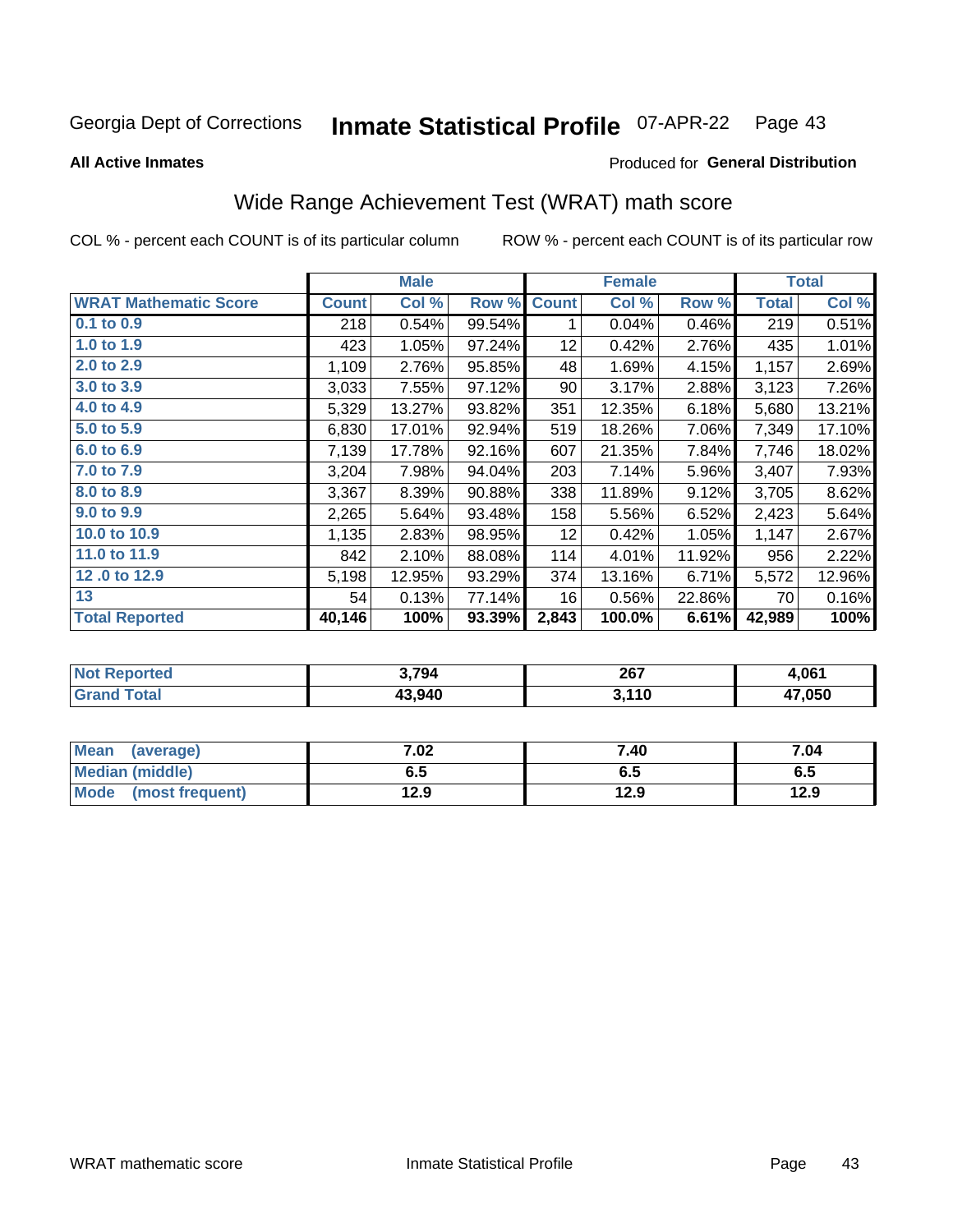### Inmate Statistical Profile 07-APR-22 Page 44

### **All Active Inmates**

### Produced for General Distribution

## Wide Range Achievement Test (WRAT) spelling score

COL % - percent each COUNT is of its particular column

|                            |              | <b>Male</b> |        |              | <b>Female</b> |        |              | <b>Total</b> |
|----------------------------|--------------|-------------|--------|--------------|---------------|--------|--------------|--------------|
| <b>WRAT Spelling Score</b> | <b>Count</b> | Col %       | Row %  | <b>Count</b> | Col %         | Row %  | <b>Total</b> | Col %        |
| $0.1$ to $0.9$             | 789          | 1.97%       | 99.00% | 8            | 0.28%         | 1.00%  | 797          | 1.85%        |
| 1.0 to 1.9                 | 1,156        | 2.88%       | 98.97% | 12           | 0.42%         | 1.03%  | 1,168        | 2.72%        |
| 2.0 to 2.9                 | 2,251        | 5.61%       | 98.64% | 31           | 1.09%         | 1.36%  | 2,282        | 5.31%        |
| 3.0 to 3.9                 | 3,336        | 8.31%       | 97.97% | 69           | 2.43%         | 2.03%  | 3,405        | 7.92%        |
| 4.0 to 4.9                 | 2,914        | 7.26%       | 96.81% | 96           | 3.38%         | 3.19%  | 3,010        | 7.00%        |
| 5.0 to 5.9                 | 3,178        | 7.91%       | 94.47% | 186          | 6.54%         | 5.53%  | 3,364        | 7.82%        |
| 6.0 to 6.9                 | 3,736        | 9.30%       | 94.85% | 203          | 7.14%         | 5.15%  | 3,939        | 9.16%        |
| 7.0 to 7.9                 | 3,517        | 8.76%       | 94.14% | 219          | 7.70%         | 5.86%  | 3,736        | 8.69%        |
| 8.0 to 8.9                 | 3,572        | 8.90%       | 94.47% | 209          | 7.35%         | 5.53%  | 3,781        | 8.79%        |
| 9.0 to 9.9                 | 2,022        | 5.04%       | 93.65% | 137          | 4.82%         | 6.35%  | 2,159        | 5.02%        |
| 10.0 to 10.9               | 1,968        | 4.90%       | 92.96% | 149          | 5.24%         | 7.04%  | 2,117        | 4.92%        |
| 11.0 to 11.9               | 2,466        | 6.14%       | 89.93% | 276          | 9.71%         | 10.07% | 2,742        | 6.38%        |
| 12.0 to 12.9               | 9,041        | 22.52%      | 88.14% | 1,216        | 42.77%        | 11.86% | 10,257       | 23.86%       |
| 13                         | 206          | 0.51%       | 86.55% | 32           | 1.13%         | 13.45% | 238          | 0.55%        |
| <b>Total Reported</b>      | 40,152       | 100%        | 93.39% | 2,843        | 100%          | 6.61%  | 42,995       | 100%         |

| <b>prted</b><br>NO | 3,788  | 267<br>__ | .055   |
|--------------------|--------|-----------|--------|
| int                | 43.940 | 3,110     | 17,050 |

| <b>Mean</b><br>(average) | 7.83 | 10.03 | 7.98 |
|--------------------------|------|-------|------|
| <b>Median (middle)</b>   | .    |       | ه. ، |
| Mode (most frequent)     | 12.9 | 12.9  | 12.9 |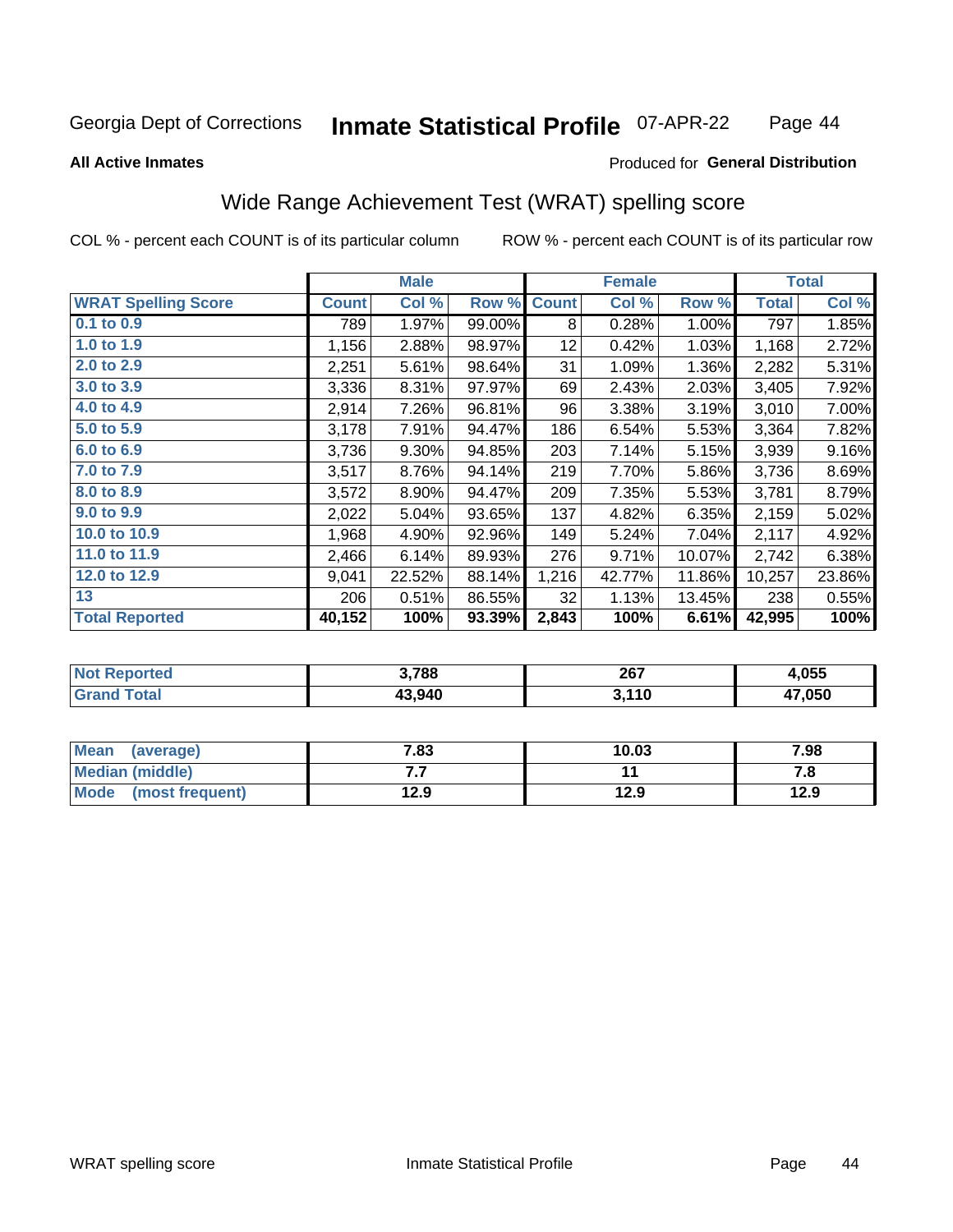#### **Inmate Statistical Profile 07-APR-22** Page 45

**All Active Inmates** 

### **Produced for General Distribution**

## Current / last mental health treatment level

COL % - percent each COUNT is of its particular column

|                                    |              | <b>Male</b> |         |              | <b>Female</b> |        |              | <b>Total</b> |
|------------------------------------|--------------|-------------|---------|--------------|---------------|--------|--------------|--------------|
| <b>Mental Health Treatment Lev</b> | <b>Count</b> | Col %       | Row %   | <b>Count</b> | Col %         | Row %  | <b>Total</b> | Col %        |
| 1 No problem at current time       | 7,418        | 45.67%      | 92.59%  | 594          | 23.02%        | 7.41%  | 8,012        | 42.57%       |
| 2 Receiving outpatient             | 7,181        | 44.21%      | 78.77%  | 1,935        | 75.00%        | 21.23% | 9,116        | 48.43%       |
| <b>Treatment</b>                   |              |             |         |              |               |        |              |              |
| 3 Inpatient, moderate              | 1,286        | 7.92%       | 96.84%  | 42           | 1.63%         | 3.16%  | 1,328        | 7.06%        |
| <b>Treatment</b>                   |              |             |         |              |               |        |              |              |
| 4 Inpatient, intensive             | 328          | 2.02%       | 97.33%  | 9            | 0.35%         | 2.67%  | 337          | 1.79%        |
| <b>Treatment</b>                   |              |             |         |              |               |        |              |              |
| <b>5 Undergoing crisis</b>         | 28           | 0.17%       | 100.00% |              |               |        | 28           | 0.15%        |
| <b>stabilization</b>               |              |             |         |              |               |        |              |              |
| <b>6 Hospital for criminally</b>   |              | 0.01%       | 100.00% |              |               |        |              | 0.01%        |
| <b>Tinsane</b>                     |              |             |         |              |               |        |              |              |
| <b>Total Evaluated</b>             | 16,242       | 100%        | 86.29%  | 2,580        | 100%          | 13.71% | 18,822       | 100.0%       |

| Never had MH evaluation | 27,698 | 530   | 28,228 |
|-------------------------|--------|-------|--------|
| $\tau$ otal             | 43,940 | 3,110 | 17,050 |

| <b>Median (middle)</b>         | <b>Receiving outpatient</b><br>treatment | <b>Receiving outpatient</b><br>treatment | <b>Receiving</b><br>outpatient<br>treatment |  |  |
|--------------------------------|------------------------------------------|------------------------------------------|---------------------------------------------|--|--|
| <b>Mode</b><br>(most frequent) | No problem at current time               | <b>Receiving outpatient</b><br>treatment | Receiving<br>outpatient<br>treatment        |  |  |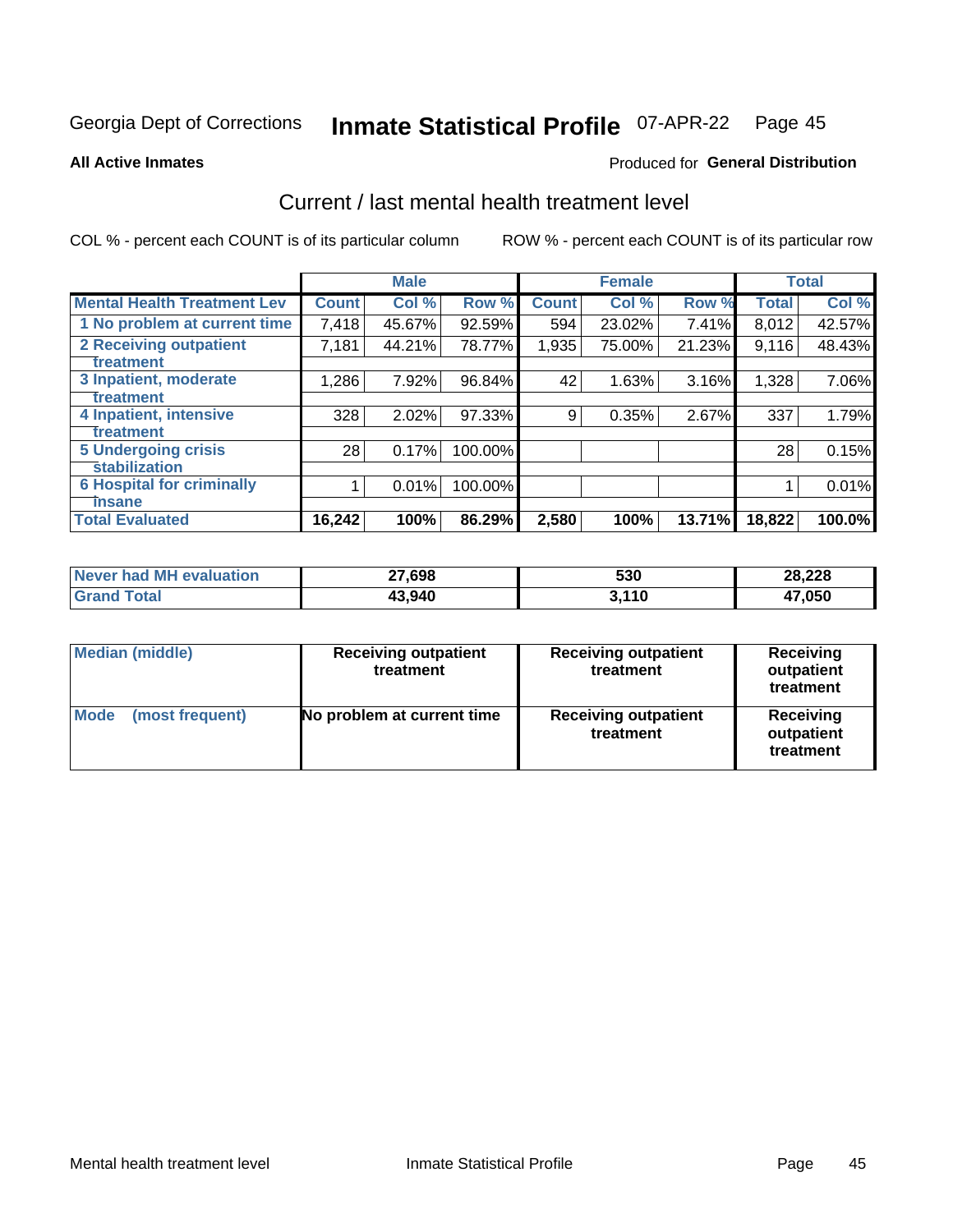### **All Active Inmates**

## Produced for General Distribution

## PULHESDWIT medical scale - 'P' overall condition ('P'hysical)

COL % - percent each COUNT is of its particular column

|                                  |              | <b>Male</b> |        |              | <b>Female</b> |         |              | <b>Total</b> |
|----------------------------------|--------------|-------------|--------|--------------|---------------|---------|--------------|--------------|
| <b>P' Overall Condition</b>      | <b>Count</b> | Col %       | Row %  | <b>Count</b> | Col %         | Row %   | <b>Total</b> | Col %        |
| 1 No medical illness             | 28,759       | 72.53%      | 93.58% | 1,974        | 66.58%        | 6.42%   | 30,733       | 72.12%       |
| 2 Well-controlled chronic        | 10,049       | 25.34%      | 91.61% | 920          | 31.03%        | 8.39%   | 10,969       | 25.74%       |
| <b>lillness</b>                  |              |             |        |              |               |         |              |              |
| 3 Poorly-controlled chronic      | 777          | 1.96%       | 93.73% | 52           | 1.75%         | 6.27%   | 829          | 1.95%        |
| <b>illness</b>                   |              |             |        |              |               |         |              |              |
| 4 Significant problems requiring | 59           | 0.15%       | 93.65% | 4            | 0.13%         | 6.35%   | 63           | 0.15%        |
| special housing                  |              |             |        |              |               |         |              |              |
| 5 Terminal illness, < 6 months   | 5            | 0.01%       | 83.33% |              | 0.03%         | 16.67%  | 6            | 0.01%        |
| to live                          |              |             |        |              |               |         |              |              |
| 6 Inmate is pregnant             |              |             |        | 14           | 0.47%         | 100.00% | 14           | 0.03%        |
| <b>Total Reported</b>            | 39,649       | 100%        | 93.04% | 2,965        | 100%          | 6.96%   | 42,614       | 100%         |

| N   | 4,291  | 145 | 12C    |
|-----|--------|-----|--------|
| τeα |        | יי  | 4J U   |
|     | 13,940 | 110 | 17,050 |

| Mode | (most frequent) | 1 No medical illness | 1 No medical illness | 1 No medical<br>illness |
|------|-----------------|----------------------|----------------------|-------------------------|
|------|-----------------|----------------------|----------------------|-------------------------|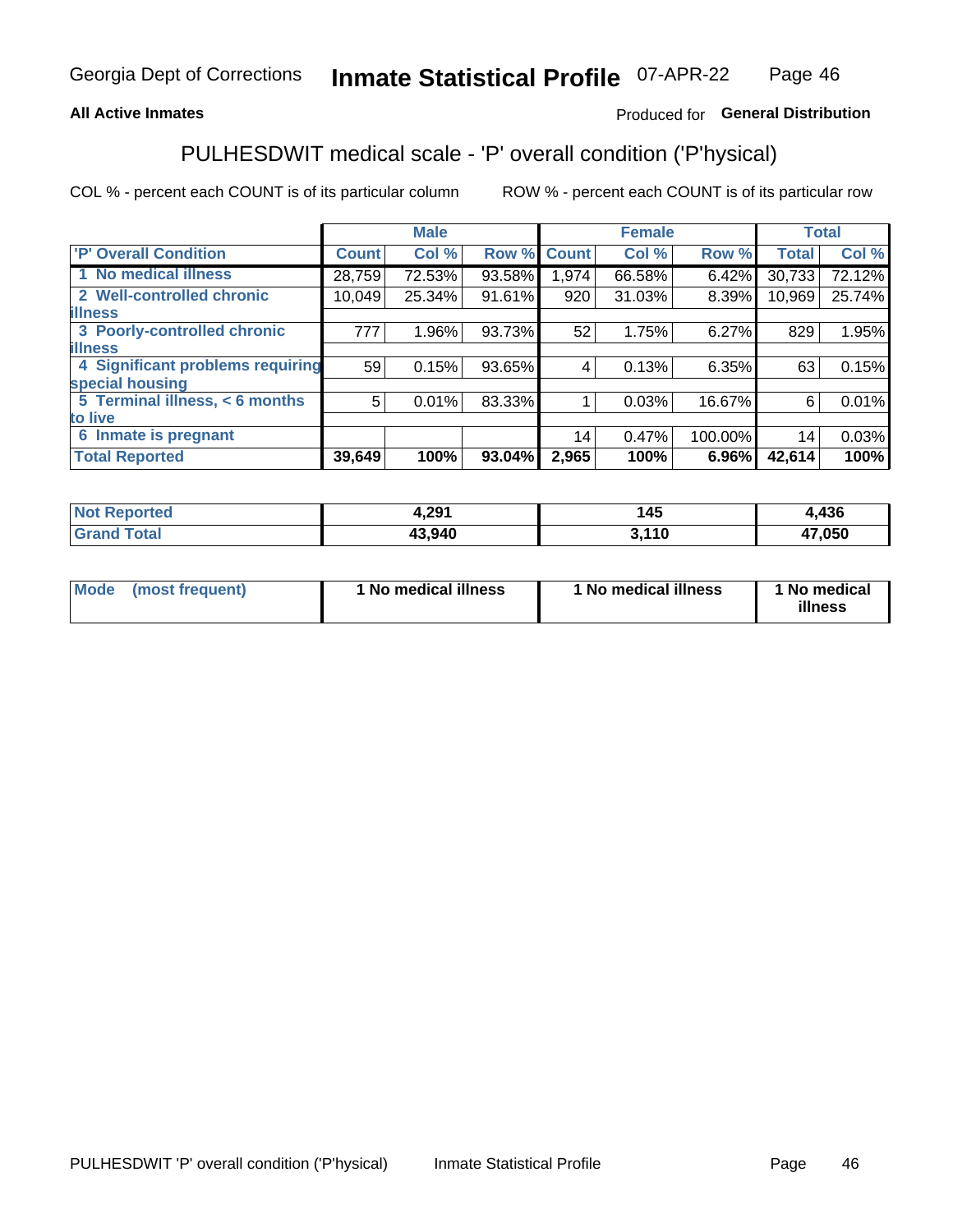### **All Active Inmates**

## Produced for General Distribution

## PULHESDWIT medical scale - 'U' upper body

COL % - percent each COUNT is of its particular column

|                              |              | <b>Male</b> |         |              | <b>Female</b> |        |              | <b>Total</b> |
|------------------------------|--------------|-------------|---------|--------------|---------------|--------|--------------|--------------|
| <b>U' Upper Body</b>         | <b>Count</b> | Col %       | Row %   | <b>Count</b> | Col %         | Row %  | <b>Total</b> | Col %        |
| 1 Upper bones, joints,       | 37,534       | 95.23%      | 93.04%  | 2,808        | 94.77%        | 6.96%  | 40,342       | 95.20%       |
| muscles all OK               |              |             |         |              |               |        |              |              |
| 2 One or both arms minimally | 1,695        | 4.30%       | 92.67%  | 134          | 4.52%         | 7.33%  | 1,829        | 4.32%        |
| limited                      |              |             |         |              |               |        |              |              |
| 3 One or both arms           | 159          | 0.40%       | 89.83%  | 18           | 0.61%         | 10.17% | 177          | 0.42%        |
| <b>moderately limited</b>    |              |             |         |              |               |        |              |              |
| 4 One arm disabled,          | 26           | 0.07%       | 89.66%  | 3            | 0.10%         | 10.34% | 29           | 0.07%        |
| paralyzed, or amputated      |              |             |         |              |               |        |              |              |
| 5 Both arms disabled,        |              | 0.01%       | 100.00% |              |               |        |              | 0.01%        |
| paralyzed, or amputated      |              |             |         |              |               |        |              |              |
| <b>Total Reported</b>        | 39,415       | 100%        | 93.01%  | 2,963        | 100%          | 6.99%  | 42,378       | 100.0%       |

| <b>Not Reported</b> | 4,525  | 147   | 4,672  |
|---------------------|--------|-------|--------|
| <b>Grand Total</b>  | 43,940 | 3,110 | 47,050 |

| Mode (most frequent) | 1 Upper bones, joints,<br>muscles all OK | 1 Upper bones, joints,<br>muscles all OK | 1 Upper bones,<br>joints, muscles all<br>ΟK |
|----------------------|------------------------------------------|------------------------------------------|---------------------------------------------|
|----------------------|------------------------------------------|------------------------------------------|---------------------------------------------|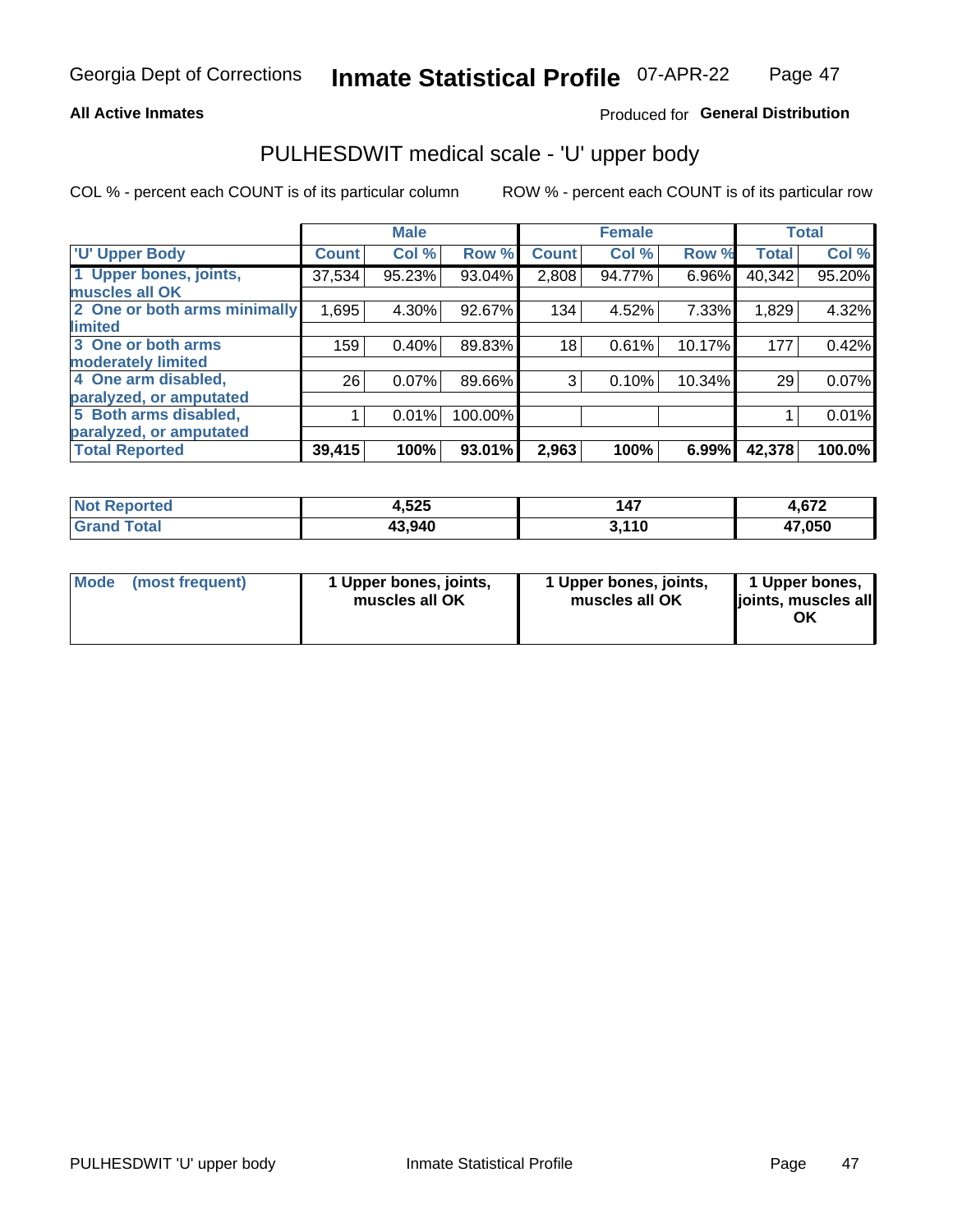### **All Active Inmates**

## Produced for General Distribution

## PULHESDWIT medical scale - 'L' lower body

COL % - percent each COUNT is of its particular column

|                                |              | <b>Male</b> |         |              | <b>Female</b> |       |                 | <b>Total</b> |
|--------------------------------|--------------|-------------|---------|--------------|---------------|-------|-----------------|--------------|
| 'L' Lower Body                 | <b>Count</b> | Col %       | Row %   | <b>Count</b> | Col %         | Row % | <b>Total</b>    | Col %        |
| 1 Lower bones, joints,         | 35,654       | 90.45%      | 92.97%  | 2,694        | 90.95%        | 7.03% | 38,348          | 90.49%       |
| muscles all OK                 |              |             |         |              |               |       |                 |              |
| 2 One or both legs minimally   | 3,143        | 7.97%       | 93.15%  | 231          | 7.80%         | 6.85% | 3,374           | 7.96%        |
| limited                        |              |             |         |              |               |       |                 |              |
| 3 One or both legs             | 508          | 1.29%       | 94.07%  | 32           | 1.08%         | 5.93% | 540             | 1.27%        |
| moderately limited             |              |             |         |              |               |       |                 |              |
| 4 One leg disabled, paralyzed, | 99           | 0.25%       | 95.19%  | 5            | 0.17%         | 4.81% | 104             | 0.25%        |
| or amputated                   |              |             |         |              |               |       |                 |              |
| 5 Both legs disabled,          | 13           | 0.03%       | 100.00% |              |               |       | 13 <sub>1</sub> | 0.03%        |
| paralyzed, or amputated        |              |             |         |              |               |       |                 |              |
| <b>Total Reported</b>          | 39,417       | 100%        | 93.01%  | 2,962        | 100%          | 6.99% | 42,379          | 100%         |

| <b>Not Reported</b>    | 4,523  | 148   | 4,671  |
|------------------------|--------|-------|--------|
| <b>Total</b><br>'Grand | 43,940 | 3,110 | 17,050 |

|  | Mode (most frequent) | 1 Lower bones, joints,<br>muscles all OK | 1 Lower bones, joints,<br>muscles all OK | 1 Lower bones,<br>joints, muscles all<br>ΟK |
|--|----------------------|------------------------------------------|------------------------------------------|---------------------------------------------|
|--|----------------------|------------------------------------------|------------------------------------------|---------------------------------------------|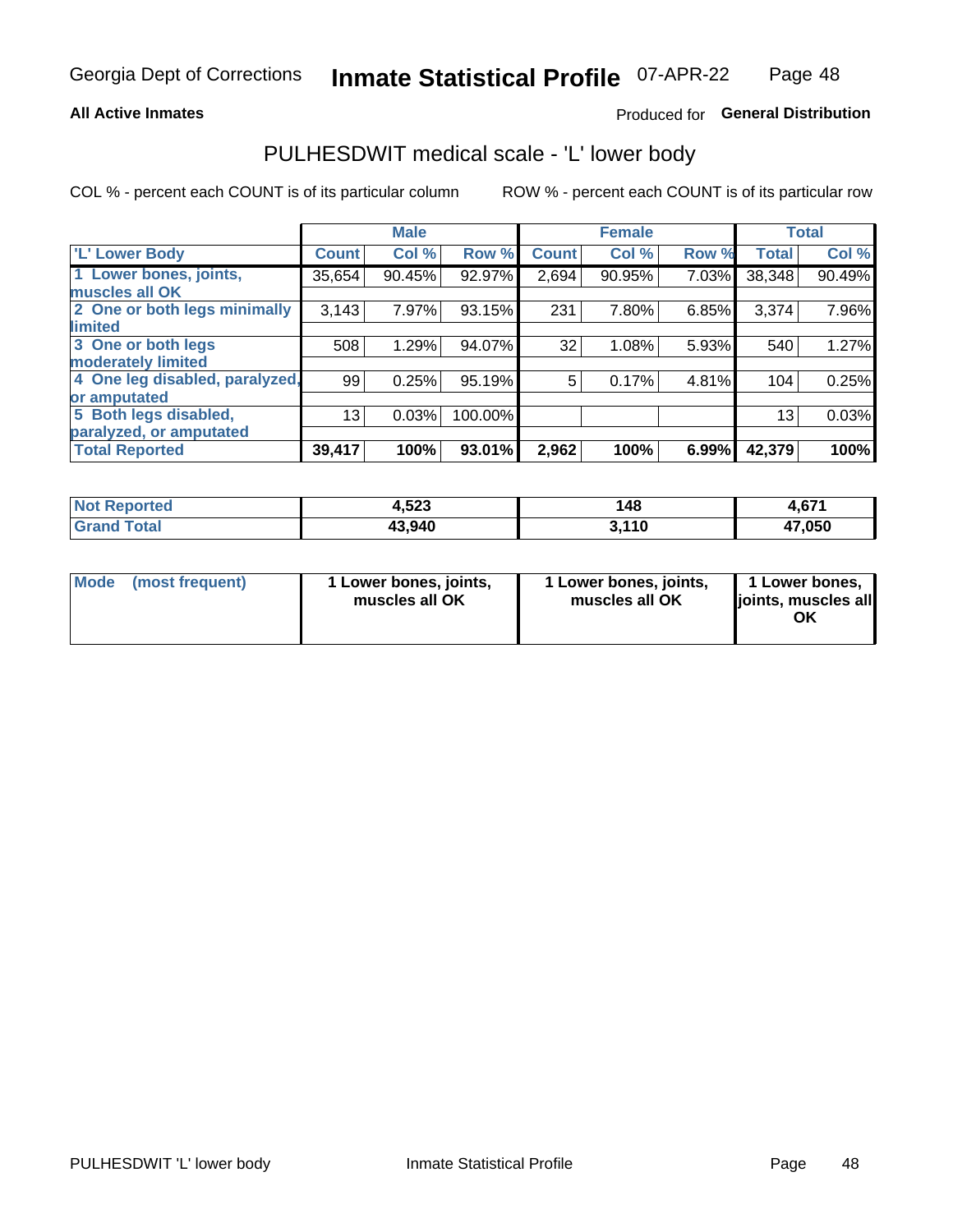### **All Active Inmates**

### Produced for General Distribution

## PULHESDWIT medical scale - 'H' hearing

COL % - percent each COUNT is of its particular column

|                                |                 | <b>Male</b> |             |       | <b>Female</b> |        | <b>Total</b> |        |
|--------------------------------|-----------------|-------------|-------------|-------|---------------|--------|--------------|--------|
| <b>'H' Hearing</b>             | <b>Count</b>    | Col %       | Row % Count |       | Col %         | Row %  | <b>Total</b> | Col %  |
| 1 Normal hearing both ears     | 38,714          | 98.17%      | 93.01%      | 2,909 | 98.18%        | 6.99%  | 41,623       | 98.17% |
| 2 Some loss in one ear with    | 567             | 1.44%       | $93.10\%$   | 42    | 1.42%         | 6.90%  | 609          | 1.44%  |
| other OK, or mild loss in both |                 |             |             |       |               |        |              |        |
| 3 Total loss in one ear with   | 109             | 0.28%       | 93.16%      | 8     | 0.27%         | 6.84%  | 117          | 0.28%  |
| mild loss in other             |                 |             |             |       |               |        |              |        |
| 4 Severe loss in both ears     | 31              | 0.08%       | 93.94%      | 2     | $0.07\%$      | 6.06%  | 33           | 0.08%  |
| 5 Total loss in both ears,     | 14 <sub>1</sub> | 0.04%       | 87.50%      | 2     | 0.07%         | 12.50% | 16           | 0.04%  |
| requiring special housing      |                 |             |             |       |               |        |              |        |
| <b>Total Reported</b>          | 39,435          | 100%        | 93.01%      | 2,963 | 100%          | 6.99%  | 42,398       | 100.0% |

| <b>Not Reno</b><br>≅norted i | +,505  | 147       | 4,652  |
|------------------------------|--------|-----------|--------|
| Total                        | 43,940 | 2410<br>. | 47,050 |

| Mode (most frequent) | 1 Normal hearing both ears 1 Normal hearing both ears 1 Normal hearing | both ears |
|----------------------|------------------------------------------------------------------------|-----------|
|                      |                                                                        |           |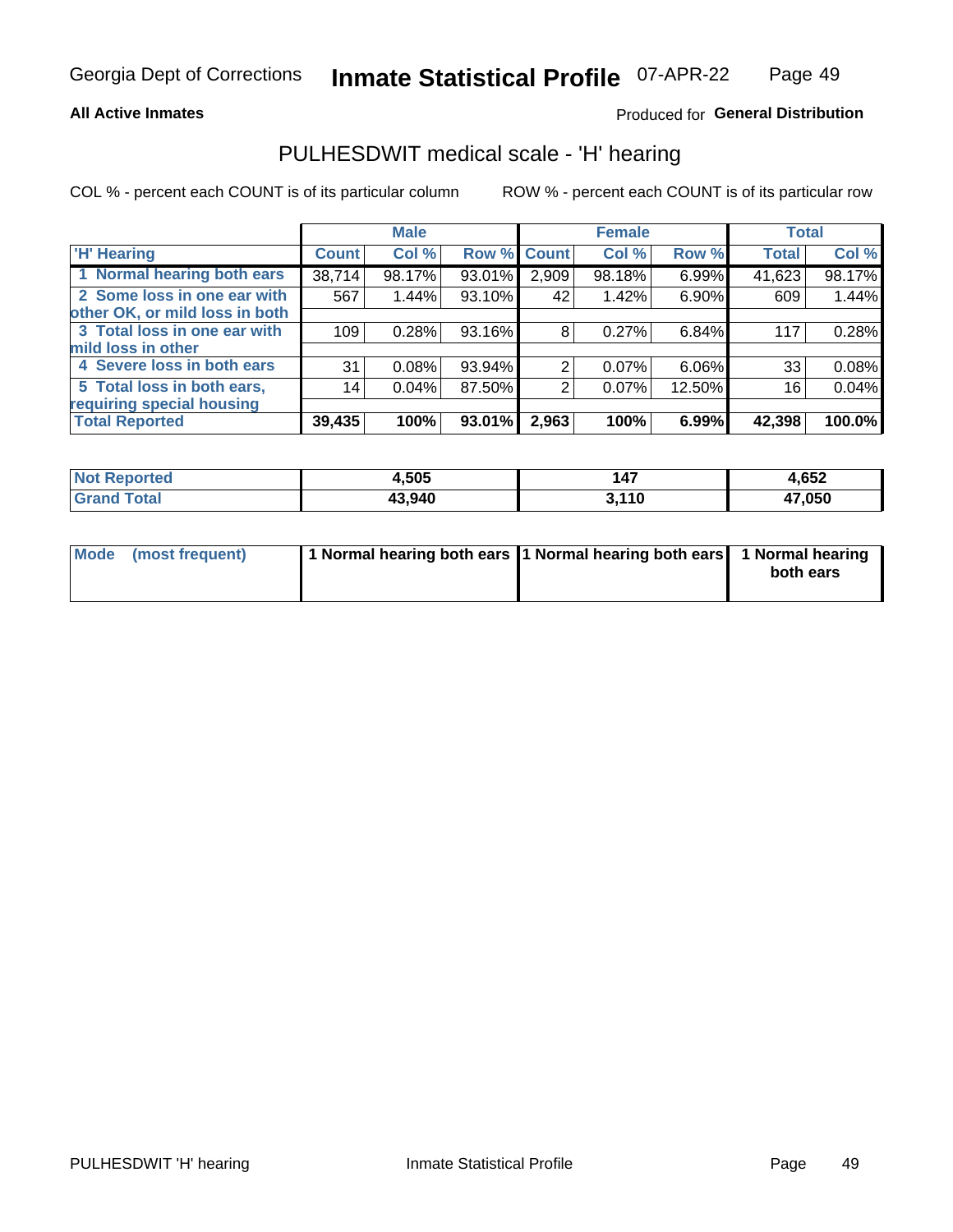### **All Active Inmates**

### Produced for General Distribution

## PULHESDWIT medical scale - 'E' vision

COL % - percent each COUNT is of its particular column

|                                 |              | <b>Male</b> |         |              | <b>Female</b> |        |              | <b>Total</b> |
|---------------------------------|--------------|-------------|---------|--------------|---------------|--------|--------------|--------------|
| <b>E' Vision</b>                | <b>Count</b> | Col %       | Row %   | <b>Count</b> | Col %         | Row %  | <b>Total</b> | Col %        |
| 1 Correctable to 20/40 in both  | 29,261       | 74.74%      | 95.15%  | 493. ا       | 50.58%        | 4.85%  | 30,754       | 73.04%       |
| eyes                            |              |             |         |              |               |        |              |              |
| 2 Correctable to 20/70 in one   | 8,694        | 22.21%      | 88.56%  | 1,123        | 38.04%        | 11.44% | 9,817        | 23.32%       |
| eye, may be blind in other      |              |             |         |              |               |        |              |              |
| 3 Correctable to 20/200 in one  | 1,032        | 2.64%       | 79.69%  | 263          | 8.91%         | 20.31% | 1,295        | 3.08%        |
| eye, may be blind in other      |              |             |         |              |               |        |              |              |
| 4 One eye not correctable to    | 148          | 0.38%       | 66.97%  | 73           | 2.47%         | 33.03% | 221          | 0.52%        |
| 20/200, other may be blind      |              |             |         |              |               |        |              |              |
| 5 Blind in both eyes, requiring | 17           | 0.04%       | 100.00% |              |               |        | 17           | 0.04%        |
| special housing                 |              |             |         |              |               |        |              |              |
| <b>Total Reported</b>           | 39,152       | 100%        | 92.99%  | 2,952        | 100%          | 7.01%  | 42,104       | 100%         |

| <b>Not Reported</b> | ,788   | 158 | 4,946  |
|---------------------|--------|-----|--------|
| ™otal               | 43,940 | 110 | 17,050 |

| Mode (most frequent) | 1 Correctable to 20/40 in both<br>eves | 1 Correctable to 20/40 in   1 Correctable to  <br>both eyes | 20/40 in both eyes |
|----------------------|----------------------------------------|-------------------------------------------------------------|--------------------|
|                      |                                        |                                                             |                    |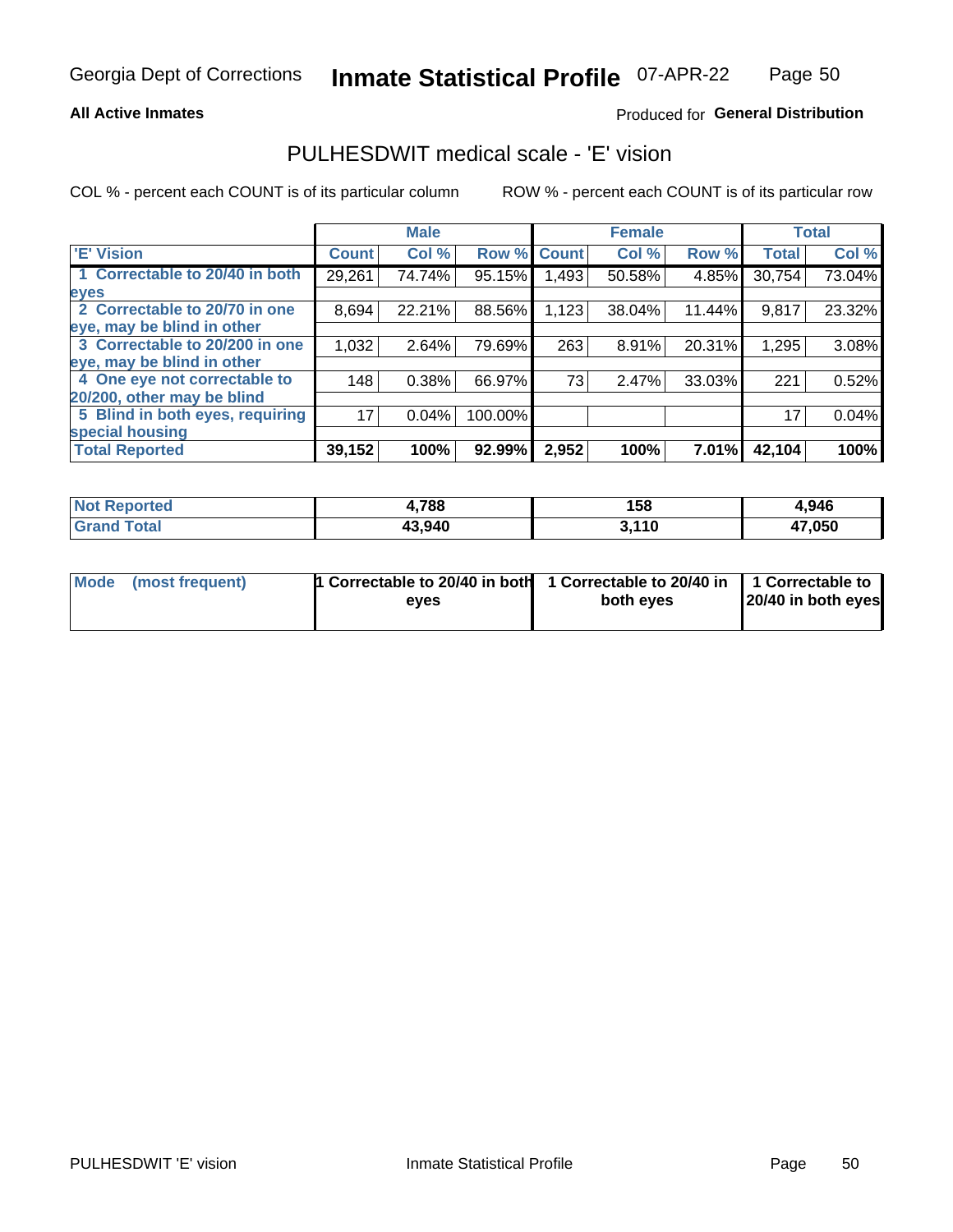### **All Active Inmates**

## Produced for General Distribution

## PULHESDWIT medical scale - 'S' pSychiatric

COL % - percent each COUNT is of its particular column

|                                        |              | <b>Male</b> |         |              | <b>Female</b> |        |              | <b>Total</b> |
|----------------------------------------|--------------|-------------|---------|--------------|---------------|--------|--------------|--------------|
| 'S' pSychiatric                        | <b>Count</b> | Col %       | Row %   | <b>Count</b> | Col %         | Row %  | <b>Total</b> | Col %        |
| 1 No impairment or disorders           | 35,183       | 88.53%      | 97.51%  | 898          | 31.73%        | 2.49%  | 36,081       | 84.75%       |
| 2 Stable, or in remission, or          | 3,889        | 9.79%       | 67.04%  | 1,912        | 67.56%        | 32.96% | 5,801        | 13.63%       |
| mild impairment or retardation         |              |             |         |              |               |        |              |              |
| 3 Requires moderate inpatient          | 537          | 1.35%       | 97.11%  | 16           | 0.57%         | 2.89%  | 553          | 1.30%        |
| treatment                              |              |             |         |              |               |        |              |              |
| 4 Requires intensive inpatient         | 125          | 0.31%       | 96.90%  | 4            | 0.14%         | 3.10%  | 129          | 0.30%        |
| treatment                              |              |             |         |              |               |        |              |              |
| <b>5 Requires Crisis Stabilization</b> |              | 0.02%       | 100.00% |              |               |        |              | 0.02%        |
| Unit (CSU) inpatient care              |              |             |         |              |               |        |              |              |
| <b>6 Severe disorders require</b>      |              | 0.01%       | 100.00% |              |               |        |              | 0.01%        |
| psychiatric hospitalization            |              |             |         |              |               |        |              |              |
| <b>Total Reported</b>                  | 39,742       | 100%        | 93.35%  | 2,830        | 100%          | 6.65%  | 42,572       | 100.0%       |

| <b>Not Reported</b>   | ,198   | 280   | 478،،  |
|-----------------------|--------|-------|--------|
| <b>Total</b><br>Grand | 43,940 | 3,110 | 47,050 |

| Mode | (most frequent) | <b>1 No impairment or disorders</b> 2 Stable, or in remission, 1 No impairment or |                       |           |
|------|-----------------|-----------------------------------------------------------------------------------|-----------------------|-----------|
|      |                 |                                                                                   | or mild impairment or | disorders |
|      |                 |                                                                                   | retardation           |           |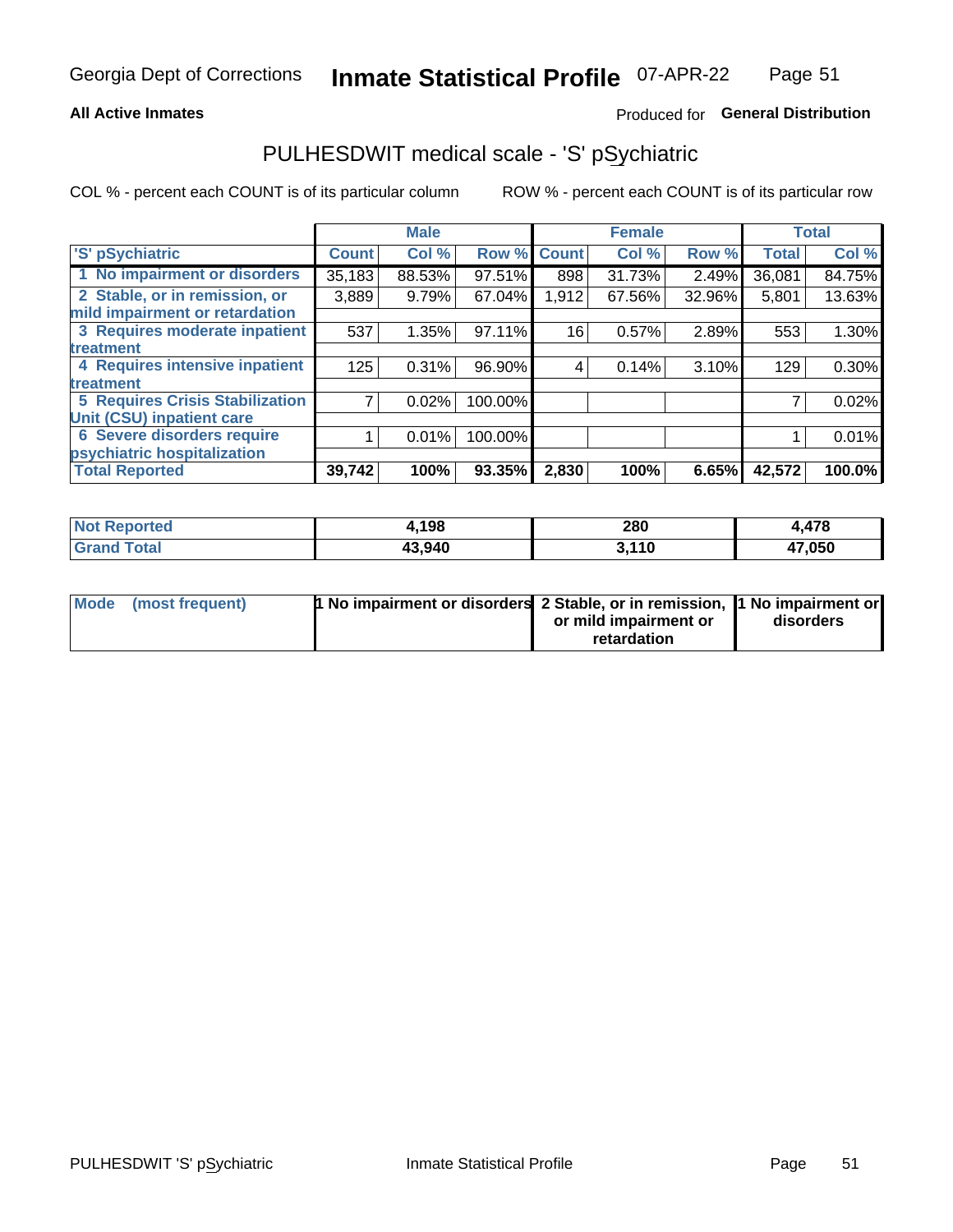### **All Active Inmates**

## Produced for General Distribution

## PULHESDWIT medical scale - 'D' dental

COL % - percent each COUNT is of its particular column

|                                 |              | <b>Male</b> |         |              | <b>Female</b> |        |              | <b>Total</b> |
|---------------------------------|--------------|-------------|---------|--------------|---------------|--------|--------------|--------------|
| 'D' Dental                      | <b>Count</b> | Col %       | Row %   | <b>Count</b> | Col %         | Row %  | <b>Total</b> | Col %        |
| 1 Minimal routine dental health | 21,511       | 57.97%      | 89.40%  | 2,551        | 89.23%        | 10.60% | 24,062       | 60.21%       |
| <b>needs</b>                    |              |             |         |              |               |        |              |              |
| 2 Moderate cavities and/or gum  | 13,782       | 37.14%      | 98.23%  | 248          | 8.67%         | 1.77%  | 14,030       | 35.10%       |
| disease                         |              |             |         |              |               |        |              |              |
| 3 Extensive gum disease         | 1,798        | 4.85%       | 96.82%  | 59           | 2.06%         | 3.18%  | 1,857        | 4.65%        |
| and/or widespread decay         |              |             |         |              |               |        |              |              |
| 4 Urgent need for dental        | 15           | 0.04%       | 93.75%  |              | 0.03%         | 6.25%  | 16           | 0.04%        |
| <b>Services</b>                 |              |             |         |              |               |        |              |              |
| 5 Life-threatening disease or   |              | 0.01%       | 100.00% |              |               |        |              | 0.01%        |
| extreme pain or infection       |              |             |         |              |               |        |              |              |
| <b>Total Reported</b>           | 37,107       | 100%        | 92.85%  | 2,859        | 100%          | 7.15%  | 39,966       | 100.0%       |

| <b>Not Reported</b> | 6,833  | 251   | 7,084  |
|---------------------|--------|-------|--------|
| <b>Grand Total</b>  | 43,940 | 3,110 | 47,050 |

| 1 Minimal routine dental<br>Mode<br>(most frequent)<br>health needs | 1 Minimal routine dental 1 Minimal routine<br>health needs | dental health<br>needs |
|---------------------------------------------------------------------|------------------------------------------------------------|------------------------|
|---------------------------------------------------------------------|------------------------------------------------------------|------------------------|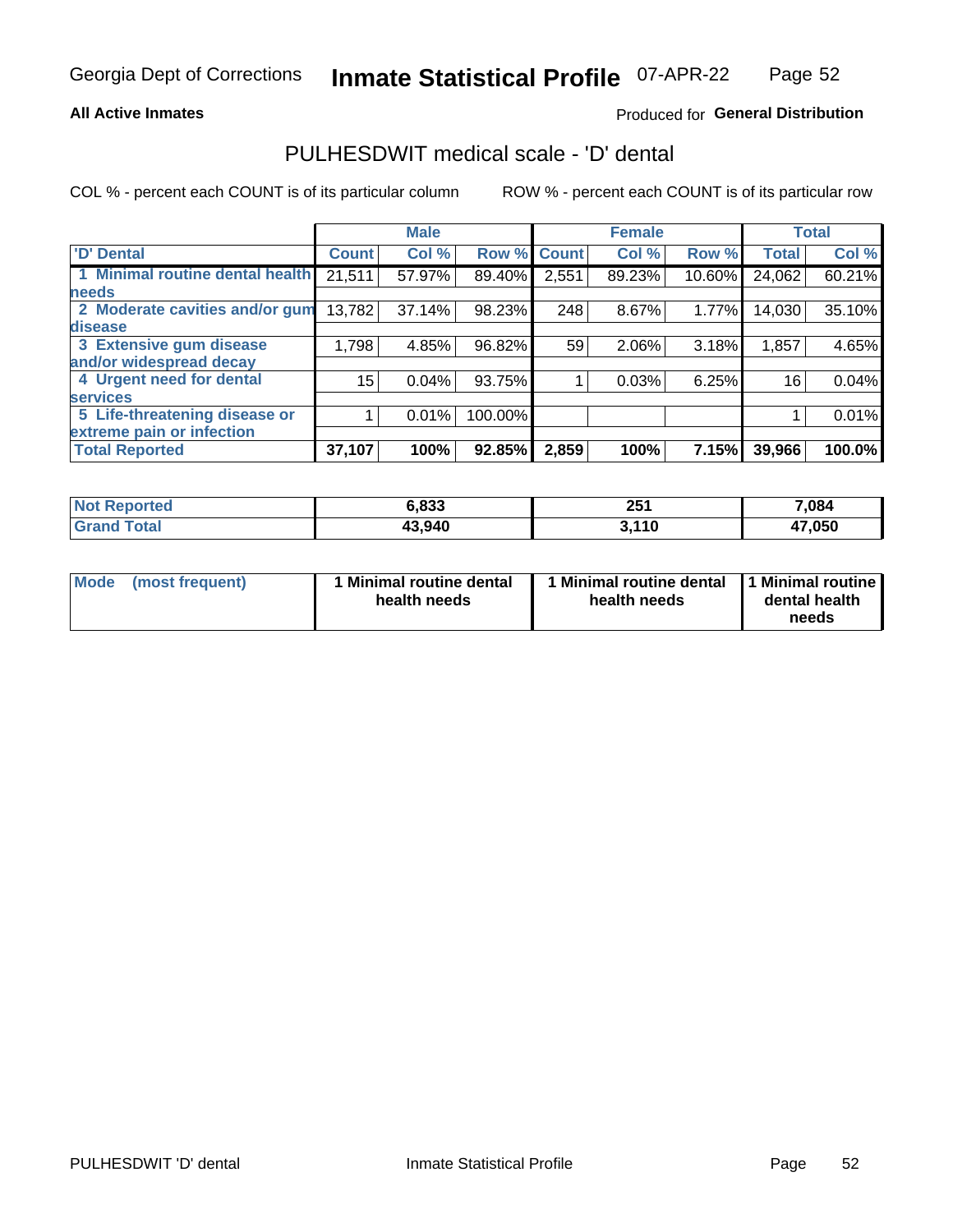### **All Active Inmates**

## Produced for General Distribution

## PULHESDWIT medical scale - 'W' work ability

COL % - percent each COUNT is of its particular column

|                                 |              | <b>Male</b> |        |              | <b>Female</b> |        |              | <b>Total</b> |
|---------------------------------|--------------|-------------|--------|--------------|---------------|--------|--------------|--------------|
| <b>W' work ability</b>          | <b>Count</b> | Col %       | Row %  | <b>Count</b> | Col %         | Row %  | <b>Total</b> | Col %        |
| 1 Unrestricted work or activity | 33,603       | 85.30%      | 92.96% | 2,545        | 85.86%        | 7.04%  | 36,148       | 85.34%       |
| 2 Minor restrictions on type of | 4,653        | 11.81%      | 92.97% | 352          | 11.88%        | 7.03%  | 5,005        | 11.82%       |
| <b>work</b>                     |              |             |        |              |               |        |              |              |
| 3 Moderate restrictions on type | 787          | 2.00%       | 95.16% | 40           | 1.35%         | 4.84%  | 827          | 1.95%        |
| lof work                        |              |             |        |              |               |        |              |              |
| 4 Major restrictions on type of | 252          | 0.64%       | 95.82% | 11           | 0.37%         | 4.18%  | 263          | 0.62%        |
| <b>work</b>                     |              |             |        |              |               |        |              |              |
| 5 Cannot work under any         | 100          | 0.25%       | 86.21% | 16           | 0.54%         | 13.79% | 116          | 0.27%        |
| <b>circumstances</b>            |              |             |        |              |               |        |              |              |
| <b>Total Reported</b>           | 39,395       | 100%        | 93.00% | 2,964        | 100%          | 7.00%  | 42,359       | 100%         |

| <b>Not Reported</b>    | 4,545  | 146   | 4,691  |
|------------------------|--------|-------|--------|
| <b>Total</b><br>ˈGrand | 43,940 | 3,110 | 47,050 |

| Mode            | 1 Unrestricted work or | 1 Unrestricted work or | 1 Unrestricted   |
|-----------------|------------------------|------------------------|------------------|
| (most frequent) | activity               | activity               | work or activity |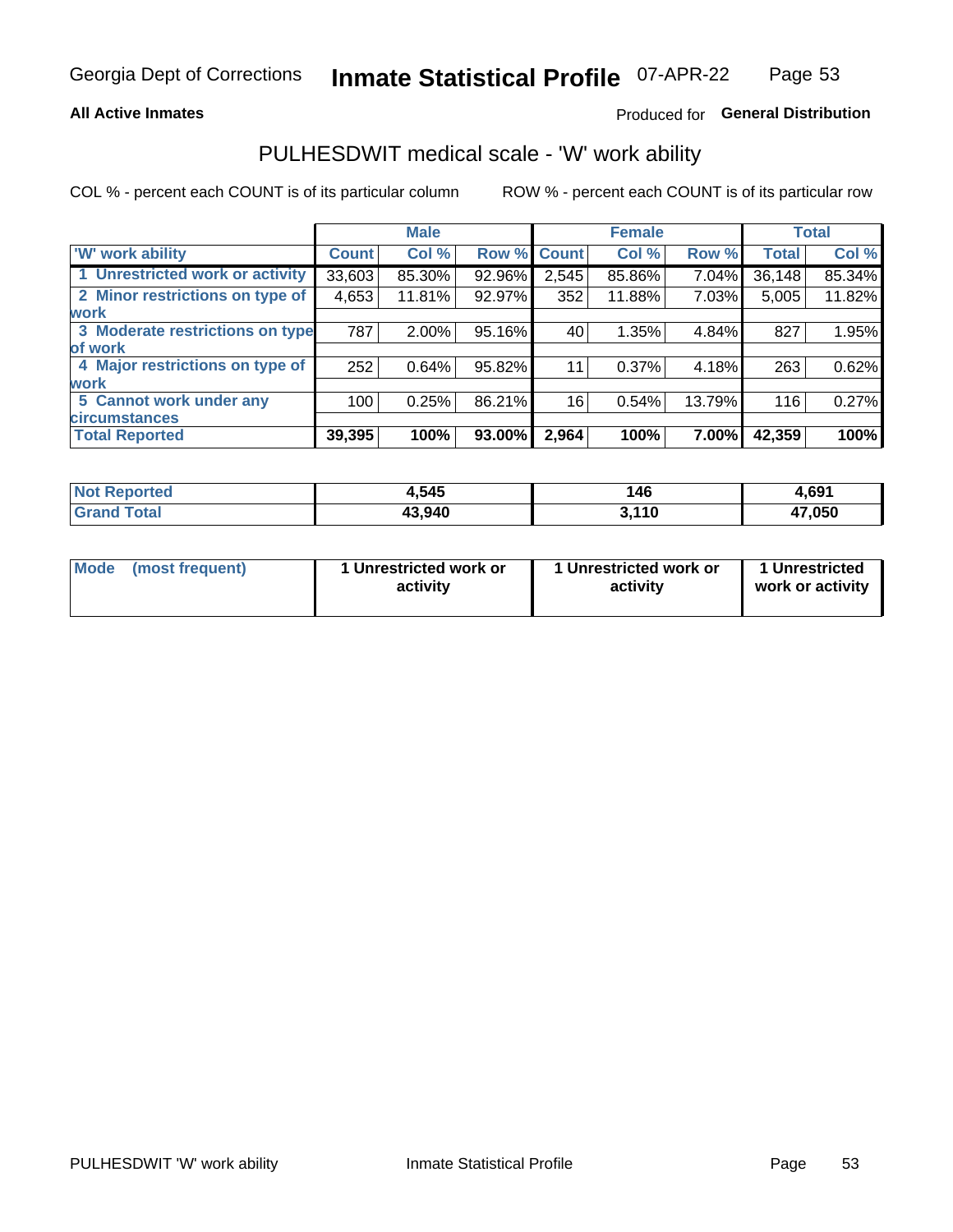### **All Active Inmates**

## Produced for General Distribution

## PULHESDWIT medical scale - 'I' impairment

COL % - percent each COUNT is of its particular column

|                                                              |              | <b>Male</b> |        |             | <b>Female</b> |       |              | <b>Total</b> |
|--------------------------------------------------------------|--------------|-------------|--------|-------------|---------------|-------|--------------|--------------|
| <b>T' Impairment</b>                                         | <b>Count</b> | Col %       |        | Row % Count | Col %         | Row % | <b>Total</b> | Col %        |
| 1 No impairments or<br>disabilities                          | 39,033       | 99.07%      | 92.98% | 2,945       | 99.46%        | 7.02% | 41,978       | 99.10%       |
| 2 Wheelchair-bound but<br>otherwise OK                       | 225          | 0.57%       | 96.57% | 8           | 0.27%         | 3.43% | 233          | 0.55%        |
| <b>3 Needs low-level Assisted</b><br>Living (level I)        | 42           | 0.11%       | 95.45% | 2           | 0.07%         | 4.55% | 44           | 0.10%        |
| 4 Needs moderate Assisted<br>Living (level II)               | 20           | 0.05%       | 95.24% |             | 0.03%         | 4.76% | 21           | 0.05%        |
| <b>5 Needs maximal Assisted</b><br><b>Living (level III)</b> | 79           | 0.20%       | 94.05% | 5           | 0.17%         | 5.95% | 84           | 0.20%        |
| <b>Total Reported</b>                                        | 39,399       | 100%        | 93.01% | 2,961       | 100%          | 6.99% | 42,360       | 100%         |

| oorted | 1,541  | 149         | 4,690        |
|--------|--------|-------------|--------------|
| `otal  | 43.940 | 2 11N<br>ιu | 47,050<br>4, |

| Mode | (most frequent) | 1 No impairments or<br>disabilities | 1 No impairments or<br>disabilities | 1 No impairments<br>or disabilities |
|------|-----------------|-------------------------------------|-------------------------------------|-------------------------------------|
|------|-----------------|-------------------------------------|-------------------------------------|-------------------------------------|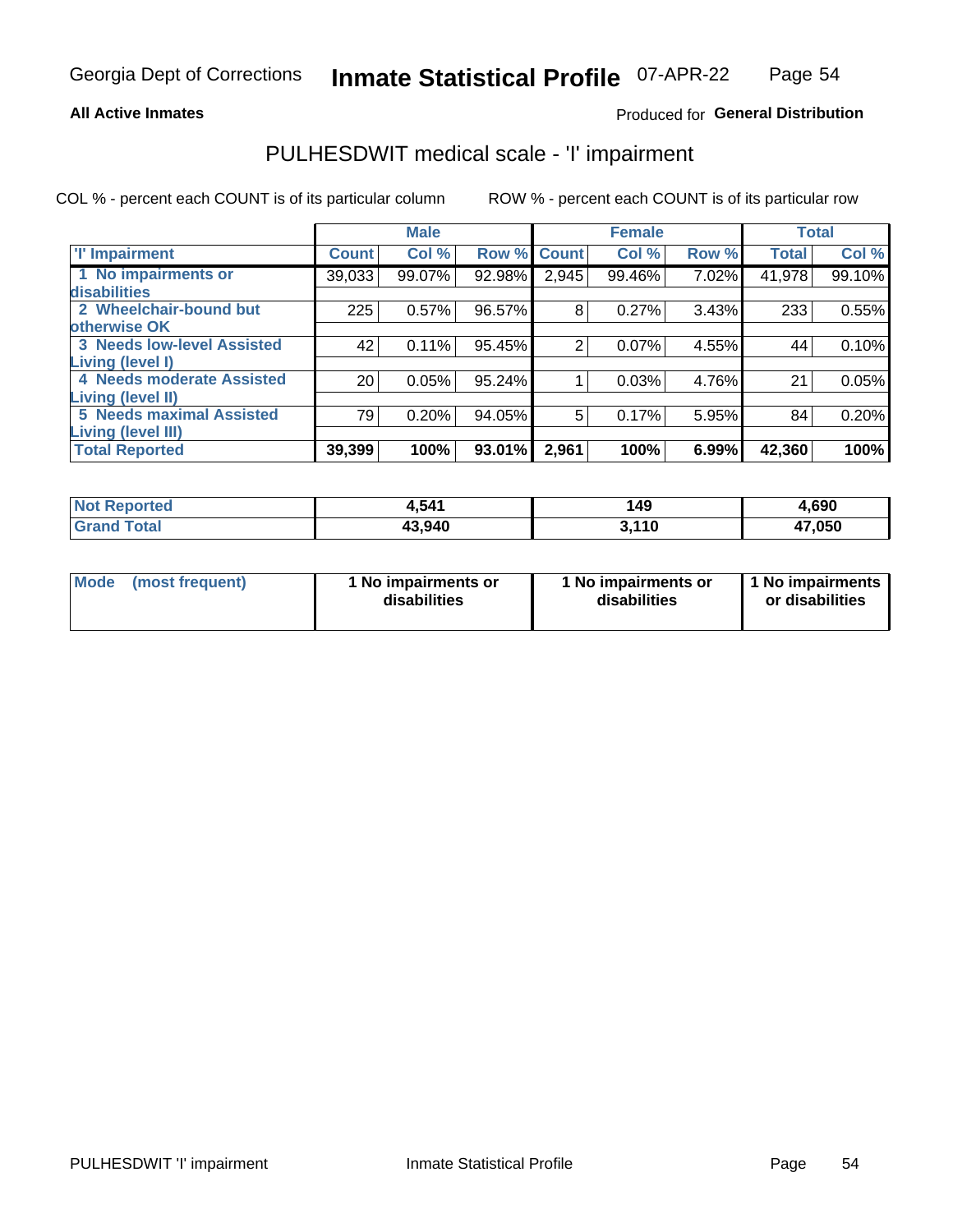### **All Active Inmates**

## Produced fo General Distribution

## PULHESDWIT medical scale - 'T' transportability

COL % - percent each COUNT is of its particular column

|                              |              | <b>Male</b> |        |              | <b>Female</b> |          | <b>Total</b> |          |
|------------------------------|--------------|-------------|--------|--------------|---------------|----------|--------------|----------|
| <b>T' Transportability</b>   | <b>Count</b> | Col %       | Row %  | <b>Count</b> | Col %         | Row %    | <b>Total</b> | Col %    |
| 1 Can be transported in any  | 39,309       | 99.15%      | 93.04% | 2,942        | 99.56%        | 6.96%    | 42,251       | 99.18%   |
| ordinary approved vehicle    |              |             |        |              |               |          |              |          |
| 2 Wheelchair-bound, not      | 110          | 0.28%       | 99.10% |              | 0.03%         | $0.90\%$ | 111          | 0.26%    |
| needing special vehicle      |              |             |        |              |               |          |              |          |
| 3 Wheelchair-bound, requires | 22           | 0.06%       | 88.00% | 3            | 0.10%         | 12.00%   | 25           | $0.06\%$ |
| special vehicle              |              |             |        |              |               |          |              |          |
| 4 Needs specially-equipped   | 3            | 0.01%       | 60.00% | 2            | 0.07%         | 40.00%   | 5            | 0.01%    |
| medical vehicle              |              |             |        |              |               |          |              |          |
| <b>5 Requires ambulance</b>  | 203          | 0.51%       | 96.67% | 7            | 0.24%         | 3.33%    | 210          | 0.49%    |
| transport                    |              |             |        |              |               |          |              |          |
| <b>Total Reported</b>        | 39,647       | 100%        | 93.06% | 2,955        | 100%          | 6.94%    | 42,602       | 100%     |

| <b>Not</b><br>Reported | 4,293  | 155  | 4,448  |
|------------------------|--------|------|--------|
| <b>Total</b>           | 43,940 | .110 | 47,050 |
| Gra <sup>r</sup>       |        | ີ    | 47     |

|  | Mode (most frequent) | 1 Can be transported in any 1 Can be transported in any<br>ordinary approved vehicle   ordinary approved vehicle   transported in any |  | 1 Can be<br>  ordinary approved  <br>vehicle |
|--|----------------------|---------------------------------------------------------------------------------------------------------------------------------------|--|----------------------------------------------|
|--|----------------------|---------------------------------------------------------------------------------------------------------------------------------------|--|----------------------------------------------|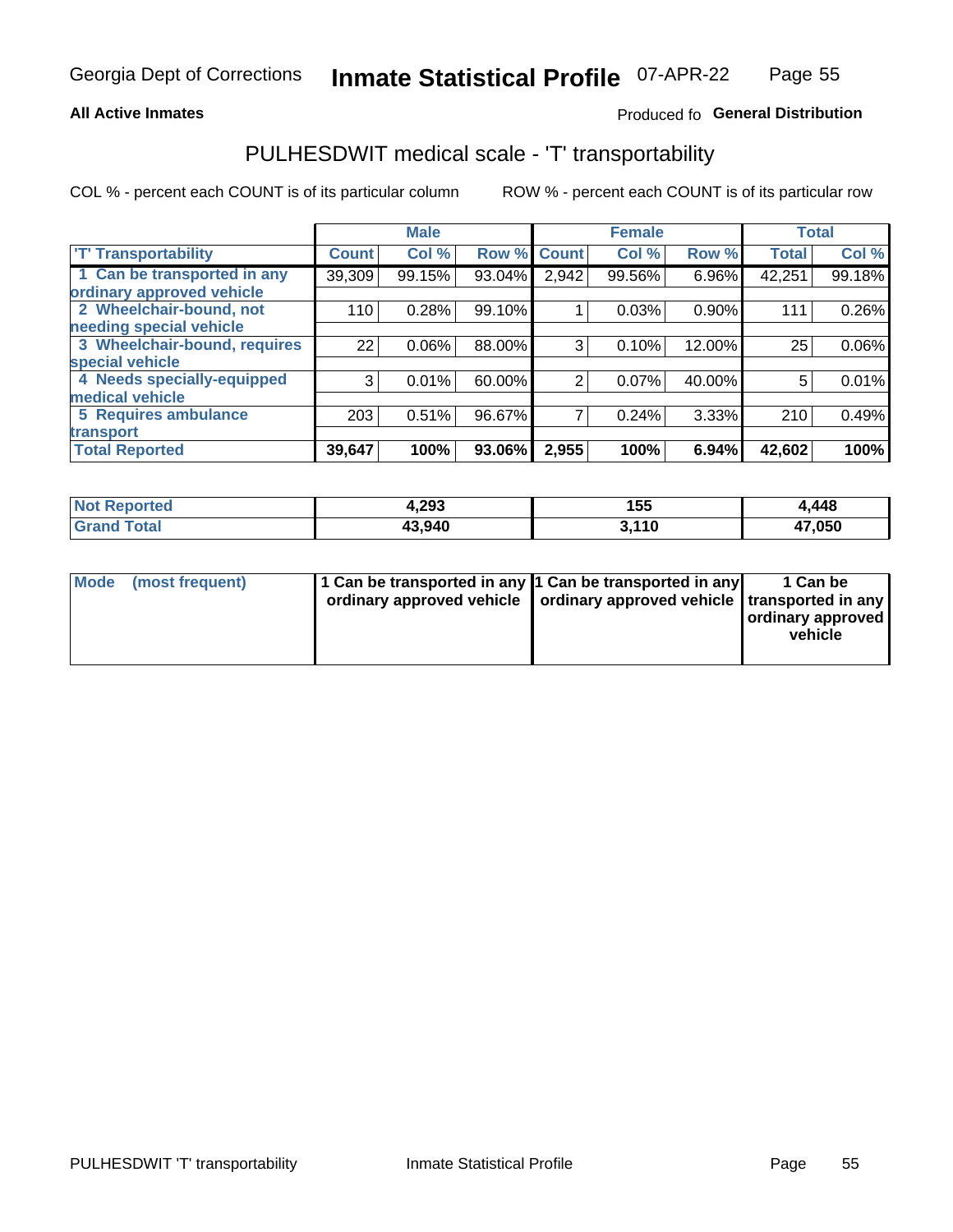#### Inmate Statistical Profile 07-APR-22 Page 56

**All Active Inmates** 

### Produced for General Distribution

## Number of prior Georgia incarcerations

COL % - percent each COUNT is of its particular column

|                                       |              | <b>Male</b> |             |       | <b>Female</b> |       |        | <b>Total</b> |
|---------------------------------------|--------------|-------------|-------------|-------|---------------|-------|--------|--------------|
| <b>Num of Prior GA Incarcerations</b> | <b>Count</b> | Col %       | Row % Count |       | Col %         | Row % | Total  | Col %        |
|                                       | 24,729       | 56.28%      | 91.65%      | 2,252 | 72.41%        | 8.35% | 26,981 | 57.35%       |
|                                       | 7,913        | 18.01%      | 94.61%      | 451   | 14.50%        | 5.39% | 8,364  | 17.78%       |
| $\overline{2}$                        | 4,647        | 10.58%      | 95.91%      | 198   | 6.37%         | 4.09% | 4,845  | 10.30%       |
| 3                                     | 2,844        | 6.47%       | 97.16%      | 83    | 2.67%         | 2.84% | 2,927  | 6.22%        |
| $\boldsymbol{4}$                      | 1,581        | 3.60%       | 96.82%      | 52    | 1.67%         | 3.18% | 1,633  | 3.47%        |
| 5                                     | 981          | 2.23%       | 97.51%      | 25    | 0.80%         | 2.49% | 1,006  | 2.14%        |
| <b>More Than 5</b>                    | 1,245        | 2.83%       | 96.21%      | 49    | 1.58%         | 3.79% | 1,294  | 2.75%        |
| <b>Total Reported</b>                 | 43,940       | 100%        | $93.39\%$   | 3,110 | 100%          | 6.61% | 47,050 | 100.0%       |

| <b>Not</b><br><b>Reported</b> |        |      |        |
|-------------------------------|--------|------|--------|
| iotal<br>Gr:                  | 13,940 | ,110 | 17,050 |

| Mean (average)       | 1.05 | <br>1.01 |
|----------------------|------|----------|
| Median (middle)      |      |          |
| Mode (most frequent) |      |          |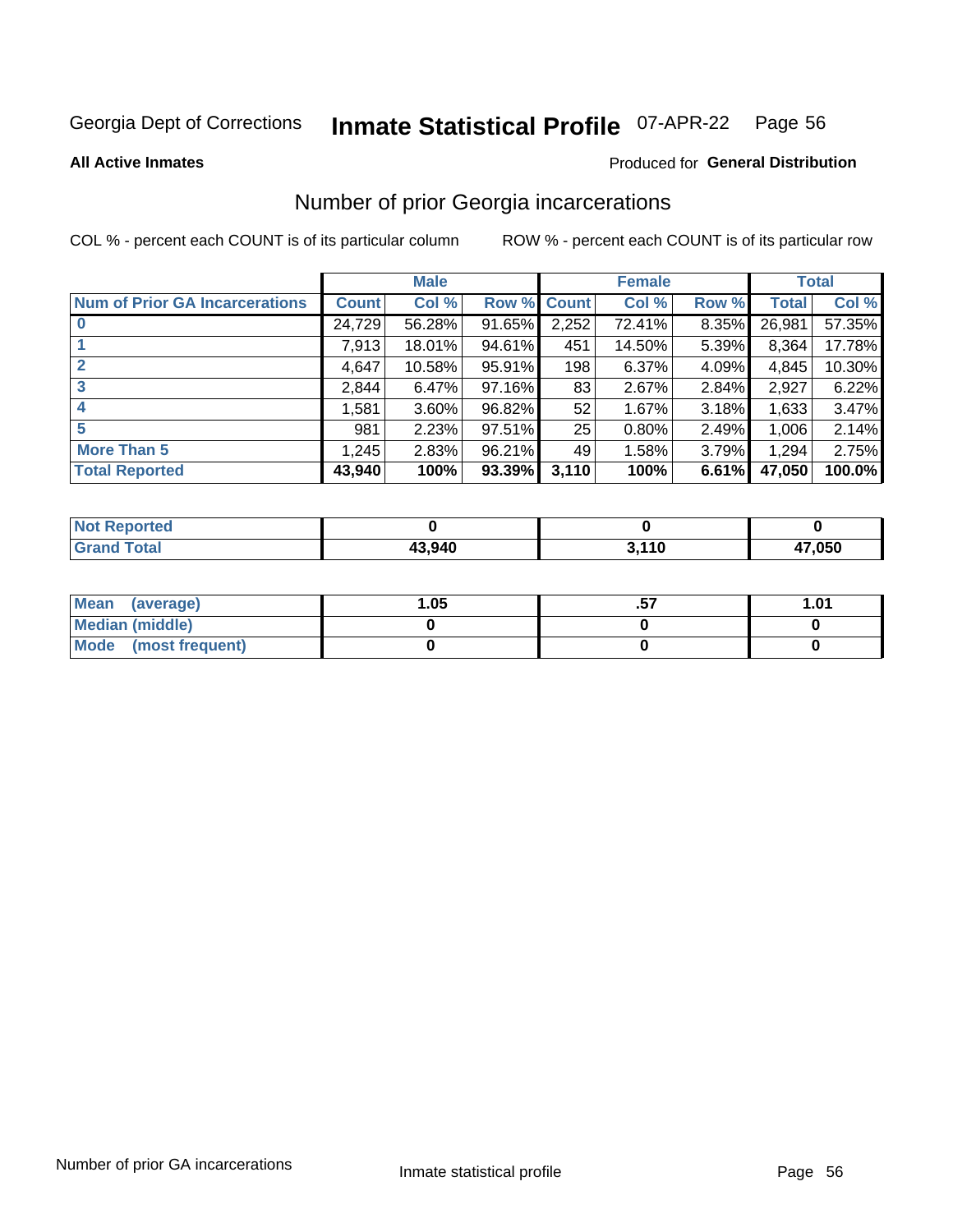#### Inmate Statistical Profile 07-APR-22 Page 57

### **All Active Inmates**

### Produced for General Distribution

## Prison sentence in years

COL % - percent each COUNT is of its particular column

ROW % - percent each COUNT is of its particular row

|                                 |              | <b>Male</b> |        |                | <b>Female</b> |        |              | <b>Total</b> |
|---------------------------------|--------------|-------------|--------|----------------|---------------|--------|--------------|--------------|
| <b>Prison Sentence In Years</b> | <b>Count</b> | Col %       | Row %  | <b>Count</b>   | Col %         | Row %  | <b>Total</b> | Col %        |
| $0 - 1$                         | 453          | 1.03%       | 93.40% | 32             | 1.03%         | 6.60%  | 485          | 1.03%        |
| $1.1 - 2$                       | 561          | 1.28%       | 91.67% | 51             | 1.64%         | 8.33%  | 612          | 1.30%        |
| $2.1 - 3$                       | 862          | 1.96%       | 89.51% | 101            | 3.25%         | 10.49% | 963          | 2.05%        |
| $3.1 - 4$                       | 770          | 1.75%       | 92.44% | 63             | 2.03%         | 7.56%  | 833          | 1.77%        |
| $4.1 - 5$                       | 1,362        | 3.10%       | 90.32% | 146            | 4.69%         | 9.68%  | 1,508        | 3.21%        |
| $5.1 - 6$                       | 834          | 1.90%       | 91.35% | 79             | 2.54%         | 8.65%  | 913          | 1.94%        |
| $6.1 - 7$                       | 815          | 1.85%       | 92.09% | 70             | 2.25%         | 7.91%  | 885          | 1.88%        |
| $7.1 - 8$                       | 927          | 2.11%       | 90.62% | 96             | 3.09%         | 9.38%  | 1,023        | 2.17%        |
| $8.1 - 9$                       | 1,017        | 2.31%       | 94.96% | 54             | 1.74%         | 5.04%  | 1,071        | 2.28%        |
| $9.1 - 10$                      | 2,462        | 5.60%       | 90.38% | 262            | 8.42%         | 9.62%  | 2,724        | 5.79%        |
| $10.1 - 12$                     | 1,628        | 3.71%       | 91.41% | 153            | 4.92%         | 8.59%  | 1,781        | 3.79%        |
| $12.1 - 15$                     | 3,803        | 8.65%       | 92.58% | 305            | 9.81%         | 7.42%  | 4,108        | 8.73%        |
| $15.1 - 20$                     | 8,166        | 18.58%      | 93.08% | 607            | 19.52%        | 6.92%  | 8,773        | 18.65%       |
| 20.1 - Over                     | 11,374       | 25.89%      | 94.53% | 658            | 21.16%        | 5.47%  | 12,032       | 25.57%       |
| <b>Life</b>                     | 7,179        | 16.34%      | 95.09% | 371            | 11.93%        | 4.91%  | 7,550        | 16.05%       |
| <b>Life Without Parole</b>      | 1,669        | 3.80%       | 96.59% | 59             | 1.90%         | 3.41%  | 1,728        | 3.67%        |
| <b>Death</b>                    | 37           | 0.08%       | 97.37% |                | 0.03%         | 2.63%  | 38           | 0.08%        |
| <b>Youthful Offenders</b>       | 21           | 0.05%       | 91.30% | $\overline{2}$ | 0.06%         | 8.70%  | 23           | 0.05%        |
| <b>Total Reported</b>           | 43,940       | 100%        | 93.39% | 3,110          | 100.0%        | 6.61%  | 47,050       | 100.0%       |

| <b>Not Reported</b>    |       |        |                        |
|------------------------|-------|--------|------------------------|
| <b>Cotal</b><br>. Gror | 3.940 | $-440$ | 17,050<br>$\mathbf{r}$ |

### **Determinate (numeric) sentences only**

| Mean | nn nn<br>20.32 | ΩE. | 26.31 |
|------|----------------|-----|-------|
|      |                |     |       |

All sentences (including determinate), with life, life without parole, and death sentences figured at 45 years

| <b>Mean</b> | 38.10 | 39.96 | 38.16 |
|-------------|-------|-------|-------|
|             |       |       |       |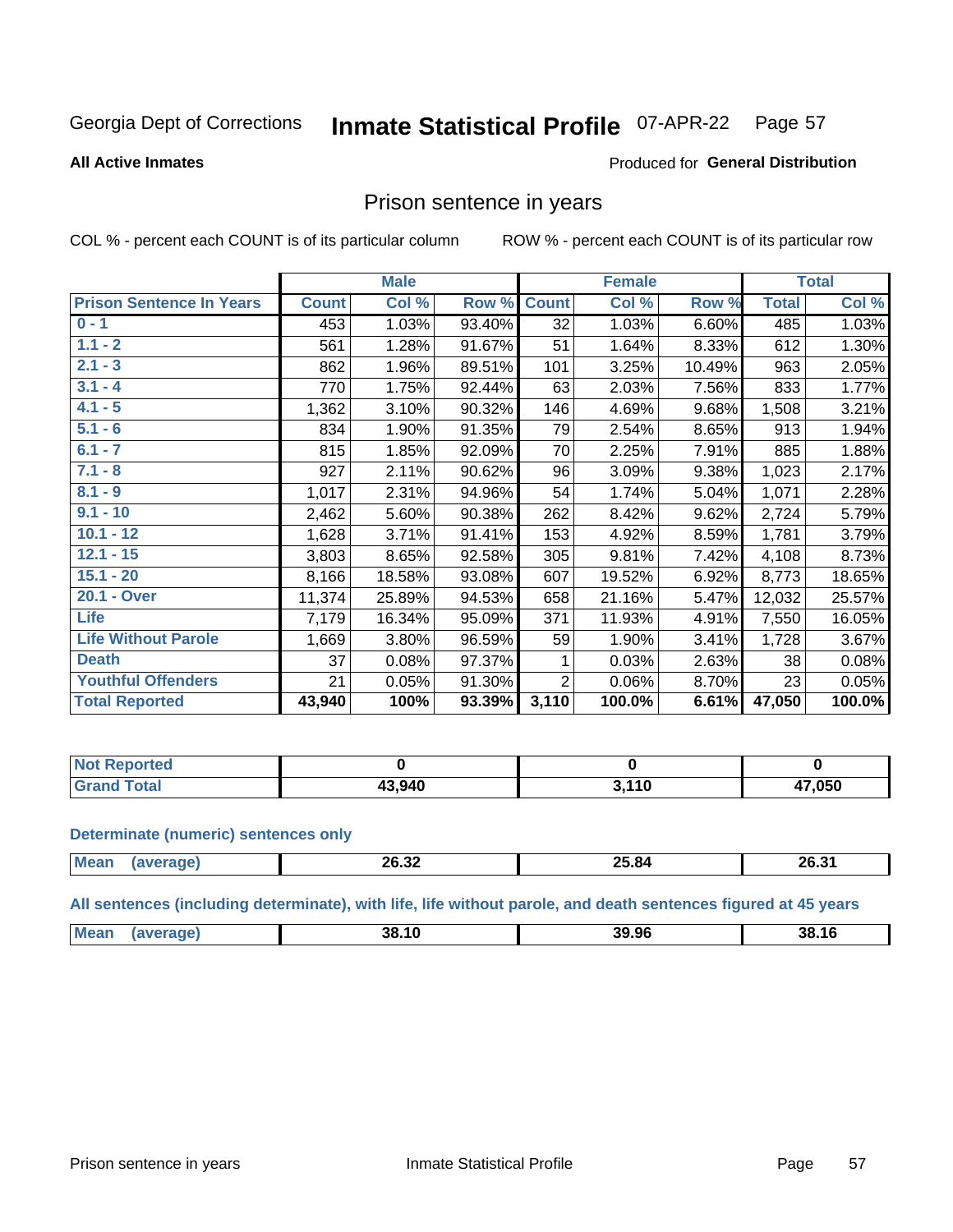#### **Inmate Statistical Profile 07-APR-22** Page 58

### **All Active Inmates**

### Produced for General Distribution

## Primary offense, broken out into felonies vs misdemeanors

COL % - percent each COUNT is of its particular column

|                                  | <b>Male</b>  |        |                    |       | <b>Female</b> | Total |              |        |
|----------------------------------|--------------|--------|--------------------|-------|---------------|-------|--------------|--------|
| <b>Felonies and Misdemeanors</b> | <b>Count</b> | Col %  | <b>Row % Count</b> |       | Col %         | Row % | <b>Total</b> | Col %  |
| <b>Felonies</b>                  | 43,673       | 99.75% | 93.38%             | 3.096 | 99.87%        | 6.62% | 46,769       | 99.75% |
| <b>Misdemeanors</b>              | 111          | .25%   | 96.52%             |       | $.13\%$       | 3.48% | 115          | .25%   |
| <b>Total Reported</b>            | 43,784       | 100%   | $93.39\%$ 3,100    |       | 100%          | 6.61% | 46,884       | 100%   |

| <b>Not</b><br>rted. | .<br>.56 | w              | 66     |
|---------------------|----------|----------------|--------|
| ™otar<br>Grand      | 13 Q40   | 10.704<br>20 D | 17,050 |

| Mo | ____ | 11 C.S<br>. | onies<br>. |
|----|------|-------------|------------|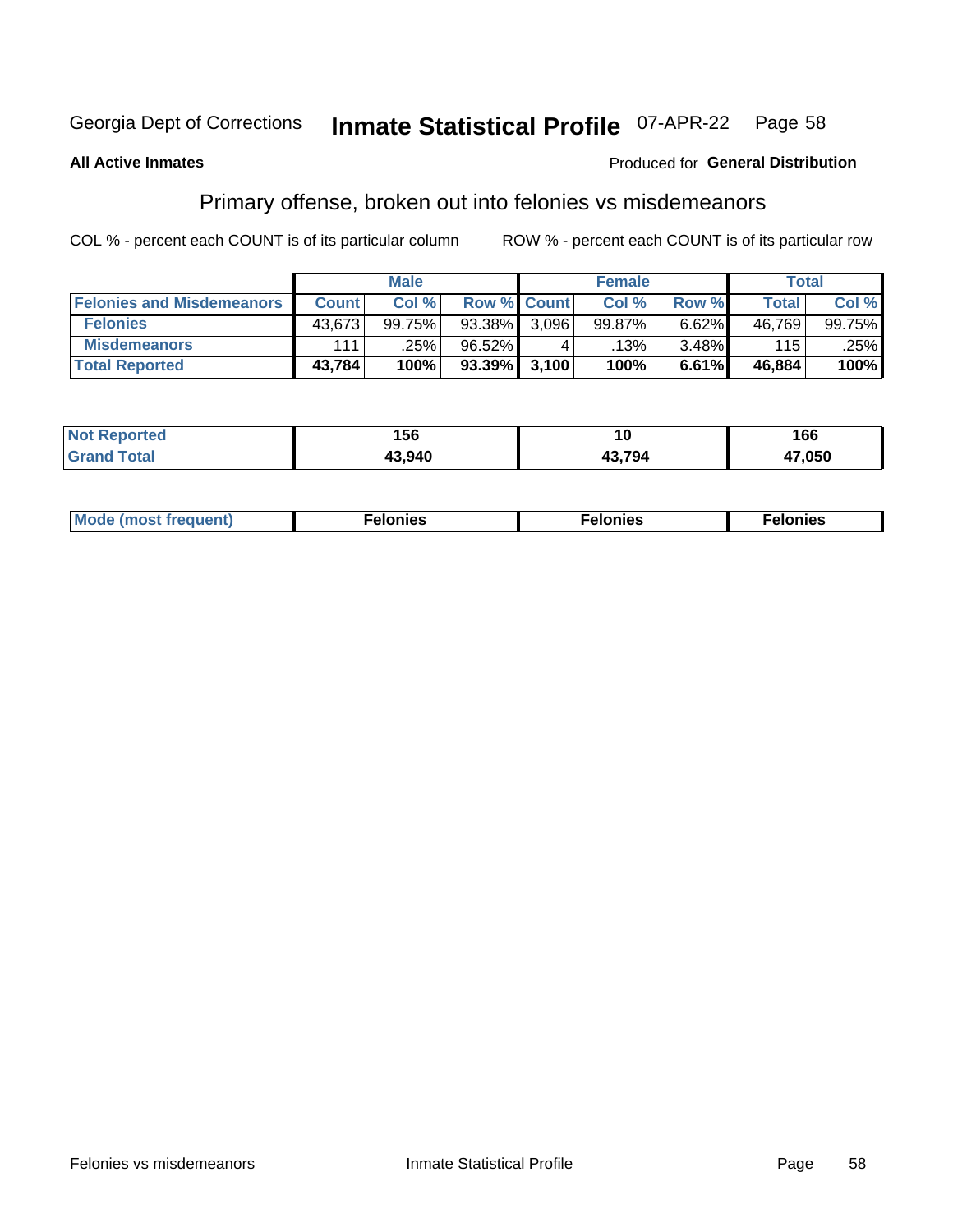#### **Inmate Statistical Profile 07-APR-22** Page 59

### **All Active Inmates**

### Produced for General Distribution

## Primary offense, broken out into six broad crime categories

COL % - percent each COUNT is of its particular column

|                                  |              | <b>Male</b> |        |             | <b>Female</b> |        |              | <b>Total</b> |
|----------------------------------|--------------|-------------|--------|-------------|---------------|--------|--------------|--------------|
| <b>Crime Categories</b>          | <b>Count</b> | Col %       |        | Row % Count | Col %         | Row %  | <b>Total</b> | Col %        |
| <b>Violent</b>                   | 24,395       | 55.67%      | 93.94% | 1,573       | 50.64%        | 6.06%  | 25,968       | 55.34%       |
| <b>Sex Crime</b><br>$\mathbf{2}$ | 8,049        | 18.37%      | 98.37% | 133         | 4.28%         | 1.63%  | 8,182        | 17.44%       |
| <b>Property</b><br>3             | 5,110        | 11.66%      | 90.72% | 523         | 16.84%        | 9.28%  | 5,633        | 12.00%       |
| <b>Drug</b><br>4                 | 3,974        | 9.07%       | 85.72% | 662         | 21.31%        | 14.28% | 4,636        | 9.88%        |
| <b>Habit/DUI</b><br>5            | 83           | $.19\%$     | 86.46% | 13          | .42%          | 13.54% | 96           | .20%         |
| <b>Other</b><br>6                | 2,208        | 5.04%       | 91.62% | 202         | 6.50%         | 8.38%  | 2,410        | 5.14%        |
| <b>Total Reported</b>            | 43,819       | 100%        | 93.38% | 3,106       | 100%          | 6.62%  | 46,925       | 100%         |

| <b>orteg</b><br>NO: | ъ.<br>. |       | 125    |
|---------------------|---------|-------|--------|
| $F$ ntal            | 43,940  | 3,110 | 17,050 |

| Mc | .<br>$\cdots$ | VIOIEM |
|----|---------------|--------|
|    |               |        |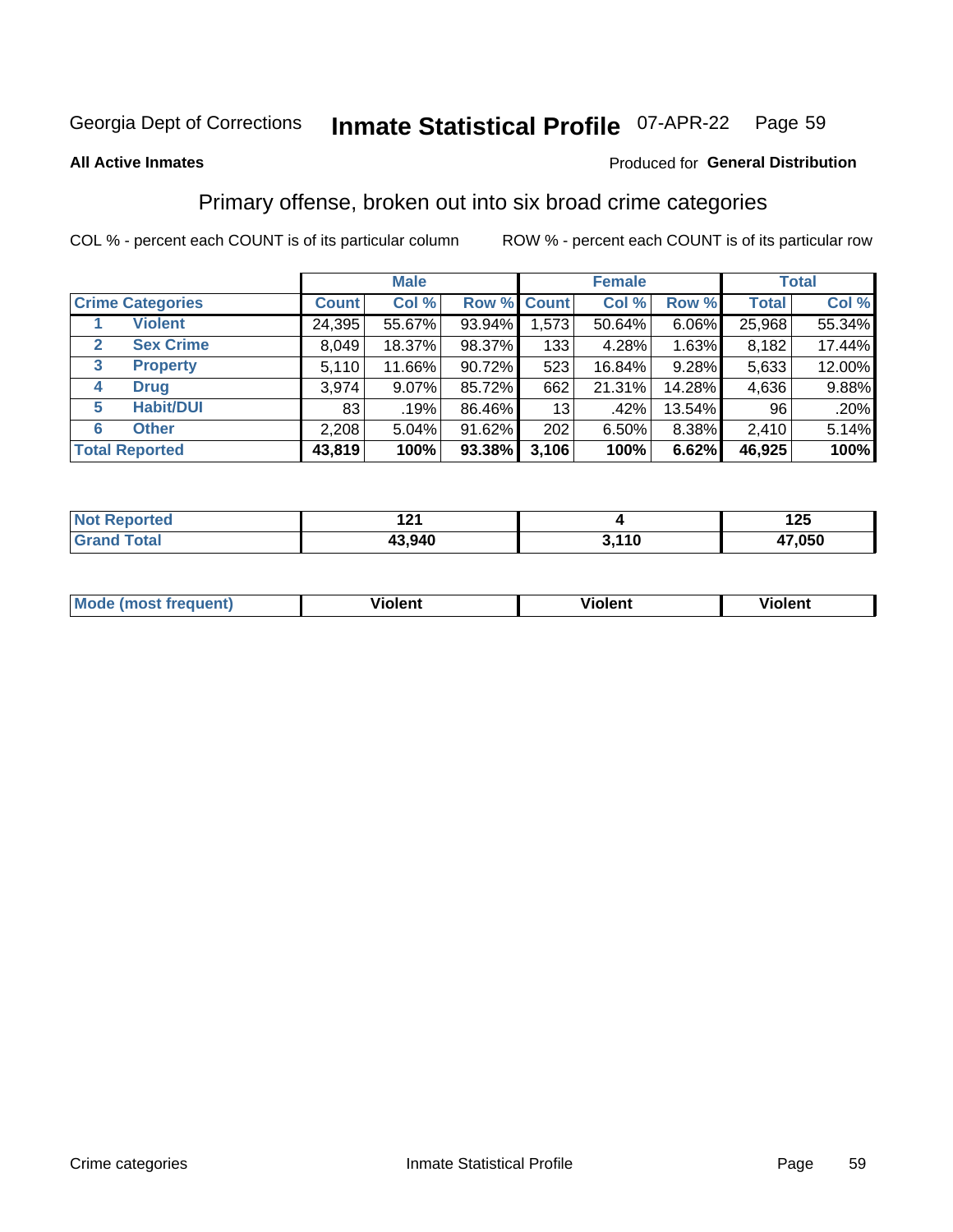#### **Inmate Statistical Profile 07-APR-22** Page 60

**All Active Inmates** 

### **Produced for General Distribution**

## Primary offense, detailed offense code

COL % - percent each COUNT is of its particular column

|                                            |                         | <b>Male</b> |         |                | <b>Female</b> |         |                | <b>Total</b> |
|--------------------------------------------|-------------------------|-------------|---------|----------------|---------------|---------|----------------|--------------|
| <b>Primary Offense</b>                     | <b>Count</b>            | Col %       | Row %   | <b>Count</b>   | Col %         | Row %   | <b>Total</b>   | Col %        |
| <b>Abuse Neglect Elder/Disab (2812)</b>    | 20                      | .05%        | 68.97%  | 9              | .29%          | 31.03%  | 29             | .06%         |
| Agg Aslt W Intnt To Rape (2095)            | 67                      | .15%        | 100.00% |                |               |         | 67             | .14%         |
| <b>Agg Sex Battery Atmpt (2099)</b>        | 3                       | .01%        | 100.00% |                |               |         | 3              | .01%         |
| <b>Aggrav Assault (1302)</b>               | 4,833                   | 11.03%      | 94.78%  | 266            | 8.56%         | 5.22%   | 5,099          | 10.87%       |
| <b>Aggrav Assault Peace Ofcr</b>           | 372                     | .85%        | 94.90%  | 20             | .64%          | 5.10%   | 392            | .84%         |
| (1314)                                     |                         |             |         |                |               |         |                |              |
| <b>Aggrav Battery (1305)</b>               | 1,182                   | 2.70%       | 93.29%  | 85             | 2.74%         | 6.71%   | 1,267          | 2.70%        |
| <b>Aggrav Battery Peace Ofcr</b><br>(1315) | 24                      | .05%        | 88.89%  | 3              | .10%          | 11.11%  | 27             | .06%         |
| <b>Aggrav Ch Molest Atmpt (2096)</b>       | 4                       | .01%        | 100.00% |                |               |         | 4              | .01%         |
| <b>Aggrav Child Molestation (2021)</b>     | 1,269                   | 2.90%       | 98.14%  | 24             | .77%          | 1.86%   | 1,293          | 2.76%        |
| <b>Aggrav Cruelty To Animals</b><br>(2972) | 17                      | .04%        | 89.47%  | 2              | .06%          | 10.53%  | 19             | .04%         |
| <b>Aggrav Sexual Battery (2009)</b>        | 243                     | .55%        | 99.18%  | $\overline{2}$ | .06%          | .82%    | 245            | .52%         |
| <b>Aggrav Sodomy (2003)</b>                | 224                     | .51%        | 98.68%  | 3              | .10%          | 1.32%   | 227            | .48%         |
| <b>Aggrav Stalking (1321)</b>              | 291                     | .66%        | 96.68%  | 10             | .32%          | 3.32%   | 301            | .64%         |
| <b>Aggravated Assault On 65+</b><br>(1304) | 3                       | .01%        | 100.00% |                |               |         | 3              | .01%         |
| <b>Aiding Escape (2502)</b>                | 1                       | .01%        | 100.00% |                |               |         | 1              | .01%         |
| <b>Alter Id (1506)</b>                     | 1                       | .01%        | 100.00% |                |               |         | $\mathbf{1}$   | .01%         |
| <b>Armed Robbery (1902)</b>                | 5,012                   | 11.44%      | 96.35%  | 190            | 6.12%         | 3.65%   | 5,202          | 11.09%       |
| Arson 1st Degree (1401)                    | 59                      | .13%        | 84.29%  | 11             | .35%          | 15.71%  | 70             | .15%         |
| <b>Arson 2nd Degree (1402)</b>             | 9                       | .02%        | 100.00% |                |               |         | 9              | .02%         |
| <b>Arson 3rd Degree (1403)</b>             | 2                       | .01%        | 66.67%  | $\mathbf{1}$   | .03%          | 33.33%  | 3              | .01%         |
| <b>Atmpt Aggrav Assault (1303)</b>         | 4                       | .01%        | 80.00%  | 1              | .03%          | 20.00%  | 5              | .01%         |
| <b>Atmpt Aggrav Sodomy (2093)</b>          | 4                       | .01%        | 100.00% |                |               |         | 4              | .01%         |
| <b>Atmpt Armed Robbery (1992)</b>          | 62                      | .14%        | 93.94%  | 4              | .13%          | 6.06%   | 66             | .14%         |
| <b>Atmpt Burglary (1690)</b>               | 10                      | .02%        | 83.33%  | $\overline{2}$ | .06%          | 16.67%  | 12             | .03%         |
| <b>Atmpt Child Molestation (2094)</b>      | 29                      | .07%        | 96.67%  | 1              | .03%          | 3.33%   | 30             | .06%         |
| <b>Atmpt Cruelty To Children (2802)</b>    | 1                       | .01%        | 100.00% |                |               |         | 1              | .01%         |
| <b>Atmpt Finan Ident Frd (7014)</b>        | 1                       | .01%        | 100.00% |                |               |         | 1              | .01%         |
| <b>Atmpt Forgery (1790)</b>                |                         |             |         | 1              | .03%          | 100.00% | $\mathbf{1}$   | .01%         |
| <b>Atmpt Kidnap (1390)</b>                 | $\overline{2}$          | .01%        | 66.67%  | 1              | .03%          | 33.33%  | $\overline{3}$ | .01%         |
| <b>Atmpt Murder (1190)</b>                 | 158                     | .36%        | 93.49%  | 11             | .35%          | 6.51%   | 169            | .36%         |
| Atmpt Rape (2091)                          | 39                      | .09%        | 97.50%  | 1              | .03%          | 2.50%   | 40             | .09%         |
| <b>Atmpt Robbery (1991)</b>                | 12                      | .03%        | 92.31%  | 1              | .03%          | 7.69%   | 13             | .03%         |
| <b>Atmpt Sodomy (2092)</b>                 | 1                       | .01%        | 100.00% |                |               |         | 1              | .01%         |
| <b>Atmpt Theft By Taking (1812)</b>        | $\overline{\mathbf{c}}$ | .01%        | 100.00% |                |               |         | $\overline{c}$ | .01%         |
| <b>Atmpt Viol Substance Act (4090)</b>     | $\overline{7}$          | .02%        | 77.78%  | $\mathbf{2}$   | .06%          | 22.22%  | 9              | .02%         |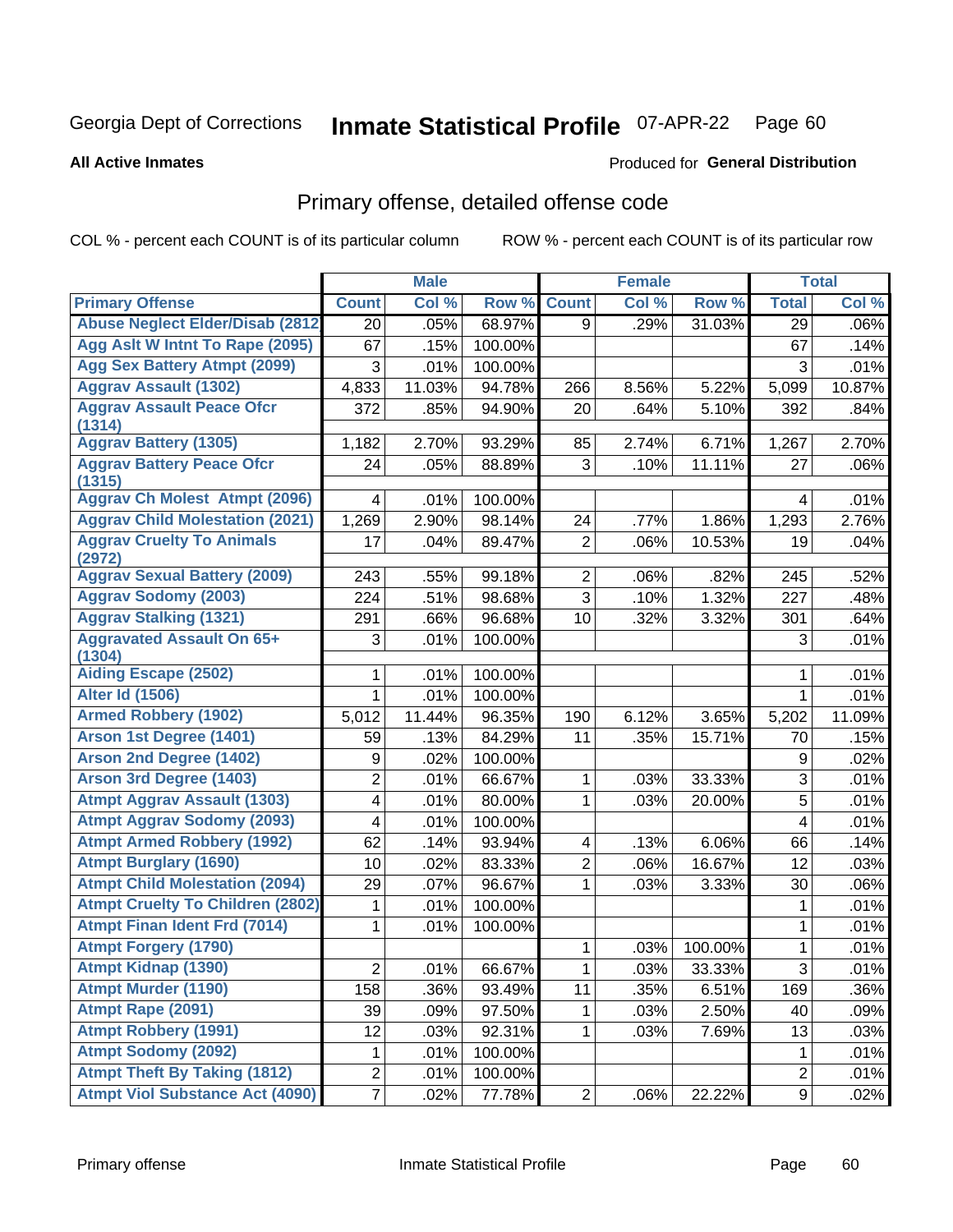#### **Inmate Statistical Profile 07-APR-22** Page 61

**All Active Inmates** 

### Produced for General Distribution

## Primary offense, detailed offense code

COL % - percent each COUNT is of its particular column

|                                           |                | <b>Male</b> |         |                | <b>Female</b> |        |                | <b>Total</b> |
|-------------------------------------------|----------------|-------------|---------|----------------|---------------|--------|----------------|--------------|
| <b>Primary Offense</b>                    | <b>Count</b>   | Col %       | Row %   | <b>Count</b>   | Col %         | Row %  | <b>Total</b>   | Col %        |
| <b>Att/Consprcy Commt C/S/Of</b>          | 22             | .05%        | 88.00%  | 3              | .10%          | 12.00% | 25             | .05%         |
| (4134)                                    |                |             |         |                |               |        |                |              |
| <b>Bad Checks (1704)</b>                  | 1              | .01%        | 100.00% |                |               |        | 1              | .01%         |
| <b>Bestiality (2004)</b>                  | 1              | .01%        | 100.00% |                |               |        | $\mathbf{1}$   | .01%         |
| <b>Bigamy (2007)</b>                      | 3              | .01%        | 100.00% |                |               |        | 3              | .01%         |
| <b>Bribery Govt Officer (2301)</b>        | 3              | .01%        | 100.00% |                |               |        | 3              | .01%         |
| Burg 1st Aft 6/30/12 (1611)               | 1,599          | 3.65%       | 93.95%  | 103            | 3.32%         | 6.05%  | 1,702          | 3.63%        |
| Burg 2nd Aft 6/30/12 (1612)               | 575            | 1.31%       | 96.15%  | 23             | .74%          | 3.85%  | 598            | 1.27%        |
| <b>Burg Bef 7/1/12 (1601)</b>             | 1,048          | 2.39%       | 98.40%  | 17             | .55%          | 1.60%  | 1,065          | 2.27%        |
| <b>Burglary Smash And Grab (7044)</b>     | 24             | .05%        | 100.00% |                |               |        | 24             | .05%         |
| <b>Carjacking Attempted (1912)</b>        | 1              | .01%        | 100.00% |                |               |        | 1              | .01%         |
| <b>Carry Pistl Without Licns (2903)</b>   | 1              | .01%        | 100.00% |                |               |        | $\mathbf{1}$   | .01%         |
| <b>Child Molestation (2019)</b>           | 2,338          | 5.34%       | 97.78%  | 53             | 1.71%         | 2.22%  | 2,391          | 5.10%        |
| <b>Cnspire Traffic Cntrl Sub (4130)</b>   | 2              | .01%        | 100.00% |                |               |        | 2              | .01%         |
| <b>Computer Pornography (1760)</b>        | 130            | .30%        | 99.24%  | $\mathbf{1}$   | .03%          | .76%   | 131            | .28%         |
| <b>Computer Theft (1761)</b>              | 2              | .01%        | 100.00% |                |               |        | 2              | .01%         |
| <b>Conceal Death Of Another (1125)</b>    | 15             | .03%        | 93.75%  | 1              | .03%          | 6.25%  | 16             | .03%         |
| <b>Conspiracy (9901)</b>                  | 19             | .04%        | 79.17%  | 5              | .16%          | 20.83% | 24             | .05%         |
| Crim Use W/Alt Id Mark (7010)             | $\overline{2}$ | .01%        | 100.00% |                |               |        | $\overline{2}$ | .01%         |
| <b>Crml Atmpt Felony (7027)</b>           | 32             | .07%        | 94.12%  | $\overline{2}$ | .06%          | 5.88%  | 34             | .07%         |
| Crmnl Atmpt (9905)                        | 1              | .01%        | 100.00% |                |               |        | 1              | .01%         |
| Crmnl Damage 1st Degree (1501)            | 20             | .05%        | 95.24%  | $\mathbf{1}$   | .03%          | 4.76%  | 21             | .04%         |
| <b>Crmnl Damage 2nd Degree</b>            | 73             | .17%        | 91.25%  | $\overline{7}$ | .23%          | 8.75%  | 80             | .17%         |
| (1502)                                    |                |             |         |                |               |        |                |              |
| <b>Crmnl Interfere Govt Prop (2613)</b>   | 20             | .05%        | 95.24%  | 1              | .03%          | 4.76%  | 21             | .04%         |
| <b>Crmnl Solicitation (9910)</b>          | $\overline{2}$ | .01%        | 100.00% |                |               |        | $\overline{2}$ | .01%         |
| <b>Cruelty To Children (2801)</b>         | 244            | .56%        | 76.97%  | 73             | 2.35%         | 23.03% | 317            | .68%         |
| <b>Cruelty To Elder Person (2811)</b>     | 10             | .02%        | 62.50%  | 6              | .19%          | 37.50% | 16             | .03%         |
| <b>Damage Destroy Secr Prop</b><br>(1504) | 1              | .01%        | 100.00% |                |               |        | 1              | .01%         |
| <b>Distributing Obscene Mat (2101)</b>    | 1              | .01%        | 100.00% |                |               |        | 1              | .01%         |
| Dogfighting (2718)                        | $\overline{2}$ | .01%        | 100.00% |                |               |        | $\overline{2}$ | .01%         |
| Drv W/ Improp Veh Reg (7013)              | 3              | .01%        | 100.00% |                |               |        | 3              | .01%         |
| <b>Drv W/Susp License (7011)</b>          | $\overline{3}$ | .01%        | 100.00% |                |               |        | 3              | .01%         |
| <b>Drv W/Susp License (7046)</b>          | $\mathbf{1}$   | $.01\%$     | 100.00% |                |               |        | $\mathbf{1}$   | .01%         |
| <b>Drvng Habtl Violator (5004)</b>        | 3              | .01%        | 100.00% |                |               |        | 3              | .01%         |
| Eavesdrop & Surveillance (3001)           | $\overline{2}$ | .01%        | 100.00% |                |               |        | $\overline{2}$ | .01%         |
| <b>Entering Vehicle (1880)</b>            | 64             | .15%        | 98.46%  | 1              | .03%          | 1.54%  | 65             | .14%         |
| <b>Entice Child Attempted (2090)</b>      | $\overline{2}$ | .01%        | 100.00% |                |               |        | $\overline{2}$ | .01%         |
|                                           |                |             |         |                |               |        |                |              |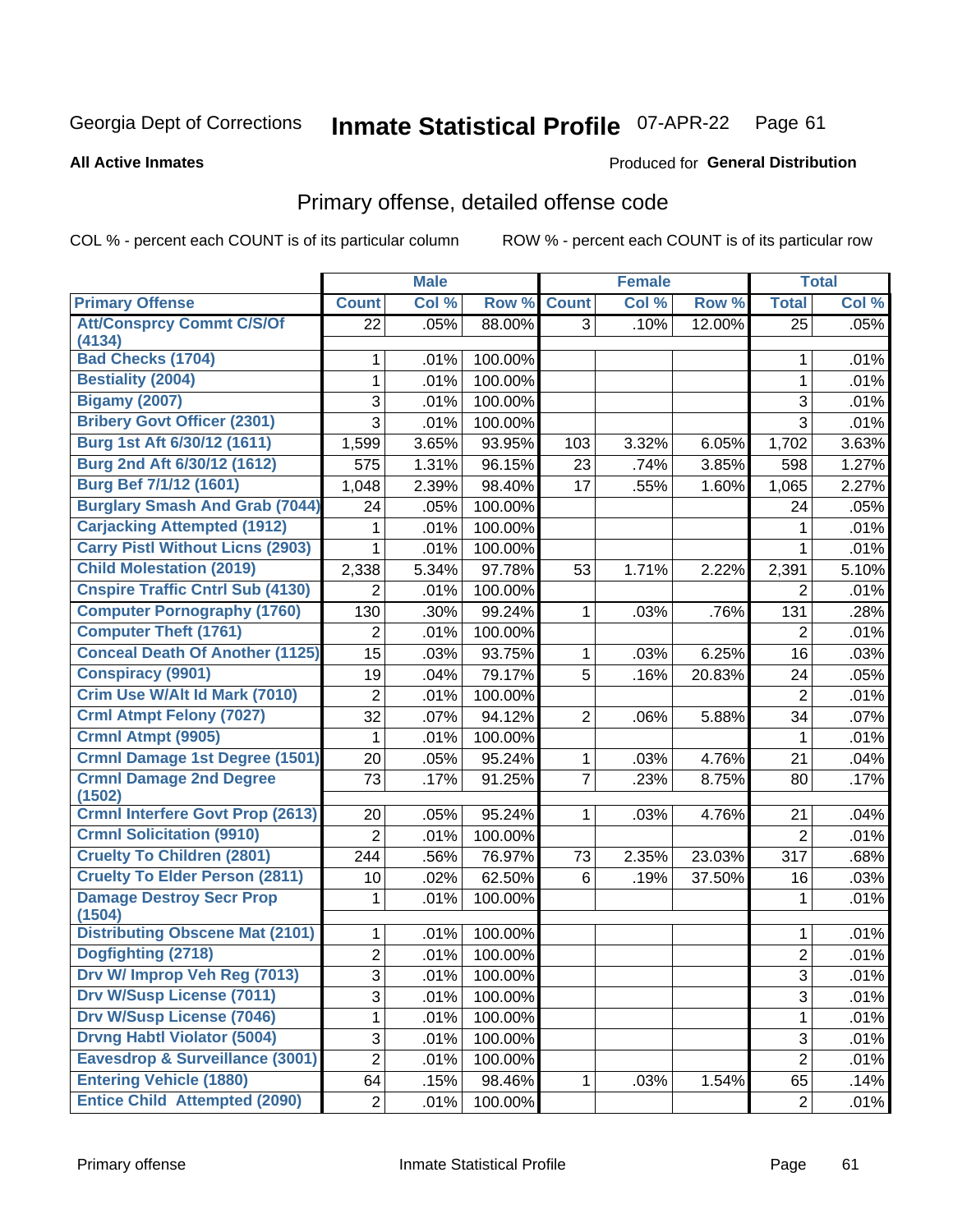## Inmate Statistical Profile 07-APR-22 Page 62

**All Active Inmates** 

### Produced for General Distribution

## Primary offense, detailed offense code

COL % - percent each COUNT is of its particular column

|                                            |                         | <b>Male</b> |         |                         | <b>Female</b> |         |                | <b>Total</b> |
|--------------------------------------------|-------------------------|-------------|---------|-------------------------|---------------|---------|----------------|--------------|
| <b>Primary Offense</b>                     | <b>Count</b>            | Col %       | Row %   | <b>Count</b>            | Col %         | Row %   | <b>Total</b>   | Col %        |
| <b>Enticing Child-Indec Purp (2020)</b>    | 65                      | .15%        | 92.86%  | $\overline{5}$          | .16%          | 7.14%   | 70             | .15%         |
| <b>Escape (2501)</b>                       | 18                      | .04%        | 94.74%  | 1                       | .03%          | 5.26%   | 19             | .04%         |
| <b>Exhib Sex Shows To Minors</b>           | 1                       | .01%        | 100.00% |                         |               |         | 1              | .01%         |
| (2112)                                     |                         |             |         |                         |               |         |                |              |
| <b>Exploit Disabled/Elder (7022)</b>       | 16                      | .04%        | 50.00%  | 16                      | .52%          | 50.00%  | 32             | .07%         |
| <b>False Certificates (2311)</b>           | 1                       | .01%        | 100.00% |                         |               |         | 1              | .01%         |
| <b>False Imprisonment (1308)</b>           | 174                     | .40%        | 97.75%  | $\overline{\mathbf{4}}$ | .13%          | 2.25%   | 178            | .38%         |
| <b>False Statements Govt (2408)</b>        | 9                       | .02%        | 75.00%  | 3                       | .10%          | 25.00%  | 12             | .03%         |
| <b>False Swearing (2402)</b>               | 1                       | .01%        | 100.00% |                         |               |         | 1              | .01%         |
| <b>False Swearng Writtn Stmt</b><br>(2205) |                         |             |         | 1                       | .03%          | 100.00% | 1              | .01%         |
| <b>Family Violence Battery (1301)</b>      | 144                     | .33%        | 99.31%  | 1                       | .03%          | .69%    | 145            | .31%         |
| <b>Feticide (1121)</b>                     | 2                       | .01%        | 100.00% |                         |               |         | $\overline{2}$ | .01%         |
| <b>Feticide By Vehicle (1118)</b>          | 8                       | .02%        | 100.00% |                         |               |         | 8              | .02%         |
| <b>Financial Identity Fraud (1756)</b>     | 44                      | .10%        | 74.58%  | 15                      | .48%          | 25.42%  | 59             | .13%         |
| <b>Fleeing/Eluding Police (2316)</b>       | 445                     | 1.02%       | 94.08%  | 28                      | .90%          | 5.92%   | 473            | 1.01%        |
| Forg 1st Aft 6/30/12 (1711)                | 78                      | .18%        | 76.47%  | 24                      | .77%          | 23.53%  | 102            | .22%         |
| Forg 1st Bef 7/1/12 (1701)                 | 51                      | .12%        | 73.91%  | 18                      | .58%          | 26.09%  | 69             | .15%         |
| Forg 2nd Aft 6/30/12 (1712)                | 32                      | .07%        | 84.21%  | 6                       | .19%          | 15.79%  | 38             | .08%         |
| Forg 3rd Aft 6/30/12 (1713)                | 38                      | .09%        | 73.08%  | 14                      | .45%          | 26.92%  | 52             | .11%         |
| Forg 4th Aft 6/30/12 (1714)                | 11                      | .03%        | 84.62%  | $\overline{2}$          | .06%          | 15.38%  | 13             | .03%         |
| <b>Forgery Credit Card (1752)</b>          | 1                       | .01%        | 100.00% |                         |               |         | 1              | .01%         |
| <b>Fraudulent Checks (1750)</b>            | 1                       | .01%        | 50.00%  | 1                       | .03%          | 50.00%  | $\overline{2}$ | .01%         |
| <b>Fraudulent Credit Card (1753)</b>       | 39                      | .09%        | 72.22%  | 15                      | .48%          | 27.78%  | 54             | .12%         |
| <b>Gang Participation (9914)</b>           | 46                      | .10%        | 100.00% |                         |               |         | 46             | .10%         |
| <b>Guard Line W/Weapon/Drugs</b><br>(2963) | 20                      | .05%        | 68.97%  | 9                       | .29%          | 31.03%  | 29             | .06%         |
| <b>Habit Traf Viol/Impaired (5005)</b>     | 3                       | .01%        | 60.00%  | $\overline{2}$          | .06%          | 40.00%  | 5              | .01%         |
| <b>Habit Traf Viol/Other (5006)</b>        | 3                       | .01%        | 60.00%  | $\overline{2}$          | .06%          | 40.00%  | 5              | .01%         |
| <b>Hijacking Motor Vehicle (1911)</b>      | 44                      | .10%        | 95.65%  | $\overline{2}$          | .06%          | 4.35%   | 46             | .10%         |
| <b>Hindering Appreh Or Pun (2503)</b>      | $\overline{\mathbf{4}}$ | .01%        | 57.14%  | $\overline{3}$          | .10%          | 42.86%  | $\overline{7}$ | .01%         |
| Hit-Run W/Injury/Fatality (5007)           | 44                      | .10%        | 91.67%  | $\overline{\mathbf{4}}$ | .13%          | 8.33%   | 48             | .10%         |
| Hom Vehicle 2nd Degree (7041)              | $\overline{2}$          | .01%        | 100.00% |                         |               |         | $\overline{c}$ | .01%         |
| Home Invasion 1st Degree (7007)            | 19                      | .04%        | 90.48%  | $\overline{2}$          | .06%          | 9.52%   | 21             | .04%         |
| <b>Home Invasion 2nd Degree</b><br>(7008)  | $\overline{2}$          | .01%        | 100.00% |                         |               |         | $\overline{2}$ | .01%         |
| <b>Homicide By Vessel (1124)</b>           | 45                      | .10%        | 83.33%  | 9 <sup>1</sup>          | .29%          | 16.67%  | 54             | .12%         |
| <b>Illegal Attm To Obt Drugs (4011)</b>    | 3                       | .01%        | 75.00%  | 1                       | .03%          | 25.00%  | 4              | .01%         |
| <b>Illegal Poss/Manf Liquor (4010)</b>     | $\mathbf{1}$            | .01%        | 100.00% |                         |               |         | 1              | .01%         |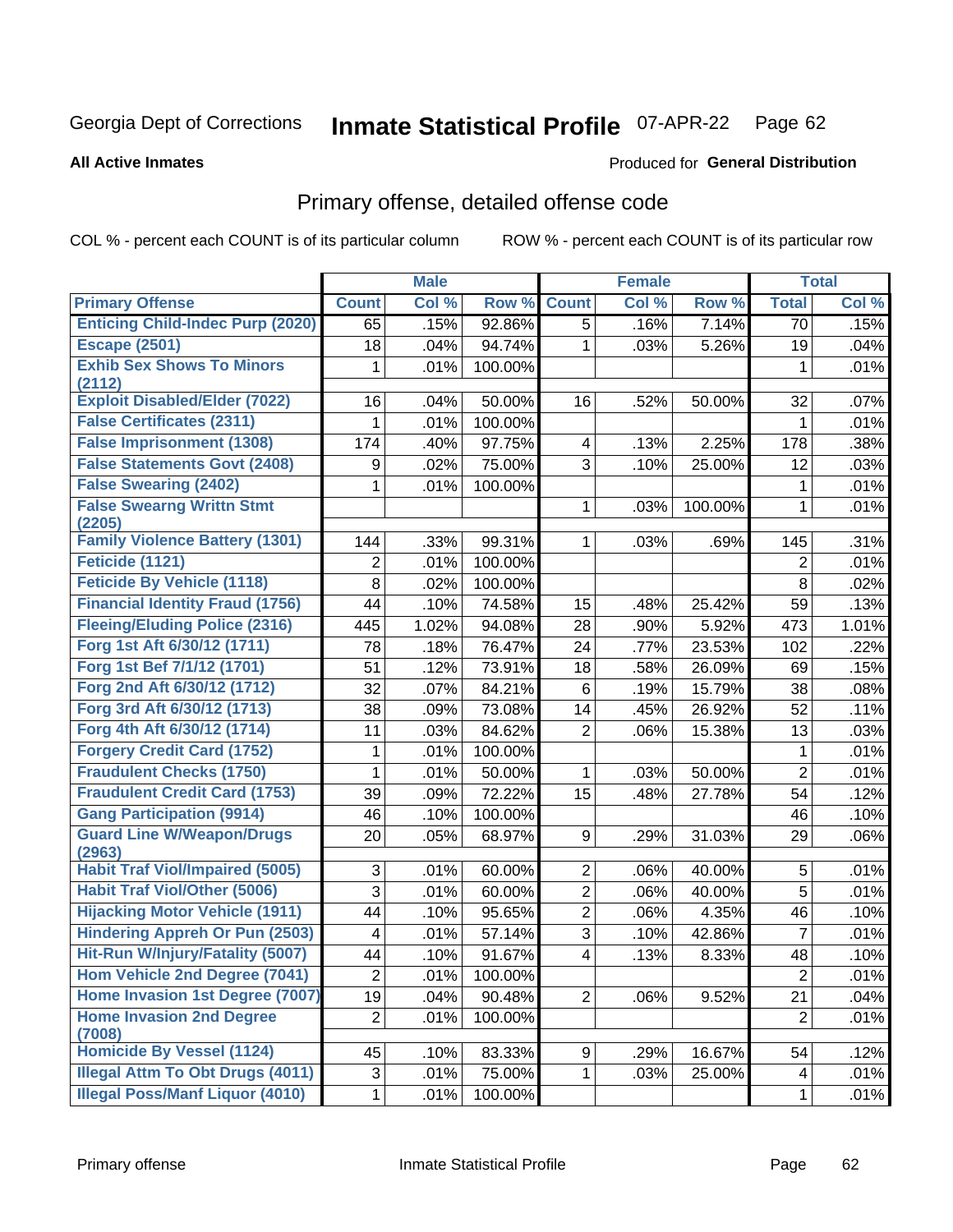#### **Inmate Statistical Profile 07-APR-22** Page 63

**All Active Inmates** 

### Produced for General Distribution

## Primary offense, detailed offense code

COL % - percent each COUNT is of its particular column

|                                           |                | <b>Male</b> |         |                | <b>Female</b> |        |                           | <b>Total</b> |
|-------------------------------------------|----------------|-------------|---------|----------------|---------------|--------|---------------------------|--------------|
| <b>Primary Offense</b>                    | <b>Count</b>   | Col %       | Row %   | <b>Count</b>   | Col %         | Row %  | <b>Total</b>              | Col %        |
| <b>Impersonating Officer (2405)</b>       | 3              | .01%        | 100.00% |                |               |        | 3                         | .01%         |
| <b>Impersonation (2404)</b>               | 1              | .01%        | 50.00%  | 1              | .03%          | 50.00% | $\overline{2}$            | .01%         |
| <b>Incest (2006)</b>                      | 232            | .53%        | 96.67%  | 8              | .26%          | 3.33%  | 240                       | .51%         |
| <b>Incest Atmpt (2098)</b>                | 1              | .01%        | 100.00% |                |               |        | 1                         | .01%         |
| <b>Inciting To Insurrection (2203)</b>    | 1              | .01%        | 50.00%  | 1              | .03%          | 50.00% | $\overline{2}$            | .01%         |
| <b>Influencing Witness (2313)</b>         | 5              | .01%        | 100.00% |                |               |        | 5                         | .01%         |
| <b>Injury By Vehicle (1318)</b>           | 81             | .18%        | 83.51%  | 16             | .52%          | 16.49% | 97                        | .21%         |
| <b>Insurance Fraud (7023)</b>             | $\overline{2}$ | .01%        | 100.00% |                |               |        | 2                         | .01%         |
| <b>Insurrection (2202)</b>                | 7              | .02%        | 77.78%  | $\overline{2}$ | .06%          | 22.22% | 9                         | .02%         |
| <b>Interfere Electronic Dvce (2614)</b>   | 1              | .01%        | 100.00% |                |               |        | 1                         | .01%         |
| <b>Interference With Custody (1312)</b>   | 14             | .03%        | 93.33%  | 1              | .03%          | 6.67%  | 15                        | .03%         |
| <b>Involuntary Manslaughter (1103)</b>    | 148            | .34%        | 88.62%  | 19             | .61%          | 11.38% | 167                       | .36%         |
| Kidnapping (1311)                         | 1,349          | 3.08%       | 96.84%  | 44             | 1.42%         | 3.16%  | 1,393                     | 2.97%        |
| <b>Livestock Theft (1817)</b>             | 6              | .01%        | 100.00% |                |               |        | 6                         | .01%         |
| <b>Lottery Violation (2730)</b>           | 2              | .01%        | 100.00% |                |               |        | $\overline{2}$            | .01%         |
| <b>Machine Gun Activities (2906)</b>      | $\mathbf{1}$   | .01%        | 100.00% |                |               |        | 1                         | .01%         |
| Manf Methamph 200-399 Gm<br>(4144)        | 4              | .01%        | 100.00% |                |               |        | 4                         | .01%         |
| Manf Methamph 28-199 Gm<br>(4143)         | 7              | .02%        | 77.78%  | 2 <sup>1</sup> | .06%          | 22.22% | 9                         | .02%         |
| <b>Manf Methamph Unspec Amt</b><br>(4147) | 51             | .12%        | 92.73%  | 4              | .13%          | 7.27%  | 55                        | .12%         |
| <b>Manufac Marijuana (7012)</b>           | 11             | .03%        | 100.00% |                |               |        | 11                        | .02%         |
| <b>Manufact Meth Near Child (2803)</b>    | 7              | .02%        | 77.78%  | $\overline{2}$ | .06%          | 22.22% | 9                         | .02%         |
| <b>Misc Assault/Battery (1300)</b>        | 9              | .02%        | 100.00% |                |               |        | 9                         | .02%         |
| <b>Misc Correctionl Inst Off (6200)</b>   | 3              | .01%        | 75.00%  | 1              | .03%          | 25.00% | 4                         | .01%         |
| <b>Misc Drugs Trafficking (4100)</b>      | 3              | .01%        | 100.00% |                |               |        | $\ensuremath{\mathsf{3}}$ | .01%         |
| <b>Misc Forgery (1700)</b>                | 3              | .01%        | 100.00% |                |               |        | $\overline{3}$            | .01%         |
| <b>Misc Fraud (1799)</b>                  | 6              | .01%        | 66.67%  | 3              | .10%          | 33.33% | $\boldsymbol{9}$          | .02%         |
| <b>Misc Homicide Offense (1100)</b>       | 5              | .01%        | 100.00% |                |               |        | 5                         | .01%         |
| <b>Misc Invasion Of Privacy (3000)</b>    | 1              | .01%        | 100.00% |                |               |        | $\mathbf{1}$              | .01%         |
| <b>Misc Mrals/Pblic H/Safty (6000)</b>    | $\overline{c}$ | .01%        | 100.00% |                |               |        | $\overline{2}$            | .01%         |
| <b>Misc Obscenity (2100)</b>              | 15             | .03%        | 100.00% |                |               |        | 15                        | .03%         |
| <b>Misc Sexual Offense (2000)</b>         | 24             | .05%        | 96.00%  | 1              | .03%          | 4.00%  | 25                        | .05%         |
| <b>Murder (1101)</b>                      | 6,236          | 14.23%      | 93.52%  | 432            | 13.91%        | 6.48%  | 6,668                     | 14.21%       |
| <b>Murder Conspire To Commit</b>          | 14             | .03%        | 87.50%  | $\overline{2}$ | .06%          | 12.50% | 16                        | .03%         |
| (1191)<br>Mutiny In Penal Inst (2507)     | 13             | .03%        | 100.00% |                |               |        | 13                        | .03%         |
| Necrophilia (2022)                        | 1              | .01%        | 100.00% |                |               |        | $\mathbf{1}$              | .01%         |
|                                           |                |             |         |                |               |        |                           |              |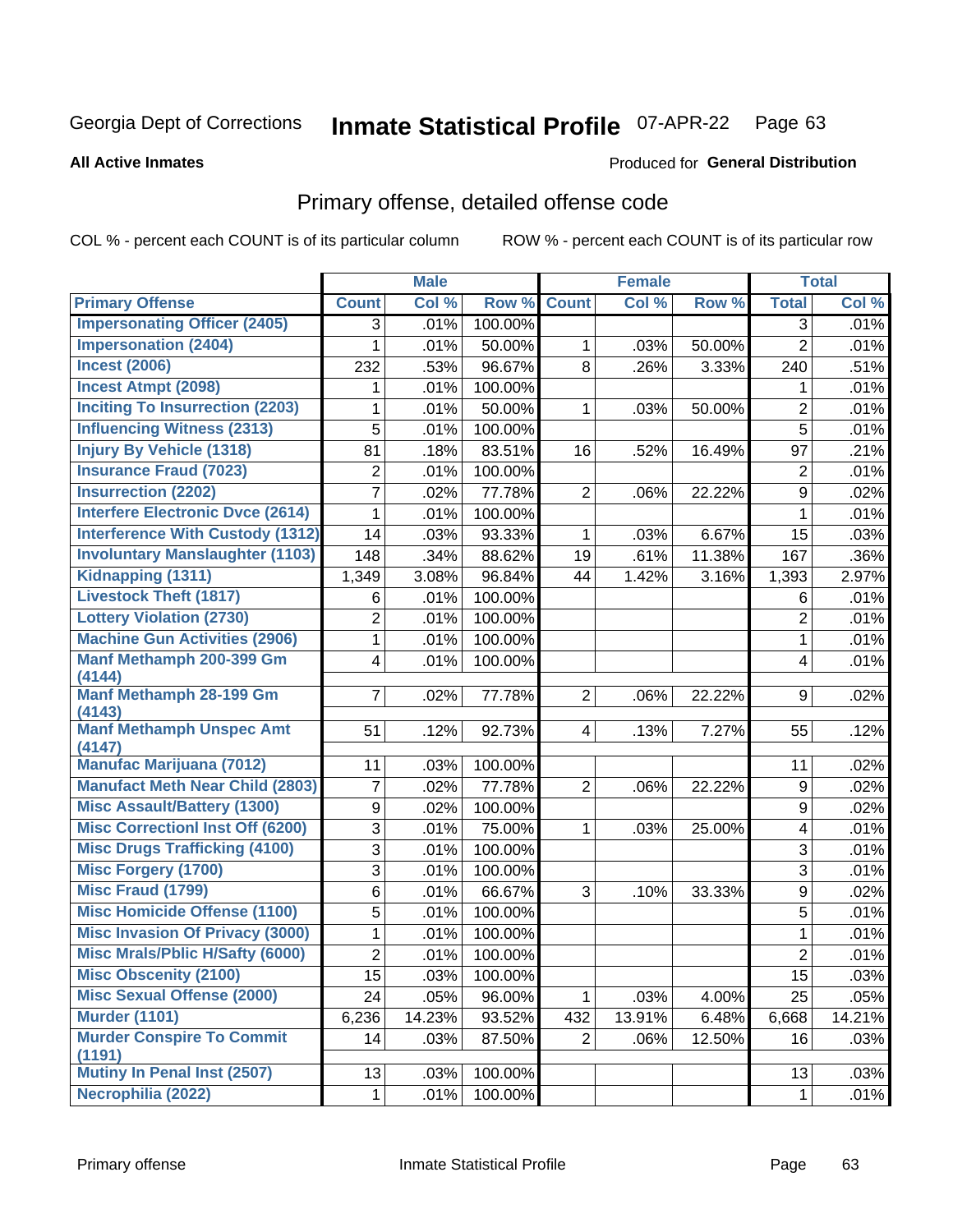#### **Inmate Statistical Profile 07-APR-22** Page 64

Produced for General Distribution

### **All Active Inmates**

## Primary offense, detailed offense code

COL % - percent each COUNT is of its particular column

|                                            |                | <b>Male</b> |         |                | <b>Female</b> |         |                 | <b>Total</b> |
|--------------------------------------------|----------------|-------------|---------|----------------|---------------|---------|-----------------|--------------|
| <b>Primary Offense</b>                     | <b>Count</b>   | Col %       | Row %   | <b>Count</b>   | Col %         | Row %   | <b>Total</b>    | Col %        |
| <b>Obstr Of Law Enf Officer (2314)</b>     | 290            | .66%        | 86.57%  | 45             | 1.45%         | 13.43%  | $\frac{1}{335}$ | .71%         |
| <b>Pandering By Compulsion (2017)</b>      | 2              | .01%        | 100.00% |                |               |         | 2               | .01%         |
| Party To A Crime (9911)                    | 1              | .01%        | 100.00% |                |               |         | 1               | .01%         |
| Peeping Tom (3002)                         | 6              | .01%        | 100.00% |                |               |         | 6               | .01%         |
| Pimping A Minor Under 18 (2016)            | $\overline{7}$ | .02%        | 70.00%  | 3              | .10%          | 30.00%  | 10              | .02%         |
| Poss Alprazolam (7003)                     | 4              | .01%        | 66.67%  | $\overline{2}$ | .06%          | 33.33%  | 6               | .01%         |
| Poss By Inm Proh Items (7015)              | 14             | .03%        | 82.35%  | 3              | .10%          | 17.65%  | 17              | .04%         |
| <b>Poss Contraband Articles (5171)</b>     | $\overline{2}$ | .01%        | 100.00% |                |               |         | $\overline{2}$  | .01%         |
| <b>Poss Dep Stim Cntrf Drugs</b><br>(4007) | 40             | .09%        | 72.73%  | 15             | .48%          | 27.27%  | 55              | .12%         |
| <b>Poss Drug Related Matri (4016)</b>      | 9              | .02%        | 60.00%  | 6              | .19%          | 40.00%  | 15              | .03%         |
| Poss Firearm 1st Offender (2913)           | 116            | .26%        | 93.55%  | 8              | .26%          | 6.45%   | 124             | .26%         |
| <b>Poss Firearm Convct Felon</b><br>(2914) | 958            | 2.19%       | 95.42%  | 46             | 1.48%         | 4.58%   | 1,004           | 2.14%        |
| Poss Hydrocodone (7004)                    | 16             | .04%        | 84.21%  | 3              | .10%          | 15.79%  | 19              | .04%         |
| <b>Poss Knife During Crime (2911)</b>      | 4              | .01%        | 100.00% |                |               |         | 4               | .01%         |
| Poss Mda/Extsy (4033)                      | $\overline{2}$ | .01%        | 100.00% |                |               |         | $\overline{2}$  | .01%         |
| Poss Methamphetamine (4031)                | 394            | .90%        | 77.25%  | 116            | 3.73%         | 22.75%  | 510             | 1.09%        |
| <b>Poss Narcotics Opiates (4006)</b>       | 30             | .07%        | 78.95%  | 8              | .26%          | 21.05%  | 38              | .08%         |
| <b>Poss Of Certain Weapons (2912)</b>      | 14             | .03%        | 93.33%  | 1              | .03%          | 6.67%   | 15              | .03%         |
| <b>Poss Of Cocaine (4022)</b>              | 159            | .36%        | 88.33%  | 21             | .68%          | 11.67%  | 180             | .38%         |
| <b>Poss Of Firearm Dur Crime</b><br>(2910) | 944            | 2.15%       | 94.02%  | 60             | 1.93%         | 5.98%   | 1,004           | 2.14%        |
| <b>Poss Of Lsd (4008)</b>                  | 1              | .01%        | 100.00% |                |               |         | 1               | .01%         |
| Poss Of Marijuana (4009)                   | 32             | .07%        | 82.05%  | 7              | .23%          | 17.95%  | 39              | .08%         |
| Poss Schedule I Drug (7034)                | 22             | .05%        | 75.86%  | $\overline{7}$ | .23%          | 24.14%  | 29              | .06%         |
| <b>Poss Tools Commit Crime (1602)</b>      | 10             | .02%        | 100.00% |                |               |         | 10              | .02%         |
| Poss W Int Dis Other Drug (4053)           | 89             | .20%        | 84.76%  | 16             | .52%          | 15.24%  | 105             | .22%         |
| Poss W Int Dist Cocaine (4050)             | 172            | .39%        | 97.18%  | 5              | .16%          | 2.82%   | 177             | .38%         |
| Poss W Int Dist Marijuana (4051)           | 380            | .87%        | 92.01%  | 33             | 1.06%         | 7.99%   | 413             | .88%         |
| Poss W Int Dist Meth (4052)                | 496            | 1.13%       | 79.74%  | 126            | 4.06%         | 20.26%  | 622             | 1.33%        |
| Poss Within 1000 Hous Pjt (7009)           | 5              | .01%        | 100.00% |                |               |         | 5               | .01%         |
| <b>Poss Wpn Drugs By Prisnr</b><br>(2965)  | 29             | $.07\%$     | 85.29%  | 5              | .16%          | 14.71%  | 34              | .07%         |
| <b>Public Asst Fraud (7029)</b>            |                |             |         | 1.             | .03%          | 100.00% | 1               | .01%         |
| <b>Racketeering (3404)</b>                 | 118            | .27%        | 75.64%  | 38             | 1.22%         | 24.36%  | 156             | .33%         |
| <b>Rape (2001)</b>                         | 1,847          | 4.22%       | 99.57%  | 8              | .26%          | .43%    | 1,855           | 3.95%        |
| <b>Reck Cond Infected Person</b><br>(1317) | $\overline{2}$ | .01%        | 66.67%  | 1.             | .03%          | 33.33%  | 3               | .01%         |
| <b>Recv Gds Srvs Fraud Obtnd</b>           | 1              | .01%        | 100.00% |                |               |         | $\mathbf{1}$    | .01%         |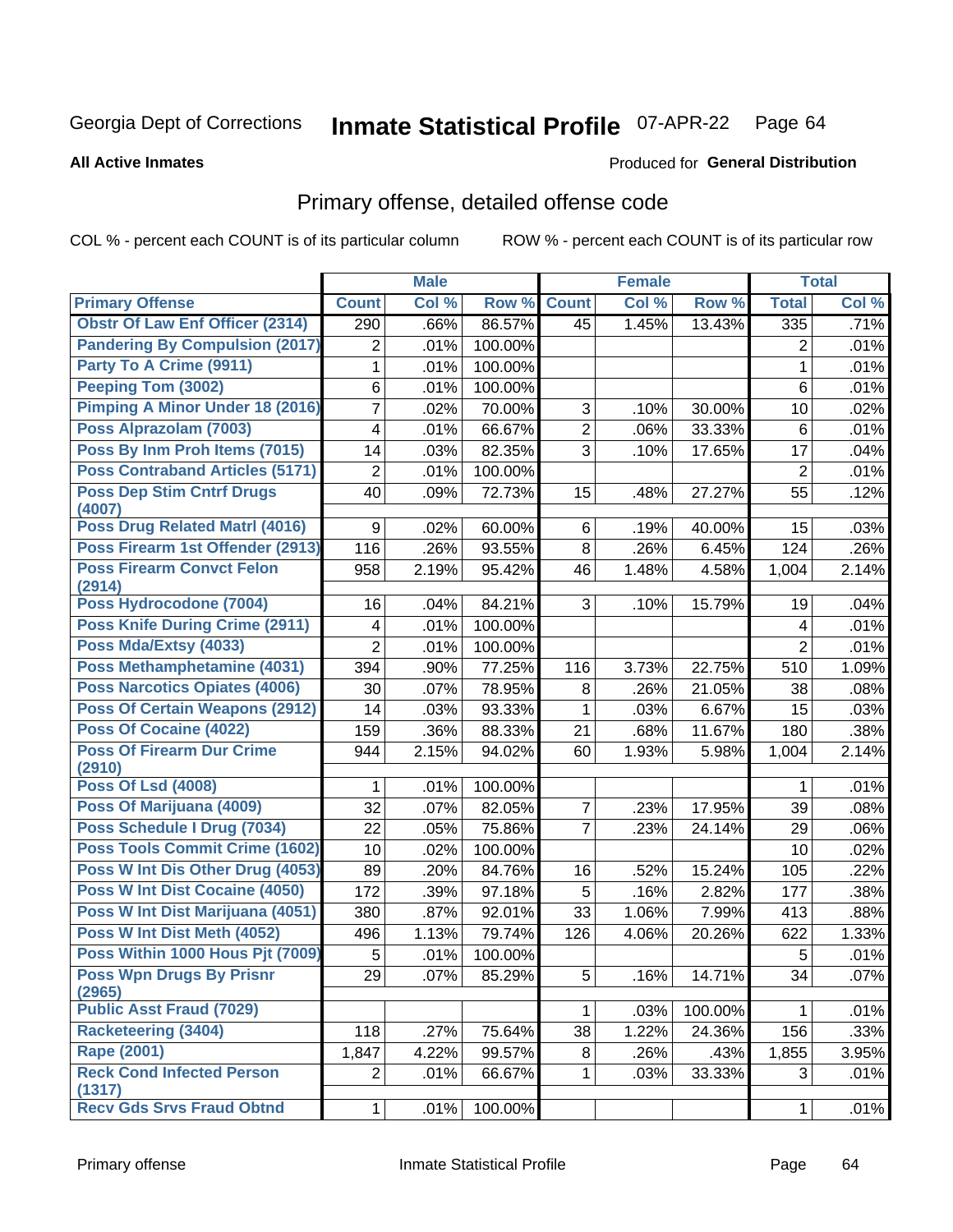#### **Inmate Statistical Profile 07-APR-22** Page 65

**Produced for General Distribution** 

### **All Active Inmates**

## Primary offense, detailed offense code

COL % - percent each COUNT is of its particular column

|                                            |              | <b>Male</b> |         |                | <b>Female</b> |         |                | <b>Total</b> |
|--------------------------------------------|--------------|-------------|---------|----------------|---------------|---------|----------------|--------------|
| <b>Primary Offense</b>                     | <b>Count</b> | Col %       | Row %   | <b>Count</b>   | Col %         | Row %   | <b>Total</b>   | Col %        |
| (1755)                                     |              |             |         |                |               |         |                |              |
| <b>Remov/Atmpt Wpn Pub Offl</b><br>(7021)  | 1            | .01%        | 100.00% |                |               |         | 1              | .01%         |
| Robbery (1901)                             | 675          | 1.54%       | 94.14%  | 42             | 1.35%         | 5.86%   | 717            | 1.53%        |
| <b>Robbery By Force (1903)</b>             | 152          | .35%        | 96.82%  | 5              | .16%          | 3.18%   | 157            | .33%         |
| <b>Robbery By Intimidation (1904)</b>      | 226          | .52%        | 91.87%  | 20             | .64%          | 8.13%   | 246            | .52%         |
| <b>Robbery By Sudden Snatch</b>            | 106          | .24%        | 92.98%  | 8              | .26%          | 7.02%   | 114            | .24%         |
| (1905)                                     |              |             |         |                |               |         |                |              |
| S/D Cocaine (4021)                         | 202          | .46%        | 96.19%  | 8              | .26%          | 3.81%   | 210            | .45%         |
| S/D Cont Sub Public (4017)                 | 14           | .03%        | 100.00% |                |               |         | 14             | .03%         |
| S/D Cont Sub School (4018)                 | 13           | .03%        | 92.86%  | 1              | .03%          | 7.14%   | 14             | .03%         |
| S/D Dep Stim Cntrf Drugs (4002)            | 30           | .07%        | 90.91%  | 3              | .10%          | 9.09%   | 33             | .07%         |
| <b>S/D Narcotics Opiates (4001)</b>        | 7            | .02%        | 100.00% |                |               |         | $\overline{7}$ | .01%         |
| S/D Of Marijuana (4004)                    | 100          | .23%        | 91.74%  | 9              | .29%          | 8.26%   | 109            | .23%         |
| Sale Mda/Extsy (4034)                      | 4            | .01%        | 100.00% |                |               |         | 4              | .01%         |
| Sale Methamphetamine (4032)                | 193          | .44%        | 84.28%  | 36             | 1.16%         | 15.72%  | 229            | .49%         |
| <b>Sex Exploitation Child (2843)</b>       | 266          | .61%        | 99.25%  | 2              | .06%          | .75%    | 268            | .57%         |
| Sex Offender Fail Registr (2026)           | 430          | .98%        | 97.95%  | 9              | .29%          | 2.05%   | 439            | .94%         |
| <b>Sex Offender Fail To Move (2028)</b>    | 4            | .01%        | 100.00% |                |               |         | 4              | .01%         |
| Sexl/Asslt/Agn/Pers/Cstdy (2023)           | 17           | .04%        | 94.44%  | 1              | .03%          | 5.56%   | 18             | .04%         |
| <b>Sexual Battery (2011)</b>               | 115          | .26%        | 98.29%  | $\overline{2}$ | .06%          | 1.71%   | 117            | .25%         |
| <b>Simple Battery (1316)</b>               | 12           | .03%        | 80.00%  | 3              | .10%          | 20.00%  | 15             | .03%         |
| <b>Sodomy (2002)</b>                       | 15           | .03%        | 100.00% |                |               |         | 15             | .03%         |
| <b>Solicit Sodomy From Minor</b>           | 3            | .01%        | 100.00% |                |               |         | 3              | .01%         |
| (2025)                                     |              |             |         |                |               |         |                |              |
| <b>Solicit/Accepting Bribe (2712)</b>      |              |             |         | 1              | .03%          | 100.00% | 1              | .01%         |
| <b>Stalking (1320)</b>                     | 5            | .01%        | 100.00% |                |               |         | 5              | .01%         |
| <b>Statutory Rape (2018)</b>               | 643          | 1.47%       | 98.77%  | 8              | .26%          | 1.23%   | 651            | 1.39%        |
| <b>Tampering With Evidence (2315)</b>      | 13           | .03%        | 92.86%  | 1              | .03%          | 7.14%   | 14             | .03%         |
| <b>Telecommunications Fraud</b>            | 2            | .01%        | 100.00% |                |               |         | $\overline{2}$ | .01%         |
| (1759)                                     |              |             |         |                |               |         |                |              |
| <b>Terrorist Threats &amp; Acts (1307)</b> | 287          | .65%        | 94.41%  | 17             | .55%          | 5.59%   | 304            | .65%         |
| <b>Theft Bring Prop In State (1815)</b>    | 10           | .02%        | 76.92%  | 3              | .10%          | 23.08%  | 13             | .03%         |
| <b>Theft By Conversion (1808)</b>          | 7            | .02%        | 70.00%  | 3              | .10%          | 30.00%  | 10             | .02%         |
| <b>Theft By Deception (1803)</b>           | 20           | .05%        | 83.33%  | 4              | .13%          | 16.67%  | 24             | .05%         |
| <b>Theft By Rec Stolen Prop (1806)</b>     | 331          | .76%        | 91.44%  | 31             | 1.00%         | 8.56%   | 362            | .77%         |
| <b>Theft By Shoplifting (1821)</b>         | 251          | .57%        | 74.93%  | 84             | 2.70%         | 25.07%  | 335            | .71%         |
| <b>Theft By Taking (1802)</b>              | 461          | 1.05%       | 84.12%  | 87             | 2.80%         | 15.88%  | 548            | 1.17%        |
| <b>Theft Credit Card (1751)</b>            | 9            | .02%        | 64.29%  | 5              | .16%          | 35.71%  | 14             | .03%         |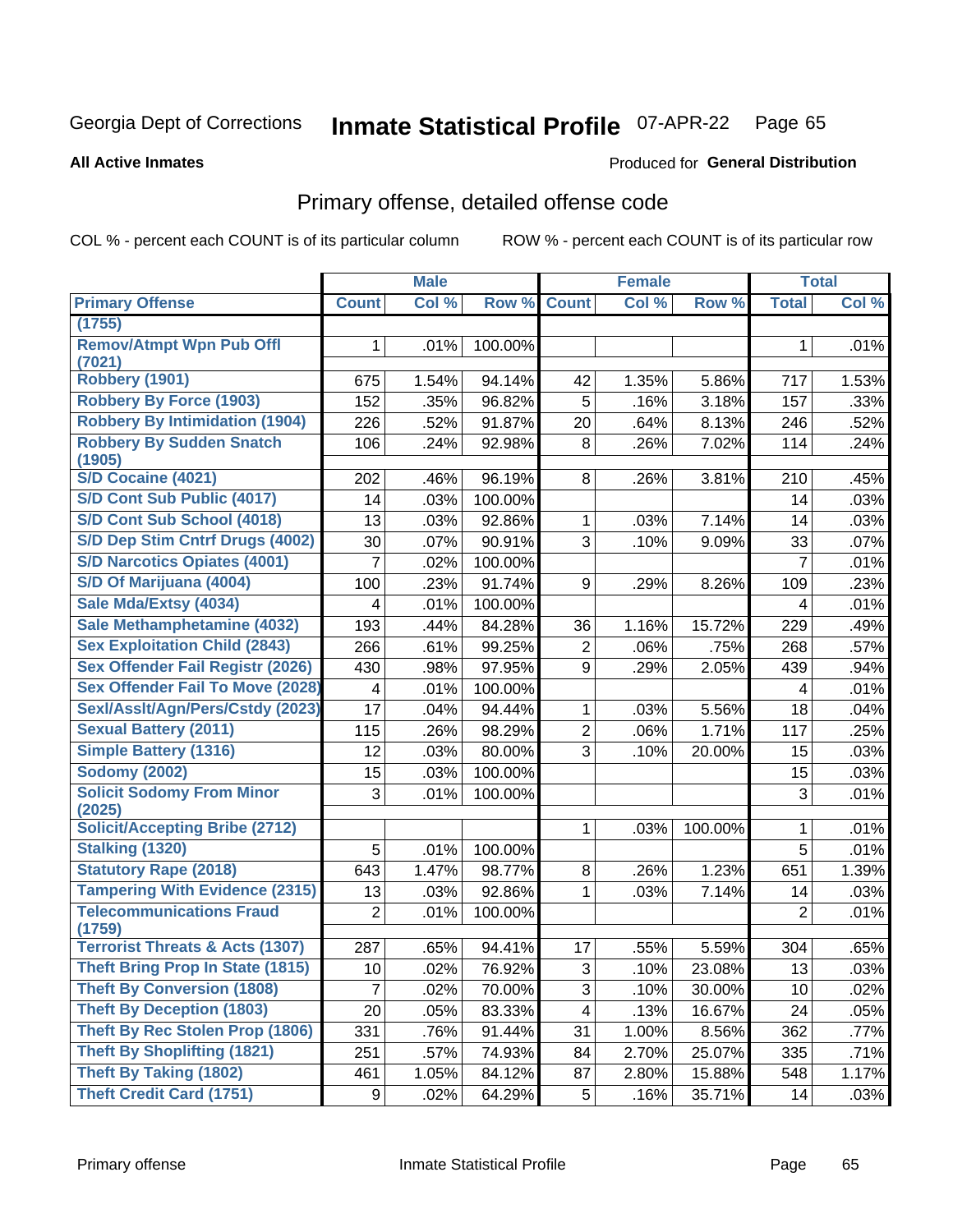#### **Inmate Statistical Profile 07-APR-22** Page 66

**All Active Inmates** 

### Produced for General Distribution

## Primary offense, detailed offense code

COL % - percent each COUNT is of its particular column

|                                                |                | <b>Male</b> |         |                | <b>Female</b> |         |                | <b>Total</b> |
|------------------------------------------------|----------------|-------------|---------|----------------|---------------|---------|----------------|--------------|
| <b>Primary Offense</b>                         | <b>Count</b>   | Col %       | Row %   | <b>Count</b>   | Col %         | Row %   | <b>Total</b>   | Col %        |
| <b>Theft Motorveh Or Part (1813)</b>           | 16             | .04%        | 94.12%  | $\mathbf{1}$   | .03%          | 5.88%   | 17             | .04%         |
| <b>Theft Of Lost Property (1805)</b>           | 3              | .01%        | 100.00% |                |               |         | 3              | .01%         |
| <b>Theft Of Services (1807)</b>                | 1              | .01%        | 100.00% |                |               |         | 1              | .01%         |
| <b>Theft Recv Prop Out State (1816)</b>        | 3              | .01%        | 100.00% |                |               |         | 3              | .01%         |
| <b>Traf Amphtmine 200-399 Gm</b>               | $\overline{7}$ | .02%        | 77.78%  | $\overline{2}$ | .06%          | 22.22%  | 9              | .02%         |
| (4127)                                         |                |             |         |                |               |         |                |              |
| <b>Traf Amphtmine 28-199 Gm</b><br>(4126)      | $\overline{7}$ | .02%        | 77.78%  | 2 <sup>1</sup> | .06%          | 22.22%  | 9              | .02%         |
| Traf Amphtmine 400+ Gm (4128)                  | 4              | .01%        | 100.00% |                |               |         | 4              | .01%         |
| <b>Traf Cocaine 201-400 Gm (4102)</b>          | 81             | .18%        | 92.05%  | $\overline{7}$ | .23%          | 7.95%   | 88             | .19%         |
| <b>Traf Cocaine 401+ Gm (4103)</b>             | 81             | .18%        | 96.43%  | 3              | .10%          | 3.57%   | 84             | .18%         |
| Traf Cocaine Less 200 Gm (4101)                | 122            | .28%        | 96.06%  | $\overline{5}$ | .16%          | 3.94%   | 127            | .27%         |
| <b>Traf Marijna 10-2000 Lb (4121)</b>          | 27             | .06%        | 96.43%  | 1              | .03%          | 3.57%   | 28             | .06%         |
| Traf Mda/Extsy 200-399gm                       | 3              | .01%        | 100.00% |                |               |         | 3              | .01%         |
| (4151)                                         |                |             |         |                |               |         |                |              |
| <b>Traf Mda/Extsy 28-199gm (4150)</b>          | 15             | .03%        | 100.00% |                |               |         | 15             | .03%         |
| Traf Mda/Extsy 400+Gm (4152)                   | $\overline{2}$ | .01%        | 100.00% |                |               |         | $\overline{2}$ | .01%         |
| Traf Methamph 200-399 Gm                       | 162            | .37%        | 86.63%  | 25             | .80%          | 13.37%  | 187            | .40%         |
| (4141)<br><b>Traf Methamph 28-199 Gm</b>       | 477            | 1.09%       | 81.54%  | 108            | 3.48%         | 18.46%  | 585            | 1.25%        |
| (4140)                                         |                |             |         |                |               |         |                |              |
| Traf Methamph 400+ Gm (4142)                   | 114            | .26%        | 85.07%  | 20             | .64%          | 14.93%  | 134            | .29%         |
| <b>Traf Methamph Unspec Amt</b>                | 73             | .17%        | 79.35%  | 19             | .61%          | 20.65%  | 92             | .20%         |
| (4146)                                         |                |             |         |                |               |         |                |              |
| <b>Traf Methaqualone&lt; 400 Gm</b>            | 3              | .01%        | 100.00% |                |               |         | 3              | .01%         |
| (4124)<br><b>Traf Narcotic 15-28 Gm (4112)</b> | 48             | .11%        | 94.12%  | 3              | .10%          | 5.88%   | 51             | .11%         |
| Traf Narcotic 29+ Gm (4113)                    | 35             | .08%        | 94.59%  | $\overline{2}$ | .06%          | 5.41%   | 37             | .08%         |
| <b>Traf Narcotic Less 14 Gm (4111)</b>         | 57             | .13%        | 87.69%  | 8              | .26%          | 12.31%  | 65             | .14%         |
| <b>Traffick Labor Servitude (1330)</b>         | 1              | .01%        | 100.00% |                |               |         | 1              | .01%         |
| <b>Traffick Sexual Servitude (1331)</b>        | 24             | .05%        | 92.31%  | $\overline{2}$ | .06%          | 7.69%   | 26             | .06%         |
| <b>Unauth Dist Contrild Sub (4135)</b>         | 1              | .01%        | 100.00% |                |               |         | 1              | .01%         |
| <b>Unknown Offense (9999)</b>                  | 6              | .01%        | 85.71%  | 1              | .03%          | 14.29%  | 7              | .01%         |
| Uniwfl Mfg/Del/Dist N-C S (4014)               | $\overline{5}$ | .01%        | 100.00% |                |               |         | $\overline{5}$ | .01%         |
| <b>Use Comm Facity Vio C Sub</b>               | 6              | .01%        | 60.00%  | $\overline{4}$ | .13%          | 40.00%  | 10             | .02%         |
| (4133)                                         |                |             |         |                |               |         |                |              |
| <b>Vehicular Homicide (1123)</b>               | 298            | .68%        | 80.32%  | 73             | 2.35%         | 19.68%  | 371            | .79%         |
| <b>Viol Dngrous Drgs Act (4013)</b>            | 113            | .26%        | 86.92%  | 17             | .55%          | 13.08%  | 130            | .28%         |
| <b>Viol Motor Vehicle Laws (5001)</b>          | 25             | .06%        | 83.33%  | 5              | .16%          | 16.67%  | 30             | .06%         |
| <b>Viol Oath Public Offer (2302)</b>           |                |             |         | $\overline{2}$ | .06%          | 100.00% | $\overline{2}$ | .01%         |
| <b>Violatn Othr States Law (8001)</b>          | 26             | .06%        | 81.25%  | 6              | .19%          | 18.75%  | 32             | .07%         |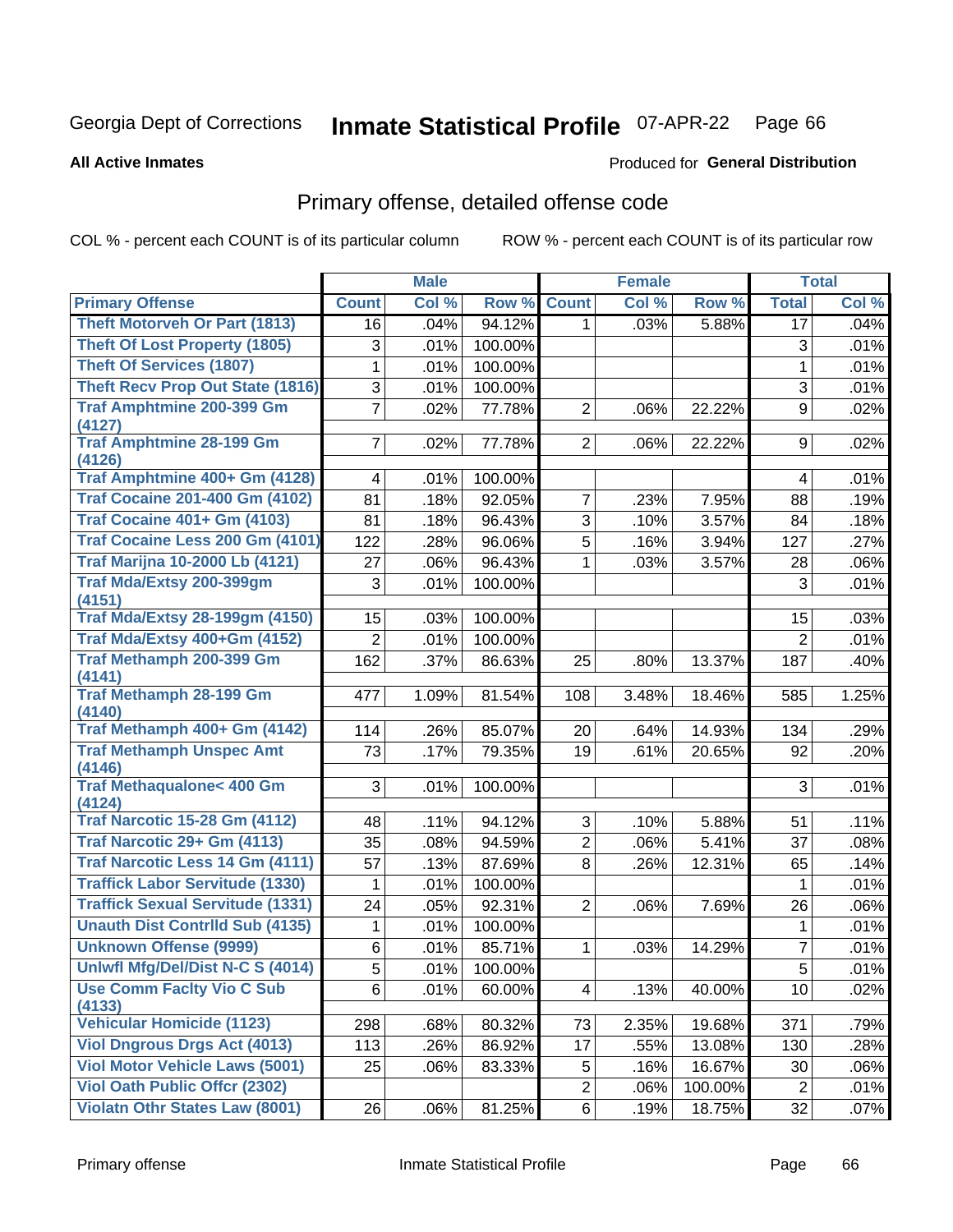#### **Inmate Statistical Profile 07-APR-22** Page 67

**All Active Inmates** 

### Produced for General Distribution

## Primary offense, detailed offense code

COL % - percent each COUNT is of its particular column

|                                         |                         | <b>Male</b> |         |              | <b>Female</b> |         |                | <b>Total</b> |
|-----------------------------------------|-------------------------|-------------|---------|--------------|---------------|---------|----------------|--------------|
| <b>Primary Offense</b>                  | <b>Count</b>            | Col %       | Row %   | <b>Count</b> | Col %         | Row %   | <b>Total</b>   | Col %        |
| <b>Vol Manslaughter Of Fetus</b>        | $\overline{2}$          | .01%        | 100.00% |              |               |         | $\overline{2}$ | .01%         |
| (1119)                                  |                         |             |         |              |               |         |                |              |
| <b>Voluntary Manslaughter (1102)</b>    | 1,099                   | 2.51%       | 89.13%  | 134          | 4.31%         | 10.87%  | 1,233          | 2.63%        |
| <b>Abandonment Of Dep Child (11)</b>    | 3                       | .01%        | 100.00% |              |               |         | 3              | .01%         |
| <b>Abusive Language (63)</b>            | 1                       | .01%        | 100.00% |              |               |         | 1              | .01%         |
| <b>Assault &amp; Battery (21)</b>       | 4                       | .01%        | 100.00% |              |               |         | 4              | .01%         |
| <b>Bad Checks (52)</b>                  | $\overline{2}$          | .01%        | 66.67%  | 1            | .03%          | 33.33%  | 3              | .01%         |
| <b>Burglary (45)</b>                    | $\overline{9}$          | .02%        | 100.00% |              |               |         | 9              | .02%         |
| <b>Cheating &amp; Swindling (51)</b>    | $\mathbf{1}$            | .01%        | 100.00% |              |               |         | $\mathbf{1}$   | .01%         |
| <b>Cpwl &amp; Concealed Weapon (93)</b> | 6                       | .01%        | 100.00% |              |               |         | 6              | .01%         |
| <b>Crmnl Attempt (98)</b>               | 1                       | .01%        | 100.00% |              |               |         | 1              | .01%         |
| <b>Cruelty To Children (37)</b>         | $\mathbf{1}$            | .01%        | 100.00% |              |               |         | 1              | .01%         |
| <b>Dui (72)</b>                         | $\overline{5}$          | .01%        | 100.00% |              |               |         | 5              | .01%         |
| Escape (92)                             | $\overline{3}$          | .01%        | 100.00% |              |               |         | 3              | .01%         |
| Forgery (55)                            | $\overline{3}$          | .01%        | 100.00% |              |               |         | 3              | .01%         |
| Lottery (54)                            | $\mathbf{1}$            | .01%        | 100.00% |              |               |         | $\mathbf{1}$   | .01%         |
| <b>Other Misdemeanor (99)</b>           | 18                      | .04%        | 94.74%  | 1            | .03%          | 5.26%   | 19             | .04%         |
| <b>Pointing Gun At Another (96)</b>     | 1                       | .01%        | 100.00% |              |               |         | 1              | .01%         |
| <b>Poss Ntp Whiskey (64)</b>            | $\overline{3}$          | .01%        | 100.00% |              |               |         | 3              | .01%         |
| <b>Prostitution (81)</b>                |                         |             |         | 1            | .03%          | 100.00% | 1              | .01%         |
| <b>Public Drunkenness (61)</b>          | $\overline{\mathbf{4}}$ | .01%        | 100.00% |              |               |         | $\overline{4}$ | .01%         |
| <b>Shoplifting (94)</b>                 |                         |             |         | 1            | .03%          | 100.00% | 1              | .01%         |
| <b>Simple Assault (24)</b>              | 1                       | .01%        | 100.00% |              |               |         | $\mathbf{1}$   | .01%         |
| <b>Simple Battery (25)</b>              | $\overline{2}$          | .01%        | 100.00% |              |               |         | $\overline{2}$ | .01%         |
| <b>Terroristic Threats (78)</b>         | 1                       | .01%        | 100.00% |              |               |         | 1              | .01%         |
| <b>Theft By Taking - Larceny (41)</b>   | 36                      | .08%        | 100.00% |              |               |         | 36             | .08%         |
| <b>Viol Motor Veh Law (71)</b>          | $\overline{2}$          | .01%        | 100.00% |              |               |         | $\overline{2}$ | .01%         |
| <b>Wife Beating (28)</b>                | $\overline{2}$          | .01%        | 100.00% |              |               |         | $\overline{2}$ | .01%         |
| <b>Total Rported</b>                    | 43,819                  | 101%        | 93.38%  | 3,106        | 100%          | 6.62%   | 46,925         | 101%         |

| <b>Not</b><br><b>Reported</b> | <u>ал.</u><br>. |      | 1 つに<br>14J |
|-------------------------------|-----------------|------|-------------|
| Γotal                         | 43.940          | .110 | 17.050      |

| <b>Mode (most frequent)</b> | 1101 Murder | 1101 Murder | 1101 Murder |
|-----------------------------|-------------|-------------|-------------|
|-----------------------------|-------------|-------------|-------------|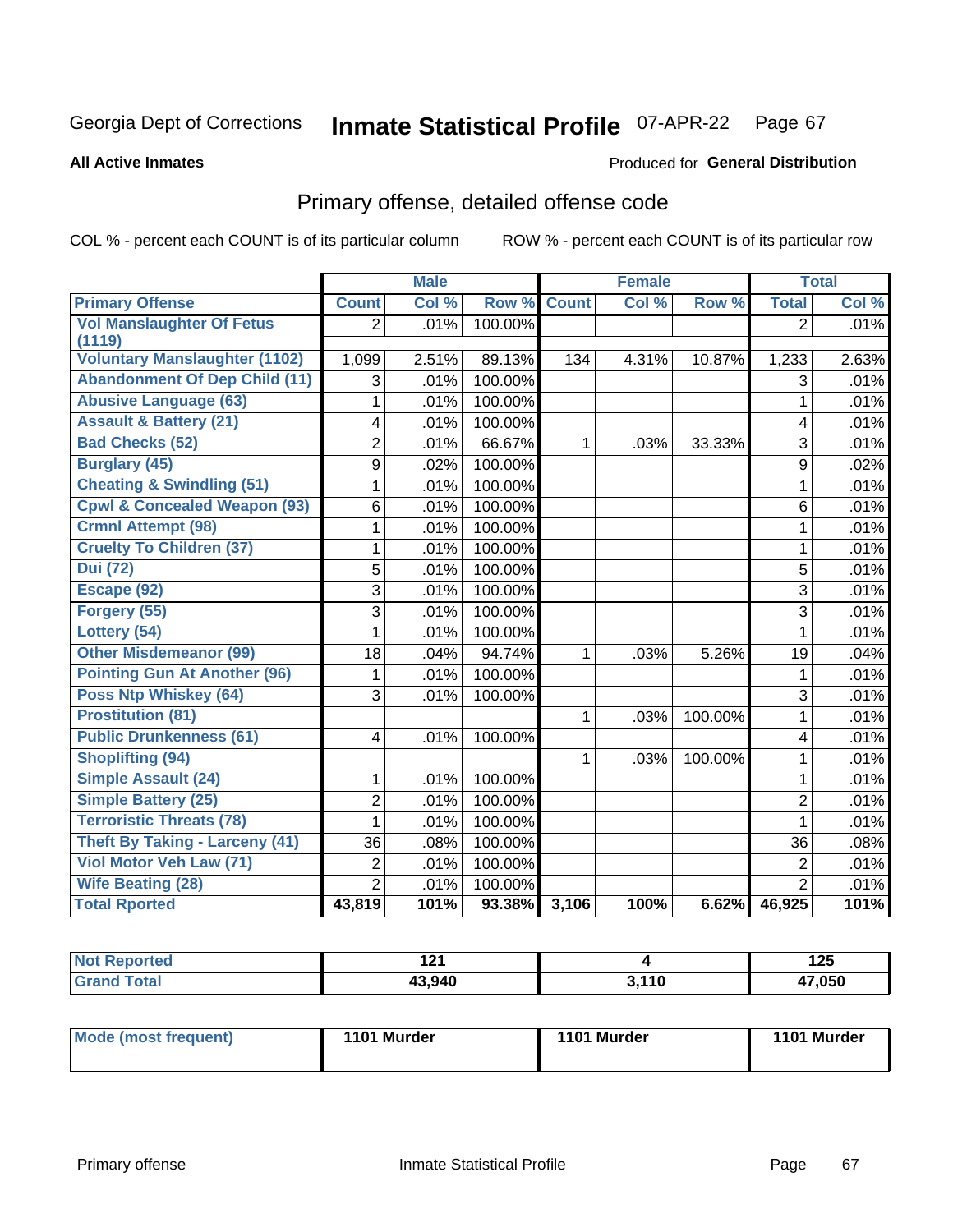## Inmate Statistical Profile 07-APR-22 Page 68

**All Active Inmates** 

### Produced for General Distribution

## County of conviction of primary offense

COL % - percent each COUNT is of its particular column

|                                    |              | <b>Male</b> |         |                         | <b>Female</b> |        |                  | <b>Total</b> |
|------------------------------------|--------------|-------------|---------|-------------------------|---------------|--------|------------------|--------------|
| <b>County of Conviction</b>        | <b>Count</b> | Col %       | Row %   | <b>Count</b>            | Col %         | Row %  | <b>Total</b>     | Col %        |
| <b>Unknown</b><br>000              | 197          | .45%        | 92.49%  | 16                      | .51%          | 7.51%  | $\overline{213}$ | .45%         |
| <b>Appling County</b><br>001       | 110          | .25%        | 98.21%  | $\overline{2}$          | .06%          | 1.79%  | 112              | .24%         |
| <b>Atkinson County</b><br>002      | 40           | .09%        | 95.24%  | $\overline{2}$          | .06%          | 4.76%  | 42               | .09%         |
| <b>Bacon County</b><br>003         | 69           | .16%        | 93.24%  | 5                       | .16%          | 6.76%  | 74               | .16%         |
| <b>Baker County</b><br>004         | 15           | .03%        | 88.24%  | $\overline{2}$          | .06%          | 11.76% | 17               | .04%         |
| <b>Baldwin County</b><br>005       | 280          | .64%        | 91.21%  | 27                      | .87%          | 8.79%  | 307              | .65%         |
| <b>Banks County</b><br>006         | 50           | .11%        | 83.33%  | 10                      | .32%          | 16.67% | 60               | .13%         |
| <b>Barrow County</b><br>007        | 341          | .78%        | 91.42%  | 32                      | 1.03%         | 8.58%  | 373              | .79%         |
| <b>Bartow County</b><br>008        | 601          | 1.37%       | 89.17%  | 73                      | 2.35%         | 10.83% | 674              | 1.43%        |
| <b>Ben Hill County</b><br>009      | 244          | .56%        | 93.13%  | 18                      | .58%          | 6.87%  | 262              | .56%         |
| <b>Berrien County</b><br>010       | 93           | .21%        | 94.90%  | 5                       | .16%          | 5.10%  | 98               | .21%         |
| <b>Bibb County</b><br>011          | 940          | 2.14%       | 95.24%  | 47                      | 1.51%         | 4.76%  | 987              | 2.10%        |
| <b>Bleckley County</b><br>012      | 56           | .13%        | 93.33%  | $\overline{\mathbf{4}}$ | .13%          | 6.67%  | 60               | .13%         |
| <b>Brantley County</b><br>013      | 88           | .20%        | 88.89%  | 11                      | .35%          | 11.11% | 99               | .21%         |
| <b>Brooks County</b><br>014        | 42           | .10%        | 97.67%  | 1                       | .03%          | 2.33%  | 43               | .09%         |
| 015<br><b>Bryan County</b>         | 45           | .10%        | 93.75%  | 3                       | .10%          | 6.25%  | 48               | .10%         |
| <b>Bulloch County</b><br>016       | 436          | .99%        | 92.77%  | 34                      | 1.09%         | 7.23%  | 470              | 1.00%        |
| <b>Burke County</b><br>017         | 197          | .45%        | 96.57%  | $\overline{7}$          | .23%          | 3.43%  | 204              | .43%         |
| <b>Butts County</b><br>018         | 128          | .29%        | 91.43%  | 12                      | .39%          | 8.57%  | 140              | .30%         |
| <b>Calhoun County</b><br>019       | 27           | .06%        | 93.10%  | $\overline{2}$          | .06%          | 6.90%  | 29               | .06%         |
| <b>Camden County</b><br>020        | 170          | .39%        | 94.97%  | $\mathsf g$             | .29%          | 5.03%  | 179              | .38%         |
| <b>Candler County</b><br>021       | 95           | .22%        | 95.00%  | 5                       | .16%          | 5.00%  | 100              | .21%         |
| <b>Carroll County</b><br>022       | 563          | 1.28%       | 93.21%  | 41                      | 1.32%         | 6.79%  | 604              | 1.28%        |
| <b>Catoosa County</b><br>023       | 348          | .79%        | 93.80%  | 23                      | .74%          | 6.20%  | 371              | .79%         |
| <b>Charlton County</b><br>024      | 59           | .13%        | 85.51%  | 10                      | .32%          | 14.49% | 69               | .15%         |
| 025<br><b>Chatham County</b>       | 1,521        | 3.46%       | 96.45%  | 56                      | 1.80%         | 3.55%  | 1,577            | 3.35%        |
| <b>Chattahoochee County</b><br>026 | 13           | .03%        | 100.00% |                         |               |        | 13               | .03%         |
| <b>Chattooga County</b><br>027     | 169          | .38%        | 89.89%  | 19                      | .61%          | 10.11% | 188              | .40%         |
| <b>Cherokee County</b><br>028      | 481          | 1.09%       | 92.68%  | 38                      | 1.22%         | 7.32%  | 519              | 1.10%        |
| <b>Clarke County</b><br>029        | 449          | 1.02%       | 94.13%  | 28                      | .90%          | 5.87%  | 477              | 1.01%        |
| <b>Clay County</b><br>030          | 13           | .03%        | 81.25%  | 3                       | .10%          | 18.75% | 16               | .03%         |
| 031<br><b>Clayton County</b>       | 1,082        | 2.46%       | 93.36%  | 77                      | 2.48%         | 6.64%  | 1,159            | 2.46%        |
| <b>Clinch County</b><br>032        | 36           | .08%        | 94.74%  | $\overline{2}$          | .06%          | 5.26%  | 38               | .08%         |
| <b>Cobb County</b><br>033          | 2,110        | 4.80%       | 93.99%  | 135                     | 4.34%         | 6.01%  | 2,245            | 4.77%        |
| <b>Coffee County</b><br>034        | 289          | .66%        | 94.14%  | 18                      | .58%          | 5.86%  | 307              | .65%         |
| <b>Colquitt County</b><br>035      | 228          | .52%        | 94.21%  | 14                      | .45%          | 5.79%  | 242              | .51%         |
| <b>Columbia County</b><br>036      | 345          | .79%        | 91.51%  | 32                      | 1.03%         | 8.49%  | 377              | .80%         |
| <b>Cook County</b><br>037          | 111          | .25%        | 92.50%  | 9                       | .29%          | 7.50%  | 120              | .26%         |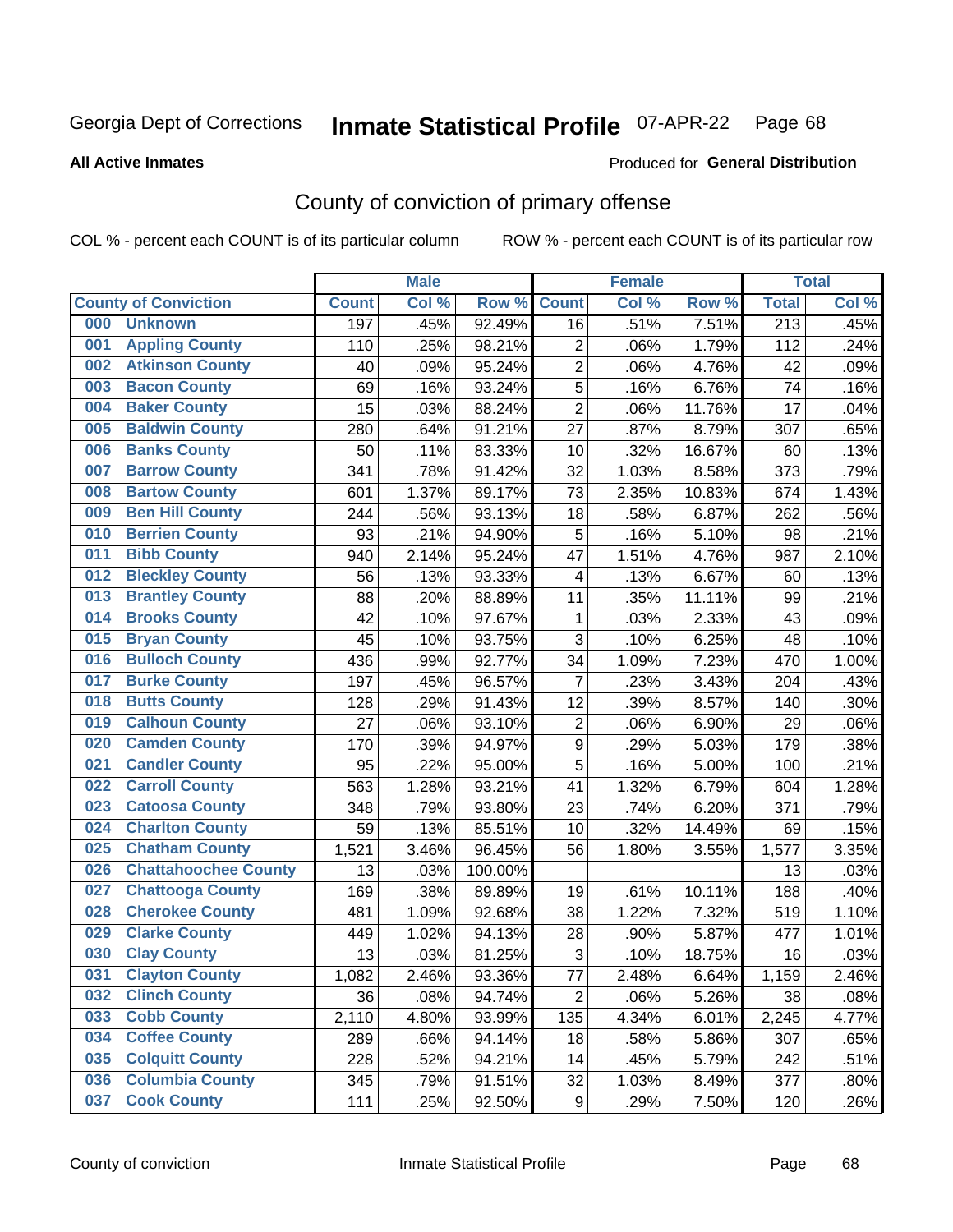## Inmate Statistical Profile 07-APR-22 Page 69

**All Active Inmates** 

### Produced for General Distribution

## County of conviction of primary offense

COL % - percent each COUNT is of its particular column

|                                |              | <b>Male</b> |         |                | <b>Female</b> |        |                  | <b>Total</b> |
|--------------------------------|--------------|-------------|---------|----------------|---------------|--------|------------------|--------------|
| <b>County of Conviction</b>    | <b>Count</b> | Col %       | Row %   | <b>Count</b>   | Col %         | Row %  | <b>Total</b>     | Col %        |
| <b>Coweta County</b><br>038    | 539          | 1.23%       | 94.07%  | 34             | 1.09%         | 5.93%  | $\overline{573}$ | 1.22%        |
| <b>Crawford County</b><br>039  | 22           | .05%        | 100.00% |                |               |        | 22               | .05%         |
| <b>Crisp County</b><br>040     | 337          | .77%        | 93.61%  | 23             | .74%          | 6.39%  | 360              | .77%         |
| <b>Dade County</b><br>041      | 83           | .19%        | 89.25%  | 10             | .32%          | 10.75% | 93               | .20%         |
| <b>Dawson County</b><br>042    | 100          | .23%        | 90.09%  | 11             | .35%          | 9.91%  | 111              | .24%         |
| 043<br><b>Decatur County</b>   | 234          | .53%        | 94.74%  | 13             | .42%          | 5.26%  | 247              | .52%         |
| <b>Dekalb County</b><br>044    | 2,327        | 5.30%       | 95.41%  | 112            | 3.60%         | 4.59%  | 2,439            | 5.18%        |
| <b>Dodge County</b><br>045     | 100          | .23%        | 86.21%  | 16             | .51%          | 13.79% | 116              | .25%         |
| <b>Dooly County</b><br>046     | 126          | .29%        | 91.30%  | 12             | .39%          | 8.70%  | 138              | .29%         |
| <b>Dougherty County</b><br>047 | 711          | 1.62%       | 95.44%  | 34             | 1.09%         | 4.56%  | 745              | 1.58%        |
| <b>Douglas County</b><br>048   | 891          | 2.03%       | 92.43%  | 73             | 2.35%         | 7.57%  | 964              | 2.05%        |
| <b>Early County</b><br>049     | 83           | .19%        | 97.65%  | $\overline{2}$ | .06%          | 2.35%  | 85               | .18%         |
| <b>Echols County</b><br>050    | 13           | .03%        | 100.00% |                |               |        | 13               | .03%         |
| <b>Effingham County</b><br>051 | 215          | .49%        | 90.34%  | 23             | .74%          | 9.66%  | 238              | .51%         |
| <b>Elbert County</b><br>052    | 127          | .29%        | 95.49%  | 6              | .19%          | 4.51%  | 133              | .28%         |
| <b>Emanuel County</b><br>053   | 163          | .37%        | 93.68%  | 11             | .35%          | 6.32%  | 174              | .37%         |
| <b>Evans County</b><br>054     | 77           | .18%        | 93.90%  | 5              | .16%          | 6.10%  | 82               | .17%         |
| <b>Fannin County</b><br>055    | 96           | .22%        | 88.89%  | 12             | .39%          | 11.11% | 108              | .23%         |
| <b>Fayette County</b><br>056   | 308          | .70%        | 94.48%  | 18             | .58%          | 5.52%  | 326              | .69%         |
| <b>Floyd County</b><br>057     | 848          | 1.93%       | 89.93%  | 95             | 3.05%         | 10.07% | 943              | 2.00%        |
| <b>Forsyth County</b><br>058   | 361          | .82%        | 90.25%  | 39             | 1.25%         | 9.75%  | 400              | .85%         |
| <b>Franklin County</b><br>059  | 140          | .32%        | 89.17%  | 17             | .55%          | 10.83% | 157              | .33%         |
| <b>Fulton County</b><br>060    | 4,152        | 9.45%       | 96.47%  | 152            | 4.89%         | 3.53%  | 4,304            | 9.15%        |
| <b>Gilmer County</b><br>061    | 99           | .23%        | 94.29%  | 6              | .19%          | 5.71%  | 105              | .22%         |
| <b>Glascock County</b><br>062  | 11           | .03%        | 100.00% |                |               |        | 11               | .02%         |
| 063<br><b>Glynn County</b>     | 467          | 1.06%       | 94.92%  | 25             | .80%          | 5.08%  | 492              | 1.05%        |
| <b>Gordon County</b><br>064    | 360          | .82%        | 90.68%  | 37             | 1.19%         | 9.32%  | 397              | .84%         |
| 065<br><b>Grady County</b>     | 159          | .36%        | 94.08%  | 10             | .32%          | 5.92%  | 169              | .36%         |
| <b>Greene County</b><br>066    | 99           | .23%        | 93.40%  | $\overline{7}$ | .23%          | 6.60%  | 106              | .23%         |
| <b>Gwinnett County</b><br>067  | 2,283        | 5.20%       | 94.07%  | 144            | 4.63%         | 5.93%  | 2,427            | 5.16%        |
| <b>Habersham County</b><br>068 | 104          | .24%        | 87.39%  | 15             | .48%          | 12.61% | 119              | .25%         |
| 069<br><b>Hall County</b>      | 636          | 1.45%       | 92.58%  | 51             | 1.64%         | 7.42%  | 687              | 1.46%        |
| <b>Hancock County</b><br>070   | 43           | .10%        | 95.56%  | $\overline{2}$ | .06%          | 4.44%  | 45               | .10%         |
| <b>Haralson County</b><br>071  | 122          | .28%        | 93.13%  | 9              | .29%          | 6.87%  | 131              | .28%         |
| <b>Harris County</b><br>072    | 89           | .20%        | 94.68%  | 5              | .16%          | 5.32%  | 94               | .20%         |
| <b>Hart County</b><br>073      | 158          | .36%        | 91.33%  | 15             | .48%          | 8.67%  | 173              | .37%         |
| <b>Heard County</b><br>074     | 47           | .11%        | 95.92%  | $\overline{2}$ | .06%          | 4.08%  | 49               | .10%         |
| <b>Henry County</b><br>075     | 592          | 1.35%       | 91.93%  | 52             | 1.67%         | 8.07%  | 644              | 1.37%        |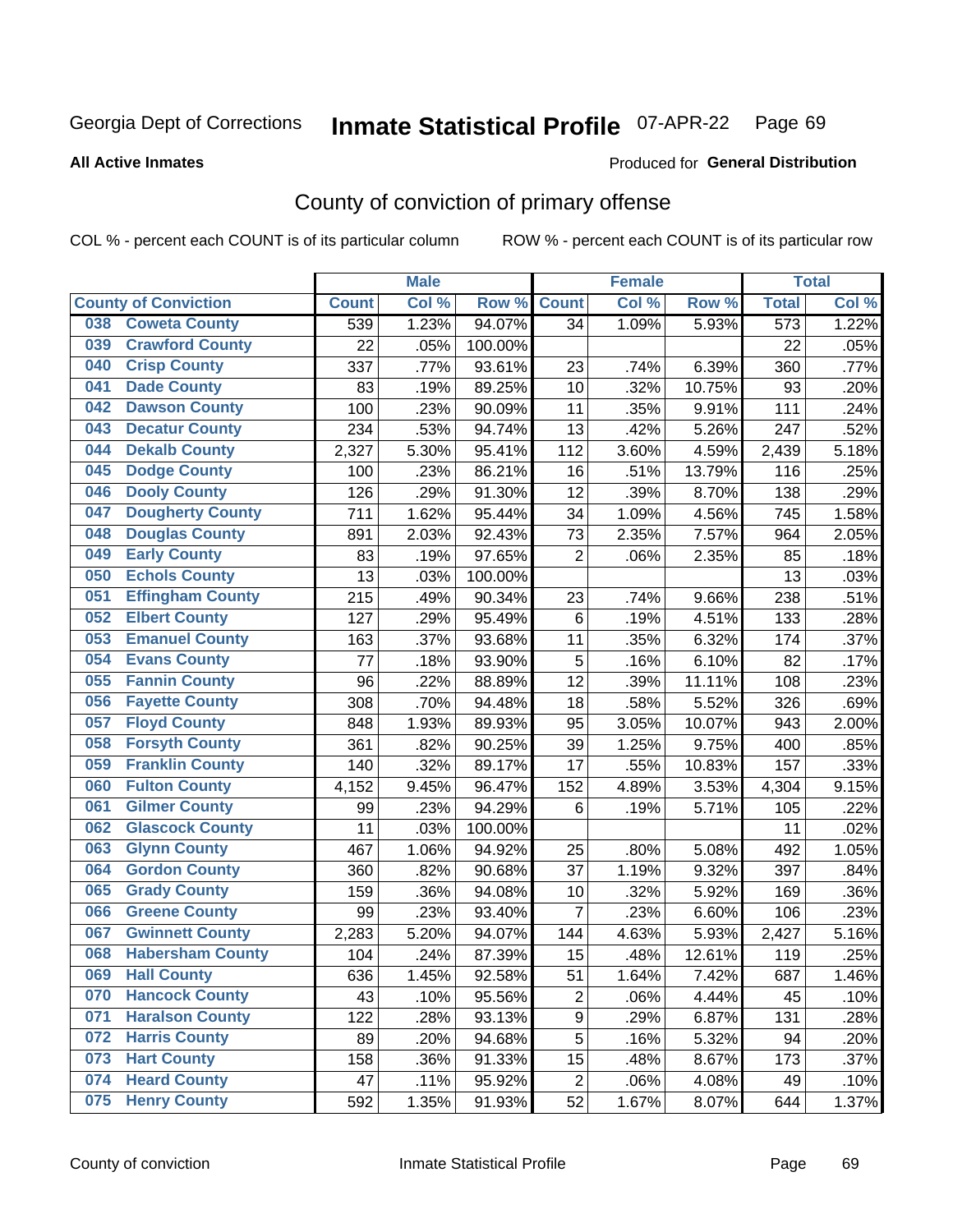## Inmate Statistical Profile 07-APR-22 Page 70

### **All Active Inmates**

## Produced for General Distribution

## County of conviction of primary offense

COL % - percent each COUNT is of its particular column

|                                 |                  | <b>Male</b> |         |                         | <b>Female</b> |        |                  | <b>Total</b> |
|---------------------------------|------------------|-------------|---------|-------------------------|---------------|--------|------------------|--------------|
| <b>County of Conviction</b>     | <b>Count</b>     | Col %       | Row %   | <b>Count</b>            | Col %         | Row %  | <b>Total</b>     | Col%         |
| <b>Houston County</b><br>076    | $\overline{712}$ | 1.62%       | 91.87%  | 63                      | 2.03%         | 8.13%  | $\overline{775}$ | 1.65%        |
| <b>Irwin County</b><br>077      | 58               | .13%        | 98.31%  | 1                       | .03%          | 1.69%  | 59               | .13%         |
| <b>Jackson County</b><br>078    | 238              | .54%        | 91.19%  | 23                      | .74%          | 8.81%  | 261              | .55%         |
| <b>Jasper County</b><br>079     | 53               | .12%        | 96.36%  | $\overline{2}$          | .06%          | 3.64%  | 55               | .12%         |
| <b>Jeff Davis County</b><br>080 | 80               | .18%        | 94.12%  | $\overline{5}$          | .16%          | 5.88%  | 85               | .18%         |
| 081<br><b>Jefferson County</b>  | 133              | .30%        | 93.01%  | 10                      | .32%          | 6.99%  | 143              | .30%         |
| <b>Jenkins County</b><br>082    | 58               | .13%        | 93.55%  | $\overline{\mathbf{4}}$ | .13%          | 6.45%  | 62               | .13%         |
| <b>Johnson County</b><br>083    | 35               | .08%        | 97.22%  | $\mathbf 1$             | .03%          | 2.78%  | 36               | .08%         |
| <b>Jones County</b><br>084      | 162              | .37%        | 87.57%  | 23                      | .74%          | 12.43% | 185              | .39%         |
| <b>Lamar County</b><br>085      | 75               | .17%        | 87.21%  | 11                      | .35%          | 12.79% | 86               | .18%         |
| <b>Lanier County</b><br>086     | 50               | .11%        | 92.59%  | $\overline{\mathbf{4}}$ | .13%          | 7.41%  | 54               | .11%         |
| <b>Laurens County</b><br>087    | 252              | .57%        | 91.30%  | 24                      | .77%          | 8.70%  | 276              | .59%         |
| <b>Lee County</b><br>088        | 70               | .16%        | 93.33%  | 5                       | .16%          | 6.67%  | 75               | .16%         |
| <b>Liberty County</b><br>089    | 184              | .42%        | 92.46%  | 15                      | .48%          | 7.54%  | 199              | .42%         |
| <b>Lincoln County</b><br>090    | 35               | .08%        | 92.11%  | 3                       | .10%          | 7.89%  | 38               | .08%         |
| <b>Long County</b><br>091       | 62               | .14%        | 93.94%  | 4                       | .13%          | 6.06%  | 66               | .14%         |
| <b>Lowndes County</b><br>092    | 428              | .97%        | 95.54%  | 20                      | .64%          | 4.46%  | 448              | .95%         |
| <b>Lumpkin County</b><br>093    | 71               | .16%        | 89.87%  | 8                       | .26%          | 10.13% | 79               | .17%         |
| <b>Macon County</b><br>094      | 42               | .10%        | 91.30%  | 4                       | .13%          | 8.70%  | 46               | .10%         |
| <b>Madison County</b><br>095    | 140              | .32%        | 90.32%  | 15                      | .48%          | 9.68%  | 155              | .33%         |
| <b>Marion County</b><br>096     | 23               | .05%        | 95.83%  | 1                       | .03%          | 4.17%  | 24               | .05%         |
| <b>Mcduffie County</b><br>097   | 160              | .36%        | 94.67%  | $\boldsymbol{9}$        | .29%          | 5.33%  | 169              | .36%         |
| <b>Mcintosh County</b><br>098   | 54               | .12%        | 91.53%  | $\overline{5}$          | .16%          | 8.47%  | 59               | .13%         |
| <b>Meriwether County</b><br>099 | 148              | .34%        | 91.93%  | 13                      | .42%          | 8.07%  | 161              | .34%         |
| <b>Miller County</b><br>100     | 26               | .06%        | 100.00% |                         |               |        | 26               | .06%         |
| <b>Mitchell County</b><br>101   | 137              | .31%        | 93.20%  | 10                      | .32%          | 6.80%  | 147              | .31%         |
| <b>Monroe County</b><br>102     | 162              | .37%        | 88.52%  | 21                      | .68%          | 11.48% | 183              | .39%         |
| <b>Montgomery County</b><br>103 | 26               | .06%        | 96.30%  | 1                       | .03%          | 3.70%  | 27               | .06%         |
| <b>Morgan County</b><br>104     | 147              | .33%        | 91.30%  | 14                      | .45%          | 8.70%  | 161              | .34%         |
| <b>Murray County</b><br>105     | 247              | .56%        | 89.49%  | 29                      | .93%          | 10.51% | 276              | .59%         |
| <b>Muscogee County</b><br>106   | 932              | 2.12%       | 95.01%  | 49                      | 1.58%         | 4.99%  | 981              | 2.09%        |
| 107<br><b>Newton County</b>     | 630              | 1.43%       | 92.38%  | 52                      | 1.67%         | 7.62%  | 682              | 1.45%        |
| <b>Oconee County</b><br>108     | 47               | .11%        | 97.92%  | 1                       | .03%          | 2.08%  | 48               | .10%         |
| <b>Oglethorpe County</b><br>109 | 65               | .15%        | 97.01%  | $\overline{2}$          | .06%          | 2.99%  | 67               | .14%         |
| <b>Paulding County</b><br>110   | 224              | .51%        | 93.33%  | 16                      | .51%          | 6.67%  | 240              | .51%         |
| <b>Peach County</b><br>111      | 58               | .13%        | 93.55%  | 4                       | .13%          | 6.45%  | 62               | .13%         |
| <b>Pickens County</b><br>$112$  | 97               | .22%        | 88.99%  | 12                      | .39%          | 11.01% | 109              | .23%         |
| <b>Pierce County</b><br>$113$   | 106              | .24%        | 92.98%  | 8                       | .26%          | 7.02%  | 114              | .24%         |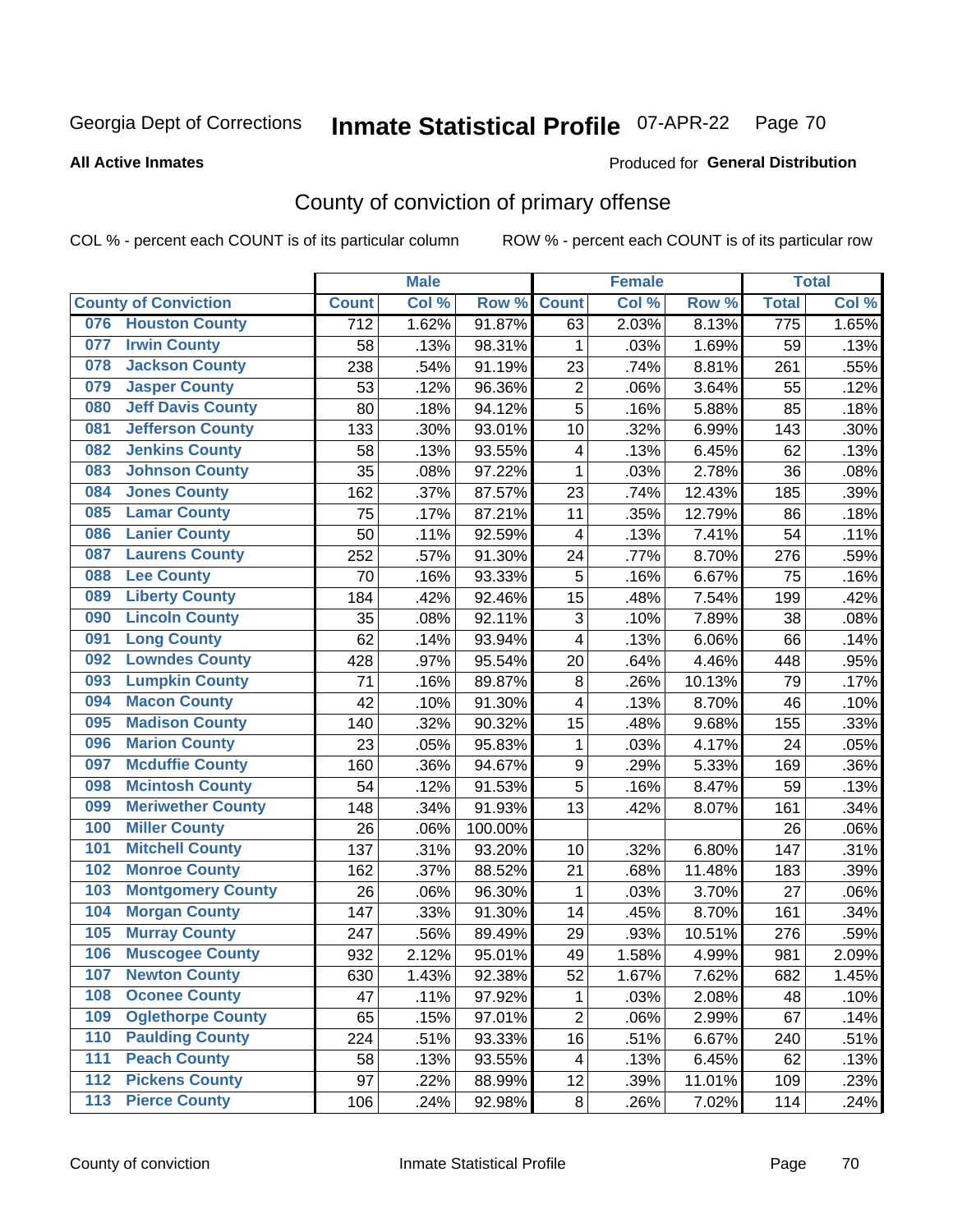## Inmate Statistical Profile 07-APR-22 Page 71

**All Active Inmates** 

### Produced for General Distribution

## County of conviction of primary offense

COL % - percent each COUNT is of its particular column

|                                          |              | <b>Male</b> |         |                | <b>Female</b> |        |              | <b>Total</b> |
|------------------------------------------|--------------|-------------|---------|----------------|---------------|--------|--------------|--------------|
| <b>County of Conviction</b>              | <b>Count</b> | Col%        | Row %   | <b>Count</b>   | Col %         | Row %  | <b>Total</b> | Col %        |
| <b>Pike County</b><br>114                | 46           | .10%        | 93.88%  | 3              | .10%          | 6.12%  | 49           | .10%         |
| <b>Polk County</b><br>$\overline{115}$   | 187          | .43%        | 89.90%  | 21             | .68%          | 10.10% | 208          | .44%         |
| <b>Pulaski County</b><br>116             | 30           | .07%        | 83.33%  | 6              | .19%          | 16.67% | 36           | .08%         |
| <b>Putnam County</b><br>117              | 156          | .36%        | 92.86%  | 12             | .39%          | 7.14%  | 168          | .36%         |
| <b>Quitman County</b><br>118             | 10           | .02%        | 100.00% |                |               |        | 10           | .02%         |
| <b>Rabun County</b><br>119               | 58           | .13%        | 85.29%  | 10             | .32%          | 14.71% | 68           | .14%         |
| <b>Randolph County</b><br>120            | 47           | .11%        | 95.92%  | $\overline{2}$ | .06%          | 4.08%  | 49           | .10%         |
| <b>Richmond County</b><br>121            | 1,530        | 3.48%       | 94.62%  | 87             | 2.80%         | 5.38%  | 1,617        | 3.44%        |
| <b>Rockdale County</b><br>122            | 419          | .95%        | 94.16%  | 26             | .84%          | 5.84%  | 445          | .95%         |
| <b>Schley County</b><br>123              | 20           | .05%        | 100.00% |                |               |        | 20           | .04%         |
| <b>Screven County</b><br>124             | 100          | .23%        | 94.34%  | 6              | .19%          | 5.66%  | 106          | .23%         |
| <b>Seminole County</b><br>125            | 59           | .13%        | 86.76%  | 9              | .29%          | 13.24% | 68           | .14%         |
| <b>Spalding County</b><br>126            | 414          | .94%        | 91.80%  | 37             | 1.19%         | 8.20%  | 451          | .96%         |
| <b>Stephens County</b><br>127            | 109          | .25%        | 95.61%  | 5              | .16%          | 4.39%  | 114          | .24%         |
| <b>Stewart County</b><br>128             | 14           | .03%        | 82.35%  | 3              | .10%          | 17.65% | 17           | .04%         |
| <b>Sumter County</b><br>129              | 189          | .43%        | 96.92%  | 6              | .19%          | 3.08%  | 195          | .41%         |
| <b>Talbot County</b><br>130              | 20           | .05%        | 95.24%  | 1              | .03%          | 4.76%  | 21           | .04%         |
| 131<br><b>Taliaferro County</b>          | 16           | .04%        | 100.00% |                |               |        | 16           | .03%         |
| <b>Tattnall County</b><br>132            | 153          | .35%        | 86.44%  | 24             | .77%          | 13.56% | 177          | .38%         |
| <b>Taylor County</b><br>133              | 41           | .09%        | 91.11%  | 4              | .13%          | 8.89%  | 45           | .10%         |
| <b>Telfair County</b><br>134             | 102          | .23%        | 93.58%  | $\overline{7}$ | .23%          | 6.42%  | 109          | .23%         |
| <b>Terrell County</b><br>135             | 72           | .16%        | 97.30%  | $\overline{2}$ | .06%          | 2.70%  | 74           | .16%         |
| <b>Thomas County</b><br>136              | 203          | .46%        | 96.67%  | $\overline{7}$ | .23%          | 3.33%  | 210          | .45%         |
| <b>Tift County</b><br>137                | 297          | .68%        | 96.74%  | 10             | .32%          | 3.26%  | 307          | .65%         |
| <b>Toombs County</b><br>138              | 277          | .63%        | 91.72%  | 25             | .80%          | 8.28%  | 302          | .64%         |
| <b>Towns County</b><br>139               | 45           | .10%        | 80.36%  | 11             | .35%          | 19.64% | 56           | .12%         |
| <b>Treutlen County</b><br>140            | 64           | .15%        | 98.46%  | 1              | .03%          | 1.54%  | 65           | .14%         |
| <b>Troup County</b><br>141               | 556          | 1.27%       | 93.60%  | 38             | 1.22%         | 6.40%  | 594          | 1.26%        |
| <b>Turner County</b><br>142              | 53           | .12%        | 92.98%  | 4              | .13%          | 7.02%  | 57           | .12%         |
| $\overline{143}$<br><b>Twiggs County</b> | 32           | .07%        | 86.49%  | 5              | .16%          | 13.51% | 37           | .08%         |
| <b>Union County</b><br>144               | 84           | .19%        | 84.00%  | 16             | .51%          | 16.00% | 100          | .21%         |
| 145<br><b>Upson County</b>               | 172          | .39%        | 96.63%  | 6              | .19%          | 3.37%  | 178          | .38%         |
| <b>Walker County</b><br>146              | 400          | .91%        | 90.91%  | 40             | 1.29%         | 9.09%  | 440          | .94%         |
| 147<br><b>Walton County</b>              | 607          | 1.38%       | 90.87%  | 61             | 1.96%         | 9.13%  | 668          | 1.42%        |
| <b>Ware County</b><br>148                | 234          | .53%        | 91.76%  | 21             | .68%          | 8.24%  | 255          | .54%         |
| <b>Warren County</b><br>149              | 24           | .05%        | 85.71%  | 4              | .13%          | 14.29% | 28           | .06%         |
| <b>Washington County</b><br>150          | 169          | .38%        | 90.86%  | 17             | .55%          | 9.14%  | 186          | .40%         |
| <b>Wayne County</b><br>151               | 184          | .42%        | 89.76%  | 21             | .68%          | 10.24% | 205          | .44%         |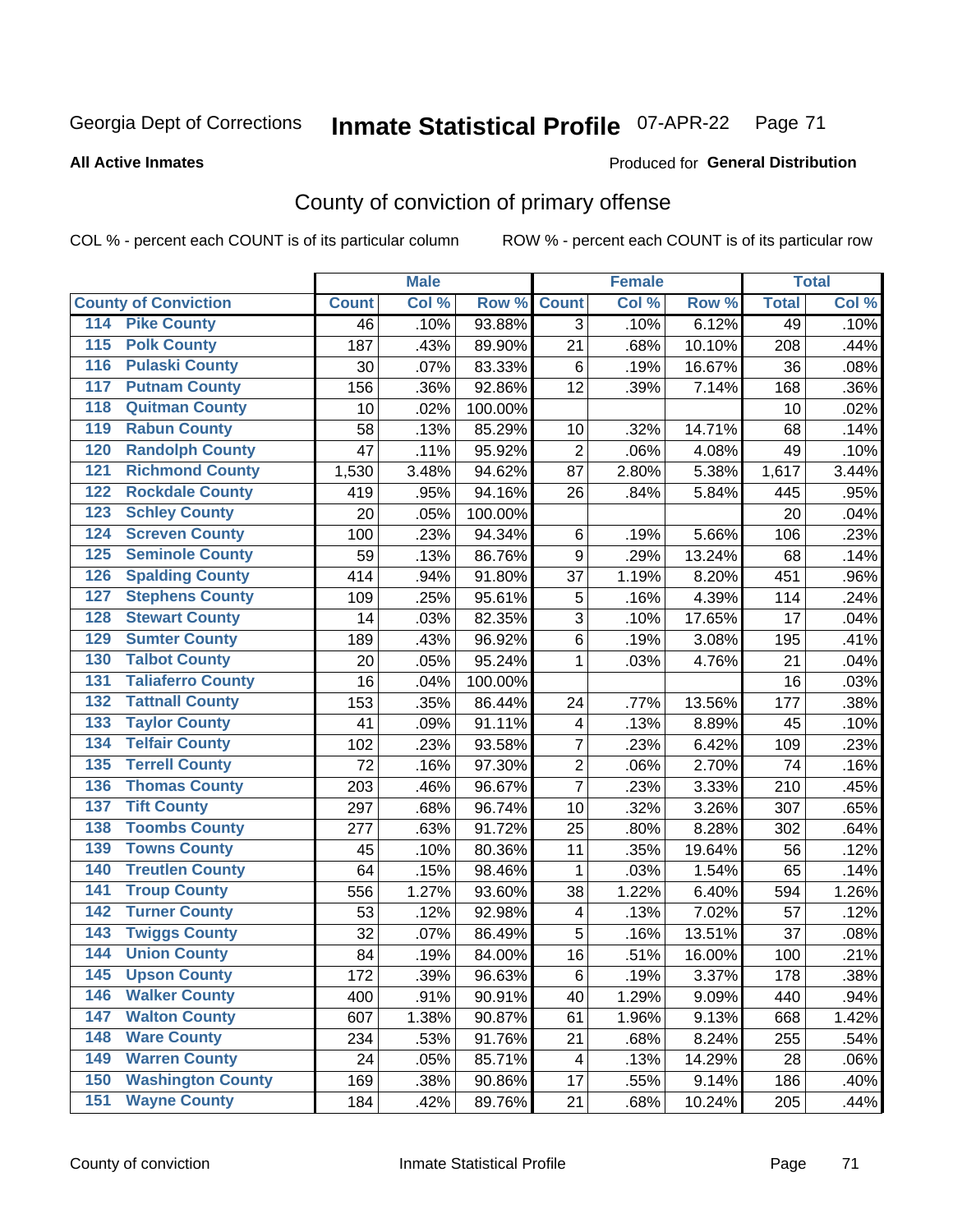## Inmate Statistical Profile 07-APR-22 Page 72

### **All Active Inmates**

## Produced for General Distribution

## County of conviction of primary offense

COL % - percent each COUNT is of its particular column

|                                |                 | <b>Male</b> |             |       | <b>Female</b> |          |              | <b>Total</b> |
|--------------------------------|-----------------|-------------|-------------|-------|---------------|----------|--------------|--------------|
| <b>County of Conviction</b>    | <b>Count</b>    | Col %       | Row % Count |       | Col %         | Row %    | <b>Total</b> | Col %        |
| <b>Webster County</b><br>152   | 5               | .01%        | 71.43%      | 2     | $.06\%$       | 28.57%   |              | .01%         |
| <b>Wheeler County</b><br>153   | 17              | $.04\%$     | 85.00%      | 3     | .10%          | 15.00%   | 20           | .04%         |
| <b>White County</b><br>154     | 82              | .19%        | 94.25%      | 5     | .16%          | 5.75%    | 87           | .18%         |
| <b>Whitfield County</b><br>155 | 736             | 1.68%       | 87.93%      | 101   | 3.25%         | 12.07%   | 837          | 1.78%        |
| <b>Wilcox County</b><br>156    | 54              | .12%        | 91.53%      | 5     | .16%          | 8.47%    | 59           | .13%         |
| <b>Wilkes County</b><br>157    | 64              | .15%        | 96.97%      | 2     | $.06\%$       | 3.03%    | 66           | .14%         |
| <b>Wilkinson County</b><br>158 | 39 <sub>1</sub> | .09%        | 97.50%      |       | .03%          | 2.50%    | 40           | .09%         |
| <b>Worth County</b><br>159     | 120             | .27%        | 91.60%      | 11    | .35%          | $8.40\%$ | 131          | .28%         |
| <b>Total Rported</b>           | 43,940          | 100%        | 93.39%      | 3,110 | 100%          | 6.61%    | 47,050       | 100%         |

| <b>Not Reported</b> |        |            |        |
|---------------------|--------|------------|--------|
| <b>Grand Total</b>  | 43,940 | 2 11N<br>. | 47,050 |

| Mode (most frequent) | <b>Fulton County</b> | <b>Fulton County</b> | <b>Fulton County</b> |
|----------------------|----------------------|----------------------|----------------------|
|                      |                      |                      |                      |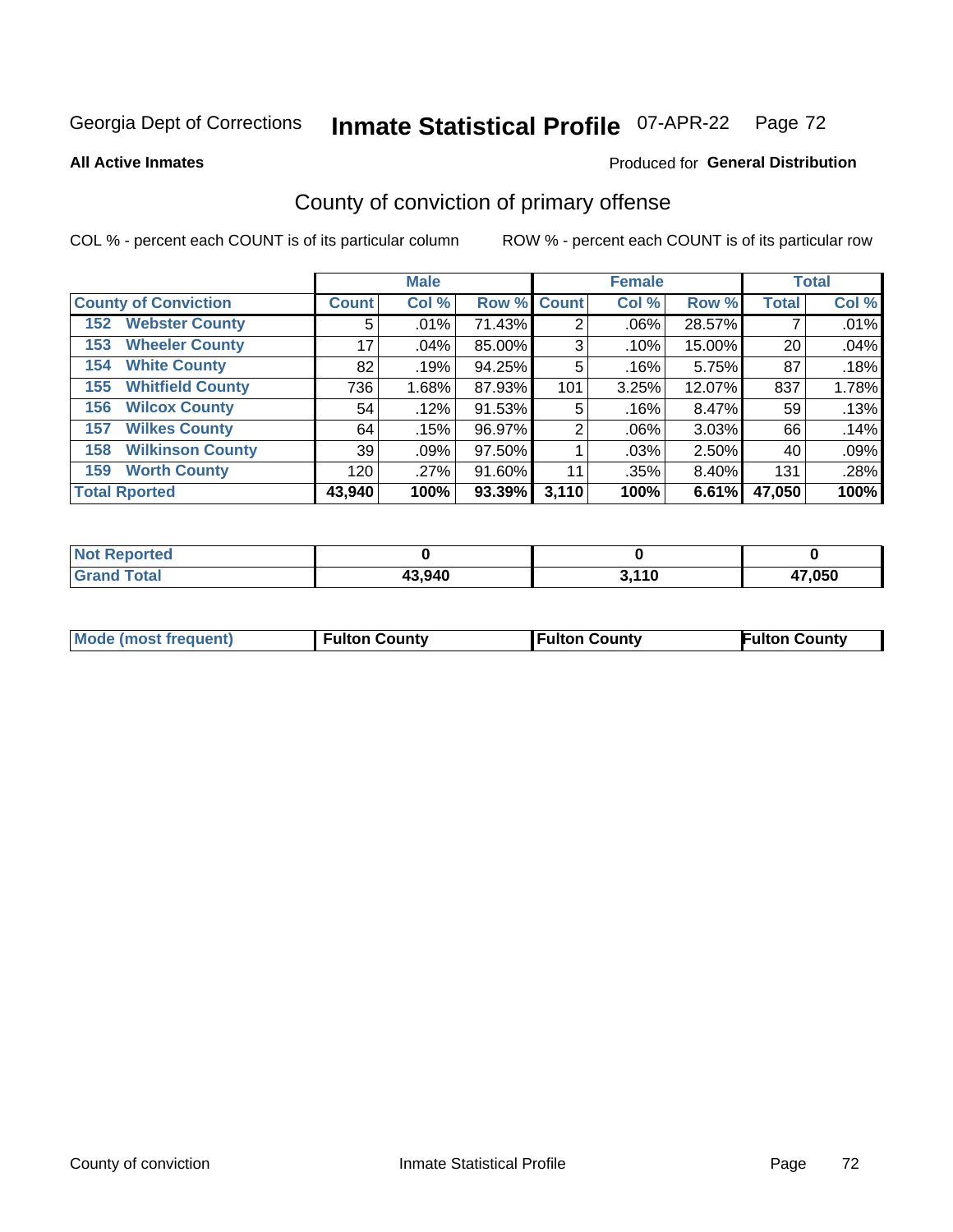## **Georgia Dept of Corrections All Active Inmates**

# Inmate Statistical Profile 07-APR-22 Page 73

Produced for General Distribution

## Circuit of conviction of primary offense

COL % - percent each COUNT is of its particular column ROW % - percent each COUNT is of its particular row

|                         |                                 | <b>Male</b>  |       |        | <b>Female</b> |       |          | <b>Total</b> |       |
|-------------------------|---------------------------------|--------------|-------|--------|---------------|-------|----------|--------------|-------|
|                         | <b>Circuit of Conviction</b>    | <b>Count</b> | Col % | Row %  | <b>Count</b>  | Col % | Row %    | <b>Total</b> | Col % |
| 1                       | <b>Alapaha Circuit</b>          | 330          | .75%  | 93.75% | 22            | .71%  | 6.25%    | 352          | .75%  |
| $\overline{2}$          | <b>Alcovy Circuit</b>           | 1,237        | 2.83% | 91.63% | 113           | 3.65% | 8.37%    | 1,350        | 2.88% |
| $\overline{\mathbf{3}}$ | <b>Atlanta Circuit</b>          | 4,152        | 9.49% | 96.47% | 152           | 4.91% | 3.53%    | 4,304        | 9.19% |
| 4                       | <b>Atlantic Circuit</b>         | 575          | 1.31% | 91.13% | 56            | 1.81% | 8.87%    | 631          | 1.35% |
| 5                       | <b>Augusta Circuit</b>          | 2,072        | 4.74% | 94.27% | 126           | 4.07% | 5.73%    | 2,198        | 4.69% |
| $\overline{6}$          | <b>Blue Ridge Circuit</b>       | 481          | 1.10% | 92.68% | 38            | 1.23% | 7.32%    | 519          | 1.11% |
| 7                       | <b>Brunswick Circuit</b>        | 1,011        | 2.31% | 94.22% | 62            | 2.00% | 5.78%    | 1,073        | 2.29% |
| 8                       | <b>Chattahoochee Circuit</b>    | 1,118        | 2.56% | 94.91% | 60            | 1.94% | 5.09%    | 1,178        | 2.52% |
| $\overline{9}$          | <b>Cherokee Circuit</b>         | 961          | 2.20% | 89.73% | 110           | 3.56% | 10.27%   | 1,071        | 2.29% |
| 10                      | <b>Clayton Circuit</b>          | 1,082        | 2.47% | 93.36% | 77            | 2.49% | 6.64%    | 1,159        | 2.47% |
| $\overline{11}$         | <b>Cobb Circuit</b>             | 2,110        | 4.82% | 93.99% | 135           | 4.36% | 6.01%    | 2,245        | 4.79% |
| 12                      | <b>Conasauga Circuit</b>        | 983          | 2.25% | 88.32% | 130           | 4.20% | 11.68%   | 1,113        | 2.38% |
| 13                      | <b>Cordele Circuit</b>          | 761          | 1.74% | 92.92% | 58            | 1.87% | 7.08%    | 819          | 1.75% |
| $\overline{14}$         | <b>Coweta Circuit</b>           | 1,853        | 4.24% | 93.54% | 128           | 4.14% | 6.46%    | 1,981        | 4.23% |
| 15                      | <b>Dougherty Circuit</b>        | 711          | 1.63% | 95.44% | 34            | 1.10% | 4.56%    | 745          | 1.59% |
| 16                      | <b>Dublin Circuit</b>           | 383          | .88%  | 92.51% | 31            | 1.00% | 7.49%    | 414          | .88%  |
| 17                      | <b>Eastern Circuit</b>          | 1,521        | 3.48% | 96.45% | 56            | 1.81% | 3.55%    | 1,577        | 3.37% |
| 18                      | <b>Flint Circuit</b>            | 592          | 1.35% | 91.93% | 52            | 1.68% | 8.07%    | 644          | 1.37% |
| 19                      | <b>Griffin Circuit</b>          | 940          | 2.15% | 93.63% | 64            | 2.07% | 6.37%    | 1,004        | 2.14% |
| 20                      | <b>Gwinnett Circuit</b>         | 2,283        | 5.22% | 94.07% | 144           | 4.65% | 5.93%    | 2,427        | 5.18% |
| $\overline{21}$         | <b>Houston Circuit</b>          | 712          | 1.63% | 91.87% | 63            | 2.04% | 8.13%    | 775          | 1.65% |
| $\overline{22}$         | <b>Lookout Mountain Circuit</b> | 1,000        | 2.29% | 91.58% | 92            | 2.97% | 8.42%    | 1,092        | 2.33% |
| 23                      | <b>Macon Circuit</b>            | 1,020        | 2.33% | 95.24% | 51            | 1.65% | 4.76%    | 1,071        | 2.29% |
| 24                      | <b>Middle Circuit</b>           | 837          | 1.91% | 92.49% | 68            | 2.20% | 7.51%    | 905          | 1.93% |
| $\overline{25}$         | <b>Mountain Circuit</b>         | 271          | .62%  | 90.03% | 30            | .97%  | 9.97%    | 301          | .64%  |
| 26                      | <b>Northeastern Circuit</b>     | 736          | 1.68% | 92.23% | 62            | 2.00% | 7.77%    | 798          | 1.70% |
| $\overline{27}$         | <b>Northern Circuit</b>         | 630          | 1.44% | 91.97% | 55            | 1.78% | 8.03%    | 685          | 1.46% |
| 28                      | <b>Ocmulgee Circuit</b>         | 979          | 2.24% | 91.75% | 88            | 2.84% | 8.25%    | 1,067        | 2.28% |
| 29                      | <b>Oconee Circuit</b>           | 331          | .76%  | 89.95% | 37            | 1.20% | 10.05%   | 368          | .79%  |
| 30                      | <b>Ogeechee Circuit</b>         | 809          | 1.85% | 92.35% | 67            | 2.17% | 7.65%    | 876          | 1.87% |
| $\overline{31}$         | <b>Pataula Circuit</b>          | 310          | .71%  | 94.51% | 18            | .58%  | 5.49%    | 328          | .70%  |
| 32                      | <b>Piedmont Circuit</b>         | 629          | 1.44% | 90.63% | 65            | 2.10% | $9.37\%$ | 694          | 1.48% |
| 33                      | <b>Rome Circuit</b>             | 848          | 1.94% | 89.93% | 95            | 3.07% | 10.07%   | 943          | 2.01% |
| 34                      | <b>South Georgia Circuit</b>    | 572          | 1.31% | 93.92% | 37            | 1.20% | 6.08%    | 609          | 1.30% |
| 35                      | <b>Southern Circuit</b>         | 914          | 2.09% | 95.61% | 42            | 1.36% | 4.39%    | 956          | 2.04% |
| 36                      | <b>Southwestern Circuit</b>     | 340          | .78%  | 94.44% | 20            | .65%  | 5.56%    | 360          | .77%  |
| 37                      | <b>Stone Mountain Circuit</b>   | 2,327        | 5.32% | 95.41% | 112           | 3.62% | 4.59%    | 2,439        | 5.21% |
| 38                      | <b>Tallapoosa Circuit</b>       | 309          | .71%  | 91.15% | 30            | .97%  | 8.85%    | 339          | .72%  |
| 39                      | <b>Tifton Circuit</b>           | 528          | 1.21% | 95.31% | 26            | .84%  | 4.69%    | 554          | 1.18% |
| 40                      | <b>Toombs Circuit</b>           | 310          | .71%  | 94.51% | 18            | .58%  | 5.49%    | 328          | .70%  |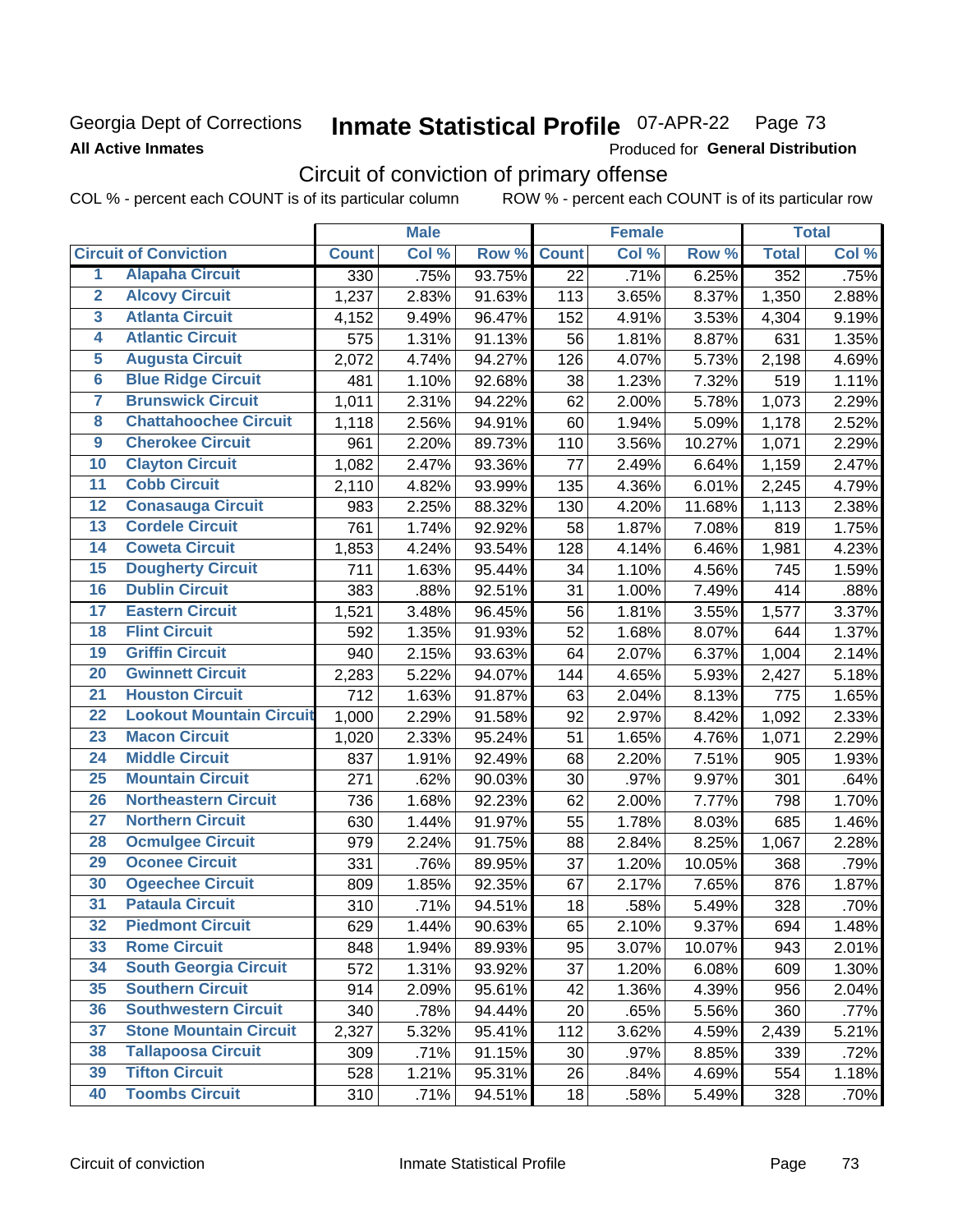### Georgia Dept of Corrections **All Active Inmates**

# Inmate Statistical Profile 07-APR-22 Page 74

Produced for General Distribution

# Circuit of conviction of primary offense

|                      |                                  |              | <b>Male</b> |        |              | <b>Female</b> |        |              | <b>Total</b> |
|----------------------|----------------------------------|--------------|-------------|--------|--------------|---------------|--------|--------------|--------------|
|                      | <b>Circuit of Conviction</b>     | <b>Count</b> | Col %       | Row %  | <b>Count</b> | Col %         | Row %  | <b>Total</b> | Col %        |
| 41                   | <b>Waycross Circuit</b>          | 845          | 1.93%       | 92.05% | 73           | 2.36%         | 7.95%  | 918          | 1.96%        |
| 42                   | <b>Western Circuit</b>           | 496          | 1.13%       | 94.48% | 29           | .94%          | 5.52%  | 525          | 1.12%        |
| 43                   | <b>Rockdale Circuit</b>          | 419          | .96%        | 94.16% | 26           | .84%          | 5.84%  | 445          | .95%         |
| 44                   | <b>Douglas Circuit</b>           | 891          | 2.04%       | 92.43% | 73           | 2.36%         | 7.57%  | 964          | 2.06%        |
| 45                   | <b>Appalachian Circuit</b>       | 292          | $.67\%$     | 90.68% | 30           | .97%          | 9.32%  | 322          | .69%         |
| 46                   | <b>Enotah Circuit</b>            | 282          | .64%        | 87.58% | 40           | 1.29%         | 12.42% | 322          | .69%         |
| 47                   | <b>Bell-Forsyth J.C.</b>         | 361          | .83%        | 90.25% | 39           | 1.26%         | 9.75%  | 400          | .85%         |
| 48                   | <b>Towaliga Judicial Circuit</b> | 365          | .83%        | 89.24% | 44           | 1.42%         | 10.76% | 409          | .87%         |
| 49                   | <b>Paulding Circuit</b>          | 224          | .51%        | 93.33% | 16           | .52%          | 6.67%  | 240          | .51%         |
| <b>Total Rported</b> |                                  | 43,743       | 100%        | 93.39% | 3,094        | 100%          | 6.61%  | 46,837       | 100%         |
| <b>Not Reported</b>  |                                  |              | 197         |        |              | 16            |        |              | 213          |
| <b>Grand Total</b>   |                                  | 43,940       |             | 3,110  |              |               | 47,050 |              |              |

| $\overline{\phantom{a}}$ oranu Total<br>49.940 |         | J, I IV | 97. JP  |
|------------------------------------------------|---------|---------|---------|
| Mode<br>/st frequent                           | Atlanta | Atlanta | Atlanta |
|                                                |         |         |         |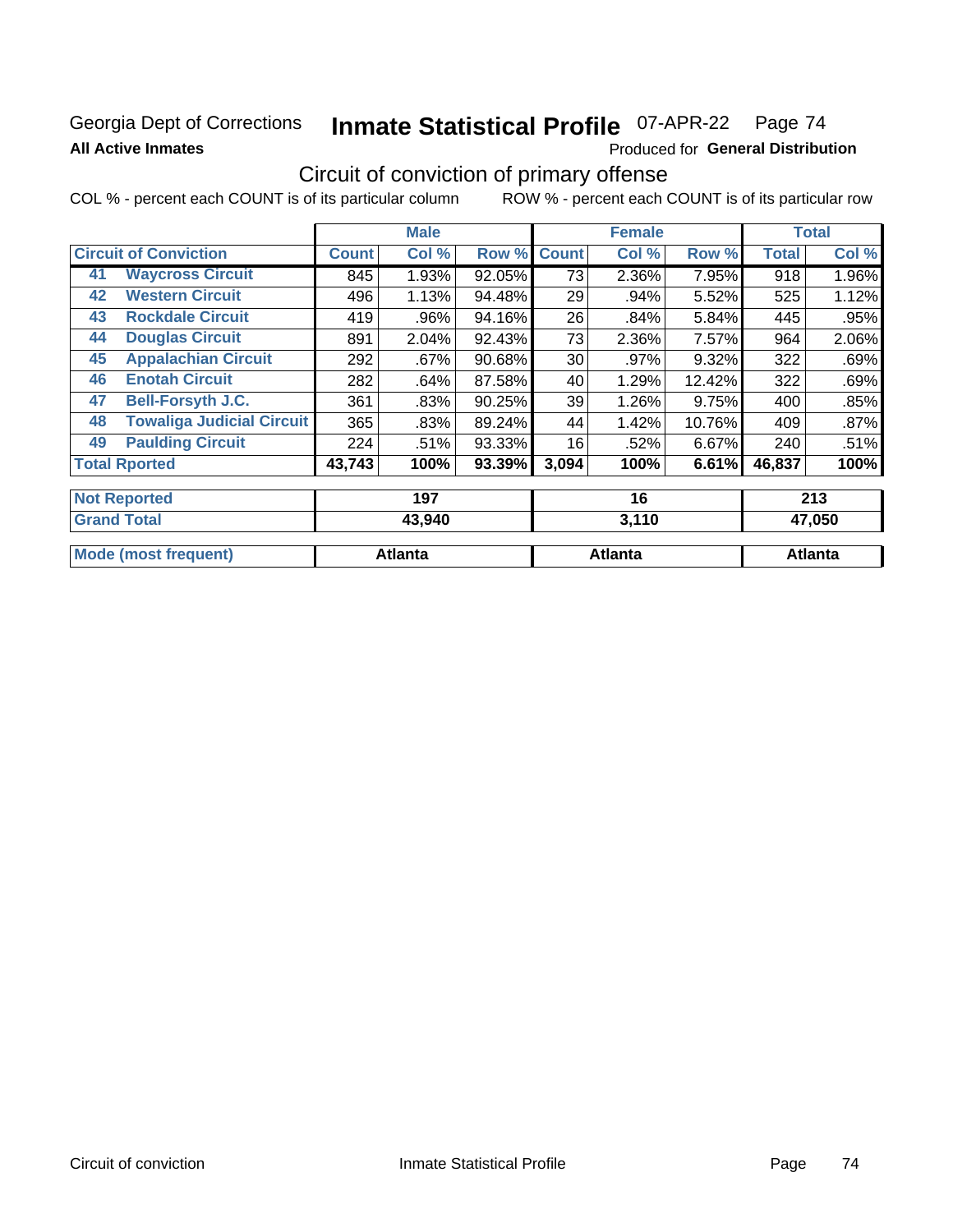#### **All Active Inmates**

#### Produced for **General Distribution**

## Years served (jail + prison) in this incarceration

|                       | <b>Male</b>  |        | <b>Female</b> |              |        | <b>Total</b> |              |        |
|-----------------------|--------------|--------|---------------|--------------|--------|--------------|--------------|--------|
| <b>Years Served</b>   | <b>Count</b> | Col %  | Row %         | <b>Count</b> | Col %  | Row %        | <b>Total</b> | Col %  |
| Less than one year    | 8,125        | 18.51% | 91.05%        | 799          | 25.71% | 8.95%        | 8,924        | 18.98% |
| 1 to 1.99 years       | 3,374        | 7.68%  | 92.39%        | 278          | 8.94%  | 7.61%        | 3,652        | 7.77%  |
| $2$ to 2.99 years     | 4,555        | 10.37% | 91.50%        | 423          | 13.61% | 8.50%        | 4,978        | 10.59% |
| $3$ to $3.99$ years   | 3,793        | 8.64%  | 91.77%        | 340          | 10.94% | 8.23%        | 4,133        | 8.79%  |
| 4 to 4.99 years       | 3,344        | 7.62%  | 92.68%        | 264          | 8.49%  | 7.32%        | 3,608        | 7.67%  |
| 5 to 5.99 years       | 2,545        | 5.80%  | 93.84%        | 167          | 5.37%  | 6.16%        | 2,712        | 5.77%  |
| 6 to 6.99 years       | 2,193        | 4.99%  | 94.36%        | 131          | 4.21%  | 5.64%        | 2,324        | 4.94%  |
| 7 to 7.99 years       | 1,859        | 4.23%  | 93.94%        | 120          | 3.86%  | 6.06%        | 1,979        | 4.21%  |
| 8 to 8.99 years       | 1,626        | 3.70%  | 94.98%        | 86           | 2.77%  | 5.02%        | 1,712        | 3.64%  |
| 9 to 9.99 years       | 1,373        | 3.13%  | 94.04%        | 87           | 2.80%  | 5.96%        | 1,460        | 3.11%  |
| 10 to 10.99 years     | 1,191        | 2.71%  | 95.97%        | 50           | 1.61%  | 4.03%        | 1,241        | 2.64%  |
| 11 to 11.99 years     | 1,024        | 2.33%  | 95.34%        | 50           | 1.61%  | 4.66%        | 1,074        | 2.28%  |
| 12 to 12.99 years     | 823          | 1.87%  | 95.59%        | 38           | 1.22%  | 4.41%        | 861          | 1.83%  |
| 13 to 13.99 years     | 742          | 1.69%  | 96.36%        | 28           | 0.90%  | 3.64%        | 770          | 1.64%  |
| 14 to 14.99 years     | 805          | 1.83%  | 96.18%        | 32           | 1.03%  | 3.82%        | 837          | 1.78%  |
| 15 to 15.99 years     | 585          | 1.33%  | 95.90%        | 25           | 0.80%  | 4.10%        | 610          | 1.30%  |
| 16 to 16.99 years     | 529          | 1.20%  | 94.80%        | 29           | 0.93%  | 5.20%        | 558          | 1.19%  |
| 17 to 17.99 years     | 454          | 1.03%  | 96.60%        | 16           | 0.51%  | 3.40%        | 470          | 1.00%  |
| 18 to 18.99 years     | 439          | 1.00%  | 95.23%        | 22           | 0.71%  | 4.77%        | 461          | 0.98%  |
| 19 to 19.99 years     | 441          | 1.00%  | 94.84%        | 24           | 0.77%  | 5.16%        | 465          | 0.99%  |
| 20 to 20.99 years     | 350          | 0.80%  | 98.04%        | 7            | 0.23%  | 1.96%        | 357          | 0.76%  |
| 21 to 21.99 years     | 328          | 0.75%  | 97.33%        | 9            | 0.29%  | 2.67%        | 337          | 0.72%  |
| 22 to 22.99 years     | 319          | 0.73%  | 94.94%        | 17           | 0.55%  | 5.06%        | 336          | 0.71%  |
| 23 to 23.99 years     | 270          | 0.61%  | 94.74%        | 15           | 0.48%  | 5.26%        | 285          | 0.61%  |
| 24 to 24.99 years     | 340          | 0.77%  | 97.42%        | 9            | 0.29%  | 2.58%        | 349          | 0.74%  |
| 25 to 25.99 years     | 300          | 0.68%  | 97.09%        | 9            | 0.29%  | 2.91%        | 309          | 0.66%  |
| 26 to 26.99 years     | 276          | 0.63%  | 98.22%        | 5            | 0.16%  | 1.78%        | 281          | 0.60%  |
| 27 to 27.99 years     | 256          | 0.58%  | 98.08%        | 5            | 0.16%  | 1.92%        | 261          | 0.56%  |
| 28 to 28.99 years     | 194          | 0.44%  | 97.00%        | 6            | 0.19%  | 3.00%        | 200          | 0.43%  |
| 29 to 29.99 years     | 166          | 0.38%  | 98.22%        | 3            | 0.10%  | 1.78%        | 169          | 0.36%  |
| Thirty + years        | 1,285        | 2.93%  | 98.92%        | 14           | 0.45%  | 1.08%        | 1,299        | 2.76%  |
| <b>Total Reported</b> | 43,904       | 100%   | 93.39%        | 3,108        | 100%   | 6.61%        | 47,012       | 100.0% |

| <b>roorted</b><br><b>Not</b> | ^^<br>งบ |           | 38     |
|------------------------------|----------|-----------|--------|
| $f$ of $g'$                  | 43,940   | 110<br>v. | 47,050 |

| Mean<br>(average)    | 7.92               | 4.97               | 7.72          |
|----------------------|--------------------|--------------------|---------------|
| Median (middle)      |                    | 3.125              | 4.47          |
| Mode (most frequent) | Less than one year | Less than one year | Less than one |
|                      |                    |                    | vear          |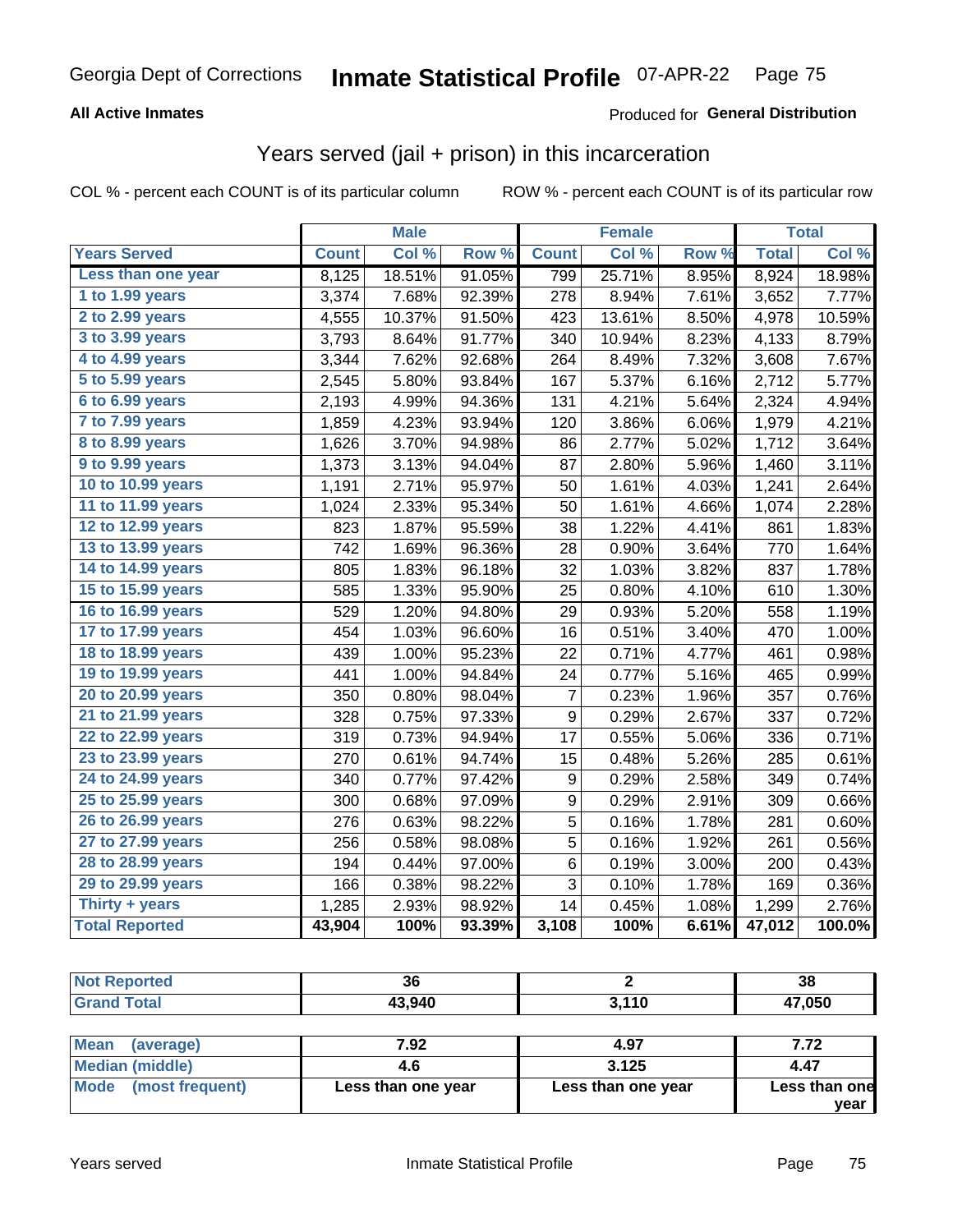#### **All Active Inmates**

Produced for **General Distribution**

### Results of most recent HIV tests

|                         | <b>Male</b>  |          | <b>Female</b> |                 |           | Total    |        |        |
|-------------------------|--------------|----------|---------------|-----------------|-----------|----------|--------|--------|
| <b>HIV Test Results</b> | <b>Count</b> | Col%     | Row %I        | <b>Count</b>    | Col %     | Row %    | Total  | Col %  |
| <b>Positive</b>         | 499          | $1.27\%$ | 92.75%        | 39 <sup>1</sup> | $1.42\%$  | 7.25%    | 538    | 1.28%  |
| <b>Negative</b>         | 38,942       | 98.73%   | 93.50%        | 2,709           | $98.58\%$ | $6.50\%$ | 41,651 | 98.72% |
| Indeterminate           | ີ            | 0.01%    | 100.00%       |                 |           |          |        | 0.01%  |
| <b>Total Reported</b>   | 39,444       | 100%     | 93.49%        | 2,748           | 100%      | $6.51\%$ | 42,192 | 100.0% |

| <b>Not Reported</b> | 496.ا  | 362   | 4,858  |
|---------------------|--------|-------|--------|
| <b>Grand Total</b>  | 43,940 | 3,110 | 47,050 |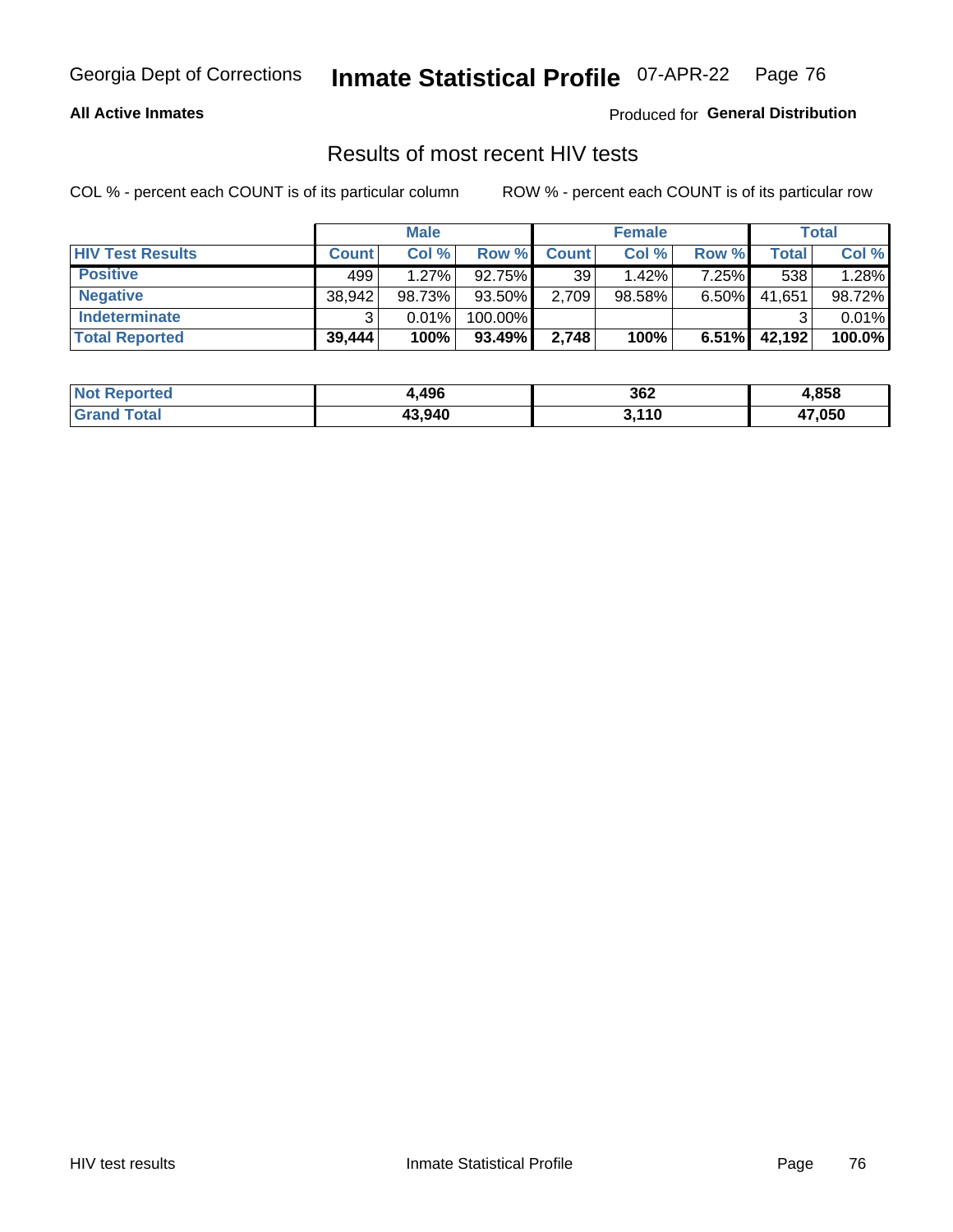#### **All Active Inmates**

#### Produced for **General Distribution**

### Results of most recent tuberculosis test

|                                  | <b>Male</b>  |          | <b>Female</b> |              |           | Total    |              |        |
|----------------------------------|--------------|----------|---------------|--------------|-----------|----------|--------------|--------|
| <b>Tuberculosis Test Results</b> | <b>Count</b> | Col%     | Row %         | <b>Count</b> | Col %     | Row %    | <b>Total</b> | Col %  |
| <b>Positive on current test</b>  | 4.580        | 11.29%   | 97.82%        | 102          | $3.47\%$  | $2.18\%$ | 4,682        | 10.76% |
| <b>Positive on previous test</b> | ົ            | $0.01\%$ | 100.00%       |              |           |          |              | 0.01%  |
| <b>Negative</b>                  | 35.994       | 88.71%   | 92.68%        | 2,841        | $96.53\%$ | $7.32\%$ | 38,835       | 89.24% |
| <b>Total Reported</b>            | 40,576       | 100%     | $93.24\%$     | 2,943        | 100%      | 6.76%    | 43,519       | 100.0% |

| <b>Not Reported</b> | 3,364  | 167   | 3,531  |
|---------------------|--------|-------|--------|
| <b>Grand Total</b>  | 43,940 | 3,110 | 47,050 |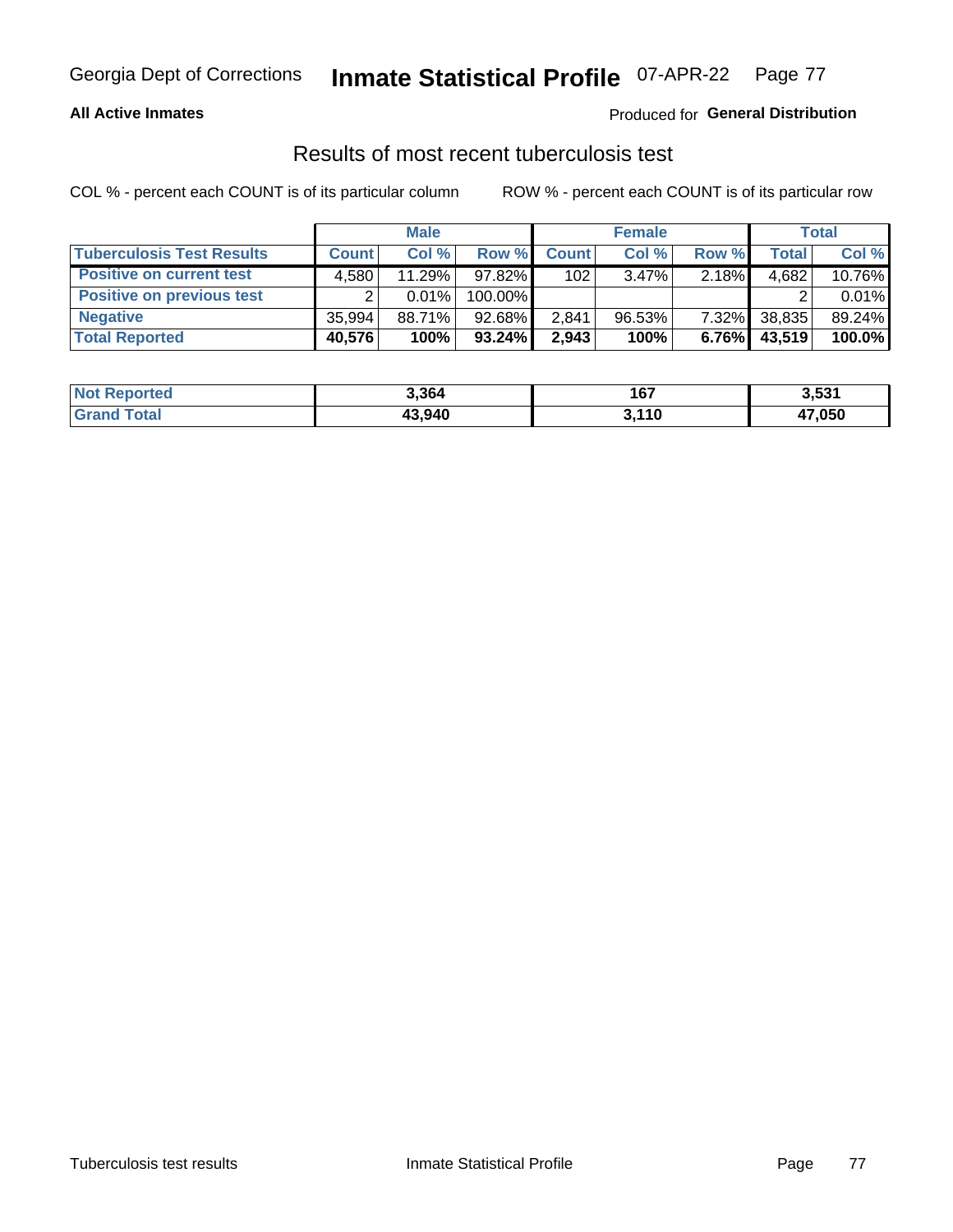#### **All Active Inmates**

Produced for **General Distribution**

### Results of most recent syphilis test

|                                 | <b>Male</b>  |           | <b>Female</b> |                  |           | Total    |       |        |
|---------------------------------|--------------|-----------|---------------|------------------|-----------|----------|-------|--------|
| <b>Syphilis Test Results</b>    | <b>Count</b> | Col%      | Row %         | <b>Count</b>     | Col %     | Row %    | Total | Col %  |
| <b>Positive on current test</b> | 120          | $1.40\%$  | $95.24\%$     |                  | 2.01%     | 4.76%    | 126   | 1.42%  |
| <b>Negative</b>                 | 8.432        | $98.60\%$ | 96.64%        | 293 <sub>1</sub> | $97.99\%$ | $3.36\%$ | 8,725 | 98.58% |
| <b>Total Reported</b>           | 8,552        | 100%      | $96.62\%$     | 299              | 100%      | 3.38%    | 8,851 | 100%   |

| <b>Not Reported</b> | 35,388 | 2,811 | 38,199 |
|---------------------|--------|-------|--------|
| <b>Grand Total</b>  | 43.940 | 3,110 | 47,050 |